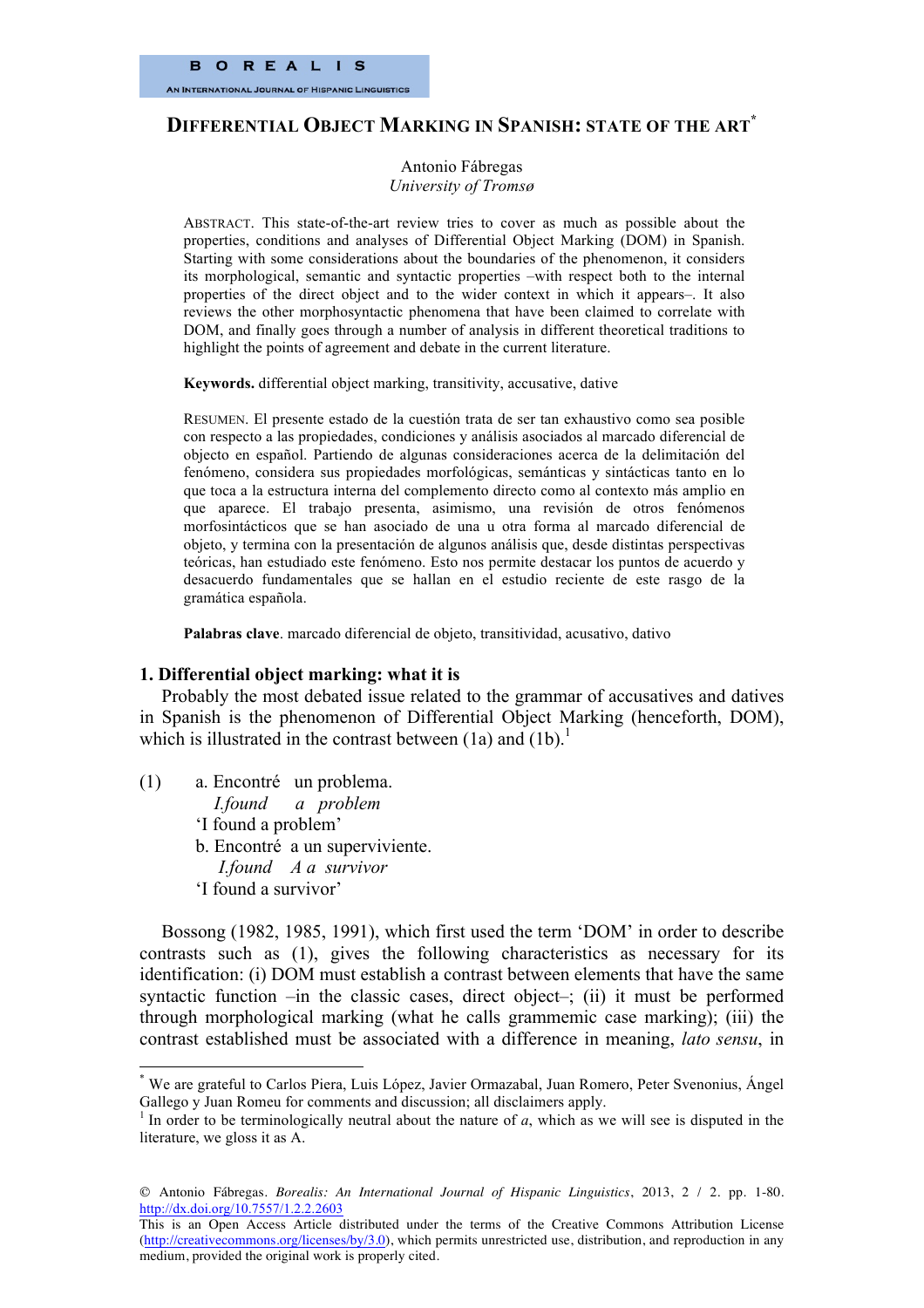such a way that a certain amount of variation is observed and marking has not become automatised and petrified (see, especially, Bossong 1991: 151-154).

Arguably, some of these conditions are too strict, and certainly they have been interpreted as too strict in some works which extend the notion of DOM to other contrasts.

This article is structured as follows. This section will discuss Bossong's definition of DOM in order to see why Spanish direct object marking has been considered part of the phenomenon and, also, in order to discuss what other cases of alternation could potentially fall within the definition. §2 will discuss in detail the different factors that influence DOM in Spanish. §3 will present a set of morphosyntactic phenomena that at one point or another have been claimed to connect somehow to DOM in Spanish. §4 goes through some recent analyses, §5 considers possible extensions of DOM in Spanish grammar and §6 summarises the aspects where there seems to be consensus about how Spanish DOM works, and highlights some areas which are under debate or in need of further empirical research.

## *1.1. Differential contrast, homogeneous syntactic function*

It is superficially obvious that between the two sentences in (1) there is one minimal difference: *a* precedes the only overt argument in (1b), but not in (1a). One question that arises at this point is whether the syntactic relation between that argument and the verb is also different, depending on the presence of *a*. The answer is, as we will see, not easy, but if we limit ourselves for the time being to the classic syntactic relations between verbs and arguments, there is evidence that both arguments have the same function: direct object.

How can we know this? Again, in very descriptive terms, there are at least two processes in Spanish that show that both arguments in (1) are direct objects irrespectively of the marking they display. The first one, illustrated in (2), is passivisation. Passivisation in Spanish is restricted to the direct object (2), and is rejected by, say, indirect objects (3) –with only apparent exceptions, discussed in Pineda (2013) for Spanish and Catalan–. Both (1a) and (1b) allow the passive (4).

- (2) a. Alguien robó las joyas. *someone stole the jewels* 'Someone stole the jewels' b. Las joyas fueron robadas. *the jewels were stolen* 'The jewels were stolen'
- (3) a. Alguien dio una herencia a Luis. *someone gave an inheritance to Luis* 'Someone left an inheritance to Luis'
	- b. \*Luis fue dado una herencia. *Luis was given an inheritance*
	- Intended: 'Luis was left an inheritance'
- (4) a. Un problema fue encontrado (en el manual).
	- *A problem was found (in the textbook)*
	- 'A problem was found in the textbook'
	- b. Un superviviente fue encontrado (entre los escombros).
		- *a survivor was found (among the debris)*
	- 'A survivor was found in the debris'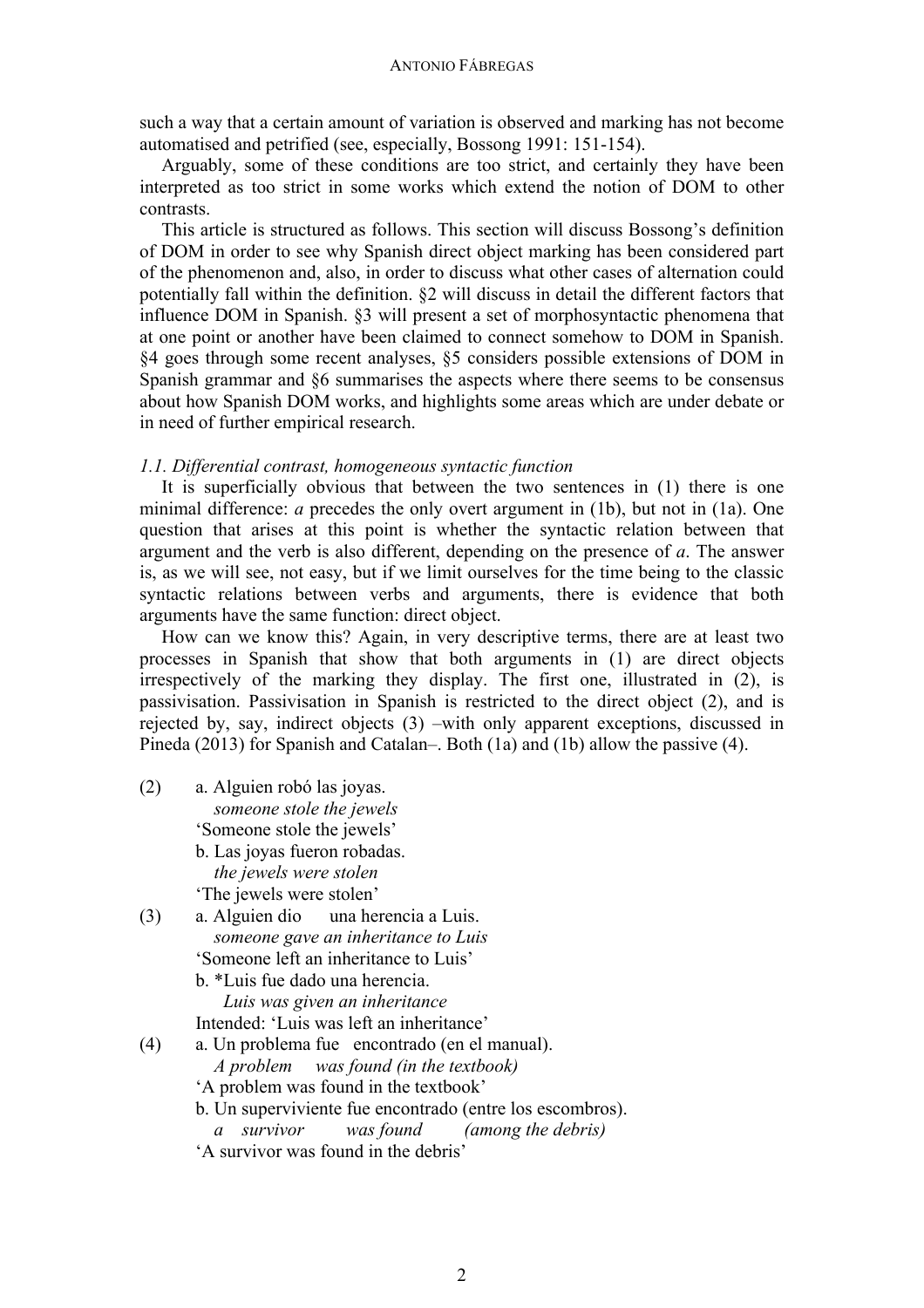Secondly, there is case marking in pronominal clitics. In non-leísta varieties – which are the majority in the Spanish speaking world (Fernández-Ordóñez 1999)– direct objects are biunivocally associated to the pronouns *lo* and *la*, depending on gender (5). Indirect objects are associated to the pronoun *le* (6). Independently of the marking they get, both arguments in (1) are pronominalised in non-leísta varieties with the form corresponding to direct objects, so (7) can be paired with either (1a) or (1b).

(5) a. Llevo un libro en el bolso. *I.carry a book in the bag* b. Lo llevo. *it.acc I.carry* 'I carry it' (6) a. Llevo una cesta a mi abuelita. *I.carry a basket to my granny* 'I carry a basket for my granny' b. Le llevo una cesta. *her.dat I.carry a basket* 'I bring her a basket' (7) Lo encontré. *it/him.acc I.found*

'I found it / him'

The absence of a contrast between the *a-*marked argument in (1b) and the non-*a*marked one in (1a) indicates that, if we restrict ourselves to the traditional syntactic functions, both arguments have the same role. However, as we pointed out, this could be an oversimplification: the marking might be associated to a different syntactic relation between verb and argument which, in any case, equally allows the passivisation and accusative pronominalisation processes. Indeed, as we will have a chance to see repeatedly during this article, some researchers have proposed in recent times that there should be a different syntactic structure for each one of the sentences in  $(1)$ .

# *1.2. The relevance of DOM for linguistic theory*

Beyond the descriptive importance of DOM for Spanish grammar, understanding this pattern of data has relevance, *inter alia*, for the following questions:

- (a) What is the nature of case marking? DOM shows that two kinds of constituents, both correlating with what has been traditionally described as an accusative clitic, can receive two types of different marking. If both markings are 'accusative', what differentiates these two accusatives, and what are the properties that grammar takes to decide what marking is best for each DP? If each marking corresponds to a different 'case', why can both correlate with the same kind of clitic? What does this fact tell us about what case is?
- (b) How many different kinds of direct objects have to be differentiated? As we will see, DOM differentiates between at least two classes with distinct scope possibilities, and perhaps even different positions inside the verbal constituent. What is the nature of these distinct direct objects? Why does grammar differentiate between them?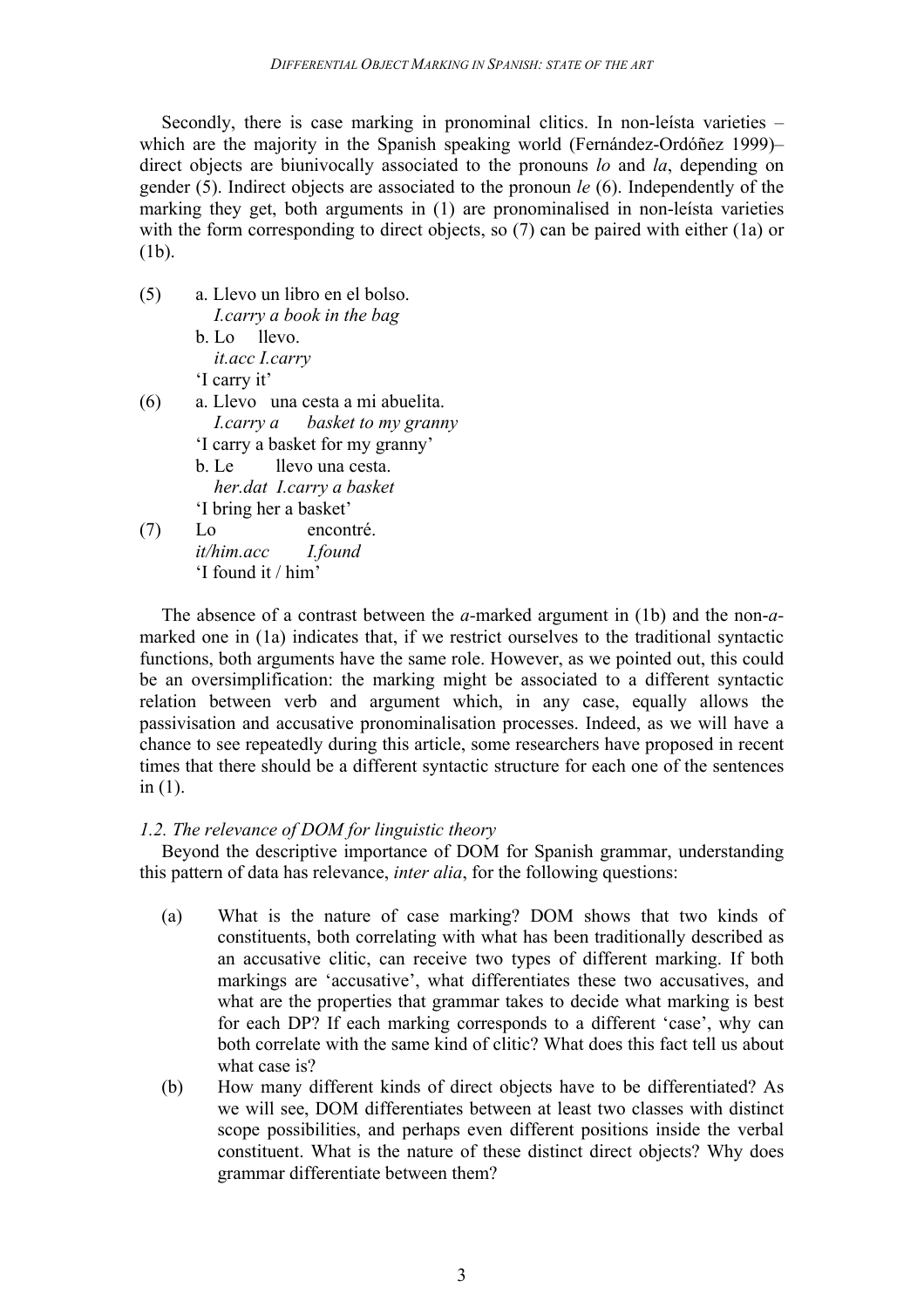- (c) What does it mean to be a direct object, in a deep sense? What is the kind of dependency that an object establishes with the verb and the functional sequence above lexical verbs? How similar or how different are these dependencies from indirect objects, prepositional complements or even subjects?
- (d) How is aspect defined? Sometimes, DOM involves differences in the aspectual interpretation of a verb. How is this result achieved, and why does aspect correlate with case marking?
- (e) What are the nominal features that are relevant to determine the position of an argument, its case marking and its interaction with aspect?
- (f) Some DOs, at least on the surface, seem to allow DOM, but do not require it. Is the internal structure of a DP different with and without DOM, even if it does not seem so on the surface? Is the internal DP structure identical, and DOM depends on its syntactic position?
- (g) Why do personal pronouns always require DOM?

Obviously, we will not answer these questions in this review. Our goal will be to provide the reader with a map of what the facts are, and what the interpretation of these facts has been in a series of works from different theoretical traditions. Let us begin.

## **2. Differential object marking: properties**

Describing the properties of Spanish DOM is not an easy task, and this due to the fact that judgements about the grammaticality of certain sequences are not homogeneous across speakers. This is not an unusual fact, and it is generally paired with different geographical, social or stylistic varieties, but the reason why it is more problematic in DOM is that in general we still lack descriptive studies that compare the extension of DOM across varieties, from a geographical or any other perspective (see Balasch 2011 for one of the few cases where the extension of DOM across varieties is studied, and Aleza 2013 for a detailed study of leísmo in Cuba, which is potentially relevant for *a-*marking). Zdrojevski (2013) reports that in Rioplatense Spanish a sentence like *Chocó al coche* 'It.crashed A the car, it crashed with the car' is grammatical, but speakers of other varieties –like European Spanish– find it ungrammatical. Impressionistically again, it seems that speakers of European Spanish have a stronger tendency to *a-*mark the DO of verbs like *caracterizar* 'characterise' than speakers from, say, Rioplatense Spanish.

Moreover, there seem to be individual preferences that are not very well understood either. Pensado (1995) reports having found in corpora sentences like *la bolsa deportiva que contenía a la bomba* (TVE, 17-10-1993) 'the sport bag that contained A the bomb' which to her ear are ungrammatical, and we will see that many of the data reported in Torrego (1998) do not have the same acceptability for other speakers of European Spanish. One cannot discard, either, the possibility that satiation effects (see Goodall 2004) are more powerful when judging pairs of sentences that are minimally differentiated by a single unstressed vowel.

All these limitations complicate a description of the phenomenon. In the following pages, we will cover the facts to the best of our ability, and paying attention as much as possible to documented differences in judgement, in the hope that future research will be able to establish the appropriate divisions between the existing grammars. More often than usual in linguistic descriptions we will be forced to address classificatory problems, issues having to do with the identification of the kind of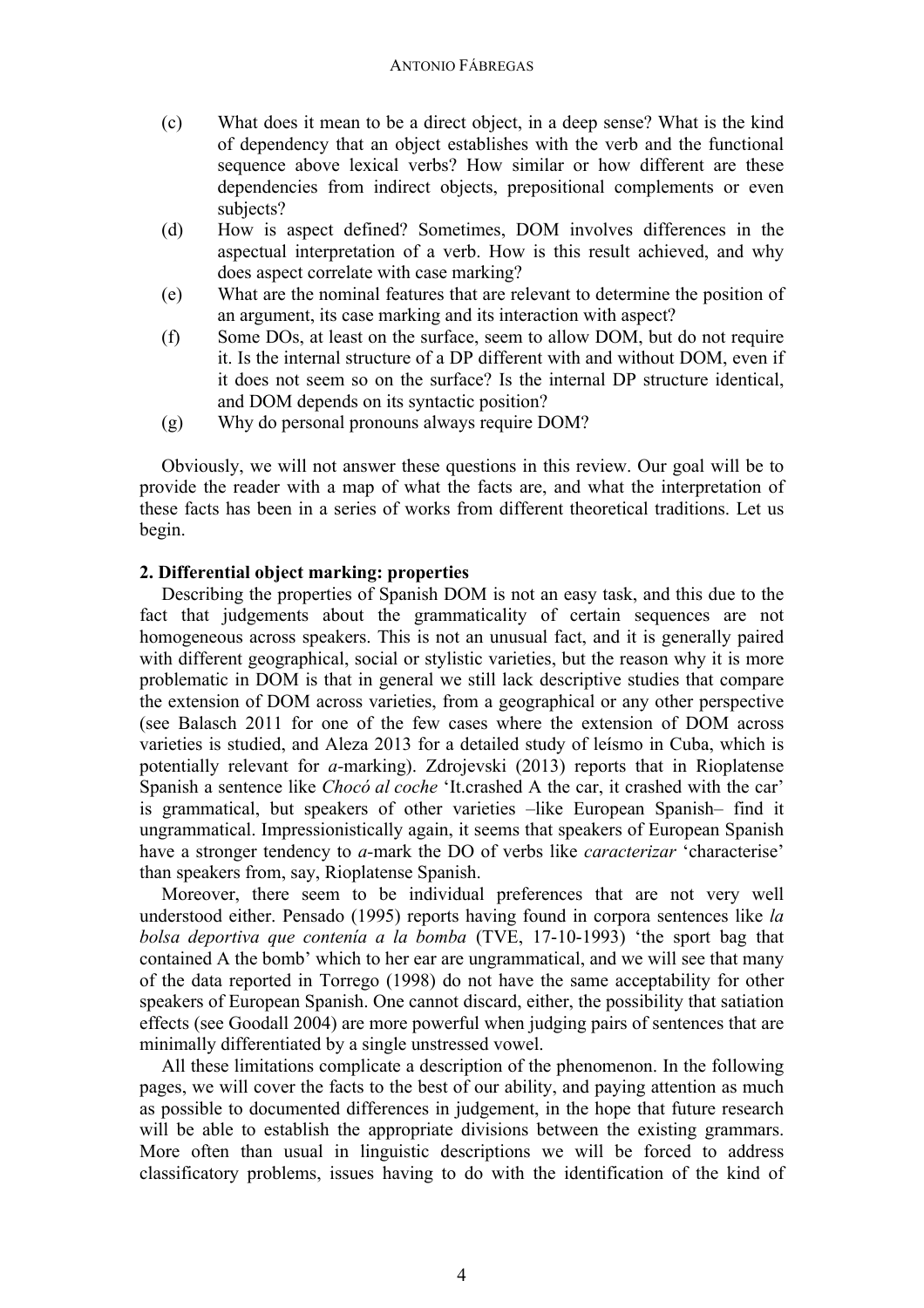phenomenon involved, and distinct interpretations that coexist under seemingly similar grammars.

The intuitions having to do with what DOM is in Spanish have usually been connected to one of the following three ideas (cf. Laca 1995: 69-87), which share the intuition that an *a-*marked direct object is not a prototypical direct object.

- (i) *a-*marked direct objects are somehow similar to subjects, either because they have potential properties of subjects (potential agency, animacy, active intervention in the event...) or because they can be considered themselves subjects of some secondary predication
- (ii) *a-*marked direct objects are somehow similar to indirect objects (datives), either because they are conceptualised as recipients of some eventuality (affectedness) or because they receive case like datives
- (iii) *a-*marked direct objects have properties of discourse topics, either because they share with them to be individuated in the context of discourse, introducing (new) specific participants, or because they are literally dislocated from their base position

We will see that these intuitions, alone or in combination, are all supported by some fact. Existing proposals about the nature of *a-*marking invariably keep at least some version of the claims in (i)-(iii).

# *2.1. Morphological properties*

The usual way to describe the two morphological marking possibilities of direct objects in Spanish is the following (as, for instance, Zdrojewski 2013 puts it): DP direct objects are syncretic either with nominative or with dative. In (8), we can see through a comparison between a DP subject and a non-*a-*marked direct object that the superficial form of both arguments is the same. In (9), we make the same comparison, now between a canonical indirect object and an *a-*marked direct object.

- (8) a. Surgió una tormenta. *It.came.up a storm* 'A storm came up' b. Miro una tormenta. *I.watch a storm* 'I watch a storm' (9) a. Le robamos el coche a Pepe. *him.dat we.stole the car A Pepe* 'We stole the car from Pepe' b. Atacamos a Pepe. *we.attacked A Pepe*
	- 'We attacked Pepe'

The idea that *a-*marked objects have the morphological shape of datives is crucial in some theories about how the form appeared historically  $(\S2.6.1)$ . It is central in some formal analysis of the phenomenon, like Rodríguez Mondoñedo (2007), and has been related to phenomena like leísmo and clitic doubling (§3.3, §3.4).

It is a frequently quoted fact in the studies on this issue that across history among the first verbs that started marking with *a* the direct object were verbs which in Latin selected a dative internal argument (Lapesa 1964). One of the main verbs in the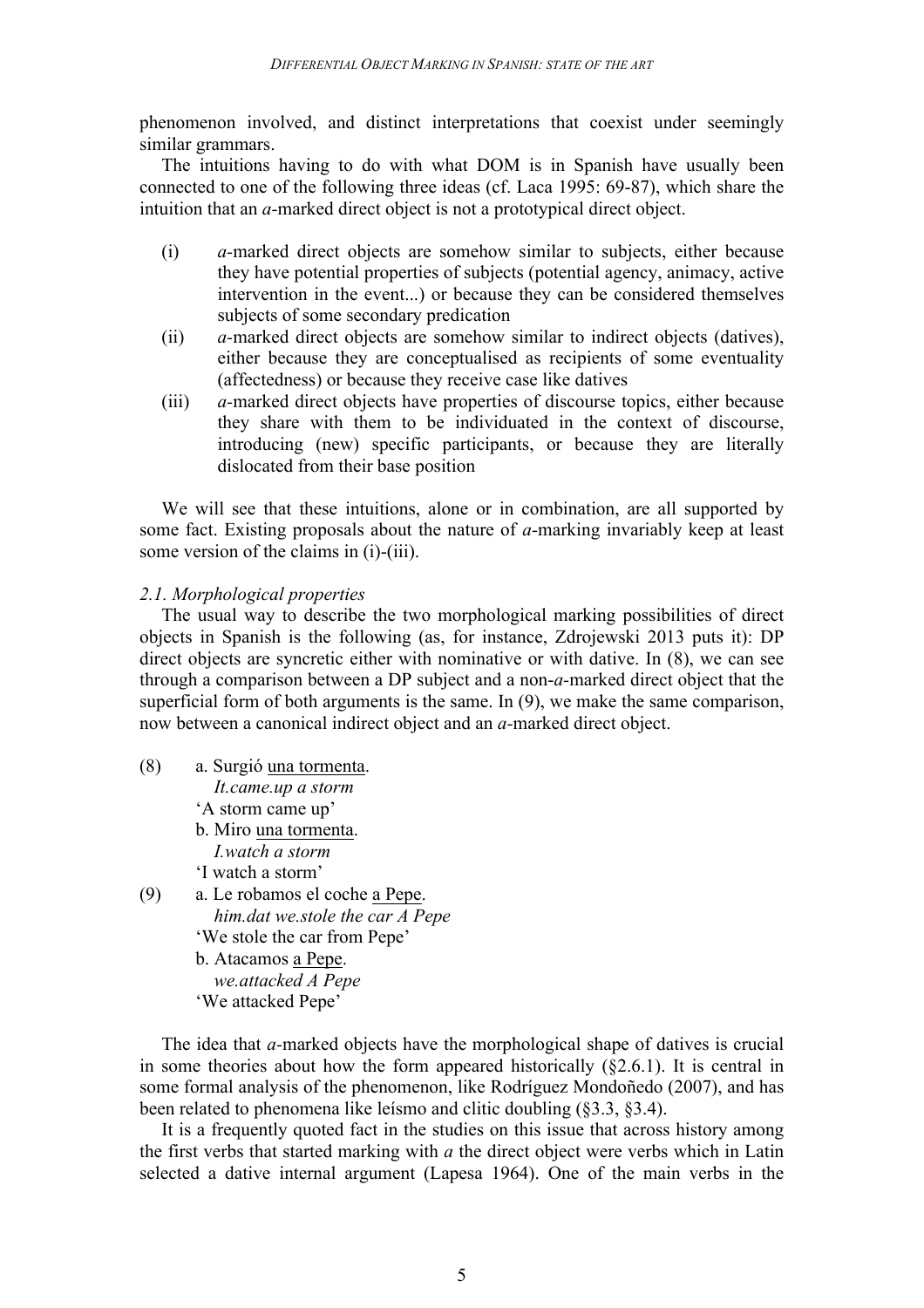discussion is *ayudar* 'help', which in Latin –and cross-linguistically, very frequently– introduced a dative. In modern linguistics, the idea goes back at least to Borer (1983: 185), and has been contested, among others, by Jaeggli (1986: 38-39).

Some pieces of evidence appear in favour of identifying *a-*marked direct objects with datives, at least at some level of representation. One of the pieces of evidence that support this claim (noted in García 1975) is that one single *a-*marked expression can be at the same time the animate direct object of a verb and the indirect object of another verb, as in (10). The possible relation with leísmo and clitic doubling will be discussed in §3.

- (10) a. que tú volverás, como dices, a buscar, ver y hablar a mi señora  *that you will.again, as you.say, to search, see and talk A my lady* 'that you, as you say, will search, see and talk to my lady again' [Quijote 731, apud Laca 2006: (8a)]
	- b. unos profesores [a los que [quitaron su sueldo] y [golpearon]] *some teacher A the which they.stole their salary and they. beated* 'some teachers that they stole their salary from and beated'

However, not all authors agree with this theory, as indirect objects are not the only arguments that are marked with *a* in Spanish. It is well-known that there is also a locative-directional *a* preposition, as in (11).

(11) a. estar a la orilla del mar (locative) *to.be A the coast of-the sea* 'to be by the seaside' b. ir a la farmacia (directional) *to.go A the pharmacy* 'to go to the pharmacy'

Pottier (1960) and López García (1983) are among the authors that have argued that DOM is the extension of the directional *a*, not the dative *a*, to the direct object. In their view, the crucial property of *a* is that it expressed a direction towards some entity. That entity could be recategorised as an affected object towards which the action of the verb was oriented. Note, in any case, that implicit or explicit in this theory is the idea that datives eventually share properties with *a-*marked direct objects, only that indirectly, and to the extent that they have a common source.

Against a literal interpretation of this theory we find the fact that directionals and DOM direct objects cannot be refered to by the same pronoun, in contexts equivalent to (10). Unlike (10b), (12) is ungrammatical –and note that *atacar* 'attack' is one of the verbs  $(\S2.3.3)$  that almost invariably appear with DOM–.

(12) \*la Universidad, a la que muchos acudieron y atacaron... *the University, A the that many came and attacked...* Intended: 'the University, which many came to and attacked'

The surprising fact, however, is that datives can be coordinated with directionals.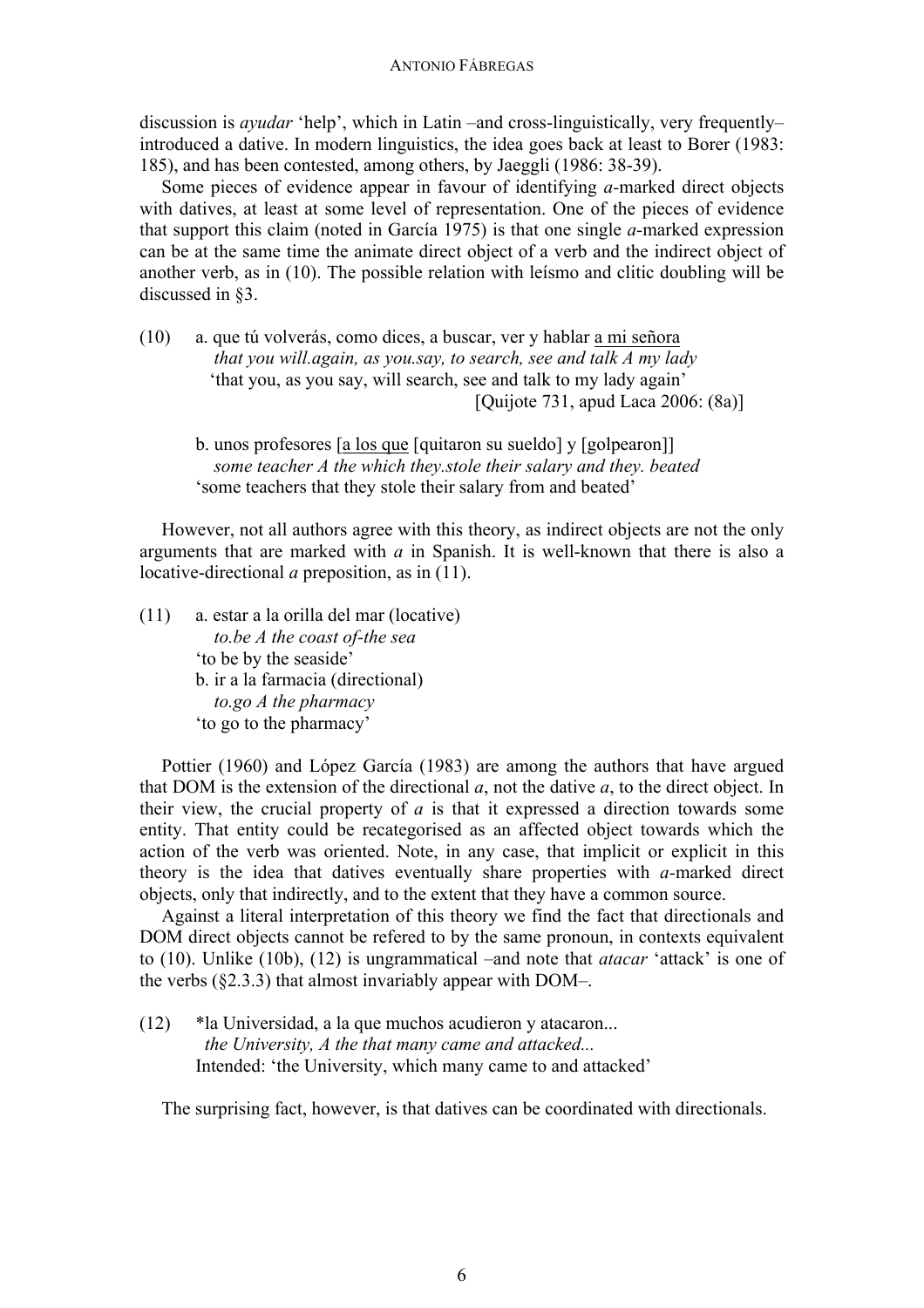(13) la Universidad, a la que muchos acudieron y quitaron su financiación... *the University, A the that many came and removed its funding...* 'the University, which many came to and removed the funding from'

(13), combined with (10) and (12), is surprising for the following reason: what the coordination test is diagnosing is whether the different arguments marked with *a* share at least one grammatical property that is active in their label. (13) shows that directionals and datives must share one such property; (10) shows that datives and DOM direct objects also share one such property, but (12) shows that directionals and DOM direct objects are headed by constituents which do not share one property that allows them to be coordinated. Taken together, what these data suggest is that we must have at least two properties that differentiate directionals, datives and DOM direct objects. We could hypothesise that directionals and datives have a property X that is present in their label (14a, 14b); datives and DOM direct objects have a different property, Y, that is also present in their label (14b, 14c). Whether direct objects have property X or not is open for discussion, but coordination facts suggest that at the very least that property X is not present in their highest projection –and conversely, that if directionals have property Y, it is not in their highest projection–. The exponent *a* would be syncretic with these three feature representations.

(14) a. directionals [X] b. datives [X, Y] c. DOM direct objects [Y]

At the same time, there are two data points that suggest that the locative-directional interpretation of DOM has some initial plausibility. The first one comes from the comparison between varieties of Spanish. Bossong (1991: 153) notes that in Northern Peru (Cajamarca), DOM is marked with *onde*, which etymologically is related to *donde* 'where'.

(15) un cura dizque taba queriendo mucho onde una niña *a priest apparently was loving a.lot A a girl* 'Apparently, a priest was much in love with a girl' [Ciro Alegría, *Los perros hambrientos*, 1939]

It can be shown that in the same variety, *onde* has clearly locative-directional uses.

(16) la desenterró y la llevó onde él *her.acc unburied and her.acc took A him* 'he unburied her and took her to him' [Ciro Alegría, *Los perros hambrientos*, 1939]

The other data point comes from the comparison with another Romance language, Romanian. In Romanian, DOM uses a preposition that is necessarily locative, and which is never used to mark datives. (17a) shows that DOM is marked with *pe*. (17b) shows that *pe* is used also in locative contexts. (17c) shows that datives carry a different marking, which contrasts with accusatives marked with *pe*.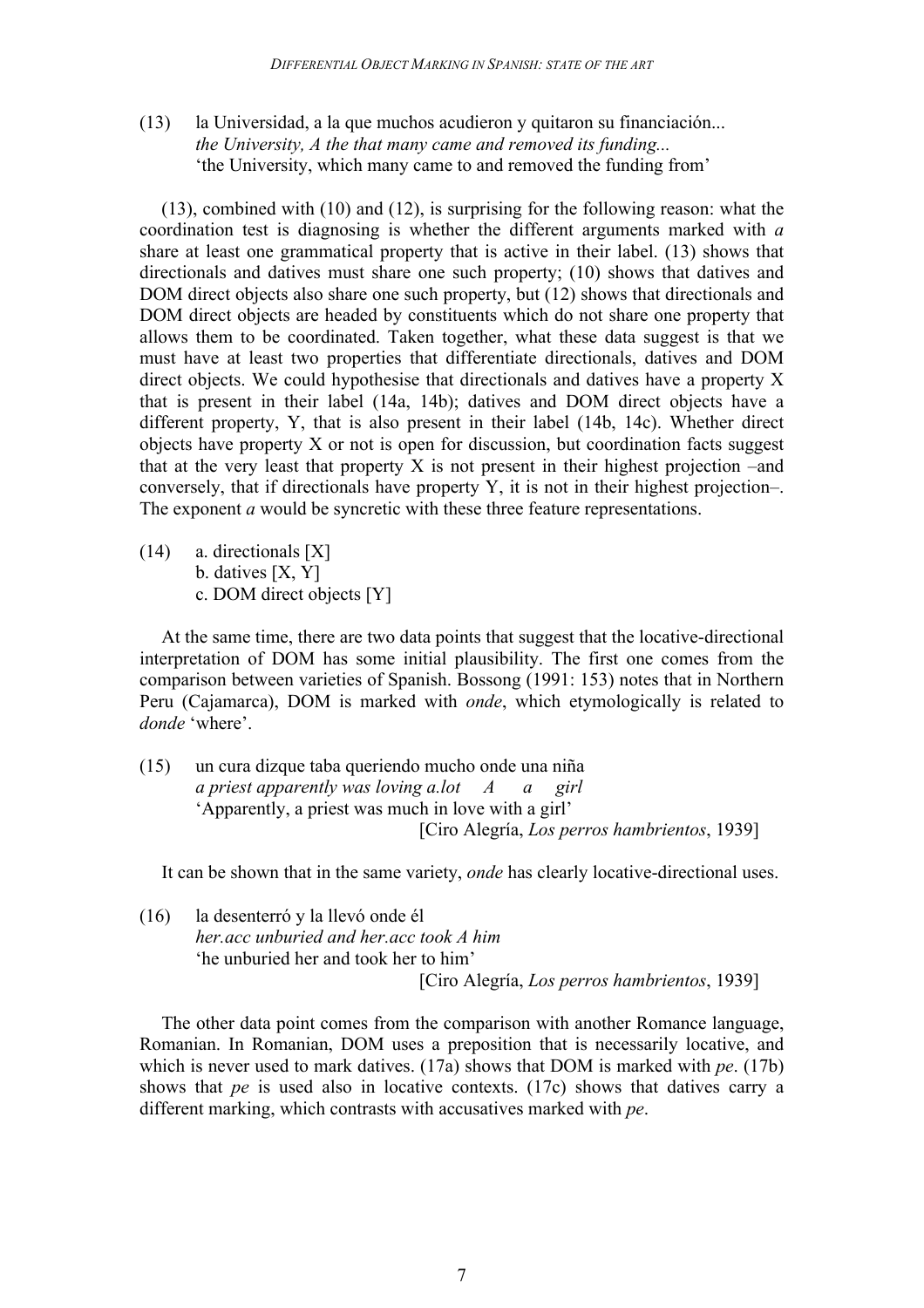| (17) | a. Televiziunea m'a ales pe mine, nu eu pe ea.    |
|------|---------------------------------------------------|
|      | Television the me has chosen $A$ me, not $IA$ it  |
|      | 'Television has chosen me, I [haven't chosen] it' |
|      | $F = 11771 : 20077 41$                            |

[apud Klein 2007: (1a)]

b. Cartea este pe masâ. *book.the is on table.the* 'The book is on the table'

|                          |     | [apud Zegrean 2007: $(4)$ ] |
|--------------------------|-----|-----------------------------|
| c. (pe) mine             | VS. | mie                         |
| $A$ me.acc               |     | me.dat                      |
| (pe) noi                 | VS. | nouă                        |
| us.acc<br>$\overline{A}$ |     | us.dat                      |
|                          |     | [cf. Augerot 2000]          |

The absence of a syncretism between the DOM accusative form and the dative – combined with the syncretism between DOM and the locative reading– might suggest a different structure from the one that we identified previously in Spanish. For theories that expect morphological syncretism to be restricted by some universal ranking of features (like Nanosyntax, Caha 2009), Romanian suggests that locatives and DOM direct objects are more similar to each other than to datives. This is the opposite of what the coordination facts in Spanish suggest. Further research in this area could prove fruitful; the obvious options that should be considered is (a) that Romanian and Spanish DOM are defined by different properties, so that Spanish-DOM is not Romanian-DOM; (b) that the properties that are relevant for coordination are not identical to those that syncretism cares about; (c) that the coordination test, the analysis of syncretism, or both have to be reconsidered. The problem is complicated by the fact that positing two homophonous *a* exponents is not crazy in a language that has only five vowels, and where consonant sequences are quite restricted.

Besides the discussion of whether *a-*marking is more closely related to dative or to locative-directionals, the second important morphological property of DOM is whether *a* can be analysed as a case marker. As Müller (1971) and Rohlfs (1971) review, the emergence of DOM in Spanish has been commonly related to the loss of Latin morphological cases. There seems to be a more or less strong tendency to find DOM in those Romance varieties where morphological cases were lost at an early age (as opposed to those, like French, where case distinctions were morphologically performed in nouns), so one obvious conclusion that could be reached from a descriptive perspective is that DOM is a way of case marking. In fact, in the classic presentation of DOM (Bossong 1985) it is explicitly said that DOM comes into play when morphological case desinences are lost, and as an alternative to fixed word order, which –in this view– plays the same function as case marking in languages like English.

It is not clear for everybody that descriptively DOM is simply due to case marking. Pensado (1995) assumes that one necessary property of case marking is that it has to be compulsory. Given a context and a form, either it will always get case marking or not, but as we have seen this is not how DOM works; Pensado offers the following example to show it.

(18) a. Vi un perro. *I.saw a dog*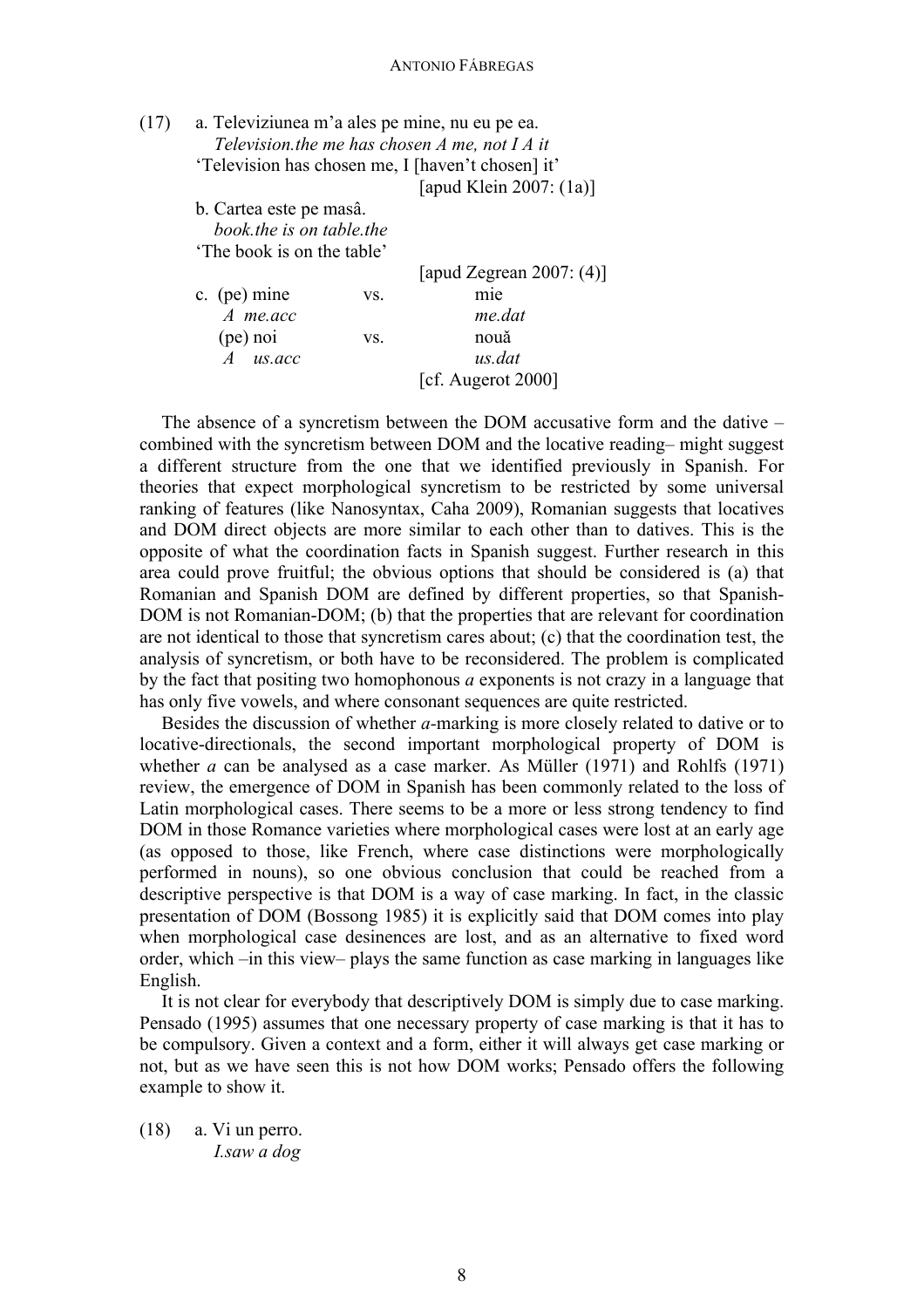b. Vi a un perro. *I.saw A a dog*

Where Pensado (1995: 19-20) accepts that DOM can be taken as a case marker is in combination with personal pronouns. These cases have the property that DOM is absolutely compulsory. There are no context, no verbs and no interpretations where in Spanish having a personal pronoun without *a-*marking (19b) could be grammatical.

(19) a. Te vi a ti. *you.acc I.saw A you* b.  $*(Te)$  vi ti. *you.acc I.saw you*

However, not all authors agree that even in that context DOM can be analysed as case marking. Laca (2006: 426) notes that a potential problem for the claim that DOM is necessary to mark case with personal pronouns is the fact that *a-*marking combines with a pronominal form that already displays a case contrast with respect to the nominative version (20), and also that it would be a case marker that, at least in the first historical stages, would be restricted only to a small set of forms.

(20) a. a mí *A me.obl* b. \*a me *A me.acc* c. \*a yo *A me.nom*

DOM could be yet another phenomenon which does not perfectly fall into any of the traditional categories of morphological analysis –which are almost exclusively defined by distributional factors, like suffix, prefix, root or case marking–. Next to some obvious connections with case phenomena, unlike traditional case marking, it is subject to choice. That we cannot assign it a traditional label is probably not a serious problem, if we manage to understand it better.

A perspective that could make things easier for an account based on traditional morphological categories would be the one proposed in García & Van Putte (1995), where it is assumed that DOM contrasts not with a version that lacks any marking, but more precisely with a version that gets zero marking. In this sense, contrasts like (18) could be viewed as an opposition between ø and *a*. Once we accept, if only expositively, this proposal, the connection with case is more amenable to a traditional analysis. The contrast between zero marking and *a-*marking in Spanish would not be different from the contrast between partitive and accusative marking in a language like Finnish (21), which sometimes reflects similar distinctions to Spanish DOM and which is undisputably in the domain of case according to a traditional definition.

(21) a. Ostin leipää.

 *I.bought bread.part* 'I bought bread' b. Ostin leivän. *I.bought bread.acc* 'I bought the bread'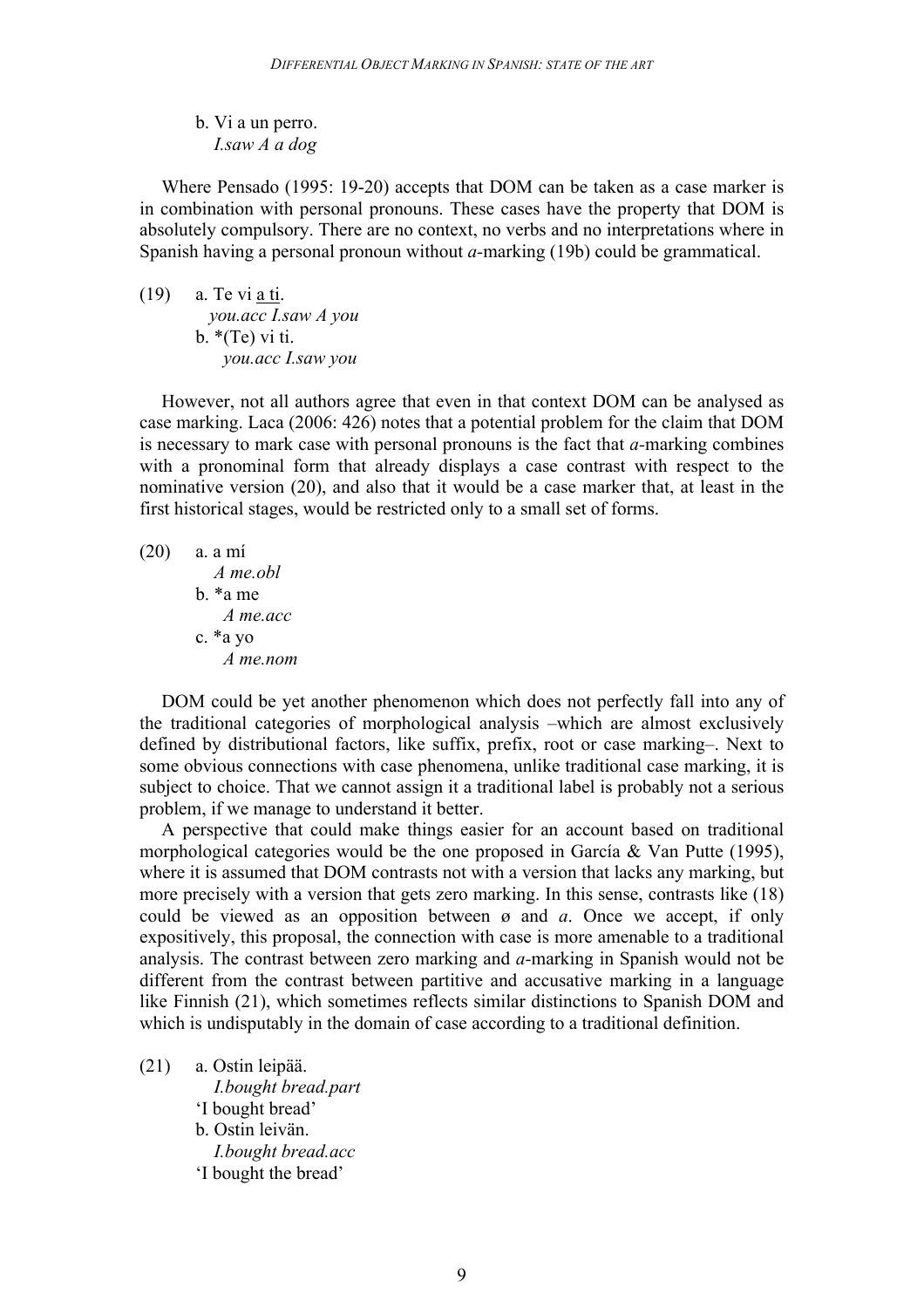Given (21), one could think that the Spanish manifestation of 'Finnish partitive' (that is, of whatever features or structure is called partitive in Finnish grammars) is (22a); the equivalent of 'Finnish accusative' is (22b), and perhaps nominative is (22c).

 $(22)$  a. [ø [DP]] b. [a [DP]] c. [DP]

A proposal along these lines, where DOM is one out of two materialisations of essentially the same structure, has problems with coordination facts (§2.5), but has been adopted, for instance, in Aissen (2003) (§4.1).

*2.2. Meaning properties: the role of reference and animacy*

The first factor that conditions the distribution of DOM are the internal properties of the direct object, and more specifically two of them: animacy and referentiality. The studies on the issue have frequently appealed to a revised version of Silverstein's hierarchy of nominal features (1976: 122). The idea proposed in that work is that nominal phrases should be ordered according to how much animacy and referentiality they carry in their internal information (23). Originally, the hierarchy was proposed to deal with person split systems in accusative / ergative marking.

(23) Silverstein Hierarchy

second person > first person > third person pronoun > proper human name > human noun > animate noun > non-animate noun

Researchers have refined and developed this hierarchy, significantly so in the study of DOM phenomena cross-linguistically. Aissen (2003) divided the hierarchy in (23) into two different scales that can be combined: one for animacy (24a) and one for definiteness (24b).

 $(24)$  a. Human > Animate > non-animate b. Pronoun  $>$  Proper name  $>$  Definite  $>$  Specific indefinite  $>$  non-specific indefinite

The two hierarchies can be combined with each other, but the result –as one can expect– is not perfect: sometimes, different combinations of values have the same status in the hierarchy. (25) shows Laca's (2006) presentation of the hierarchy.

(25) (I) Human pronoun  $>$  (II) Human proper name, animate pronoun  $>$  (III) Human definite, animate proper name, inanimate pronoun  $> (IV)$  specific human indefinite, definite animate, inanimate proper name  $>$  (V) human nonspecific, indefinite specific animate, definite inanimate  $>$  (VI) animate nonspecific, inanimate indefinite specific  $>$  (VII) inanimate non-specific

The first thing to note is that the hierarchy is not intended itself as an explanation. It is supposed to reflect a universal set of facts about the grammaticalisation of basic human cognition having to do with what kind of entities are more likely to be individuated in the discourse. Aissen's (2003) own proposal is to explain the impact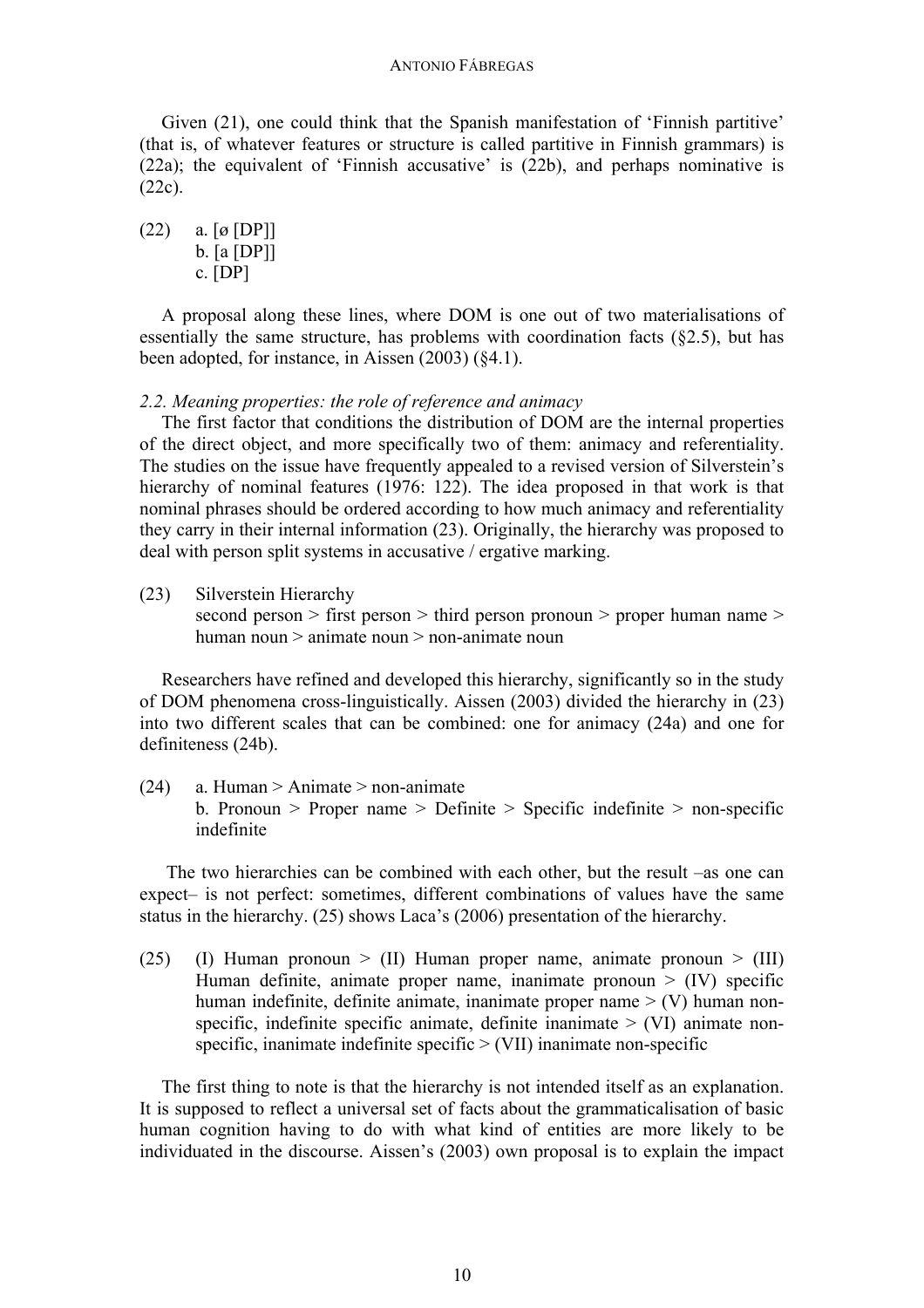of this hierarchy in grammar through a number of ranked constraints –within the framework of Optimality Theory Syntax, cf. §4.1–.

A second thing to note is that the hierarchy in (25), being the most explicit that exists at the moment, has however some potential limitations. It is intuitively not very appealing that specific human indefinites, for instance, are ranked at the same level as definite non-animates. When considered from the perspective of DOM, they seem to be more different than equal (26), because only one of them takes the marking.

(26) a. Vi a un amigo mío. *I.saw A a friend mine* 'I saw a certain friend of mine' b. Vi (\*a) la casa. *I.saw A the house* 'I saw the house'

However, remember that the hierarchy itself is not meant to explain DOM: its descriptive power will depend on the constraints that in one form or the other operate on it. In what follows, we will review first the interaction of animacy and DOM; then we will do the same with referentiality.

2.2.1. Animacy

It is well-known that the traditional description of DOM in Spanish starts with the claim that  $a$  is used with animate direct objects  $-a$  statement that has consequences when determining the historical reasons for the original of DOM, §2.6–. We will see that this claim is only partially correct.

Speakers and addressees have to be human, or at least considered human in the context. For this reason, items that carry first or second person features are expected to be necessarily human and therefore to be marked by *a*. This prediction is correct. We have already seen that personal pronouns must be introduced by *a* when they are DO. It is reported in historical works that these were the first objects to be marked with *a* in the evolution of Latin to Spanish; in fact, it is known that already at late stages of Latin dative and accusative had become syncretic when manifested as pronouns (see 27, where *a* marks a dative).

(27) Ego Urraca Gutierrez... et Gonzaluo Sanxez uendimus illa hereditate ad tibi *I Urraca Gutierrez... and Gonzalvo Sanchez sell the property A you* Tellus Petriz et ad uxor tua Gontrodo Garciaz *Tello Petriz and A wife yours Gontrodo Garciaz* 'I, Urraca Gutiérrez... and Gonzalvo Sánchez sell this property to you, Tello Petriz, and your wife Gontrodo Garciaz' [1177, *Documents of the Monastery of Santa María de Tría*,

apud CORDE, RAE]

Other human pronouns and human proper names are also marked with DOM from an early stage (28).

(28) et prendiderunt ad Sancio et a Nunnu Gomiz *and they.caught A Sancho and A Nuño Gómiz* 'and they caught Sancho and Nuño Gómiz'

[early  $10^{th}$  Century, apud Bastardas (1953)]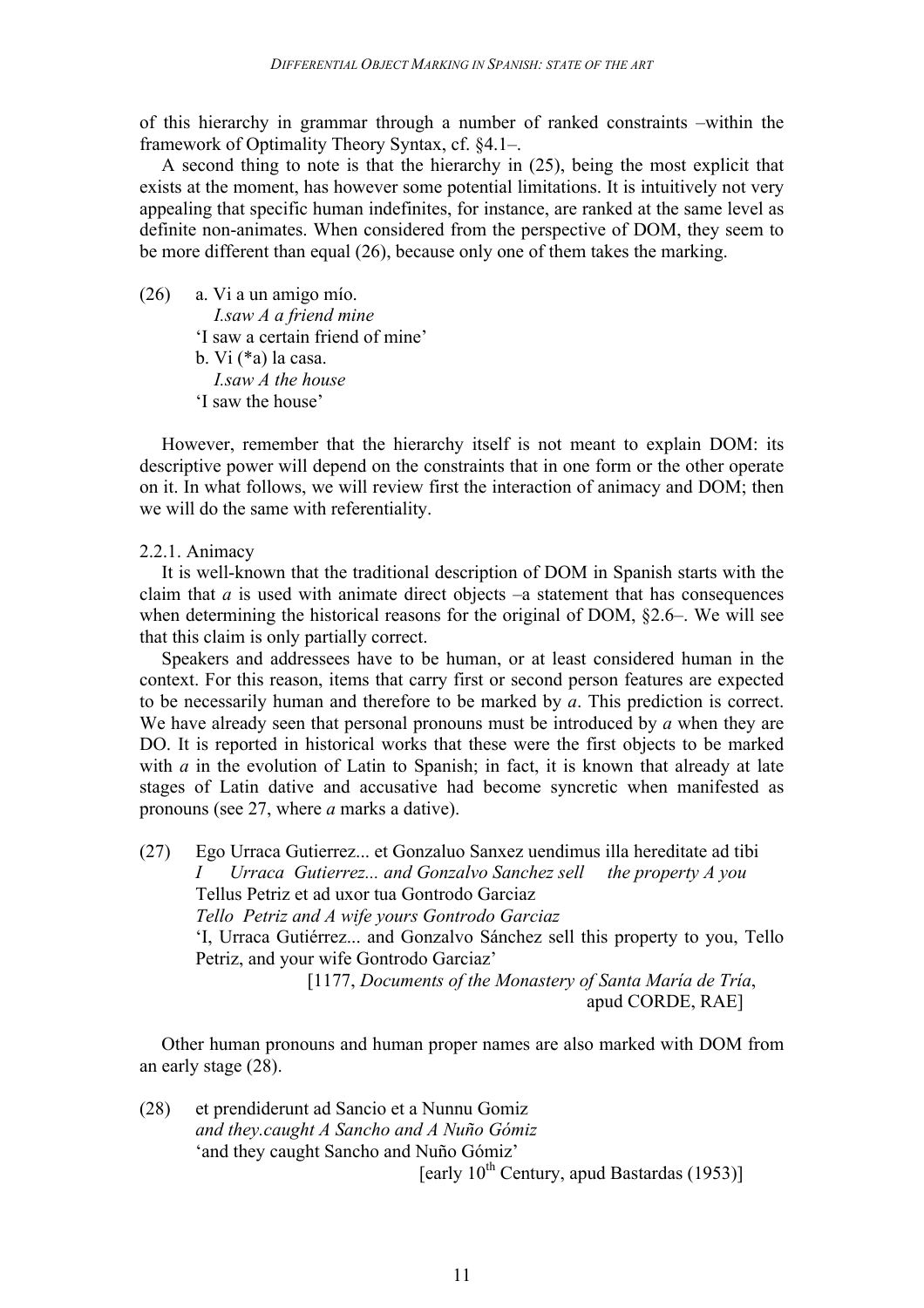In contemporary Spanish, there is no variation when we have a person pronoun of first, second or third person. In fact, non-clitic third person pronouns tend to be allowed in direct object position only when they are human –see later, (50), for one possible exception–, and of course then DOM is obligatory. (29a) cannot be pronominalised as (29b); it must correspond to (29c). In contrast, (30a) allows both (30b) and (30c).

- (29) a. Vimos la película. *we.saw the movie* b. \*La vimos a ella. *it.acc we.saw A it* Intended: 'We saw it' c. La vimos.  *it.acc we.saw* 'We saw it' (30) a. Vimos a mi tía Paca. *we.saw A my aunt Paca* 'We saw my aunt Paca'
	- b. La vimos a ella. *her.acc we.saw A her* 'We saw her'. c. La vimos. *her.acc saw*

In fact, with universal pronouns, the only way of determining out of context whether they refer to human or non-human referents is to check whether they are introduced with *a* or not. (31) shows a couple of minimal pairs; in all the cases, *a*marking is only compatible with a human interpretation, and its absence requires a non-human reading. Not all pronouns behave like this; see §2.2.3 for some interesting cases where the relevant notion is partitive specificity rather than animacy.

| (31) | a. Vimos a todos.                      |
|------|----------------------------------------|
|      | we.saw A all                           |
|      | 'We saw them all (humans)'             |
|      | b. Vimos todos.                        |
|      | we.saw all                             |
|      | 'We saw them all (non humans)'         |
|      | c. Vimos a cada uno de ellos.          |
|      | we.saw A each one of them              |
|      | 'We saw each one of them (humans)'     |
|      | d. Vimos cada uno de ellos.            |
|      | we.saw each one of them                |
|      | 'We saw each one of them (non humans)' |
|      |                                        |

Many of the apparent counterexamples to this generalisation have to do with the role of individuation (studied in §2.2.3) or with cases of personification (sometimes via metonymy or synecdoche). All the examples in (32) have *a-*marked objects which, out of context, refer to things, but it is clear that in these sentences they are intended to denote humans, either by pondering one of their significant properties (32a), or by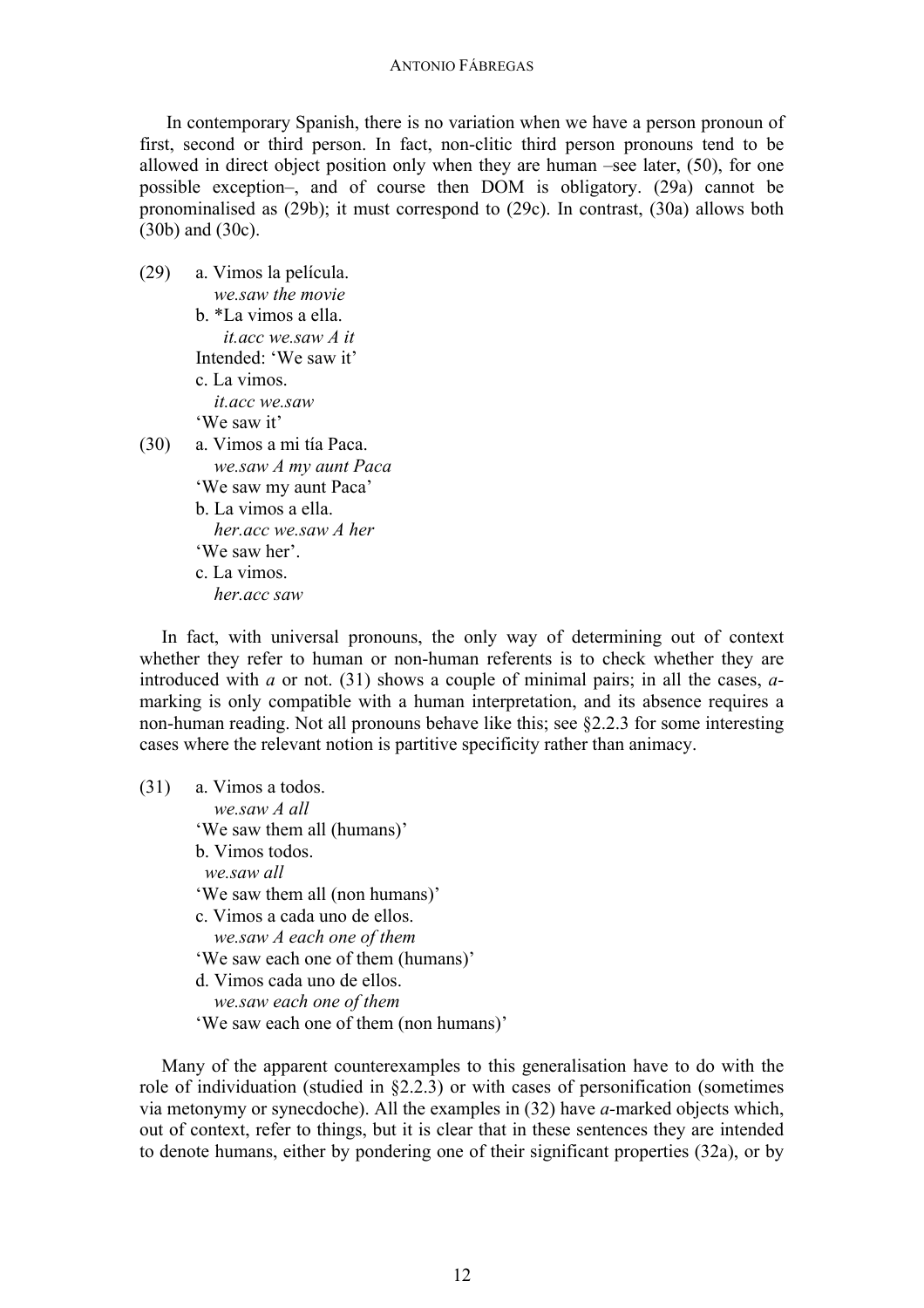relating them to a location (32b), a function (32c), etc. Some of these personifications are frequent in literature (32d).

- (32) a. Vi a la mente más preclara del país. *I.saw A the mind most eminent of-the country* 'I saw the most eminent mind of the country' b. Conoce a todo Madrid. *he.knows A all Madrid* 'He knows everybody in Madrid' c. Vi al rectorado en pleno en la cafetería.  *I.saw Athe rectorate in whole in the cafeteria* 'I saw everyone from the rectorate in the cafeteria'
	- d. Vi a la Muerte. *I.saw A the death*

It is also frequently noted in descriptive grammars that proper names only carry *a* when they refer to humans, and not when they are taken as titles of books, movies, etc. –but they sometimes require *a* when refering to inanimates, as Torrego (1998) noted, cf. (47)–. (33) shows a contrast between a pair of examples, where the first refers to a human individual and the second refers to the book that shares name with him.

| (33) | a. Vio a Werther en el bosque.                                  |
|------|-----------------------------------------------------------------|
|      | he.saw A Werther in the forest                                  |
|      | 'He saw Werther in the forest'                                  |
|      | b. Vio <i>Werther</i> en el teatro.                             |
|      | he saw Werther in the theater                                   |
|      | 'He attended a representation of <i>Werther</i> in the theater' |

Descriptive grammars (especially those intended for foreign language learners, like Fält 2000:  $889$ ) note that with names of animals –and other non-human animates– there is the option of marking the object with *a* or not; with *a-*marking the animal is taking as more active. This is not exactly true, judging from the data. With proper names of animals there is a strong tendency to *a-*mark the object, so strong that speakers tend to reject (34b) –assuming Fido is a dog–.

(34) a. Vi a Fido. *I.saw A Fido* b. \*Vi Fido.  *I.saw Fido*

Where there seems to be variation is whenever the animate non-human is a DP, definite or not. Both sentences in (35) and (36) are possible –although (35b) is marginal for many speakers, suggesting definite animates must be *a-*marked in Spanish no matter what–, and the *a-*marking seems to be associated to contexts where the dog is the intended agent of some implicit event. That is, (36a) is associated to a context where someone has done something in the kitchen (say, has ruined a cake) and the speaker wants to convey that he saw a dog in the kitchen that is likely to be responsible for that.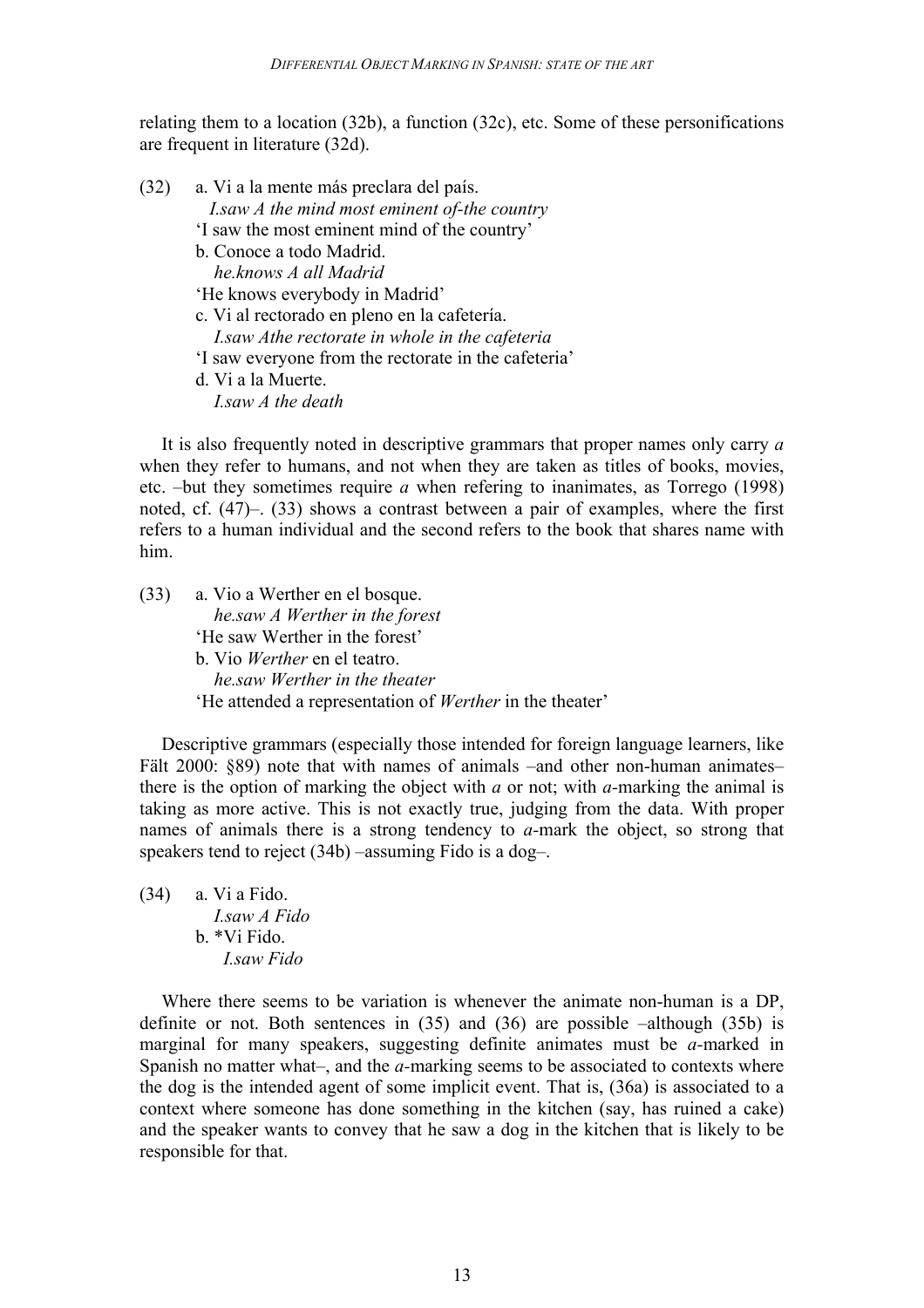- (35) a. Vi al perro. *I.saw Athe dog* b. Vi el perro. *I.saw the dog* (36) a. Vi a un perro en la cocina.
	- *I.saw A a dog in the kitchen*
		- b. Vi un perro en la cocina. *I.saw a dog in the kitchen*

Some animals are more difficult to get with DOM than others, and it seems that those are the animals which are normally construed as not being active enough. Several grammars report that sentences like (37) are strange; one can imagine that this has to do with the fact that animals like fish normally do not interact actively with humans –so perhaps they are even categorised as non-animate for the purposes of grammar–. In any case, the version with *a-*marking seems possible provided one imagines a situation where the animal is giving signs of acting as an independent agent –eg., in (37a) the fish could be fighting against the fisher–.

- (37) a. Pesqué a un pez enorme. *I.fished A a fish huge*
	- b. Vi a un gusano. *I.saw A a worm* c. Vi a una medusa. *I.saw A a jellyfish*

Beyond the specific pattern of data, there is one important point that all these alternations between human / animate readings and non-animate readings might be making. The fact that the human interpretation is not forced by some nouns, but can be obtained, suggests that animacy and human readings cannot be due to the presence of a lexical feature some nouns are endowed with. If that was the case, it would be an unusual lexical feature, one that can be removed from some nouns and added to virtually any noun provided a context is established. Two alternatives suggest themselves: either (i) the human interpretation is not represented by the presence of a feature, but associated to the absence of some structure –as a default reading of arguments when information to the contrary is not provided– or a particular configuration or (ii) animacy is due to a feature of some functional head that can combine with virtually any lexical noun. In favour of the first option, we have the fact that frequently the human interpretation is obtained in contexts where information is lacking, such as impersonal sentences with *se*. A frequently noticed fact of impersonal se-constructions in Spanish is that a human interpretation of the subject is imposed, even when the lexical meaning of the verb would make a non-human subject more likely.

(38) a. Se vuela mucho aquí. *SE flies a.lot here* 'People fly a lot here'. b. Se muge mucho aquí. *SE moos a.lot here* 'People moo a lot here'.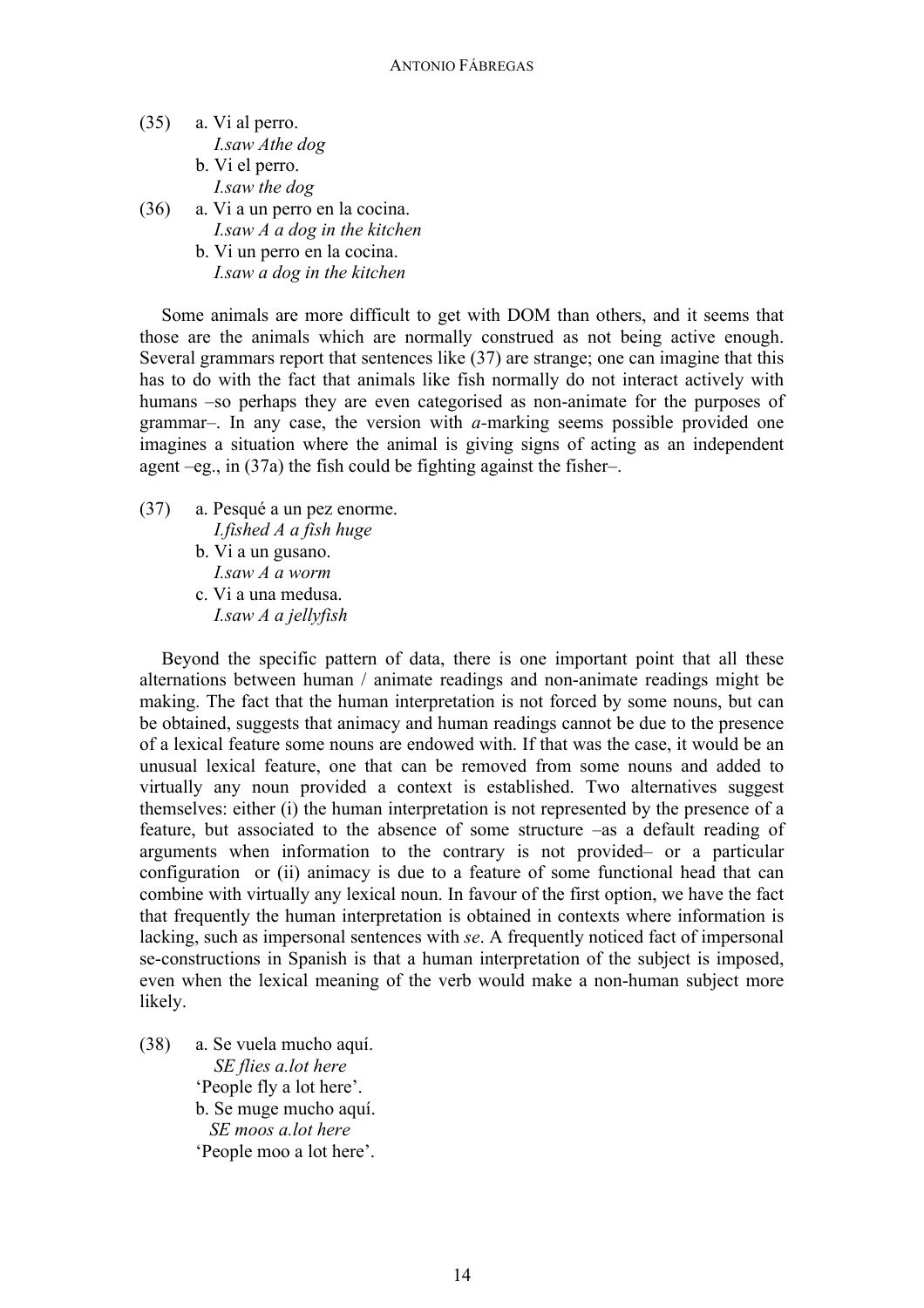Given the role of animacy and human readings in the distribution of DOM, the specific analysis one gives to how human readings are obtained would have obvious consequences for the analysis of DOM.

2.2.2. Counterexamples to the animacy generalisation

Beyond the cases where human direct objects do not get DOM because of their referentiality –which are presented in §2.2.3–, there are situations where DOM is assigned to non-human direct objects. In such cases, no personification is interpreted. Descriptively, these cases can be characterised through the verb that introduces the direct object; we will get back to some of these cases in §2.3.

A verb like *llamar* 'call', from an early stage of the language, shows a tendency to participate in DOM. *A-*marking with this verb is compulsory (39), already in early stages of the language (Laca 2006: 451) (40).

| (39) | a. ¿Cómo llamas $*(a)$ esta construcción?                 |
|------|-----------------------------------------------------------|
|      | how you.call A this construction                          |
|      | 'How do you call this construction?'                      |
|      | b. Llamar al pan, <i>pan</i> y al vino, <i>vino</i> .     |
|      | to call Athe bread, bread and A the wine, wine            |
|      | 'to call bread 'bread' and wine 'wine'                    |
| (40) | a. ¿Y a estas llamas señales de salud? [Celestina VI.178] |
|      | and A those you.call signs of health                      |
|      | 'And you call those signs of health?'                     |
|      | b. ¡Llamar detestable a la comedia!                       |
|      | to.call unpalatable A the commedy [Comedia Nueva, 92]     |
|      | 'To call the comedy unpalatable!'                         |

Perhaps in this pattern it is also relevant that the verb introduces a secondary predicate, another factor that seems to trigger DOM irrespectively of animacy  $(§2.4.3).$ 

But there are also verbs that trigger DOM without having –at least, in any obvious way– a secondary predicate. A relatively homogeneous group is transitive stative verbs, like *preceder* 'precede', *anteceder* 'go before', *suceder* 'follow', *seguir*  'follow', *sustituir* 'substitute', *reemplazar* 'replace', *modificar* 'modify', *incluir* 'include', *excluir* 'exclude', *clasificar* 'classify' or *caracterizar* 'characterise'. As noted earlier, DOM with some of these verbs (like 41a) seems to be more characteristic of European Spanish than other varieties. The series contains a more or less clearly defined group consisting of verbs which express locative relations between entitites (42c-f).

(42) a. El género caracteriza a los sustantivos. *the gender characterises A the nouns* 'Gender is characteristic of nouns' b. Su voluntad obedece a la razón. *his will obeys A his reason* 'His will obeys his reason' c. El sujeto precede al verbo.  *the subject precedes A the verb* 'Subjects precede verbs'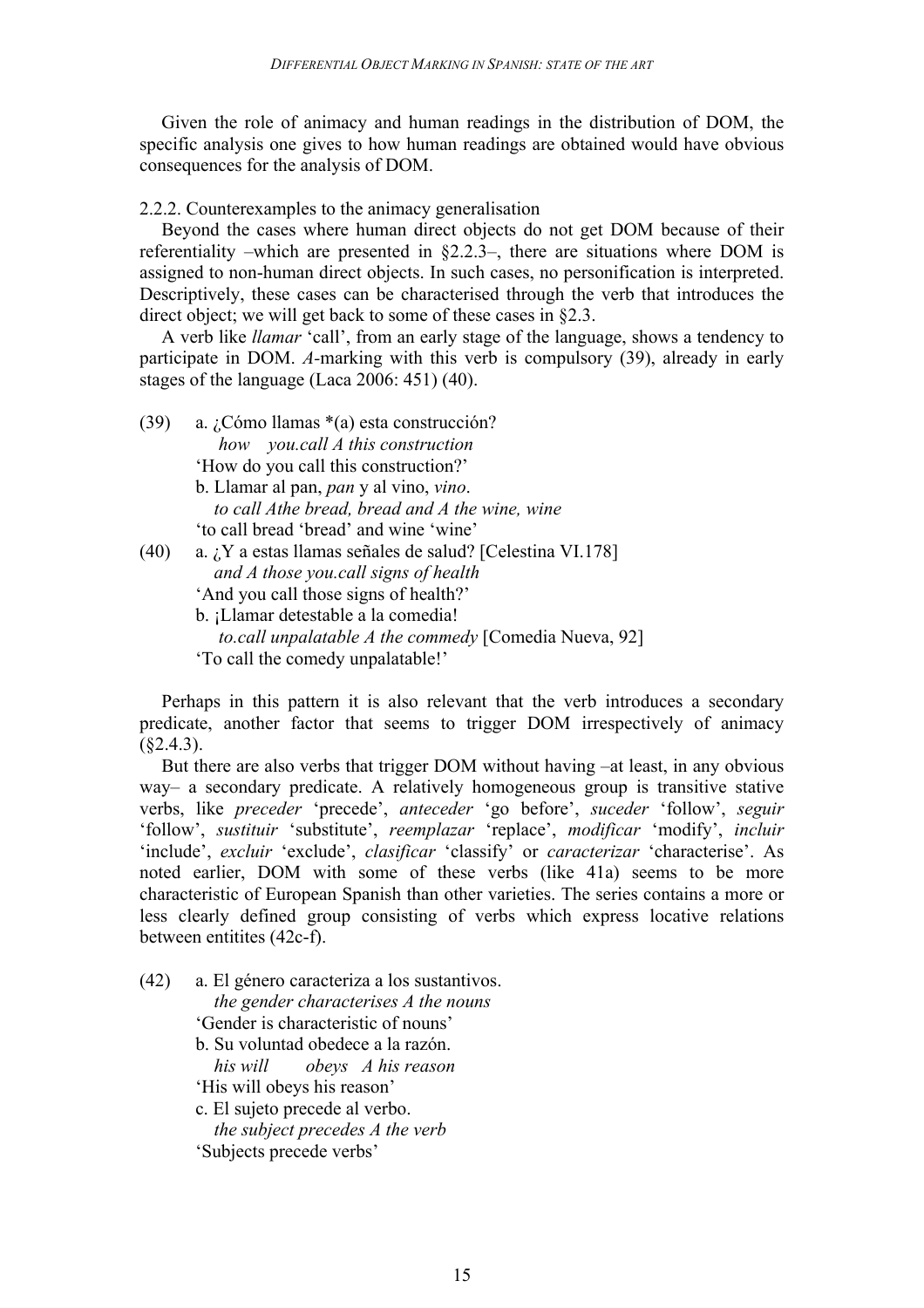d. El verbo sigue al sujeto. *the verb follows A the subject* 'The verb follows the subject' e. El dos sucede al uno. *the two follows A the one*

In their eventive version –when they have one–, none of these verbs assigns  $a$  to its direct object. Note, for instance, that in the eventive meaning of *seguir* 'follow', there is no DOM before non-animates.

(43) Juan siguió la vía del tren. *Juan followed the road of-the train* 'John followed the railroad'

A crucial research question is why these verbs, among the stative transitive verbs, have DOM. The answer is not easy, as it is not obvious that the stative verbs that participate in DOM form a natural class. One could assume, perhaps, a structure like (44) for stative verbs denoting ordering relations between entities: the stative verb selects a prepositional phrase, headed by *a*, which relates the subject and the object.



However, this analysis would produce more questions than answers: somehow, one needs to know why a verb like *obedecer* 'obey', but not one like *merecer* 'deserve'(66) –which is another transitive stative, and moreover one with a similar morphological shape– would require the structure in (44). One would also want to know why the P in (45) does not introduce a prepositional complement, but rather a direct object. One would also have to consider the fact that in previous stages of the language, other stative verbs would *a-*mark non-humans (Laca 2006: 451-452) (46, both examples from *Celestina*, end of 15<sup>th</sup> Century).

(45) Juan merece (\*a) un castigo. *Juan deserves A a punishment* (46) a.... el que siente quien ama a un imposible. *the that feels who loves A an impossible* 'the one that feels who loves an impossible thing' b.... ansí como la materia apetece a la forma... *just like the matter craves A the form...* 'just like matter craves form'

Let us discuss another counterexample. We have already seen that proper names of animals tend to get the *a-*marking independently of whether in the context they are assumed to be active or not. Torrego (1998: 55) further notes that proper names given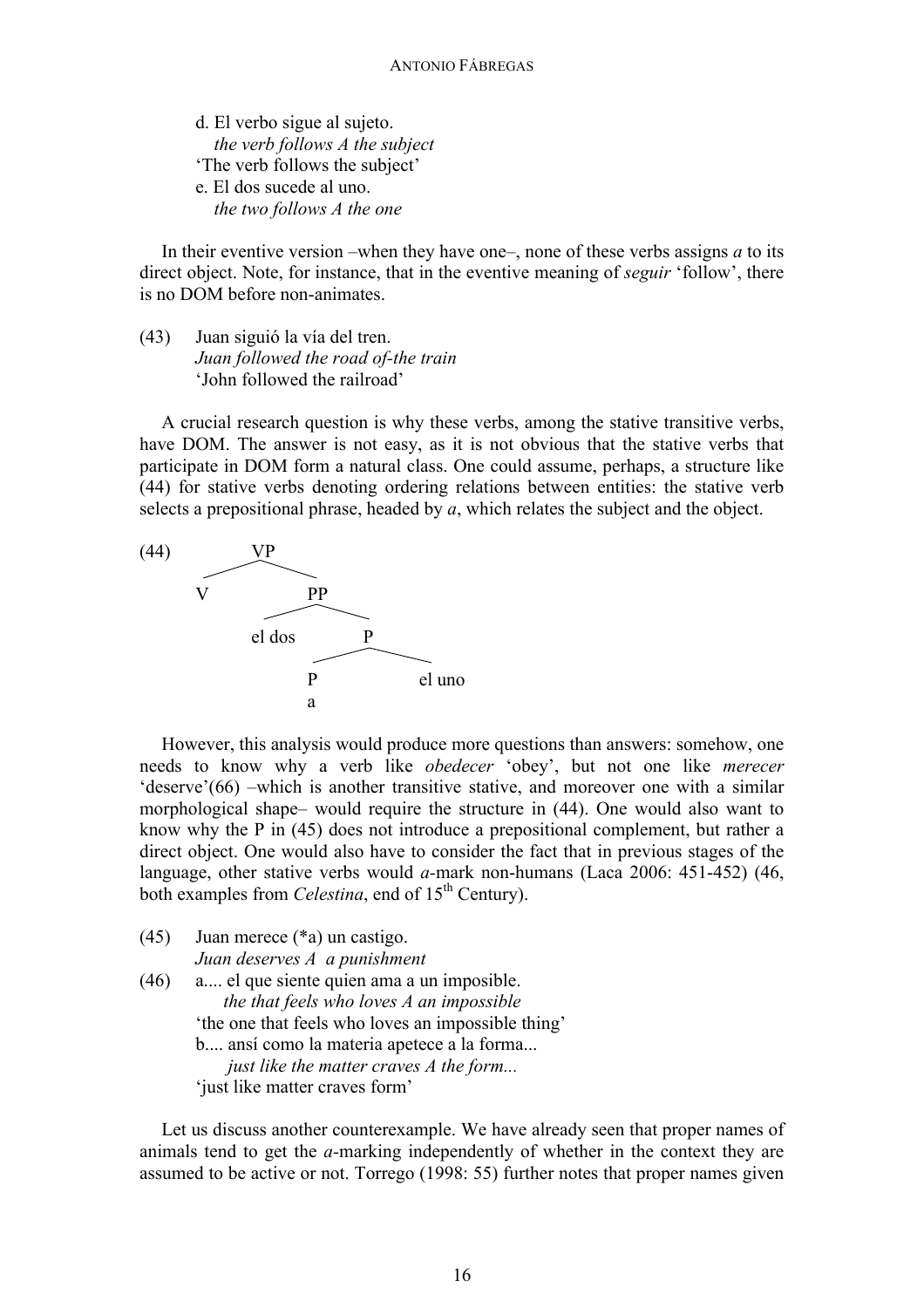to objects –boats, magazines, cans of beer– also require the *a-*marking, suggesting for her that animacy does not play any real role here. (47) is Torrego's own example; (48) is given as an illustration that verbs which impose the requisite that the direct object has to be non-animate also behave in the same way.

- (47) Esconde \*(a) *Bárbara*. *hide.imp A Bárbara* 'Hide Bárbara'
- (48) Iza \*(a) *Bárbara*. *hoist.imp A Bárbara* 'Hoist Bárbara'

The obvious way in which these sentences have to be contrasted is with the examples where the proper name refers to a book, movie or other work of art that is used to represent entities or events (cf. example 33 above). As we have seen, in such cases *a-*marking is impossible. They also contrast with toponyms, which also reject *a*marking in contemporary Spanish. Thus, it is not true that animacy in itself determines *a-*marking, but it is not true either that all proper names force it.

(49) Guarda (\*a) *Werther* en el cajón. *put.imp A Werther in the drawer* 'Put *Werther* in the drawer'

In addition to this, Fernández Ramírez (1986 [1951]: 152) notes that third person pronouns sometimes also get *a-*marking even when they clearly do not denote humans. The following example is from Unamuno, a writer born in the Basque country.

(50) es como el lente [que] nos hace ver mejor la naturaleza sin que a él mismo *it.is as the glass [that] us.acc makes see better the nature without that A it* le veamos *it.dat we.see* 'It is like the lense, that makes us see nature better without we seeing it'

Notice that here, however, other factors could be at play: the direct object is topicalised (§2.4.2), and there is leísmo (§3.3) characteristic of the Spanish spoken in the Basque Country. These factors could potentially be playing a role.

# 2.2.3. Individuation

The second DP-internal property that correlates with *a-*marking has to do with referentiality: descriptively, and in general, the more individuated a direct object is, the more likely it is to carry *a-*marking. For most authors, this property is generally more powerful than animacy: many animate nouns lack *a-*marking because they are non-specific. Fernández Ramírez (1986 [1951]: 173), in work that was only published after his death, was an early proponent of the theory that what ultimately counts for *a*marking is whether the direct object is individualised in a specific situation ('actualised', in his terminology) –although he almost immediately after that provided some counterexamples with the verbs *encontrar* 'find', *mandar* 'send' and *ver* 'see'–. This is essentially the explanation that is adopted by authors like Kliffer (1984), Company (2002), Aissen (2003), among many others.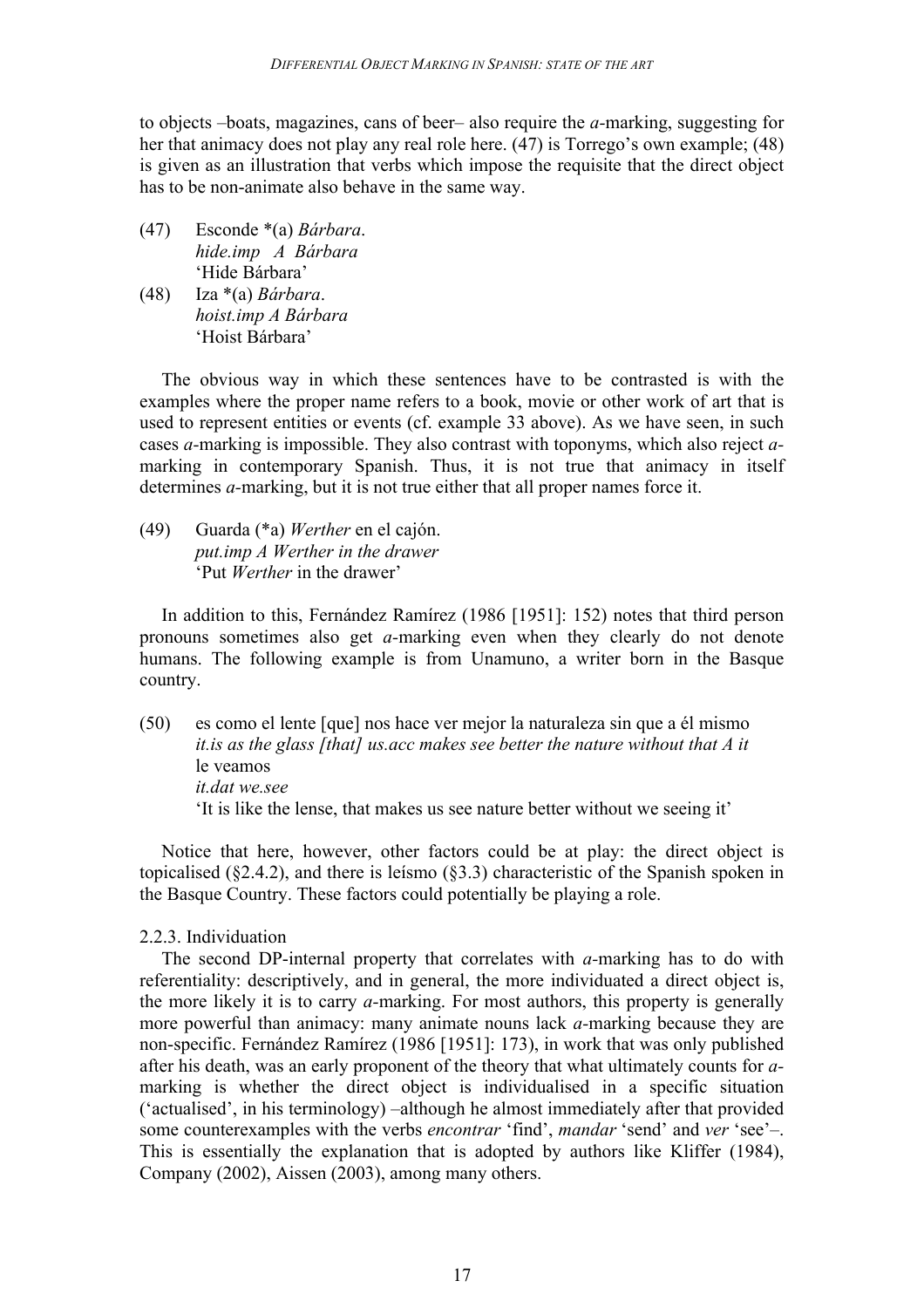It is well-known that one traditional condition necessary to allow *a-*marking is that the direct object should be specific. Specificity itself is a complex notion that receives slightly different interpretations across the literature (see von Heusinger 2002 for a summary). It is generally associated with one of these four conditions, which are only partially overlapping:

- (i) a specific noun refers to an entity that is identifiable in the mind of the speaker, independently of whether it exists in the 'real' world ('epistemic specificity')
- (ii) a specific noun refers to an entity that belongs to a group that has been activated in the discourse ('partitive specificity')
- (iii) a specific noun is not under the scope of certain quantifiers ('scopal specificity')
- (iv) a specific noun is functionally-linked to the speaker of the utterance or to some referential expression contained in the same sentence ('relative specificity')

The first two notions are those that more closely match Spanish DOM, we will see them in detail now here (but we will make reference to the other two later).

Leonetti (2004: 78) notes that, in addition to the immediate consequences that this complex situation has for understanding what kind of phenomenon specificity is, in Spanish *a-*marking does not seem to systematically reflect any of these distinctions, with the possible exception of being partitive, which Leonetti considers only one of the possible interpretations that can be pragmatically triggered when the object is *a*marked.

With respect to the first definition, a direct object is non-specific if it merely describes a set of properties that some entities in the universe of discourse might have, but do not need to. It is specific if it identifies, through its properties, an entity which at the very least the speaker has previous knowledge of. It is well-known (cf., for instance, Leonetti 1999: 862) that by default an indefinite noun receives a specific interpretation in combination with predicates, and that in order to obtain a nonspecific reading it is necessary to have an element with a modal component (an opacity operator) at a hierarchically higher position. Among the inductors of nonreferentiality we have predicates belonging to the domains of desires, intentions, possibilities and other modal notions: *buscar* 'search', *necesitar* 'need', *pedir* 'ask for', *querer* 'want', *intentar* 'try', *esperar* 'hope', *planear* 'plan', *permitir* 'allow', *ser convenient* 'to be preferable', *ser necesario* 'to be necessary', *ser suficiente* 'to suffice', *ser obligatorio* 'to be compulsory', etc. (51). The prepositions *para* 'in order to' (51c) and *sin* 'without' seems to license also these readings (51d). In all these cases, one can imagine that the relevant predicates or prepositions carry with them some extra modal information; in the case of *sin* 'without' it is pretty obvious that the extra notion is related to negation. Combination with *cualquiera* 'whatsoever' is one of the signs of non-specificity.

(51) a. buscar un billete cualquiera  *to search for a ticket whichever* 'to search for any ticket whatsoever' b. ser suficiente con un libro cualquiera  *to be enough with a book whichever* 'to be enough with any book whatsoever'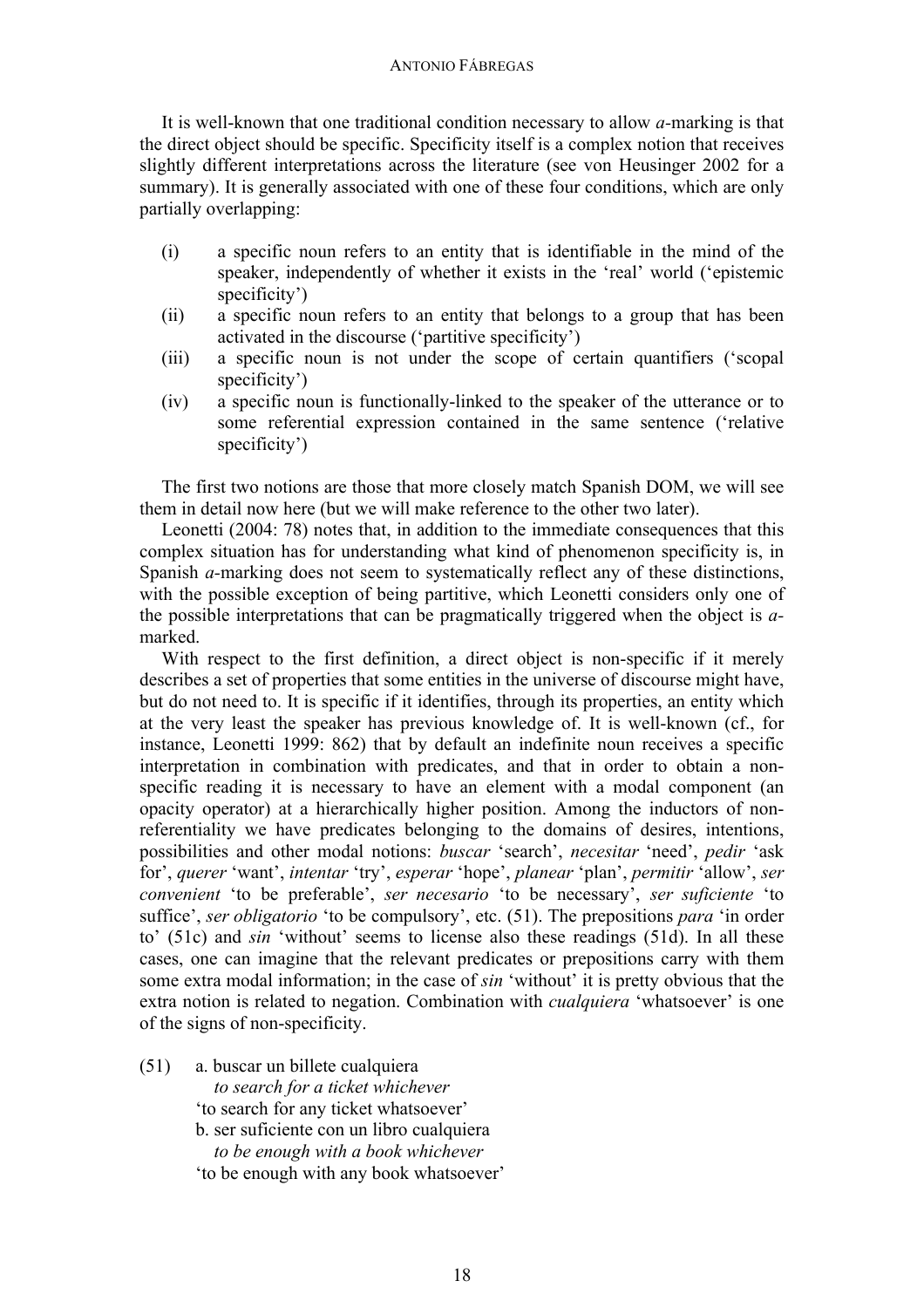c. para vivir en una casa cualquiera *to live in a house whichever* 'to live in any house whatsoever' d. sin un amigo cualquiera *without a friend whichever* 'without any friend whatsoever'

The relevance of these predicates for *a-*marking is that it is generally reported (Perez Saldanya 1999) that only specific direct objects are *a-*marked. Knowing that presence of subjunctive in a relative clause is a diagnostic of non-specificity, (52) shows pairs where the first member is specific and is *a-*marked, while the second has the opposite properties.

- (52) a. buscar \*(a) una secretaria que habla inglés *to.search for A a secretary that speaks.ind English* b. buscar (\*a) una secretaria que hable inglés *to.search for A a secretary that speaks.subj English* c. necesitar \*(a) un amigo que tiene coche *to.need A a friend that has.ind car*
	- d. necesitar (\*a) un amigo que tenga coche *to.need A a friend that has.subj car*

To the extent that definite nouns can be non-specific, the same pattern is reproduced. (53a) can be said when the winner of the competition has not been chosen yet; (53b) can only be said when the winner has already been determined.

(53) a. encontrar la persona que tenga más puntos *to.find the person that has.subj more points* b. encontrar a la persona que tiene más puntos *to.find A the person that has.ind more points*

However, the data are not so clean, and sometimes *a-*marking is compatible with subjunctive. In (54), we have one such case: this can be said once the question round of a competition has finished, but the judges have not identified yet who is the person that has the highest number of points. With it, one is assuming that someone has more points than the rest, but he or she cannot identify that person yet.

(54) Busca a la persona que tenga más puntos. *search.imp A the person that has.subj more points*

What this suggests is that the kind of specificity *a-*marking is sensitive to (if *a*marking is sensitive to specificity at all, a position that has been disputed in López 2012) is not identical to the conditions under which subjunctive is used. Under the light of (54), subjunctive in the relative clause seems to be associated to contexts where the speaker cannot identify the referent, while *a*-marking has to do, rather, with the presupposition of existence of such entity. In a real or imagined world, that entity must exist, even if it is not found. In other words: whoever says (55a) can be accused of believing that unicorns exist (in the relevant world), but (55b) is not assuming they exist.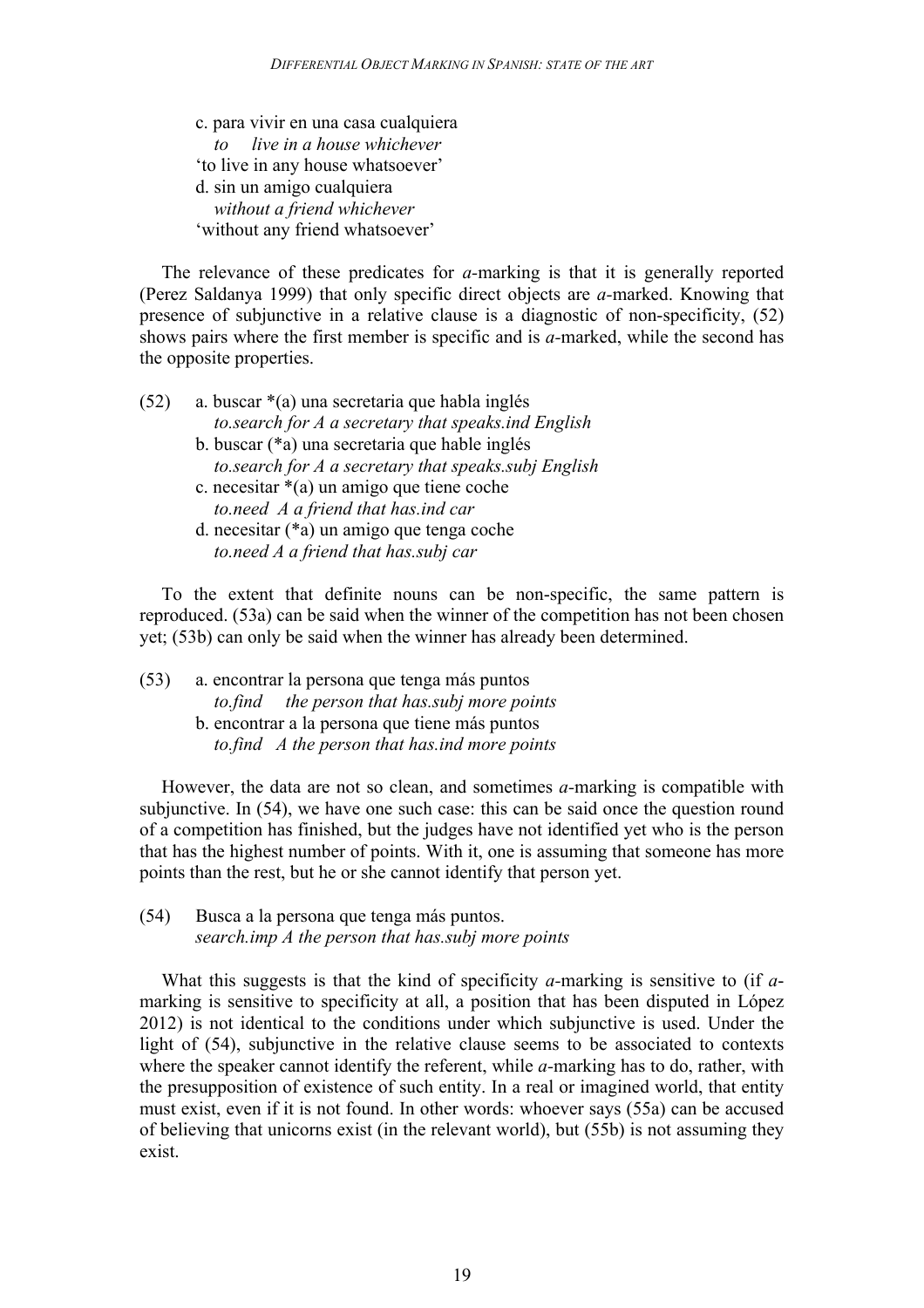(55) a. buscar a un unicornio *to.search A a unicorn* b. buscar un unicornio *to.search a unicorn*

In the second definition of specificity –partitive specificity–, the relevant contrast is the one in (56).

(56) a. De los parientes que quería visitar, solo vi ??(a) tres. *out.of the relatives that I.wanted to visit, only I.saw A three* 'Out of the relatives I wanted to visit, I only saw three' b. Solo vi (a) tres. *only I.saw A three* 'I only saw three'

When the animate direct object refers to part of a larger group that has already been discussed in the context, *a-*marking is compulsory for most speakers. That is why (56a), where the larger group is mentioned, sounds odd. (56b) allows *a-*marking to the extent that the direct object can be specific in this sense, even if the group has not been mentioned in the same sentence. The difference, of course, is related to Milsark's (1974) well-known distinction between strong and weak quantifiers.

Thus, (57a) presupposes that the direct object is human, and in addition to it, is individuated in the discourse because it belongs to a larger group that had been mentioned; (57b) might be human, but in that case, it could not be individuated. The same applies to the contrast between (57c) and (57d).

(57) a. Vimos a tres. *we.saw A three* 'We saw three (humans)' b. Vimos tres. *we.saw three* 'We saw three ((non) humans)' c. Vimos a algunos. *we.saw A some* 'We saw some (humans)' d. Vimos algunos. *we.saw some*  'We saw some ((non) humans)'

Another factor that interacts with *a-*marking is whether the direct object is interpreted as a kind or a class of entities, or as individuals belonging to that class. In the first case, *a-*marking is not possible. To the extent that bare nouns in Spanish denote classes of entities, and not entities themselves, this explains that the direct objects in (58), although human, do not carry *a-*marking. They are used to describe the class of entities that takes part in the event, not to single out any individuals within that class. As expected, generic statements favour such reading.

(58) a. Un médico cura pacientes. *a doctor cures patients*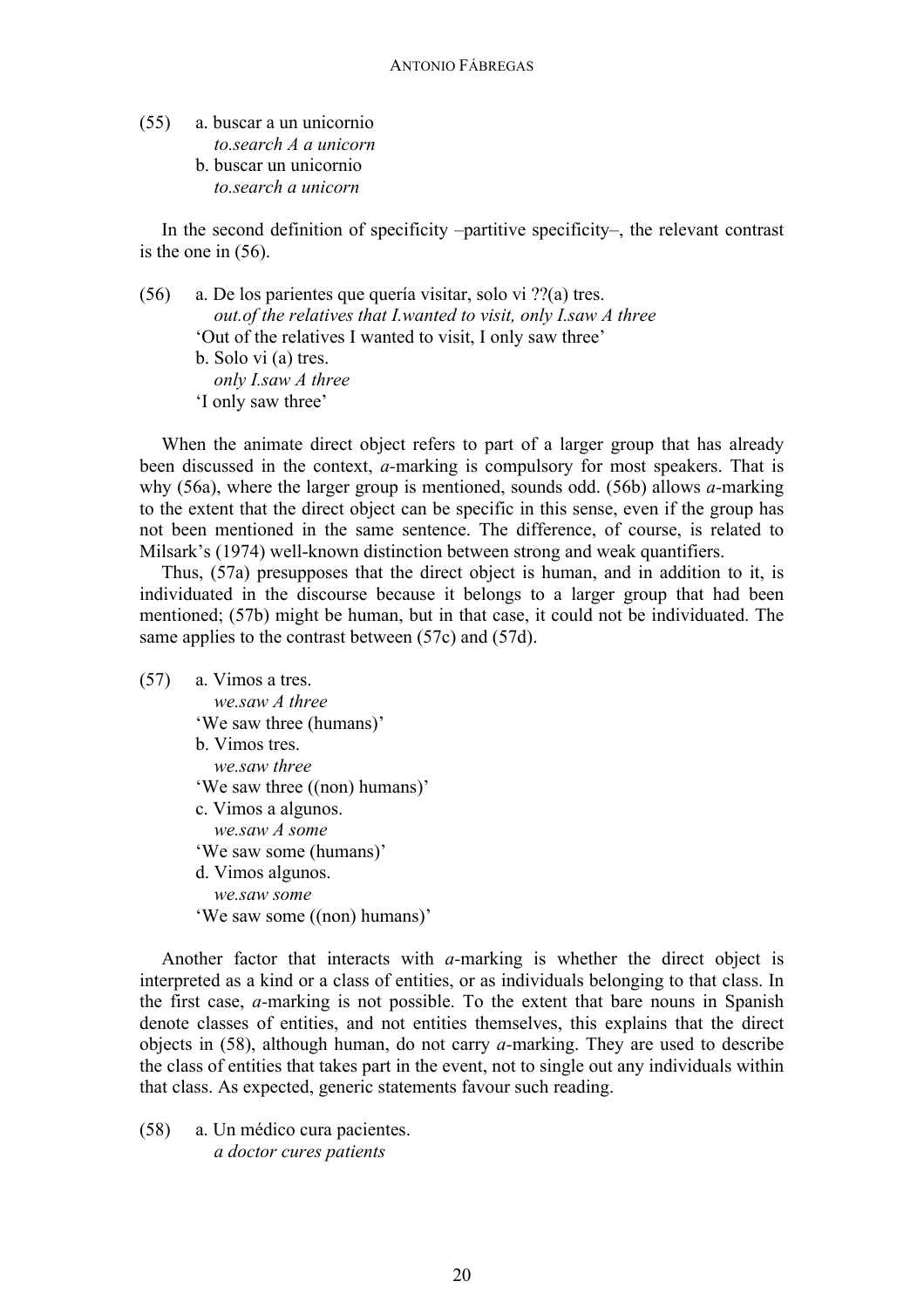b. Este veneno mata marcianos. *this poison kills martians*

However, there is a grey area here, that sometimes interacts with the main verb (59) –because not all verbs allow bare direct objects– and sometimes depends on the presence of modifiers or other properties of the structure the bare noun belongs to (60).

(59) a. Un payaso no divierte \*(a) jóvenes. *a clown not amuses A youngsters* b. Un catedrático instruye \*(a) jóvenes.

*a professor instructs A youngsters*

- (60) a. La universidad debe formar a investigadores cualificados. *the university must train A researchers qualified* [RAE & ASALE 2009: §34.9a]
	- b. El trópico desgasta a hombres y mujeres. *the tropic wears.out A men and women* [RAE & ASALE 2009: §34.9b]

About cases like (60), RAE & ASALE (2009) say that *a-*marking is preferred whenever the bare noun carries modifiers that are enough to identify a specific subclass or whenever the bare noun is coordinated with another one. It is suggested (2009: §34.9c) that these bare nouns are determined in the absence of a definite article because 'they contain enough information to identify individuals or groups'. However, from the perspective of *a-*marking it is very difficult to identify in which sense a subclass of entities should count as more individualised than a class of entities, especially given that bare nouns without modifiers can be quite restrictive (through their lexical properties, 61) and still reject *a-*marking.

(61) Este profesor forma (\*a) topógrafos. *this professor trains A topographers*

One way of interpreting RAE & ASALE's claim (and maybe not the one it was intended as) is the following: the syntactic role of restrictive modifiers and coordination is comparable to the one that a determiner performs, say, because it licenses some abstract characteristics that overt determiners can also license. Obviously, this story would be supported by the fact that restrictive modifiers and coordination are among the factors that license a bare noun as preverbal subject in Spanish –a language where subjects generally must have a determiner (Leonetti 1999)–.

(62) a. Hombres \*(con sombreros de paja) aparecieron en la fiesta.  *men with hats of straw appeared at the party* b. Hombres \*(y mujeres) aparecieron en la fiesta. *men and women appeared at the party*

However, the story has to be more complex, because having a determiner is not a sufficient or necessary condition to have *a-*marking. If specificity –at least in one of its senses– is a sharp enough tool to cut the cake, one possibility would be that certain modifiers, and at least one of the operations that we refer to as coordination, impose a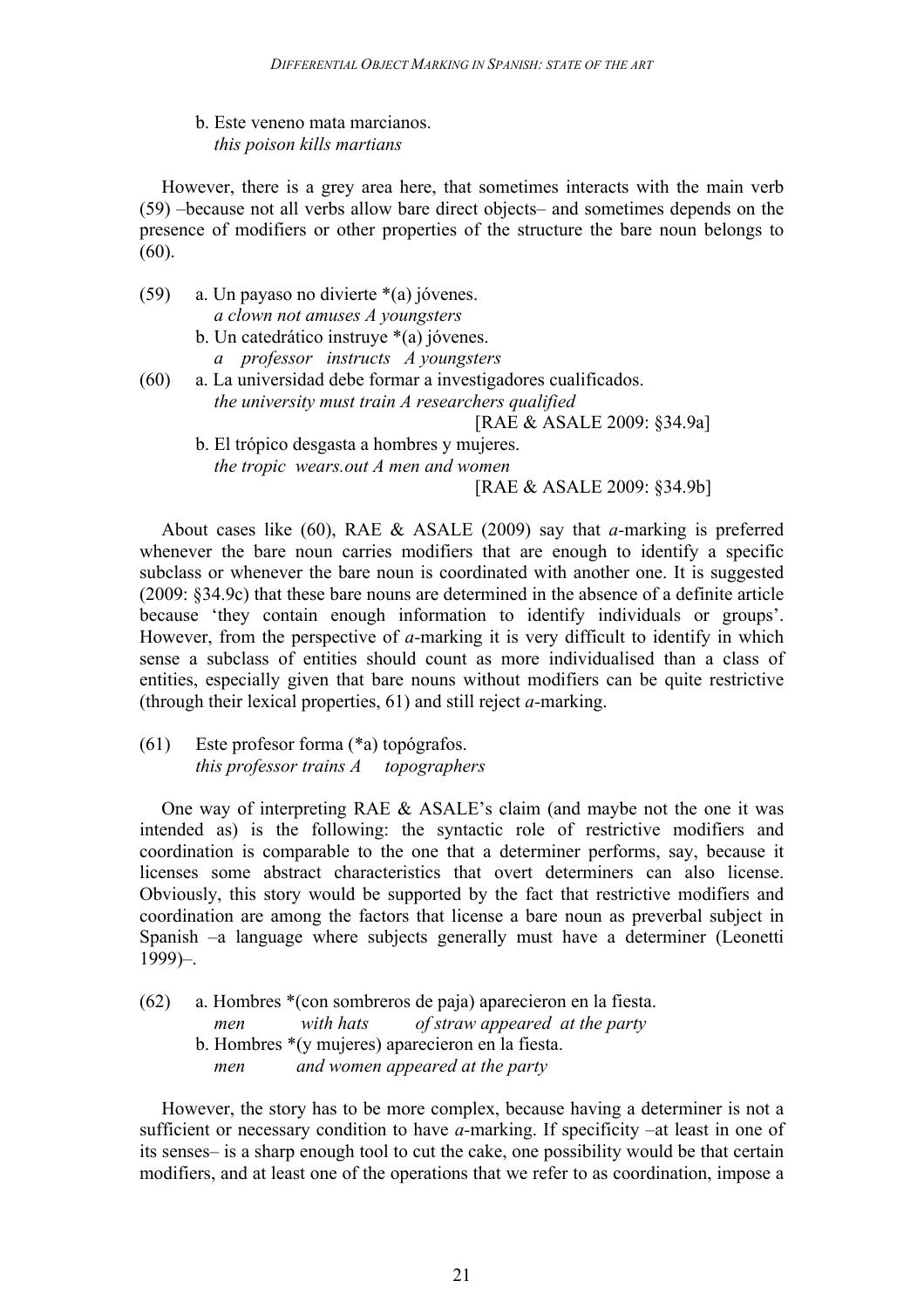specific reading on the bare noun. At this point, it is difficult to see how the idea could be implemented, especially taking into account that it is generally nonrestrictive modifiers that trigger specific readings (Bosque 1996).

(63) buscar \*(a) un encantador caballero *to.search for A a charming gentleman*

Leaving these complications aside, one almost clean generalisation that many works accept implicitly or explicitly seems to be that *a-*marked objects are associated to the introduction of individual variables in the discourse –i.e., they refer to individuals–, while the non-*a-*marked objects would introduce kind variables, and denote classes, sets of properties, etc.

The interaction with animacy, though, would not be completely clean. The existence of non-animates that require *a-*marking prevents us from saying that animacy is a necessary condition for *a-*marking (over which individuation would be evaluated).

2.2.4. Counterexamples to individuation

The best known counterexample to the generalisation that specific animate nouns require *a-*marking is the behaviour of the personal pronouns *nadie* 'nobody', *alguien* 'someone', *quién* 'who', and *ninguno* 'none', when refered to people. Systematically, the first three require *a-*marking as direct objects. This is independent of whether one assumes a definite group of people *nadie* or *alguien* is evaluated with respect to or not; the marking is necessary even if the pronoun is non-specific in all possible interpretations.

- (64) No vi  $*(a)$  nadie en el parque. *not I.saw A nobody in the park*
- (65) Vi \*(a) alguien en el parque. *I.saw A someone in the park*
- (66)  $\chi^*(a)$  quién viste en el parque? *A who you.saw in the park*

Rodríguez Modoñedo (2007) takes this as evidence that *a-*marking does not correspond to specificity, but (in his account) to a more abstract formal property of case licensing in structures. In contrast, Torrego (1998: 174, footnote 56) suggests, following Heim (1987), that these pronouns must introduce individual variables, but she leaves the issue open. She admits that with one verb, presentational *hay* 'there is', the pronouns do not express individual variables and consequently do not take *a*marking, but she does not provide a full account of why a kind denotation is available precisely with this verb.

Fernández Ramírez (1986 [1951]: 156) documents, however, some cases with other verbs where these forms do not carry *a-*marking. Next to some examples that sound unnatural in today's language, he finds (67). Some contemporary speakers, however, do not accept such sentences.

(67) a. Es mejor tener en casa alguien que te alegre la vista. *it.is better have at home someone that you cheers the sight* 'It is better to have at home someone that gives you a nice view'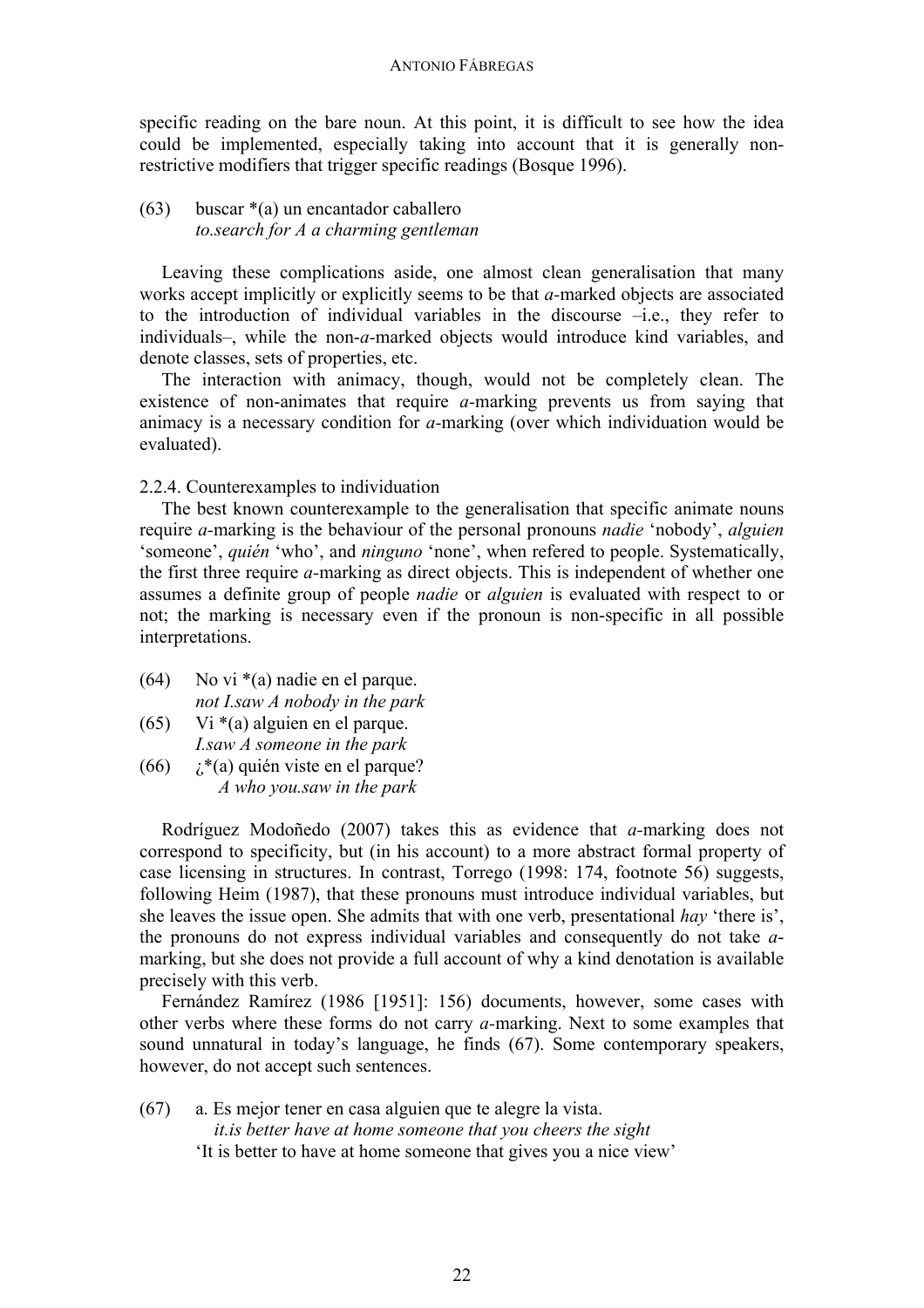b. No tiene en el mundo nadie que la defienda más que yo. *not has in the world nobody that her protects more than me* 'She doesn't have anyone in the world to protect her, if not me'

Presumably there are other factors playing a role here. In the case of (67a), it seems that the presence of the expression *es mejor* 'it is better', which has a modal flavour, has something to do with the acceptance of *alguien* without *a-*marking. If we remove it (68), the sequence becomes degraded. As for the second case, notice that it is almost replaceable by *hay*, as it even has a locative complement 'in the world'.

(68) \*Lamento tener alguien que me alegre la vista. *I.regret to have someone that me cheers the sight* 'I regret having someone that gives me a nice view'

Along similar lines to Rodríguez Mondoñedo (2007), López (2012: 12-20) notes that, in fact, *a-*marking does not force specificity in any of its definitions. While it is true that absence of *a-*marking forces a non-specific reading, López notes that *a*marking is compatible with, for example, both wide and narrow scope readings.

(69) a. Si Lud invita un filósofo, Bert se enfadará.  *if Lud invites a philosopher, Bert SE will.anger* 'If Lud invites any philosopher, Bert will get angry' b. Si Lud invita a un filósofo, Bert se enfadará.  *if Lud invites A a philosopher, Bert SE will.anger* 'If Lud invites any philosopher, Bert will get angry' or 'If Lud invites a particular philosopher, Bert will get angry'

(69a) only has one reading –that in case any philosopher is invited, Bert will get angry–, but as the glosses show (69b) does not necessarily mean that there is one particular philosopher such as that if he gets invited, Bert will get angry: in addition to this reading, it also shares the non-specific interpretation of (69a). What this seems to suggest is that *a-*marking is a necessary condition for specificity, but that it does not come associated to it compulsorily.

Given these problems, there are two obvious reactions. The first one, as Leonetti (2004) does, is to reject the idea that specificity is the driving force behind DOM. The second one is to treat each class of specificity –epistemic, partitive and scopal– as a different notion, and compare how closely DOM correlates with each one of them: the counterexamples refer to epistemic and scopal specificity, but to the best of our knowledge there are no clear counterexamples to the partitive interpretation of DOM.

Perhaps the mirror image of the counterexamples where *a* is compatible with absence of epistemic specificity has not been studied in the same detail (with the significant exception of López 2012). They have to do with sentences like (70). The indefinite direct object is epistemically specific: the speaker certainly presupposes that the entity exists, and presumably also can identify her. However, it lacks *a*marking.

(70) Tengo (#a) una hija. *I.have A a daughter*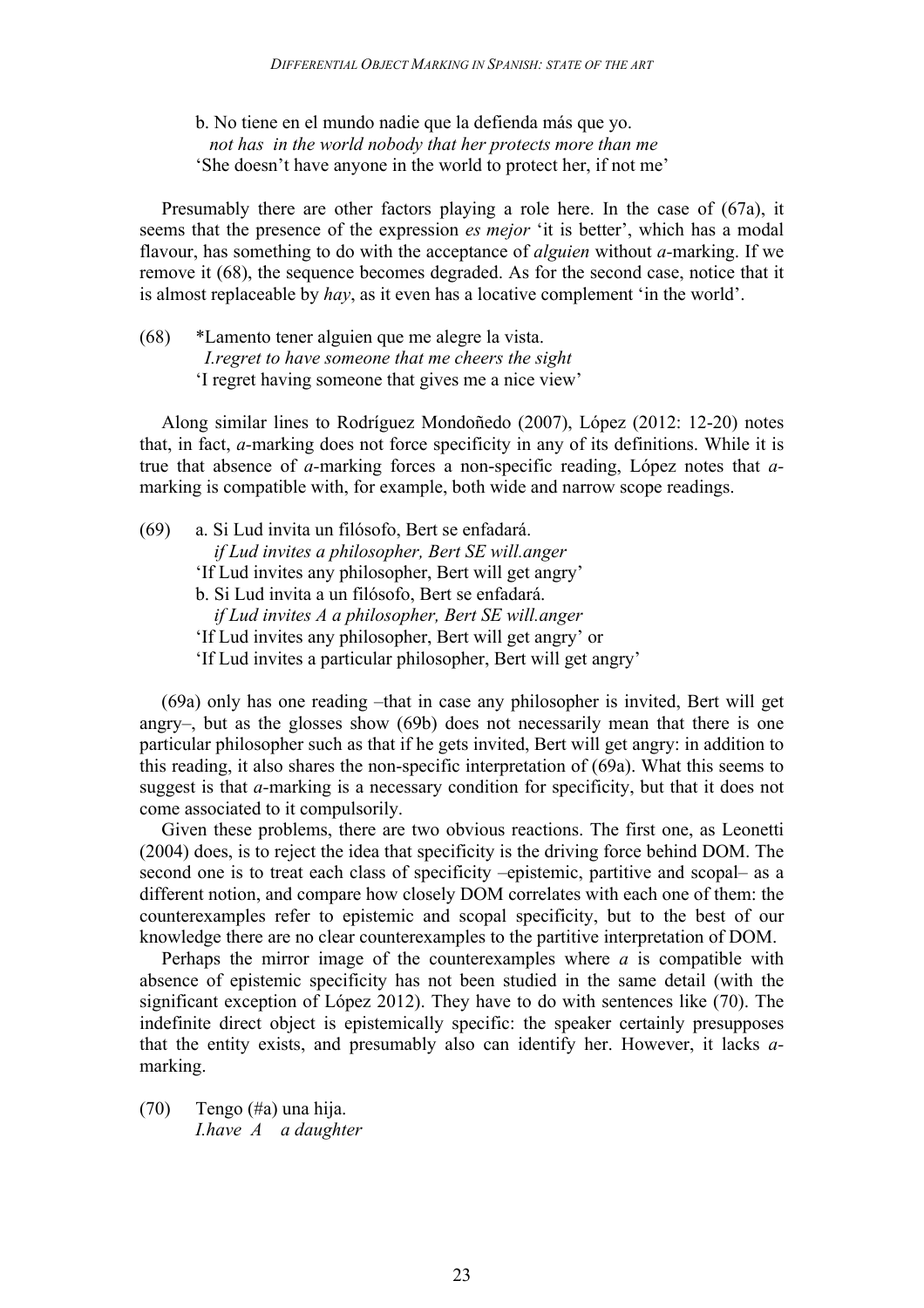Accounts of this data point generally note that (70) is used as a presentational statement. *Tener*, as we have already mentioned, is a verb where *a-*marking generally carries semantic differences having to do with the interaction between subject and object. Thus, (71) is possible, but with a different interpretation: that the speaker can count on her daughter when s/he needs it.

(71) Tengo a una hija. *I.have a a daughter* 'I have a daughter'

Interestingly, when *nadie* 'nobody', *alguien* 'someone' and *quién* 'who' combine with this verb, *a-*marking is obligatory and the meaning obtained is the same one as in (72).

(72) a. ¿A quién tienes? *A who you.have* 'Who can you count on? b. No tengo a nadie. *not I.have A nobody* 'I cannot count on anyone'

The relevance of (72) is double. On one side, it suggests that the verb *tener* 'have' is not presentational in the same sense as the verb *hay* 'there is', because with the second one, *a-*marking must be dropped (as noted in Torrego 1998 and Rodríguez Mondoñedo 2007).

 $(73)$  a. Hay  $(*a)$  alguien. *there.is A someone*  b. No hay (\*a) nadie. *not there.is A nobody* c.  $i$ (\*a) quién hay? *A who there.is*

Secondly, it suggests that whatever value *a-*marking has with respect to the verb, it must be kept even in those cases where there is no alternative: it is not that the meaning of *tener* is different with *a* and without it because there is a choice between two possibilities –as we could have thought if we had based our explanation in some pragmatic principle–, but that presence of *a* is itself connected to some specific interpretation.

#### *2.3. Meaning properties: the role of the verb*

The second factor that influences presence of DOM is the kind of verbal predicate the direct object combines with. From this perspective, previous literature has identified semantic effects on the verb that correlate with *a-*marking, and also classes of verbs that reject or force presence of *a-*marking. Perhaps the most detailed study of the interaction between *a-*marking and verbal properties is Torrego (1998), which we discuss in this section.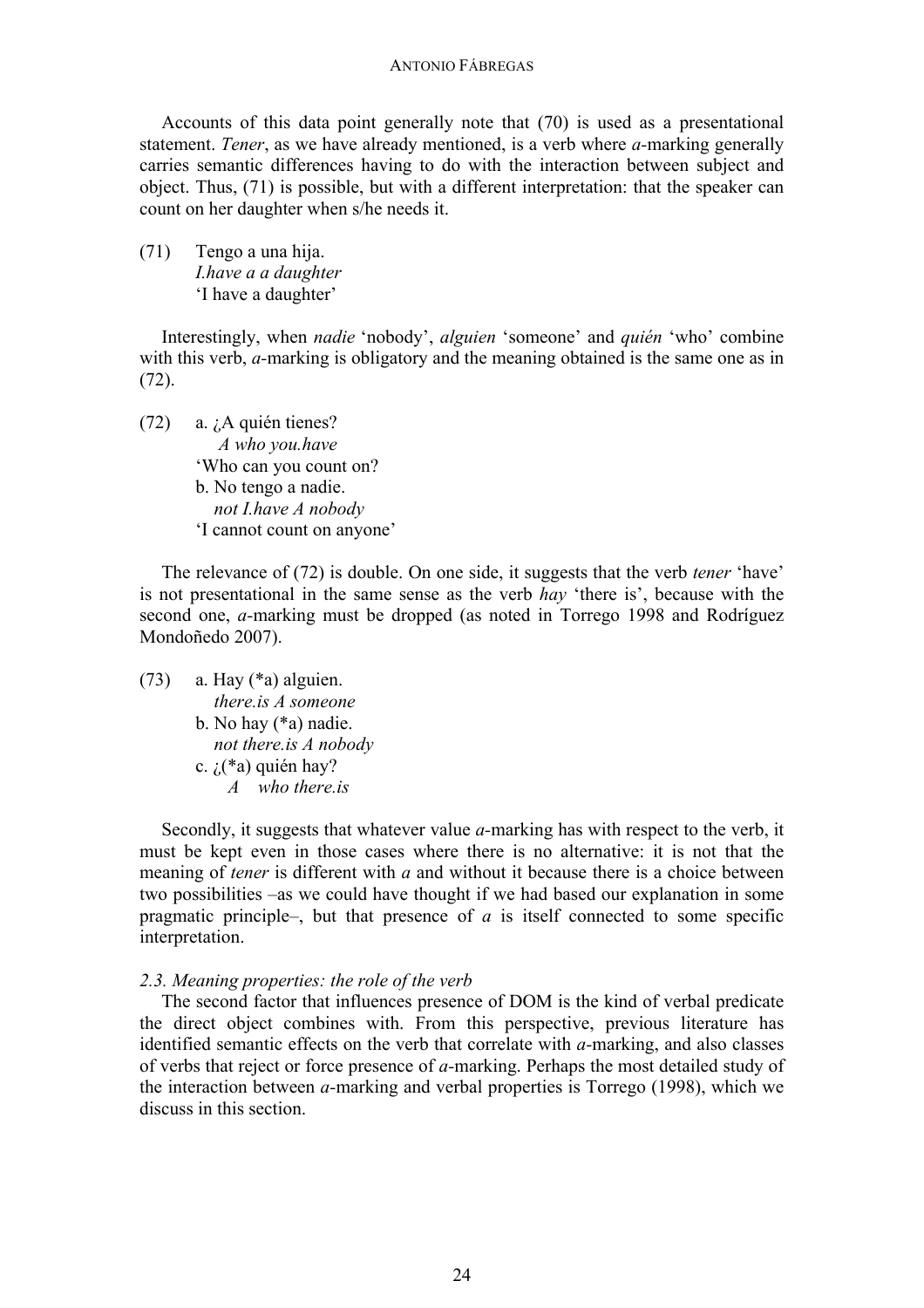# 2.3.1. Telicity

Torrego (1998: 21) notes that *a-*marking correlates –at least whenever the verb does not force its presence– with telicity, understood (as Declerck 1989 does) as the property of having a natural or intended endpoint. She takes as an illustration the sentences in  $(74)$ .

(74) a. Laura escondió a un prisionero durante dos años. *Laura hid A a prisoner during two years* b. Laura escondió un prisionero durante dos años. *Laura hid a prisoner during two years*

The first sentence, with *a-*marking, can have two meanings: either there was only one act of hiding, that kept the prisoner in hiding for two years, or during the course of two years there were a repeated series of actions of hiding a prisoner. The second sentence only has the second reading, according to Torrego. The data are consistent with the interpretation that presence of *a* can make the event telic: if the event is interpreted as telic, it can have an endpoint and therefore make room for a result state which can be measured by *durante dos años*.

We must right away say that not all speakers share Torrego's judgement here. In fact, when confronted with other contrasts, the judgements seem to be even contrary to what Torrego reports in (75).

(75) a. Laura buscó a una secretaria durante dos años. *Laura searched for A a secretary for two years*

b. Laura buscó una secretaria durante dos años. *Laura searched a secretary for two years*

The speakers consulted (and including the author of this article) can assign a 'result state' reading to both sentences, if the result state means that for two years the entity is under search in a single act of searching. What is different here, for some speakers, is the repetitive reading, where the search takes place several times during a two-year period: some speakers find it easier to get it with (75a).

It is not true either –at least descriptively– that presence of *a-*marking is always correlated with a result state interpretation. A verb like *interrumpir* 'interrupt' has two readings: one in which some event finishes before its natural conclusion (76a) and one in which one interrupts some event for a while, in order to let is restart again (76b). Only the second allows a *for*-phrase measure the duration of the interruption.

- (76) a. El gobierno interrumpió la celebración por el accidente (\*durante dos días).  *the government interrupted the celebration for the accident for two days*
	- 'The government stopped the celebrations, due to the accident'
	- b. El accidente interrumpió el tráfico durante doce horas.  *the accident interrupted the traffic for twelve hours*

Now, we would expect *a-*marking to trigger the second meaning if telicity has to be interpreted as triggering a result state, but for some speakers this does not seem to be the case (77). In (77), we make someone stop talking before she intended to, but *for*-phrases seemingly cannot measure the time during which the speaker suffered the interruption, at least for some speakers. Those speakers can interpret it as measuring the period during which there were constant interruptions by Juan, but not as the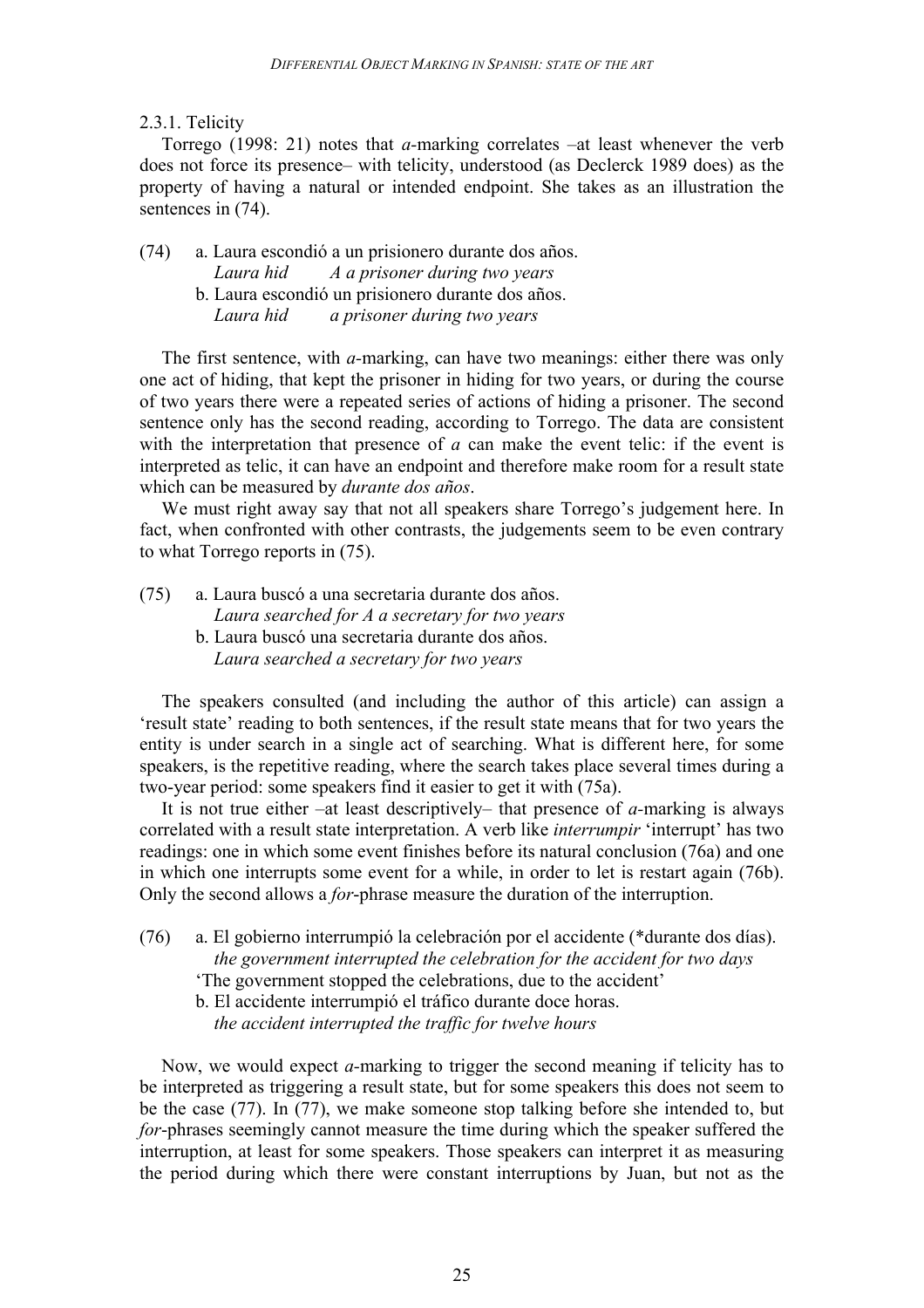duration of a single interruption. Other speakers, in contrast, do get the interpretation that Torrego predicts, which show that most likely here we have competing grammars, and suggest that Torrego's analysis is on the right track and perhaps what is different across speakers might be the lexical entry of the verb *interrumpir*.

# (77) Juan interrumpió a Rajoy (#durante veinte minutos). *Juan interrupted A Rajoy (during twenty minutes)*

It does seem that *a*-marking correlates more generally with the repetitive reading, where the event happens several times during a time period. This is a judgement that is shared by (77), (75a) and, for some speakers, (74a), and it is compatible with at least one interpretation of telicity: that the event has a definite end point, even if it is not necessarily followed by a result state.

2.3.2. Agentivity and interaction

A second contrast that Torrego notices is that when there is DOM, the subject is interpreted as agent, not as causer or any other thet*a-*role that could in principle be assigned to the subject. Again, the contrast seems to happen only with some verbs and the judgements are not shared by all speakers. (78) is the main example that Torrego (1998: 29) offers: if the subject is an agent, *a-*marking is possible. If it is a causer (78b), it is out.

(78) a. El herido exigía (a) un médico. *the injured required A a doctor* b. La situación exigía (\*a) un médico. *the situation required A a doctor* 

Torrego herself notes (1998: 30) that not all verbs behave like this: some require DOM even when the subject is a causer.

(79) a. El soldado emborrachó \*(a) varios colegas.  *the soldier made.drunk A several friends* b. El vino emborrachó \*(a) varios invitados. *the wine made.drunk A several guests*

The kind of contrast that we see between some pairs of sentences, where the *a*marked version is associated to some interaction between the subject and the object, is perhaps more clear. In some cases, the contrast is such that the version with *a* is eventive, while the version without it is stative. Maybe the clearest verb of the group is *conocer* 'to know' (Torrego 1998: 31 and ff.).

(80) a. Inés conoce muchos admiradores. *Inés knows many admirers* b. Inés conoce a muchos admiradores. *Inés knows A many admirers*

In (80a), we say that Inés knows of the existence of many admirers; in (80b), we suggest that she has personal interaction with them. This contrast is associated to two effects; the first is that (80b) can behave as eventive –according to tests such as the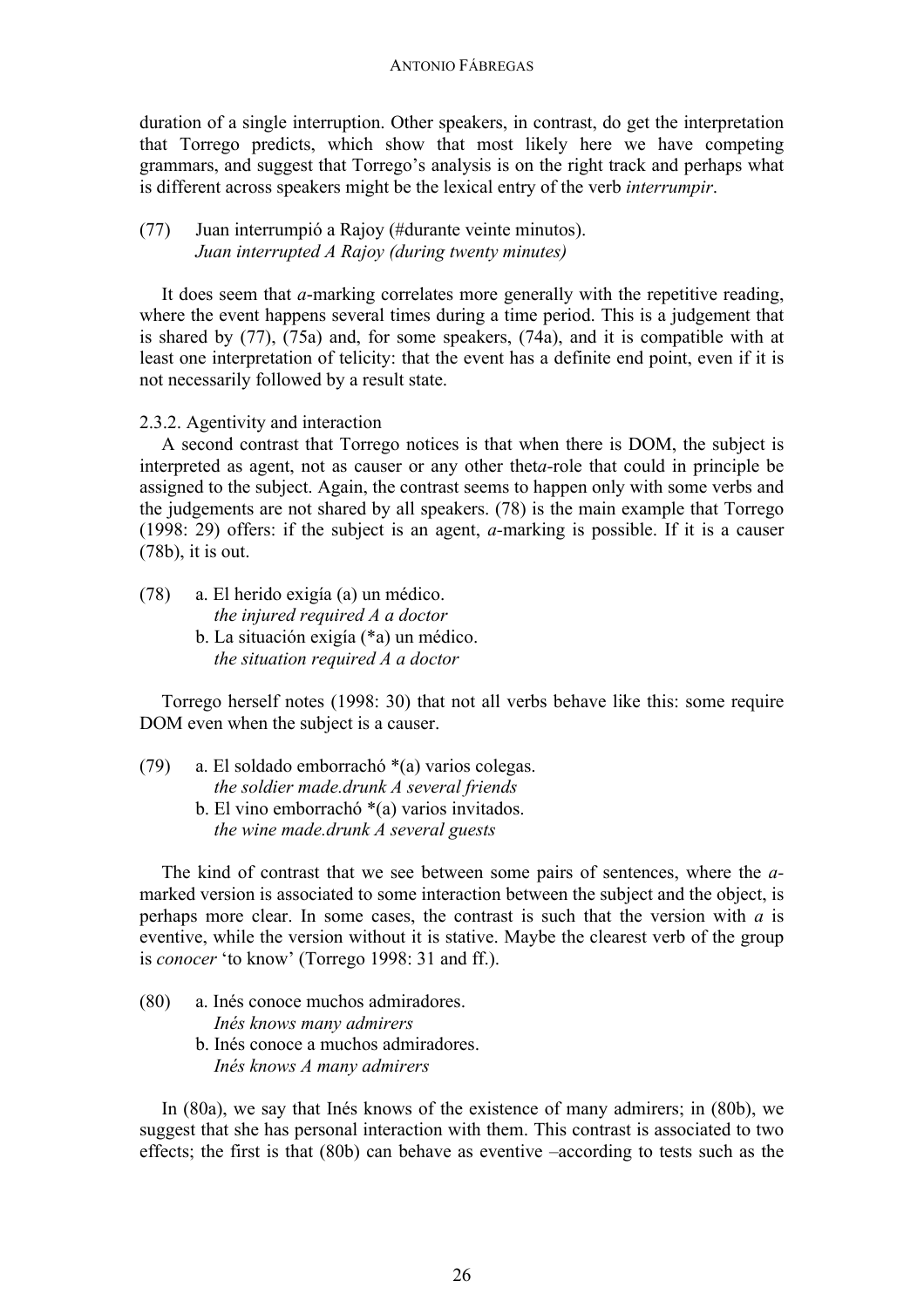progressive periphrasis–, because it is compatible with the reading that Inés is getting to know the admirers.

(81) Inés está conociendo \*(a) muchos admiradores. *Inés is knowing A many admirers*

The second is that if the subject is not an animate entity, that can interact with the admirers, *a-*marking is out.

(82) La ópera conoce (\*a) muchos admiradores. *the opera knows A many admirers*

The following contrast, which is accepted by some but not all speakers, reproduces the pattern for those that allow it. In the first sentence, a static distribution is described: the guards are around the president. In the second, the situation is conceptualised as dynamic: the guards are moving, keeping an eye on the president, or just are forming a circle around him as we speak, etc.

- (83) a. Los guardas rodean el presidente. *the guards surround the president* b. Los guardas rodean al presidente
	- *the guards surround A the president*

We have also noted that the interaction reading is salient with *tener* 'have', when the object is *a-*marked. However, in this case the predicate does not give signs of being eventive, as at the very least it is not compatible with the progressive periphrasis.

(84) \*Estoy teniendo a una hija. *I.am having A one daughter* Intended: 'I am counting on a daughter'

Thus, there is some stative-eventive contrast related to *a-*marking, but it is only visible with some verbs. Remember also that some transitive stative verbs, like *obedecer* 'obey' or *preceder* 'precede', have *a-*marking and still they are stative. Remember, especially, the case of *seguir* 'follow', that had *a-*marking with nonanimates precisely when used as stative.

Be it as it may, the interaction between subject and object has been taken in part of the literature as a reflection of affectedness: the object must, in some way, be influenced in some significant way by the agent and the event. However, affectedness is an extremely difficult notion to delimit, and it is not clear, for instance, under which definition of affectedness the *a-*marked direct object with *tener* is more affected than the non-*a-*marked direct object of *curar* 'heal' in *El médico cura pacientes* 'the doctor heals patients'.

## 2.3.3. Special classes of verbs

Next to the class of stative transitives, it has been noted (eg., Torrego 1998, Leonetti 2004) that there are some verbs which also force the presence of *a-*marking and seem not to allow direct objects, even non-specific, without it. These verbs include *acusar* 'accuse', *castigar* 'punish', *ofender* 'offend', *golpear* 'beat', *insultar*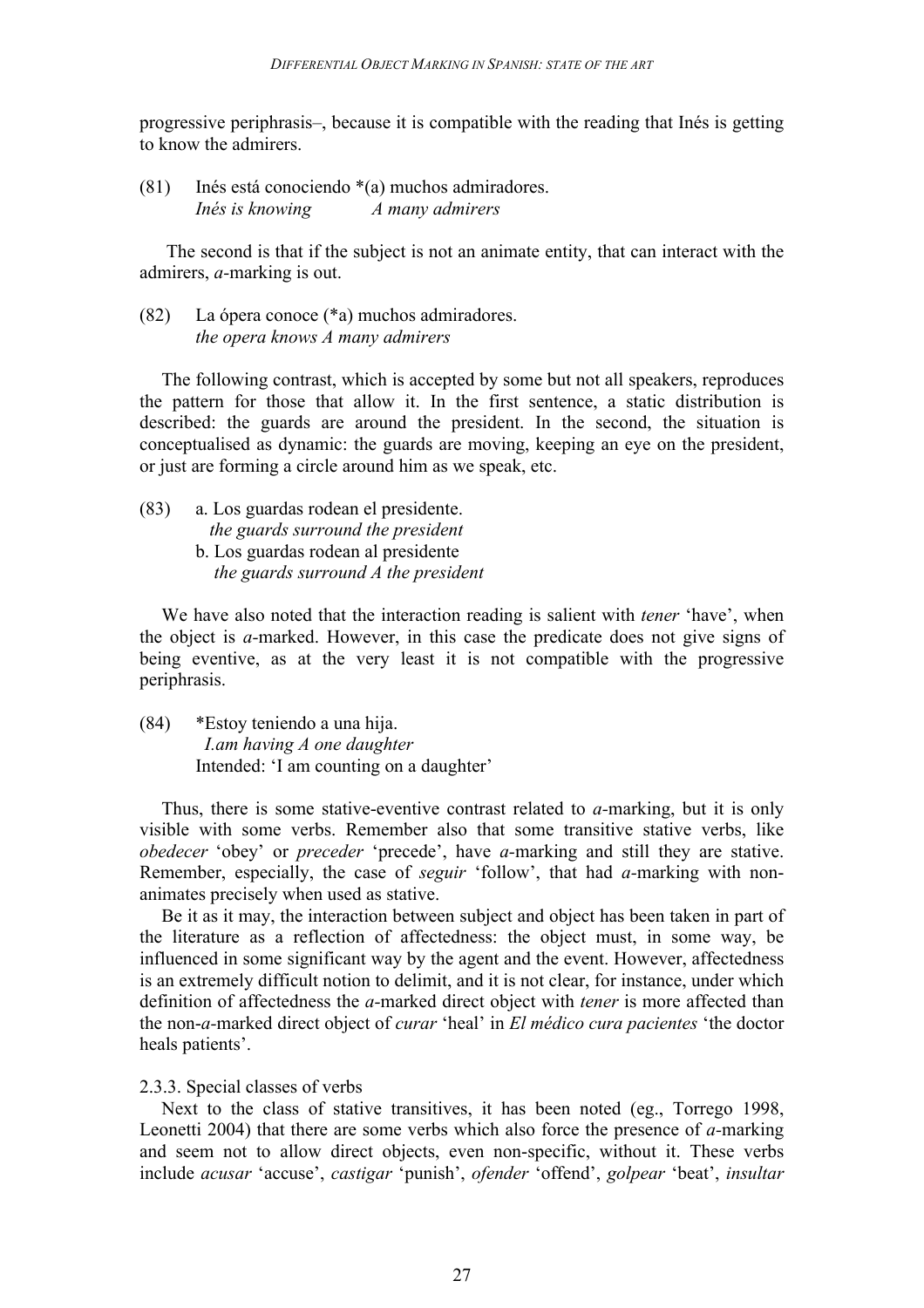'insult', *ayudar* 'help', *acosar* 'harass', *saludar* 'greet', *odiar* 'hate', *sobornar* 'bribe', *admirar* 'admire', *entrevistar* 'interview' and *afectar* 'affect' (again, with signs of variation across different dialects and individual preferences). With nonspecifics, *a*-marking remains if the direct object is animate.

- (85) a. ofender \*(a) una persona cualquiera  *offend A a person whatsoever* b. golpear \*(a) un estudiante cualquiera
	- *beat A a student whoever*
	- c. afectar \*(a) una persona cualquiera *affect A a person whatsoever*
	- d. ayudar \*(a) una persona cualquiera *help A a person whatsoever*

Several properties merit discussion here. The first is that this class is not identical to the one singled out in Lapesa (1968), namely verbs whose direct object is prototypically human, which apparently were the first verbs where DOM got extended to DP objects. A verb like *matar* 'kill', which presupposes that the direct object is animate, can drop the *a-*marking for many speakers (86), while a verb like *golpear* 'beat' cannot be claimed to prototypically select animates, but is more resilient to dropping.

(86) Para entrar en el club, tienes que matar una persona cualquiera. *to come in the club, you.must that kill a person whatsoever* 'In order to get into the club, you must kill someone'

Thus, prototypicality of animacy does not seem to define this class.

Secondly, many of the verbs which resist dropping *a-*marking with animates are verbs which have a related nominal which can keep the *a-*marking. This is a surprising property if *a-*marking was (always) a manifestation of accusative case, because it is known that nominals do not assign accusative.

- (87) a. el acoso a la prensa  *the harassment A the press*
	- b. un insulto a su jefe *an insult A his boss*
	- c. un golpe al narcotráfico *a beat A the drug-trafficking*
	- d. la ayuda a los parados *the help A the unemployed*

Contrast this with verbs which allow non-*a-*marked animate objects. They cannot keep the *a-*marking.

(88) a. \*la matanza a los cerdos *the killing A the pigs* b. \*la ocultación al prisionero *the hidding A the prisoner*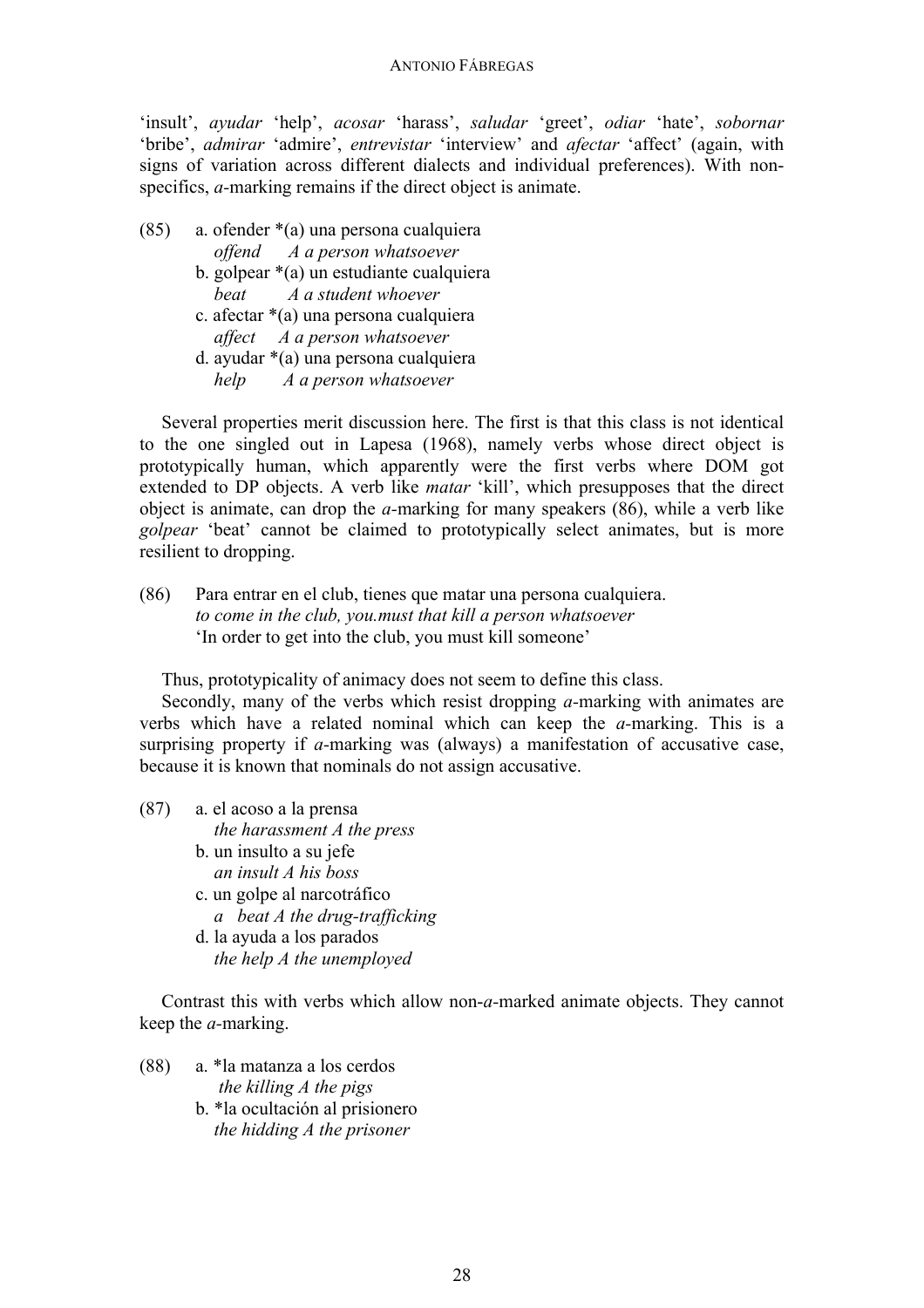Third, not all verbs from this class behave alike. Specifically, some of them seem to show a stronger tendency to keep the *a-*marking even with non-animates. Contrast the following sentences. Note also that *golpear* 'beat' does have *a-*marking with nonanimates in its nominal version (87c), which suggests that *a-*marking in nominals is related to but distinct from *a-*marking in verbal environments.

- (89) a. La policía golpeó (\*a)l narcotráfico.  *the police beat A the drug-trafficking* b. La policía acosa (a)l narcotráfico.
	- *the police harasses A the drug-trafficking* c. La policía ayuda \*(a)l narcotráfico.
	- *the police helps A the drug-trafficking*

Here we see that three situations should be differentiated. The first (89a) are cases where non-animates reject the marking; the second (89b) are cases where nonanimates accept the marking, and the third (89c) are cases where non-animates demand the marking. As before, here we expect variation among speakers with respect to which verbs fall into which class, and unfortunately detailed studies about this are not available yet.

Finally, many of the verbs from this class are related to nouns, and sometimes compete with light verb constructions where the noun is the direct object, and the entity that in (85) is expressed as an *a-*marked direct object is a dative.

| (90) | a. golpear a uno $\sim$  | dar un golpe a uno          |
|------|--------------------------|-----------------------------|
|      | beat A someone           | give a blow A someone       |
|      | b. ayudar a uno $\sim$   | dar ayuda a uno             |
|      | help A someone           | give help A someone         |
|      | c. acusar a uno $\sim$   | hacer una acusación a uno   |
|      | acuse A someone          | make an acusation A someone |
|      | d. castigar a uno $\sim$ | poner un castigo a uno      |
|      | punish A someone         | put a punishment A someone  |
|      |                          |                             |

Although one has to keep in mind the different subgroups, the existence of such correlations has suggested to some that the verbs, even when they do not seem so superficially, still keep the light verb structure where the direct object is marked as a dative (see Pineda 2013); what would follow from it is that *a-*marking is dative.

## 2.3.4. Generalisations from the verb class?

The difficulty of determining what internal properties of the DP force *a-*marking open the possibility that the generalisation about the distribution of *a-*marked objects should be made using the verb, and not the DP. This is in fact one way of interpreting what Fernández Ramírez (1986 [1951]: 175) was suggesting when he noted that the individuation associated to *a-*marking could be overrun by the verb's requirements, or imposed on a non-individuated object if the verb required it, and noted that changes in verbal meaning were very frequently matched by *a-*marking. Let us say a few words about how this could be done.

Suppose that Torrego's suggestion that *a-*marked objects are associated to individual variables, while non-*a-*marked objects are associated to kinds, is at least partially correct. Assuming this distinction, or some other similar distinction, one could imagine that some verbs select an individual direct object, while others select a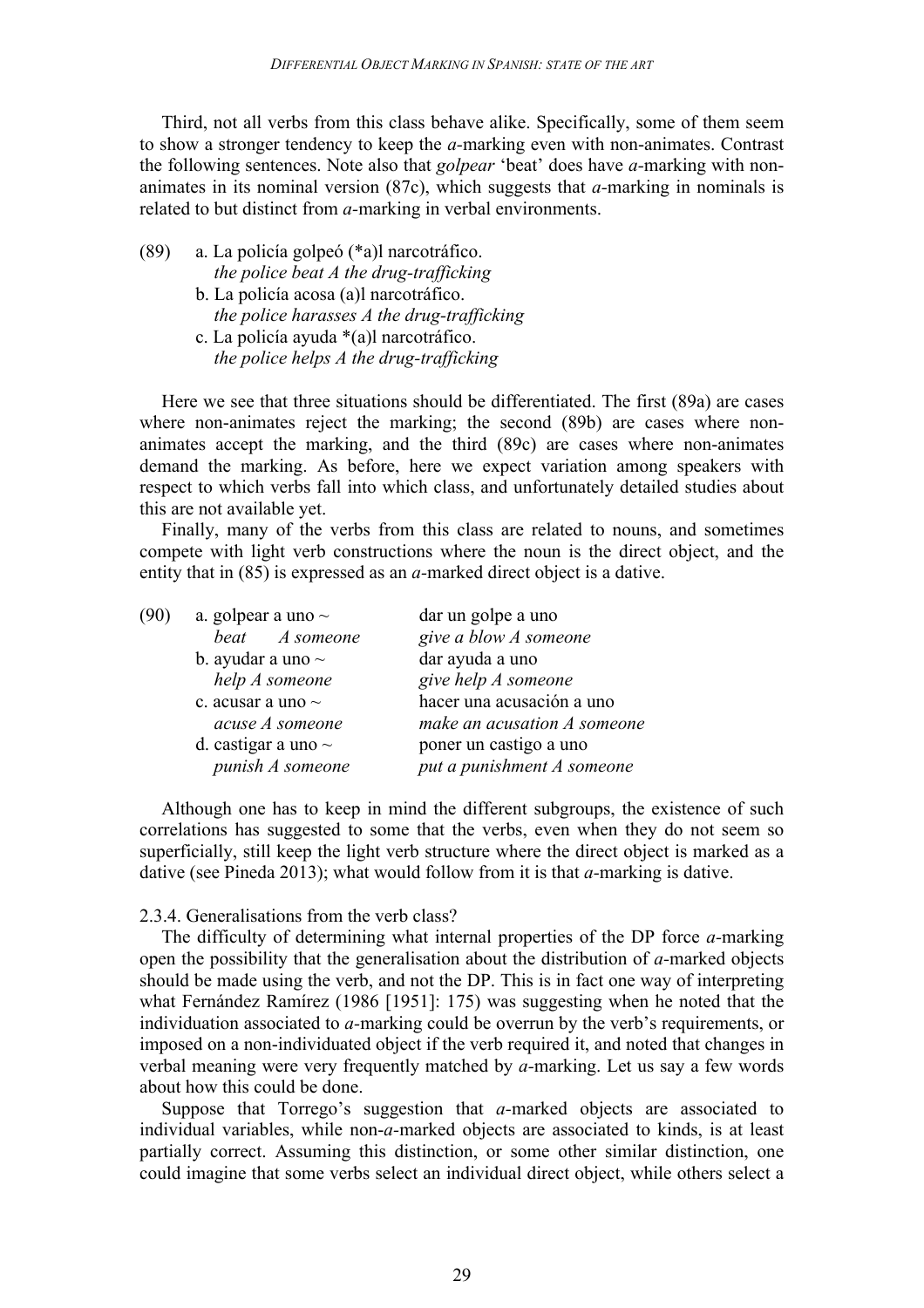non-individual one, and finally, a third class allows both. We would, then, have a division between three classes of verbs:

- (i) those that always select a non-individual object would always reject *a*marking. There seems to be at least one such verb, the presentational *hay* 'there is' (cf. Rodríguez Mondoñedo 2007: chapter 1, for a detailed analysis).
- (ii) those that always select an individual object would always require *a*marking. A verb like *ayudar* 'help' seems a good example of this class.
- (iii) the vast majority of verbs could select either, and would display an alternation between *a-*marking and non-*a-*marking in their direct objects, sometimes associated to differences in aspect, agentivity and interaction.

In a nutshell, this would imply associating the presence of *a-*marking with an extra head that dominates the direct object –possibly, although not necessarily, *a* would spell out that head– (91).



Now, there would be a lot of questions to answer. The most obvious of them is why *alguien* 'someone' and similar animate pronouns have to be selected with *a* even by verbs which otherwise allow non-*a-*marked objects (class iii). Notice that it cannot be that animate pronouns are themselves individuals by necessity, because they appear without *a-*marking with the class (i). Secondly, one would like to see why *a*marking is not necessary when something other than direct objects is associated to individual readings. Third, one would like to identify the head X in (91) and explain what are its conditions of licensing, what kinds of DP phrases it selects, how it turns kinds into individuals, etc. Fourth, one would need to make more explicit the relation between X and animacy, because it does seem that –if we believe this proposal– X tends to appear more frequently with animates, although not always. There are many questions here, but perhaps this line of research is worth pursuing.

## *2.4. Syntactic properties: topicalisation and doble* a *patterns*

In this section we will review some of the syntactic conditions that trigger or block DOM in Spanish.

# 2.4.1. Double *a* patterns

The observation that when there is an overt indirect object sometimes DOM is blocked is usually attributed to Bello (1847: §900).

(92) Presentaron la cautiva Zenobia al vencedor. *they.presented the prisoner Zenobia A-the winner* 'They introduced the prisoner Zenobia to the winner'

It is generally assumed that presence of another *a-*marker, in this case the one that introduces the dative, in the immediate context of the direct object is the cause of the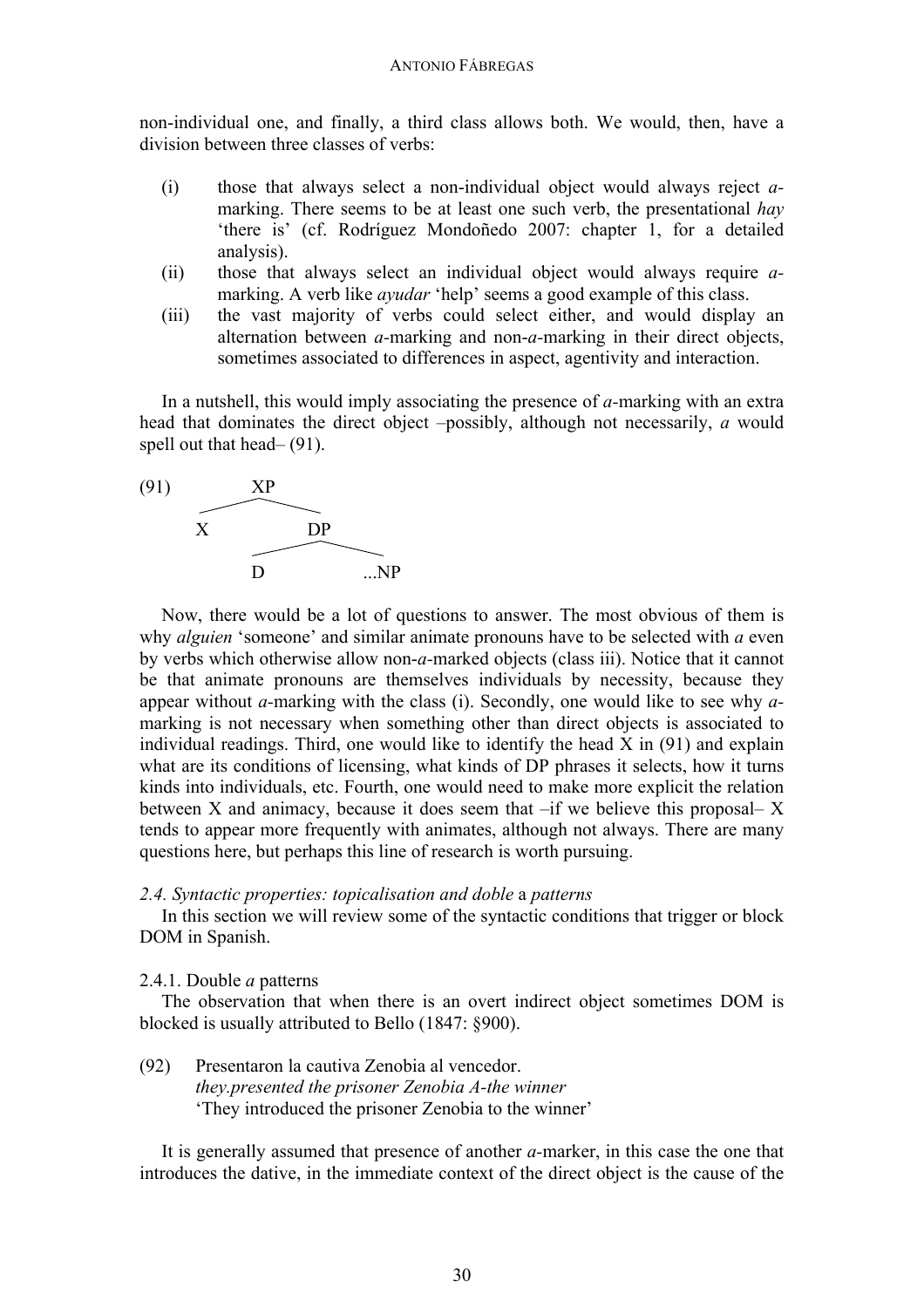ungrammaticality. Evidence for it is that if the indirect object is pronominalised, preposed or removed, DOM is obligatory. Double *a-*marking is also better if the indirect object or both arguments are phonologically heavy (93d, cf. Rodríguez Mondoñedo 2007: 223 and ff.).

- (93) a. Le presentaron \*(a) la cautiva Zenobia. *him.dat they presented A the prisoner Zenobia* b. Presentaron en sociedad \*(a) la cautiva Zenobia.
	- *they.presented in society A the prisoner Zenobia* 'The socially presented the prisoner Zenobia'
	- c. Al vencedor presentaron ??(a) la cautiva Zenobia. *to-the winner they.presented A the prisoner Zenobia*
	- d. Presentaron (a) la cautiva Zenobia a su nuevo esposo, Chindasvinto.  *they.presented (A) the prisoner Z A her new husband, Chindasvinto*

In some works, going back to Bello, it is argued that there are differences between verbs, and some accept the double marking better than others (94). Rodríguez Mondoñedo (*ibidem*) disputes this claim, noting that the acceptable patterns include always one of the conditions illustrated in (93); in the case of (94), for instance, the indirect object is phonologically heavy.

(94) El traidor Judas vendió a Jesús a los sacerdotes y fariseos. *the traitor Judas sold A Jesus to the priests and Pharisees*

Another area where there seems to be variation has to do with dative clitic doubling (§3.4). As we will see, some speakers consider (95a) more acceptable than (95b), and this is the case with sequences where the direct object is a pronoun, a proper name or is headed by a universal quantifier.

(95) a. Enviaron a todos los heridos a la doctora.  *they.sent A all the injured A the doctor* b. \*Le enviaron a todos los heridos a la doctora. *her.dat they.sent A all the injured A the doctor*

When DOM is blocked by the presence of an *a-*marked dative, other properties are associated to it (cf. Rodríguez Mondoñedo 2007: 214 and ff.). The direct object must precede the indirect object compulsorily.

(96) \*Presentaron al vencedor la cautiva Zenobia. *they.presented A the winner the prisoner Zenobia*

Secondly, DOM is more easily blocked when the indirect object is clitic doubled. For some speakers, there is a contrast between (97a) and (97b).

(97) a. ??Entregaron la cautiva Zenobia al vencedor. *they.gave the prisoner Zenobia to the winner* b. Le entregaron la cautiva Zenobia al vencedor.  *him.dat they.gave the prisoner Zenobia to the winner*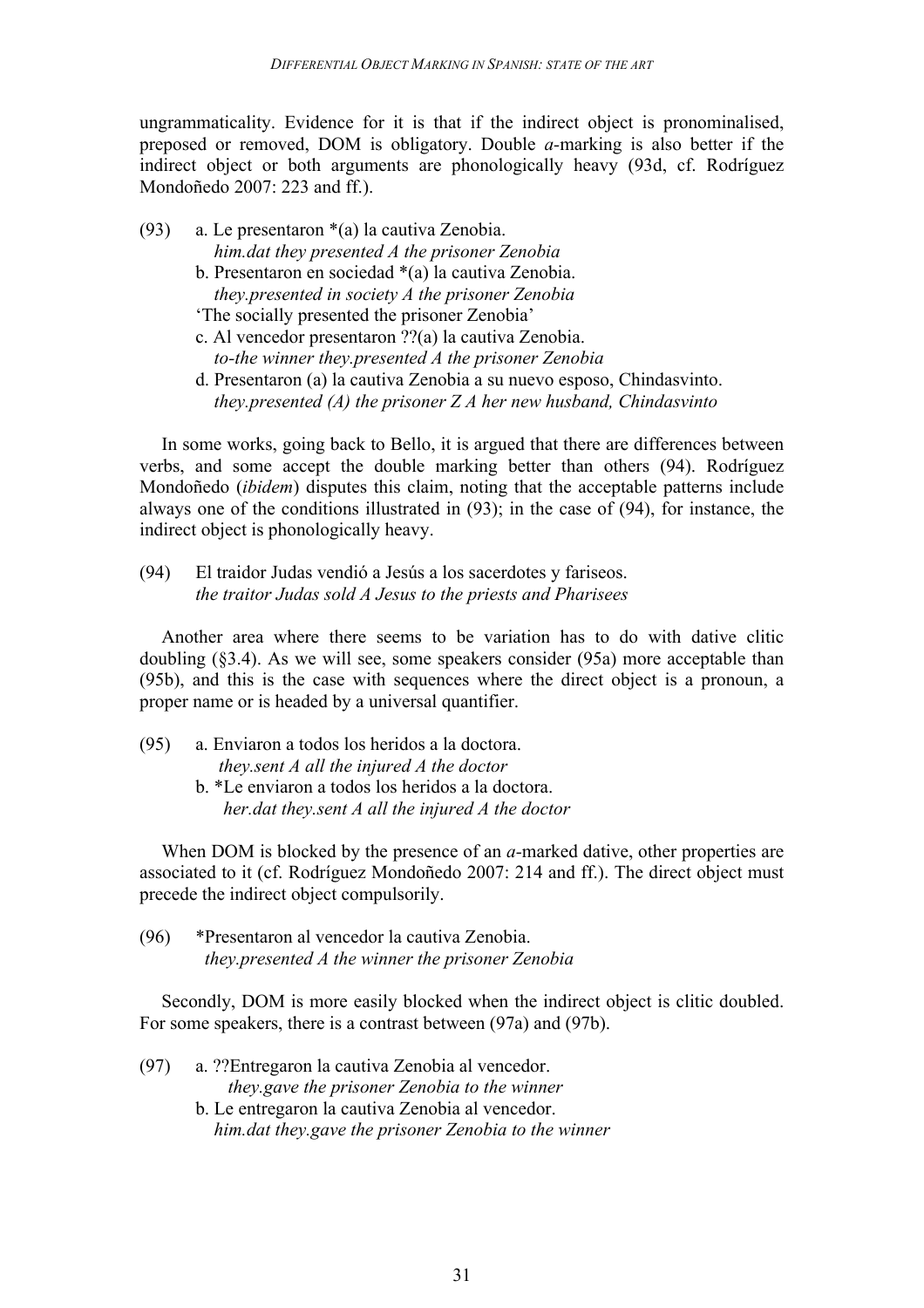Another important aspect of DOM blocking in the context of indirect objects is that not every direct object can undergo it. The conditions for dropping seem to be sensitive to the definiteness of the direct object, following notions presented in §2.3.3. For instance, if the direct object is a proper name –not preceded by a common noun, as in the previous examples–, dropping is worse for speakers (98). And for all speakers consulted, personal pronouns cannot undergo dropping (99).

(98) Le presentaron \*(a) Zenobia al vencedor. *him.dat they.introduced A Zenobia to-the winner* (99) Se la presentaron \*(a) ella al vencedor.

*him.dat her.acc they.introduced A her to-the winner*

This suggest two things: DOM must be related to dative case assignment in Spanish, at least in some sense. There are many technical implementations that can be proposed, but something that specific analyses of the pattern have in common (see Torrego 1998, Rodríguez Mondoñedo 2007) is the intuition that the double marking is impossible because the two arguments compete for the same case-checking position. This implies that dative and DOM must be, essentially, the same. In cases where the marking can be double –such as heavy NPs, or displacement– it is generally assumed that one of the arguments has moved to a domain where case can be satisfied without interfering with the second argument. Similarly, Richards (2010: 25-32) has argued – within a theory of Distinctness, where the same domain cannot host two identically labelled constituents, or else linearisation cannot take place– that dropping one of the markings is due to the syntactic identity of DOM and datives.

Notice, incidentally, and in relation to the question of whether DOM is closer to dative or to locative  $(\S 2.1)$  that there is no dropping if the DOM direct object cooccurs with a directional.

(100) Enviaron a la cautiva Zenobia al castillo. *they.sent A the prisoner Zenobia to the castle* 

2.4.2. Topicalisation and topicality

Many authors have noted that *a-*marking is accepted in surprising contexts when the direct object is somehow anteposed with respect to its unmarked position. Niculescu (1959) and Rohlfs (1971) noted that left-dislocation and clitic doubling – two of the main signs of topicalisation– were frequent in the early examples of DOM. In *El Cid* (c. 12<sup>th</sup> Century) the majority of cases where the direct object carries DOM are preposed (101), suggesting that topicalisation was one of the factors that contributed to the early extension of the phenomenon.

(101) A mis fijas sirvades que vuestras mugieres son *A my daughters serve.imp as your wives are* 'Serve my daughters, for they are your wives' [apud Laca 2006: 455]

We have just seen (§2.4.1) that topicalisation of the indirect object contributes to keeping two *a-*marked arguments in the verb. (102) shows that if the direct object is topicalised, the mark is also preferred. Most speakers prefer the version that carries clitic doubling.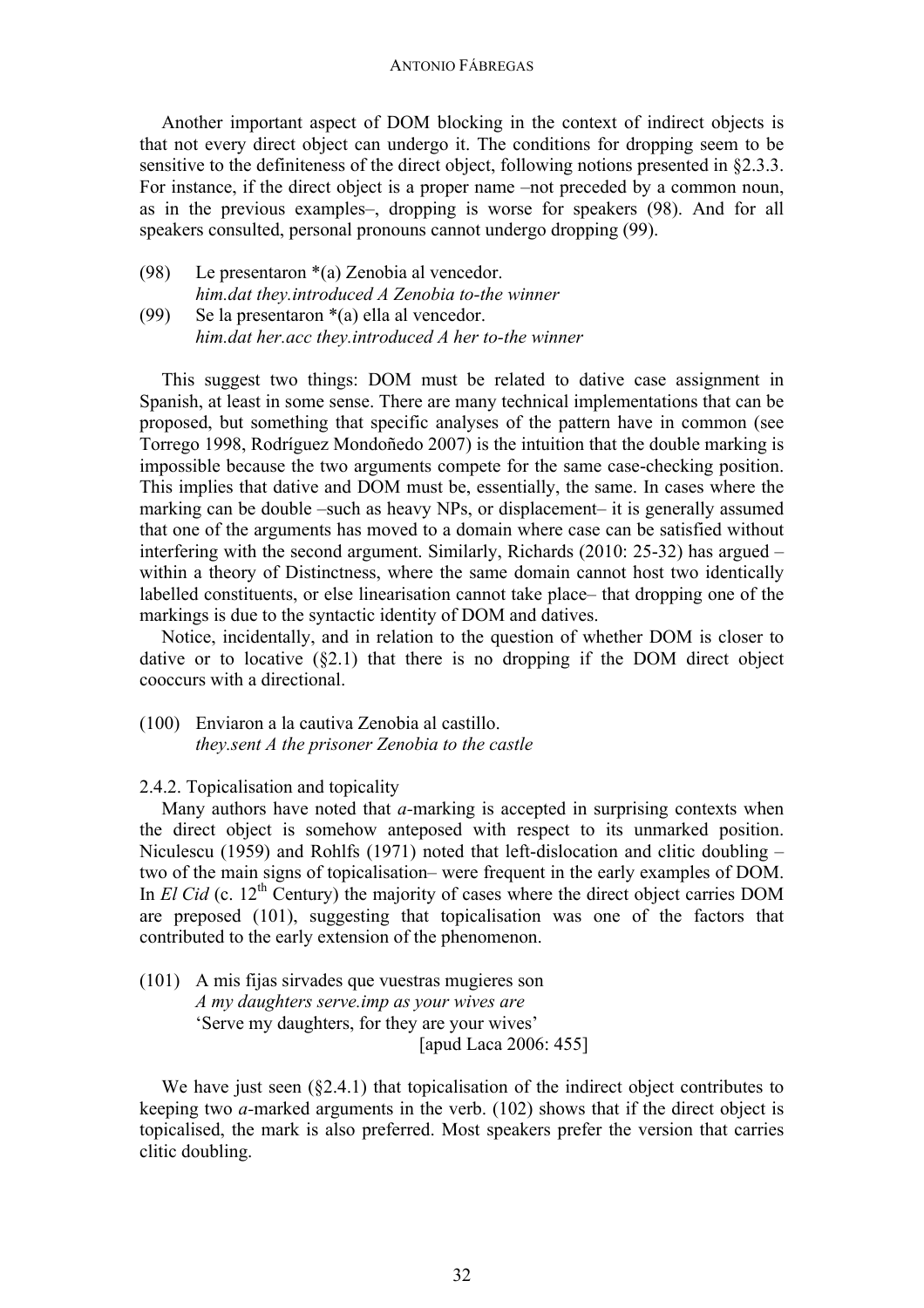(102) A la cautiva Zenobia (la) presentaron al vencedor. *A the prisoner Zenobia (her.acc) they.presented A the winner*

Roegiest (1979), Dietrich (1987) and Laca (1995) are among the researchers that notice that some cases of DOM are possible only if the direct object is topicalised; contrast the sentences in (103): the same direct object that rejects the mark in situ, accepts it when displaced and clitic doubled.

- (103) a. ...cuando a un árbol consiguen matar-lo... *when A a tree they.manage to.kill-it.acc*
	- b. ?? ... cuando consiguen matar a un árbol *when they.manage to.kill A a tree*
	- c. ... a la sacristía la traspasaba un buen sablazo de sol A the sacristy it.acc pierced a good stroke of sun
	- d. \*un buen sablazo de sol traspasaba a la sacristía
		- *a good stroke of sun pieced A the sacristy*

## [apud Laca 1995: 84]

In §3.4 we will see that some researchers have directly tied DOM with clitic doubling, either accusative doubling or dative doubling.

Some authors have argued that topicality, independently of whether it is syntactically manifested or not, is crucial for DOM. Naturally, what is relevant here is what notion of 'topicality' should be connected to *a-*marking. In its traditional interpretation, topicality is 'familiarity', and in such sense it is related to discoursebound readings, if not to co-reference. Some authors that have highlighted the connection between *a-*marking and topicality have implicitly assumed this definition of topicality. In this sense, note the contrast in (125), observed in Isenberg (1968): with *a*-marking, the underlined direct object tends to be interpreted as the second mention of the group of horses that was introduced in the discourse previously. Without it, it prefers a generic reading: his friend is familiar with horses in general, but perhaps he does not know the particular horses that Pedro owns.

(104) a. Un día Pedro sostuvo una larga discusión con su amigo sobre los *one day Pedro held a long discussion with his friend about the* caballos. Su amigo, que conocía a los caballos... *horses. His friend, who knew A the horses*... b. Un día Pedro sostuvo una larga discusión con su amigo sobre los *one day Pedro held a long discussion with his friend about the* caballos. Su amigo, que conocía los caballos... *horses. His friend, who knew the horses...*

The correlation between co-reference and DOM has received a great deal of attention in some works, but its importance has in fact been questioned. Balasch (2011: 118) compared the use of DOM in two corpora, one from Madrid and one from Mérida (Venezuela) and registered that co-reference was statistically significant in both corpus –surprisingly– in that it correlated with absence of DOM. When there was no anaphoric or cataphoric coreference, a higher occurence of *a-*marking than expected was found (24 instead of the expected 16.32). On the standard assumption that coreference is related to topicality, these results question the role of this factor in DOM.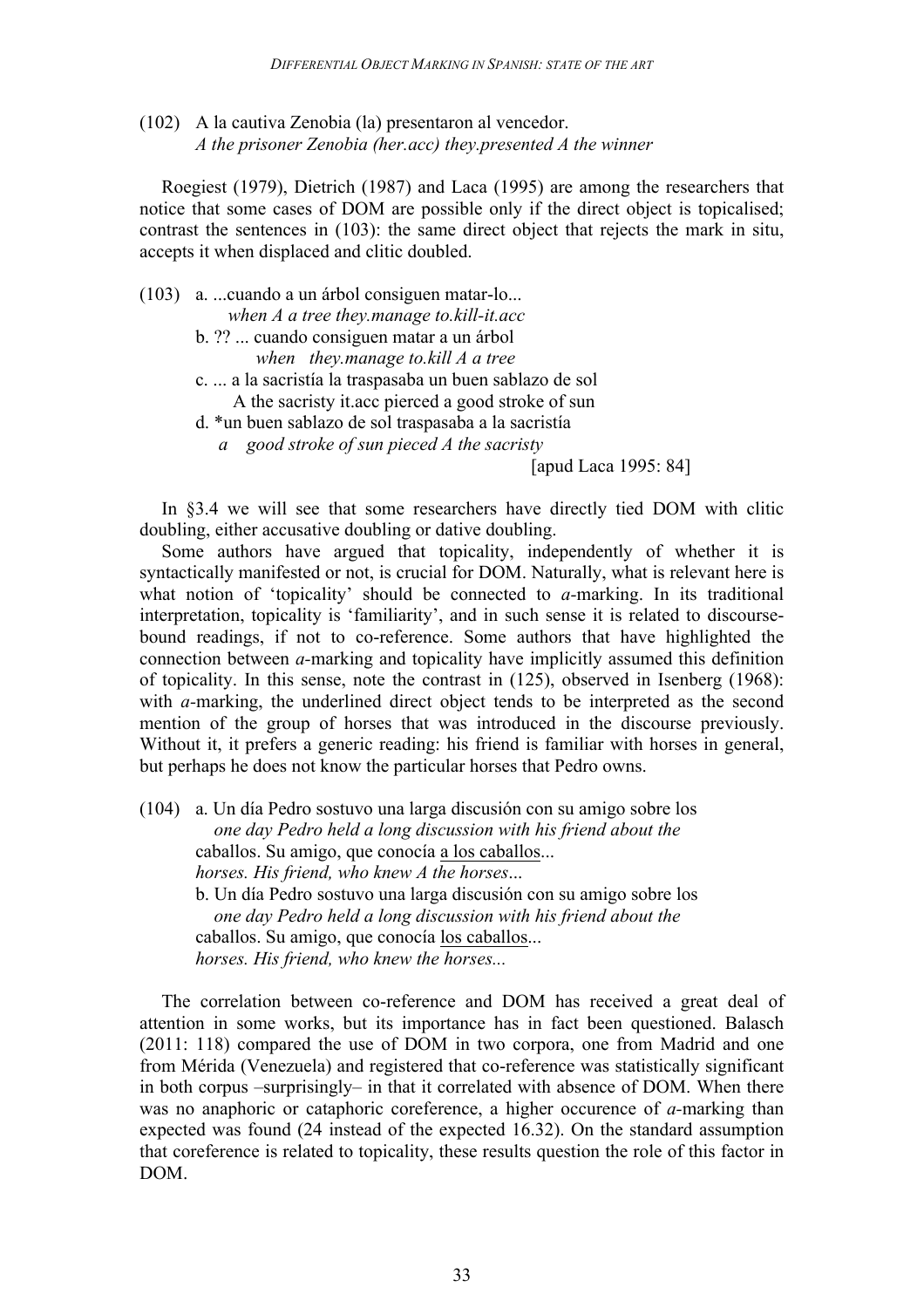Notice also that in (104a) the interpretation could be due to 'relative specificity', to the extent that in this sentence the set of horses is functionally related to the subject, to the extent that those are the specific horses that he has some kind of contact with.

In another sense of topicality, 'aboutness topicality' a topic is an anchor for new assertions in the discourse; something that introduces an entity that becomes prominent in the discourse and can be discussed. Leonetti (2004: 86) associates *a*marking precisely with this notion, which does not imply co-reference and is in line with Fernández Ramírez' interpretation. This is used by Leonetti (2004: 90) to explain the compulsory presence of *a-*marking in (105).

# (105) María siempre contrata \*(a) un chico cuando *pro* es guapo. *María always hires A a young-man when he is handsome*

In quantifier constructions, like the one that *siempre* 'always' triggers in (105) –as it is an adverb that quantifies over situations– being an aboutness topic means that one has to be in the restriction of the quantifier, and not under its scope. That is, for the direct object to be an aboutness topic, (105) has to be a claim about situations where María hires a boy, not about situations where María hires someone. How can we be sure that the direct object is in the restriction of the quantifier in (105)? Because the interpretation that the direct object gets in (105) is generic, as it is the subject of the Individual-Level predicate *ser guapo* 'be handsome' and individual level predicates generally demand the generic reading of indefinites (Milsark 1974). Leonetti assumes, following Cohen & Erteschik-Shir (2002), that indefinites need some special configuration to be interpreted as generics. Specifically, they have to be mapped in the restriction of the clause. This is what explains the compulsory *a-*marking: without *a*, they would not be aboutness topics, so they would be mapped under the scope of the quantifier.

In Leonetti's analysis, *a* codifies procedimental information that triggers an aboutness topic reading of the direct object. Specificity is only one of its possible manifestation, but *a* is not directly related to specificity.

### 2.4.3. Secondary predicates

Coste & Redondo (1976), Roegiest (1979), Laca (1995), Torrego (1998), Rodríguez Espiñeira (2002), Ormazabal & Romero (2007, to appear) and López (2012) have all emphasised that when the predicate selects a secondary predicate or any other predicative structure where the direct object plays a role as a subject, DOM is prefered even in cases where it would be unexpected, given the other properties. One such scenario was discussed previously: the verb *llamar* 'call', but it is by no means the only one. (106a) is impossible, unless we assume some personification, but (106b) is fine without any personification.

(106) a. \*Quise imaginarme a un grano de trigo.

 *I.wanted to.imagine A a grain of wheat*

b. Quise imaginarme a un grano de trigo aislado de los demás *I.wanted to.imagine A a grain of wheat isolated from the rest* [Roegiest 1980: 145]

Similarly, (107a) is not possible unless we assume the interaction reading discussed previously for the verb *tener* 'have'. With a secondary predicate, (107b) is fine even without assuming that reading (Laca 1995: 72).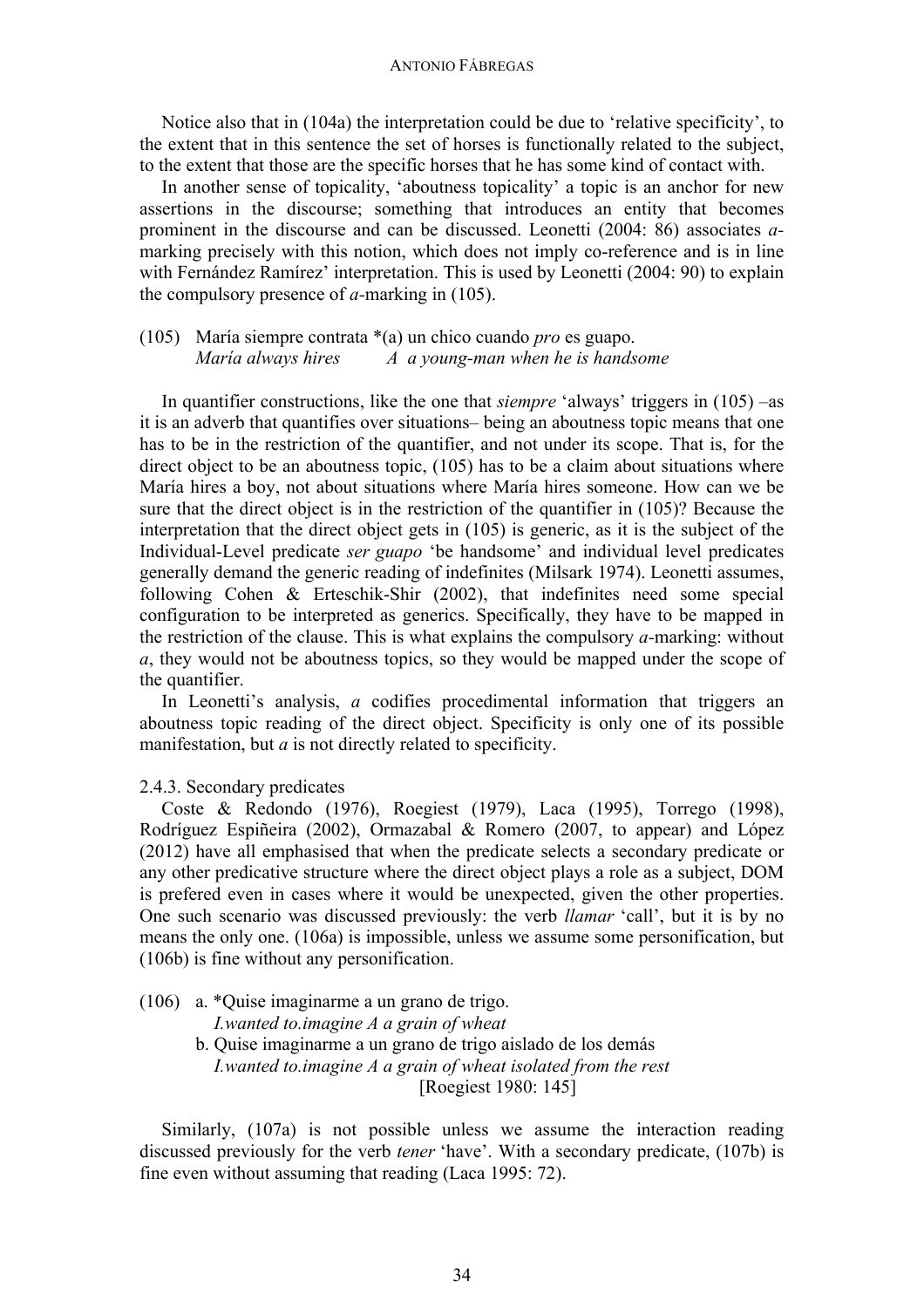(107) a. Tengo a mi hija.

 *I.have A my daughter*.

- 'I can count on my daughter'
- b. Tengo a mi hija {en Murcia / casada con un militar}

*I have A my daughter {in Murcia / married with a soldier}*

Ormazabal & Romero (2002) noted that the appropriate characterisation of these contexts is 'subject rising to object', that is, contexts where the direct object of the main predicate starts as the subject of some construction. This includes the direct object of verbs of perception (108), allowance (109) and causation (110), when they appear with an infinitival clause. Again, the first member of the pair is not possible unless there is personification.

- (108) a. \*Veo al avión.  *I.see A the plane* b. Veo al avión aterrizar.  *I.see A the plane land* (109) a. \*Dejó a la economía española.
- *he.left A the economy Spanish*
	- b. Dejó a la economía española caer.  *he.left A the economy Spanish fall*

(110) a. \*Hizo al árbol.  *he.made A the tree* b. Hizo al árbol perder las hojas.  *he.made A the tree lose the leaves* 

For this reason, verbs of transformation typically can add the *a-*marking even if the direct object is non-animate.

(111) La oscuridad ... convierte al mar en un rumor invisible. *the darkness turns A the sea in a whisper invisible* [apud Laca 1995: 71]

Note, finally, that it is not entirely true that with secondary predicates indefinites must be interpreted as epistemically specific (contra Williams 1983, Irimia 2011). In a sentence like (112), we can be talking about a non-specific student –as subjunctive marking suggests–. However, *a-*marking is necessary.

(112) Tenemos que hacer delegado a un estudiante que sepa chino. *we.must that make delegate A a student that knows.subj Chinese* 'We must make delegate a student that speaks Chinese'

# *2.5. Syntactic properties: extraordinary marking under coordination*

Another fact that has relevance for the analysis of DOM is its interaction with coordination. Specifically, it is impossible to coordinate two direct objects, one marked with *a* and another one without any marking.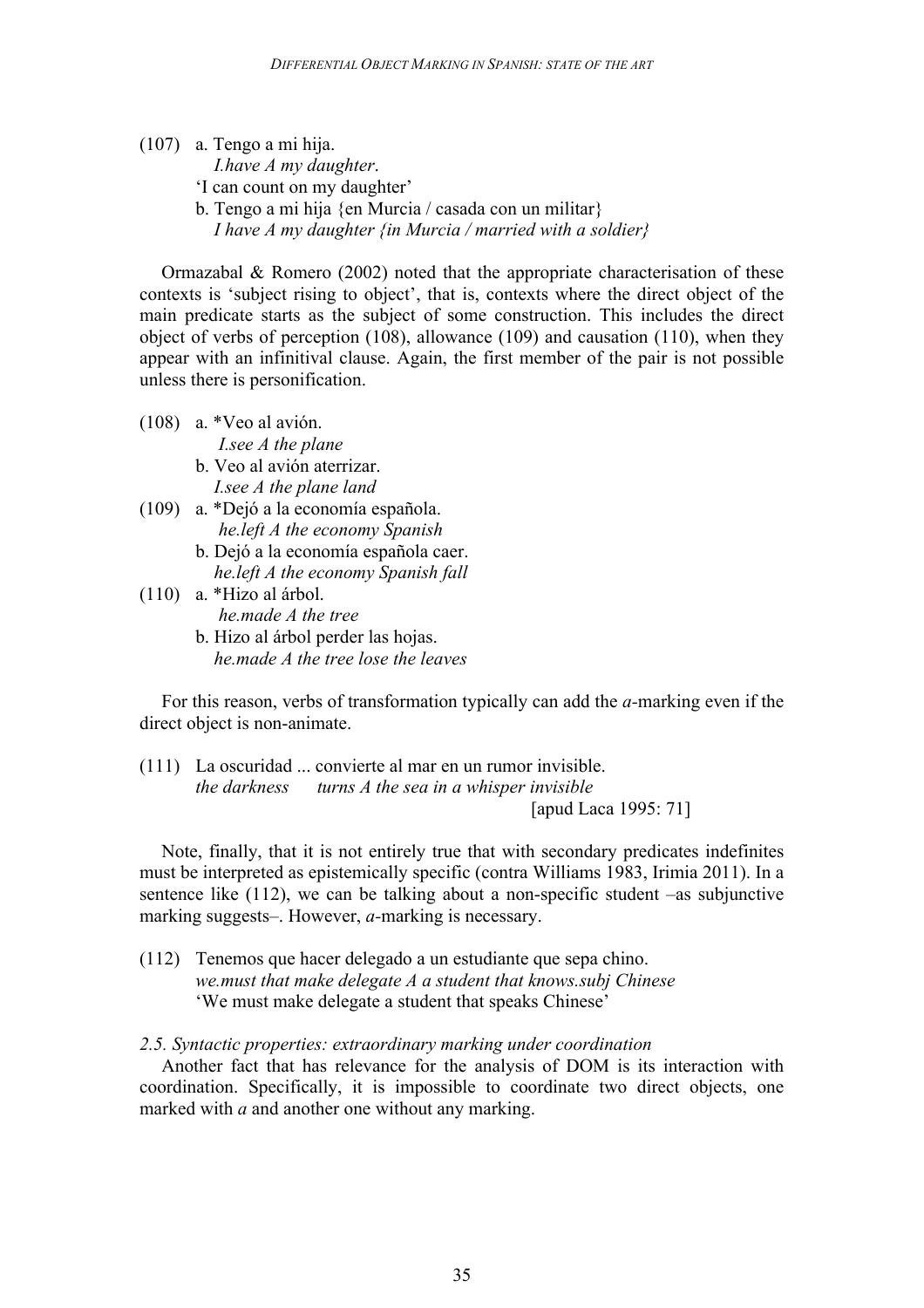(113) \*Vi su coche y a Juan.  *I.saw his car and A Juan*

(113) is rejected by speakers unless a strong pause is made before the coordination, as in *..., y a Juan*, which probably indicates that in that case we are not coordinating two direct objects, but one sentence with one independent fragment where the main verb can be elliptic.

To the extent that it is accepted by native speakers –not all of them seem to allow it, even in Central European Spanish– (114) is not a counterexample to the generalisation, because it can be interpreted as a coordination of two DPs which globally receive one single *a-*marking.

(114) ?Vi a Juan y su coche. *I.saw A Juan and his car*

These constructions are not studied in a detailed way, to the best of our knowledge. They are mentioned in passing in RAE & ASALE (2009: §34.8f), only to note that the impossibility of coordinating a DOM object with one without *a* sometimes leads to cases where non-animates receive *a-*marking with verbs that otherwise do not allow it.

(115) ... nos filmaba a mí y al antedespacho por el que pasé la vista *us.acc filmed A me and A the pre-office by the which I.passed the sight* 'he was filming myself and the chamber before the office where I was taking a look'

[Díaz Martínez, *La piel y la máscara*]

In fact, other examples can be built where non-animates receive *a-*marking because they are coordinated with arguments that require it. The most acceptable ones involve definite inanimates and personal pronouns –which require clitic doubling–, but other examples are accepted (116c).

(116) a. Os vimos a tu coche y a ti.

*you.acc we.saw A your car and A you*

- b. Nos encontró a mí y a mi abrigo.  *us.acc found A me and A my coat* c. Descubrimos al terrorista y a la bomba.
- *we.found A the terrorist and A the bomb*

With indefinite animates, the coordination is worse, both with and without repetition of *a-*marking.

(117) a. \*Os vimos una bomba y a ti. *you.acc we.saw a bomb and A you*

> b. ??Os vimos a una bomba y a ti. *you.acc we.saw A a bomb and A you*

When the marking is repeated, there seems to be a tendency to interpret the nonanimate noun as, somehow, inherently related with the *a-*marked animate. Perhaps as a pragmatic effect of the coordination, or perhaps as an effect of the conditions under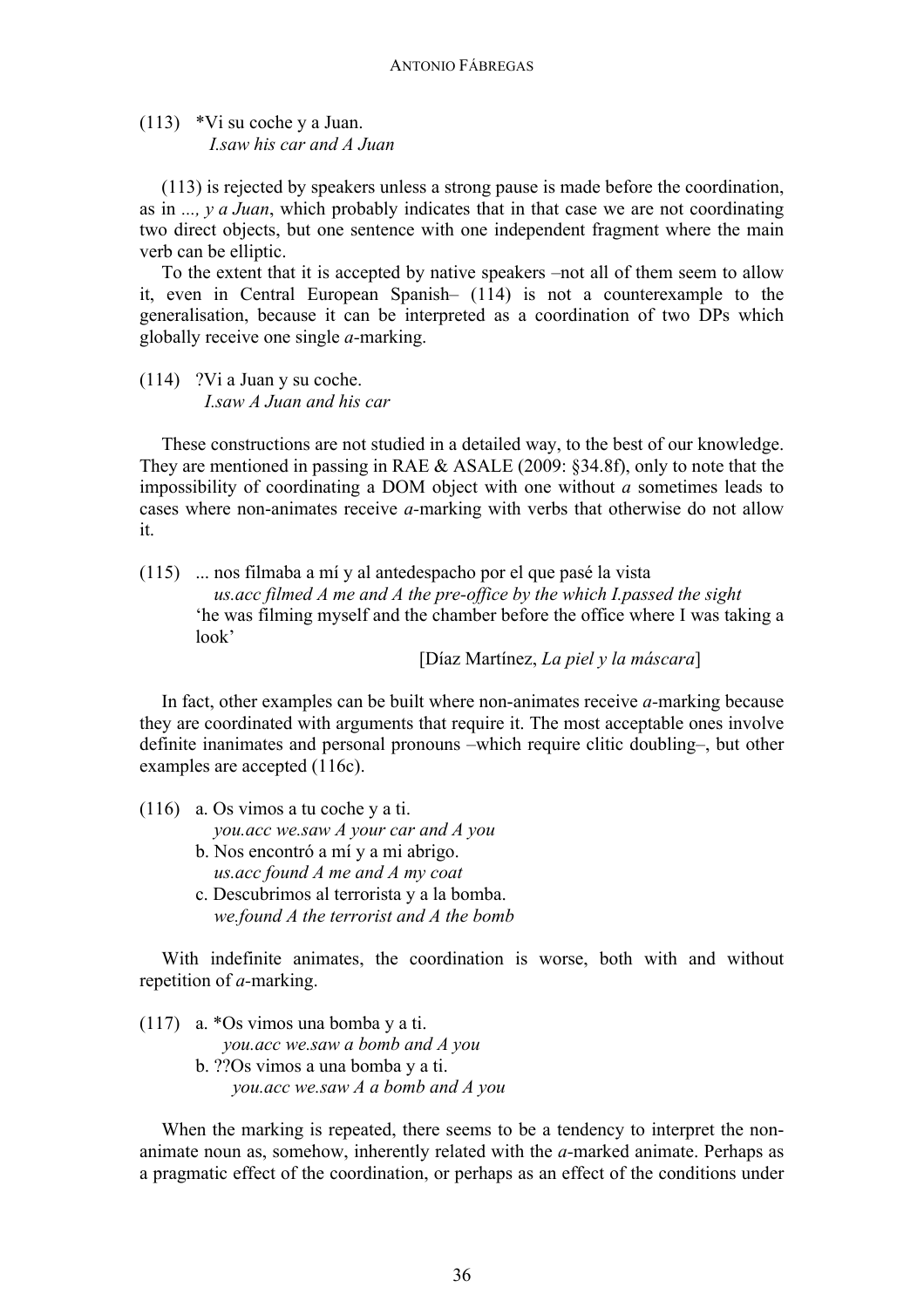which DOM is assigned, objects from the personal sphere of the animate are better in this pattern. Contrast, in this sense, the two sentences in (118).

- (118) a. Encontramos en el parque a Juan y a su maleta. *we.found in the park A Juan and A his suitcase*
	- b. ??Encontramos en el parque a Juan y a mi maleta. *we.found in the park A Juan and A my suitcase*

The impossibility of coordinating one *a-*marked object with one that carries no marking is a problem for theories where *a-*marking is interpreted as one way to morphologically codify accusative (§4.1.). In these analyses, the underlying structure and properties of *a-*marked objects would be identical to those without any marking, and the difference would be simply superficial: Spanish has two ways to mark accusative, one with *a* and one without. Rules making reference to animacy or definiteness would determine which marking morphology uses –in a sense of morphology where it only takes care of the choice of exponents, and has nothing to say about the internal syntactic structure of words–. If this was the case, an *a-*marked object should be able to undergo coordination with a non-*a-*marked one, because their structure, semantic interpretation and internal properties should be essentially identical. The fact that this is not the case suggests that the proposal that *a-*marking is one out of two ways of marking accusative is too simplistic.

In relation with this, in languages where DOM has been claimed to be morphological –one out of two possible exponencies of one case–, coordinating one DOM object with a non-DOM one gives grammatical results. Amharic is one such language (Baker 2012).

(119) lij-u-n inna wiffa ajj $\phi$ -hw *child-def-DOM and dog see-1s* 'I saw the child and a dog'

Another important aspect of the grammar of *a-*marking and coordination is the interpretative difference between the sentences in (120). In the first one, *a-*marking is shared by both proper names; in the second one, each one carries its own marking. The question is whether there is a meaning difference between the two sentences, and if so which one.

(120) a. Visité a [Juan y María].  *I.visited A Juan and María* b. Visité a Juan y a María  *I.visited A Juan and A María*

Speakers seem to note a difference between (120a) and (120b). Specifically, it seems that whoever says (120a) strongly implies that there was only one visiting event which, at the same time, involved Juan and María. One can imagine (120a) in a situation where Juan and María live in the same house, and by visiting the house one visits both. In contrast (120b) strongly implies that Juan and María were each visited on a different occasion. If this is true, the difference seems to be one between collective vs. distributive interpretations of an event.

The intuition is confirmed by the compatibility of each one of these constructions with collective modifiers, like *juntos*. The double *a-*marking rejects it.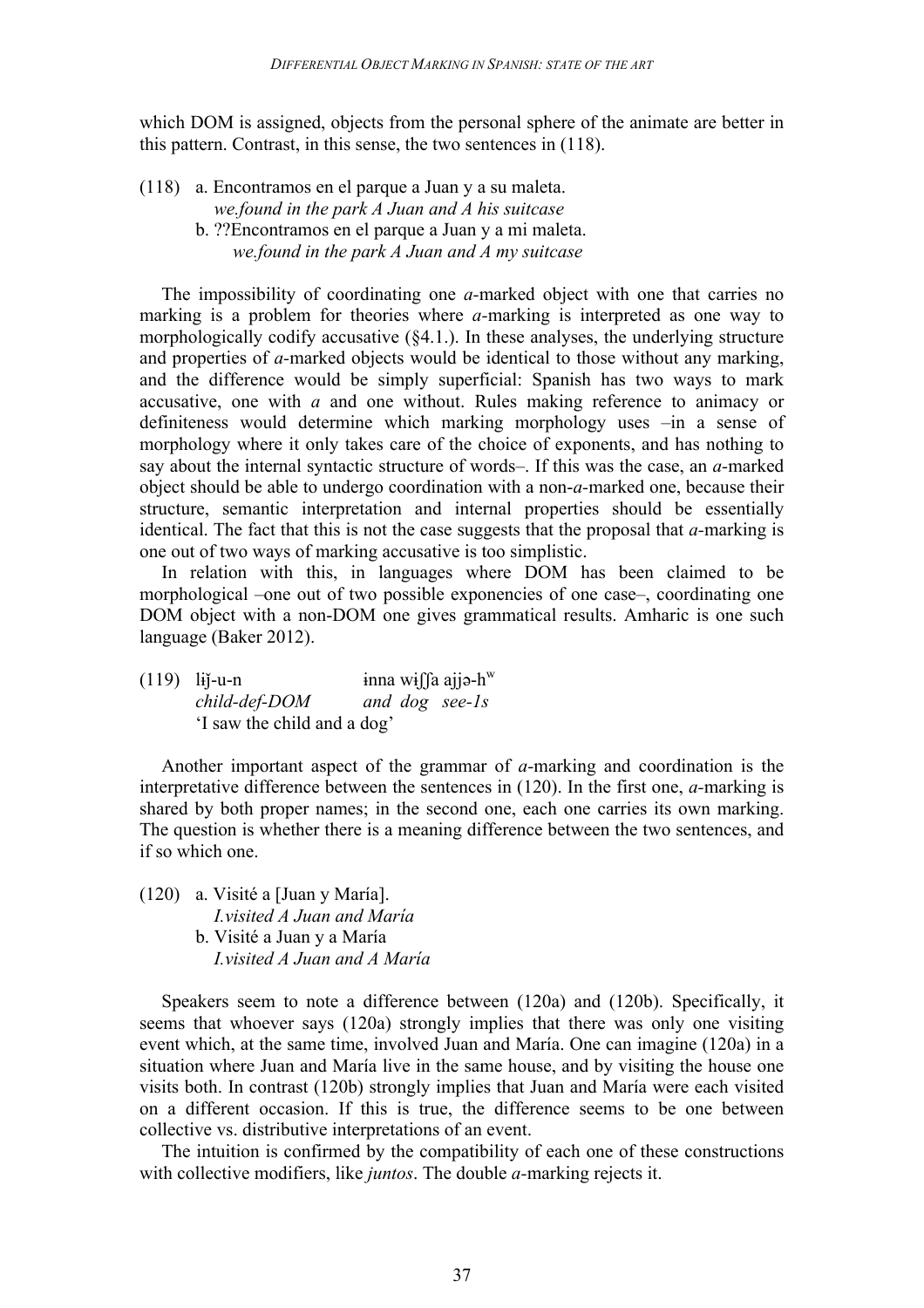(121) a. Entrevisté juntos a Juan y María.  *I.interviewed together A Juan and María* b. ??Entrevisté juntos a Juan y a María. *I.interviewed together A Juan and A María*

Conversely, the version with two *a-*markings is more compatible with a modifier that forces a distributive reading. (122a) must be interpreted as involving three separate occasions, in each one of them one of the humans is interviewed. (122b) is ungrammatical in this reading, even though it can still refer to a series of interviews, each one of them involved interviewing the three of them.

(122) a. Entrevisté, en cada ocasión, a Juan, a Pedro y a María.  *I.interviewed, in each occasion, A Juan, A Pedro and A María* b. \*Entrevisté, en cada ocasión, a Juan, Pedro y María. *I.interviewed, in each occasion, A Juan, Pedro and María*

Now, what this suggests is that whatever property, operation or structure is behind DOM in Spanish necessarily involves some kind of event quantification; otherwise, the fact that the number of DOM objects tells us something about whether the event is unique or not would be unexplained.

This event distribution seems to take place, as well, in the cases in (116), where the second marking is forced by coordination. (116c), for instance, strongly suggests that the terrorist and the bomb were found in different places, and that one single finding event did not discover them together.

This might be one point of contact between DOM and other arguments marked by preposition: with verbs that select a prepositional complement ('complemento de régimen' in the traditional terminology) repeating the preposition –as opposed to using only one P for both conjoined arguments– also implies a distributive reading of the predicate. Similarly to the cases that we have just discussed, (123a) implies that there was only one action of talking, involving both Juan and María, and (123b) suggests that there were two events.

(123) a. Hablé con Juan y María.

 *I.talked with Juan and María* b. Hablé con Juan y con María.  *I.talked with Juan and with María* 

### *2.6. Historical properties*

The nature of *a* and the function of DOM are two areas where many studies have made reference to the historical evolution of the construction in Spanish. In this section we will shortly review some of the main topics in the diachronic evolution of DOM.

2.6.1. Theories about its origin

Laca (2006) notes how the different theories about the origin of *a-*marking can be correlated with the three main intuitions that she noted in Laca (1995) were behind the different analyses of *a-*marking from a synchronic perspective: (a) to differentiate it from the subject; (b) because of an analogy with dative; (c) in order to mark its topical nature.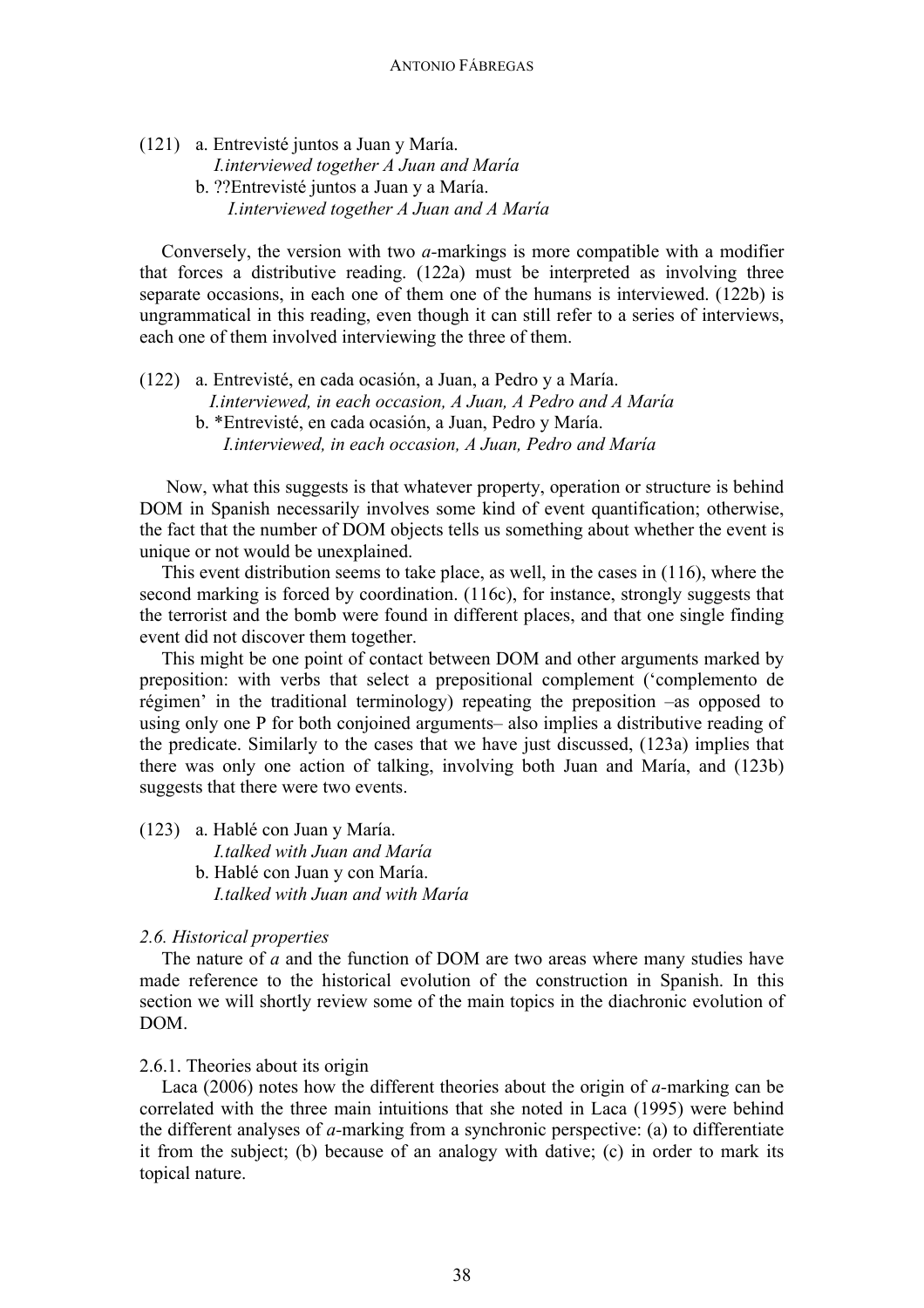Diez (1844), Brauns (1909) and Hills (1920) are among the authors that have argued that *a-*marking is a procedure used to disambiguate the object from the subject in contexts where the object's properties could lead to confusion: when it is animate and / or definite, which are both prototypical subject properties (eg., Keenan 1976). In this sense, *a-*marking would only partially play some of the roles that case marking normally plays, and it would be associated to the fact that Spanish has a relatively free word order, which makes the position of an argument before or after the verb unreliable to determine whether it is object or subject. The language that is immediately contrasted to Spanish in these studies (when they restrict themselves to Romance languages) is generally French, where subjects cannot be postverbal with the same freedom as in Spanish, and at the same time does not have DOM. It is however easy to find counterexamples to the generalisation that free word order, or specifically the general availability of postverbal subjects, correlates with DOM. In more recent times, Joly (1971) stated a version of this proposal following a Guillaumian view of grammar.

Meyer-Lübke (1906) argued that *a-*marking is due to an analogy with dative. In the evolution of the case system from Latin to Spanish, dative became syncretic with accusative in a number of cases: for instance, in the unstressed pronominal system of first and second person. The forms in (124) were ambiguous between dative and accusative at an early stage (cf. Meier 1948, Lapesa 1964).

(124) a. me

 *me.acc/dat* b. te  *you.acc/dat* c. nos  *us.acc/dat* d. os *you.acc/dat*

Either triggered by this syncretism, or triggered by the same cause that produced it, the identification between dative and accusative extends to stressed pronouns, via forms like (125), which is general already in Latin documents of the  $8<sup>th</sup>$  Century.

(125) ad mihi

*A me.dat*

Lapesa (1964) argues that the confusion might have been strengthened by the existence of some verbs –like *auxiliari* 'help' and *servire* 'serve'– which moved from introducing a complement in dative to introducing one in accusative.

Meyer-Lübke argued that the reason why *a-*marking only extended to some direct objects is that the analogy was established specifically with the dative of interest, which for obvious reasons is prototypically associated to animates. Given this, *a*marking should be an innovation that would first affect animates (and especially, personal pronouns and human proper names, as they are high in an animacy scale), because those could be conceptualised as having some 'interest' (a notion not very far from 'affectedness') in the event. Isenberg (1968), Schroten (1972) and Vega (1980) are among those that have developed this idea, in one form or another.

Nicolescu (1959) and Rohlfs (1971) are singled out in Laca (2006) as proponents of the idea that *a-*marking comes in tandem with topicalisation as procedures that are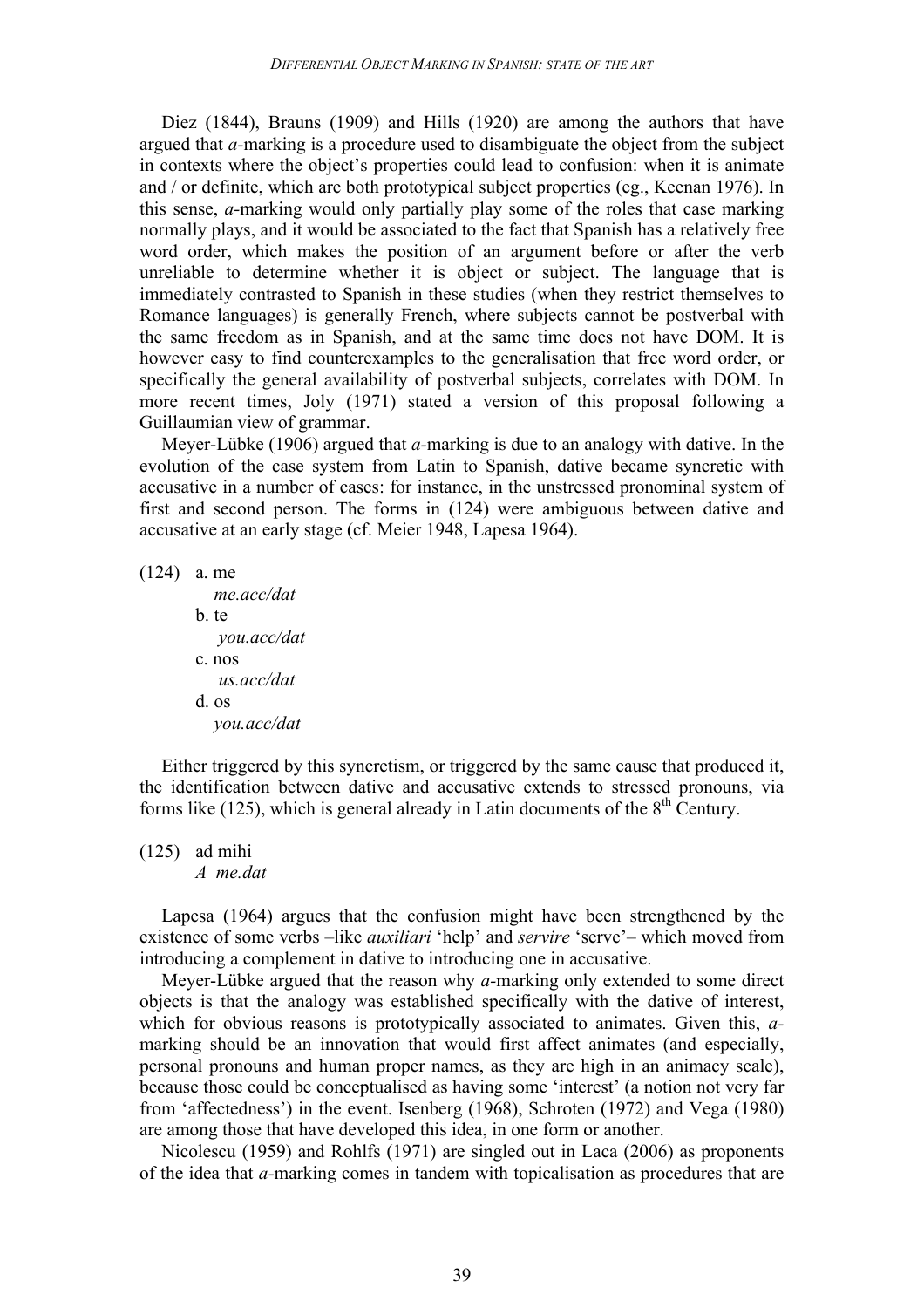#### ANTONIO FÁBREGAS

originally used to single out the referent expressed by the direct object. Remember that among the contexts that first exhibited *a-*marking we find personal stressed pronouns, which are associated even today with emphasis and contrast within a larger set. Indeed, (126a) differs from (126b) in that the first strongly implies that in the context of discourse the speaker was the only (relevant) entity that was seen.

(126) a. Me vio.

 *me.acc he.saw* b. Me vio a mí.  *me.acc he.saw A me*

Meier (1948) and Ramsden (1961) are also associated to the theory that *a-*marking is used when the direct object is emphatic, contrastive or topicalised (Ariza 1989).

Other proposals about the historical origin are more difficult to connect to the usual description of how *a-*marking is distributed. Spitzer (1928) concentrated on animate direct objects and argued that DOM was a way to mark symbolically that the personal sphere of the direct object had been breached; in his mind, this proposal is related to the fact that among the verbs that first made general use of *a-*marking with animates we find a considerable number of verbs of agression, like *matar* 'to kill'. Hatcher (1942) argued that *a-*marking was used as a form to mark respect, and noted that in *El Cid* (c. 12<sup>th</sup> Century) the examples that show *a*-marking more systematically had referents which, in the context of the poem, were treated with respect. In relation to this theory one of the facts that have been presented as evidence is that in some Romance languages, like Portuguese, some Southern Italian varieties and Sardinian the name of god appears almost invariably with *a-*marking when used as a direct object.

#### 2.6.2. Toponyms

One of the areas where there has been more recent historical variation is toponyms. Monedero (1978) notes that in early written testimonies the use of DOM in front of proper names of cities was quite extended whenever the toponym depended from a verb that suggested aggression, like conquering or attacking. In contrast, she notes that when the verb denoted leaving the place, *a-*marking was less usual. The following examples, taken from RAE & ASALE (2009: §34.8q) illustrate the distinction.

(127) a. et venieron conquerir a Valencia  *and they.came to.conquer A Valencia*

[*Corónicas Navarras*]

b. dexaremos Burgos *we.will.leave Burgos*

[*Cid*]

c. Acordó de çercar a Toledo.  *he.determined of surround A Toledo* [López de Ayala, *Crónica*]

For some time, prescriptive grammars indicated that *a-*marking was compulsory in front of toponyms if they did not carry a definite article. For instance, the *Grammar of the Royal Academy* (RAE 1920) explained in §241b: *[A-marking is used] with proper names not corresponding to people or animals when they do not carry an article* [our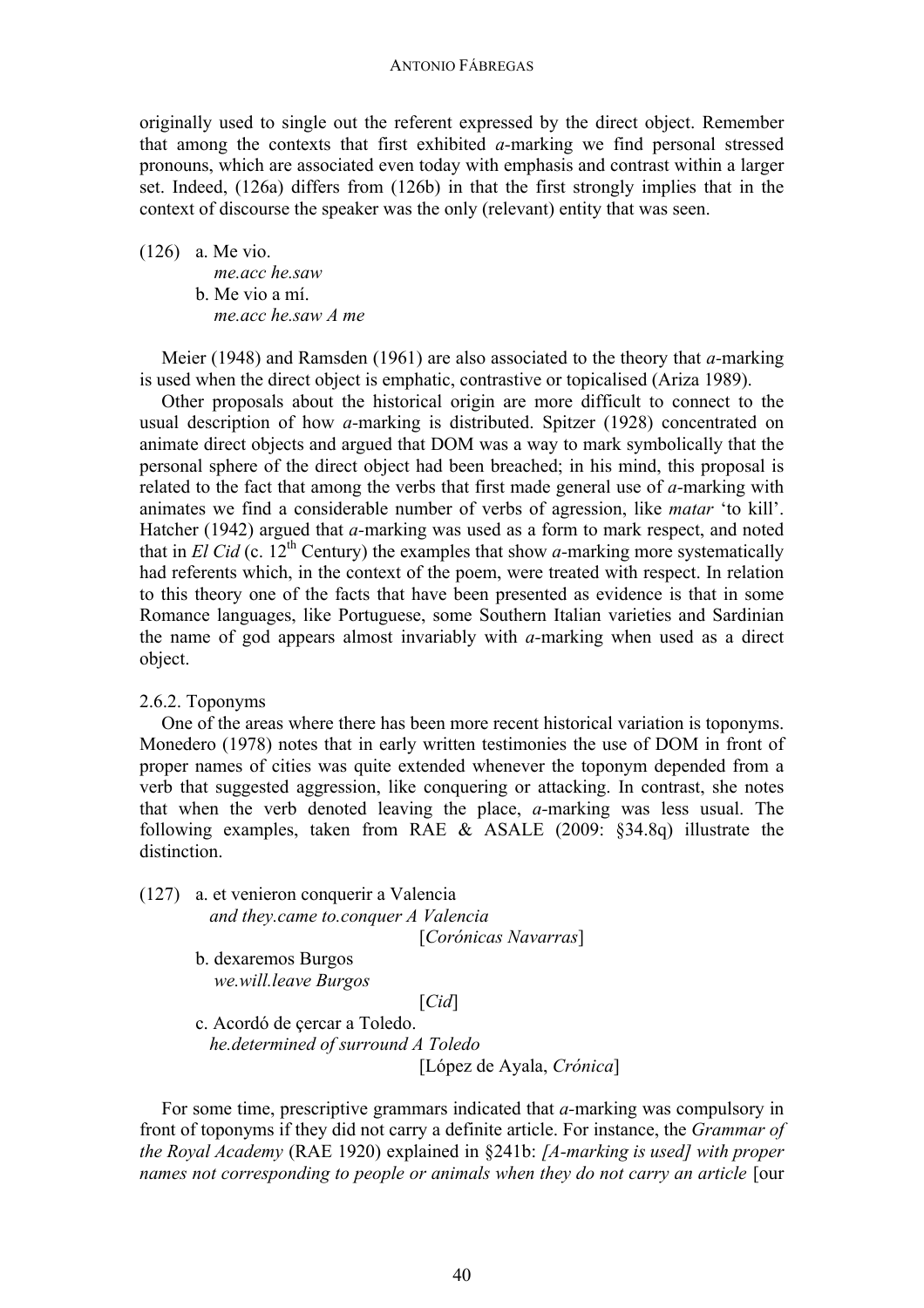translation]. They give the examples in (128) as an illustration and claim that (129) is a Gallicism.

(128) a. He visto a Cádiz.  *I.have seen A Cádiz* b. Deseo ver a Roma. *I.want to.see A Rome* c. He visto La Coruña. *I.have seen La Coruña* (129) Dejé Valencia. *I.left Valencia* 

Pensado (1995) believes that the origin of this somewhat bizarre prescriptive judgement is the belief that *a-*marking was essentially a procedure to individuate direct objects. Proper names that already carried a definite article would be considered individuated already, making *a-*marking redundant.

Be it as it may, in contemporary Spanish –as far as we know, in all varieties– sentences like (128a) would be interpreted as personification: we saw someone called Cádiz or the people in a company that is located in Cádiz, etc.

Perhaps as a result of this prescriptive judgement, toponyms with *a-*marking are attested in literary language (as RAE & ASALE note) until quite recently. (130) is found in a text by Emilia Pardo Bazán (1851-1921), and it clearly refers to the city, not any person.

(130) aunque haya visitado a París *although I.have visited A Paris*

### **3. Grammatical consequences of DOM**

After having reviewed the different properties that trigger DOM in Spanish, in this section we will explore a number of independent phenomena that have been claimed to correlate with DOM to some degree.

## *3.1. Availability of the so-called* se*-passives*

In relation to the description of the use of passive sentences involving se –which, without presupposing any analysis and for purely descriptive reasons, we will call *se*passives–, there is a well-known note by Cuervo (1883: note 106) to Bello's (1847) grammar, where it is noted that se-passives were historically used mainly with constructions whose internal argument was non-animate. Cuervo notes that in the  $16<sup>th</sup>$ and  $17<sup>th</sup>$  centuries, sentences like (131) could be occasionally documented, but little by little they were rejected.

(131) se mataban los cristianos *SE killed the Christians* 'Christians were killed' or 'Christians killed each other'

As the translation shows, during that period this sentence was ambiguous between a passive meaning (first translation) or a reciprocal meaning (second translation). Across history, however, the first meaning has been lost and nowadays the only meaning that native speakers can assign to (131) is a reciprocal one.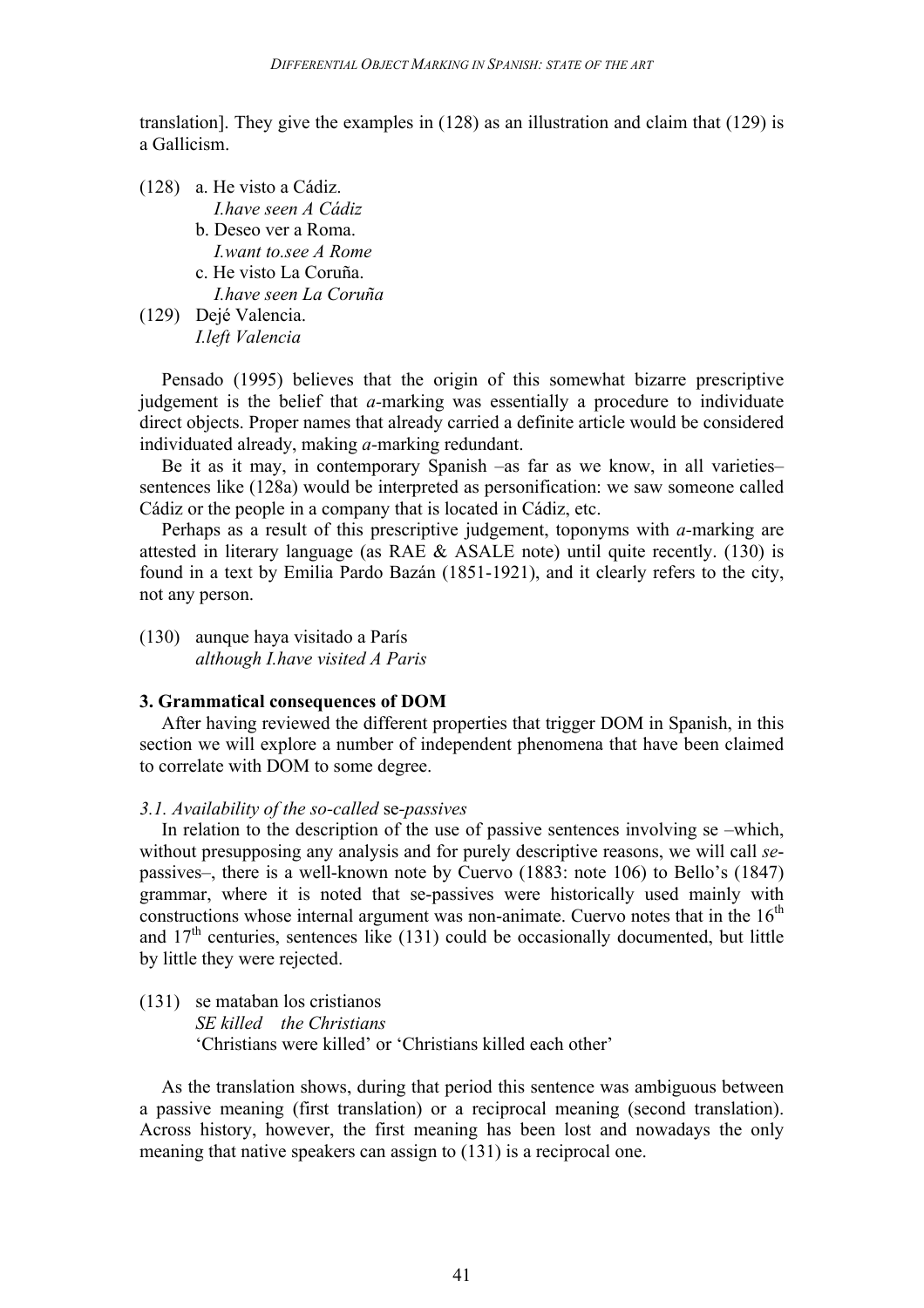Se-passives reject in general animate internal arguments; even if (132b) can be a passive version of (132a), (133b) cannot be the passive version of (133a), and has to be interpreted along the lines of a reciprocal construction.

- (132) a. Alguien guardó las bombas. *someone locked.up the bombs* 'Someone locked the bombs up' b. Se guardaron las bombas. *SE they.locked.up the bombs* 'The bombs were locked up' (133) a. Alguien encerró a los soldados. *someone locked.up A the soldiers* 'Someone locked the soldiers up' b. Se encerraron los soldados.
	- *SE they.locked.up the soldiers*
	- 'The soldiers locked each other up'

We can, therefore, ask what is wrong with the passive interpretation of (133b). The standard story, which is also suggested in Bello's (1847: §769), is that what is wrong with the construction is that the direct object in the active version is animate. The suggestion is sometimes functional: being animate, an ambiguity arises. One can expect that once it agrees with the verb –in the passive construction– it is also interpreted as the agent of the event, and at that point the sentence can be interpreted as a reflexive / reciprocal or as a passive. The construction was lost, given this interpretation, because the ambiguity was avoided.

Even if the explanation is not functional, we can wonder if it is really animacy that blocks the passive reading of (133b), because the obvious alternative is that DOM is responsible for the contrast. Data like (134) suggest that this cannot be the whole story, as an animate argument can be succesfully interpreted as the subject of a sepassive.

(134) Se venden niños. *SE they.sell children* 'Children are sold'

The existence of data like this suggests a second explanation: se-passives are not rejected by constructions with an animate direct object, but by those that have an *a*marked direct object. The two sets overlap in most cases, but they are not identical.

The object in (134), however, appears as a bare noun, and one has to be aware of the possibility that once interpreted as non-referential, nouns lose their animacy and for all relevant properties, *niños* does not count as animate in (134). How can we, then, decide between the theory that blames animacy and the theory that blames DOM?

Remember from §2.3 that there is a class of verbs which imposes the condition that the direct object, even when non-animate, must be *a-*marked. We can test the predictions of these theories through these verbs: if animacy is what blocks sepassive, then these verbs should accept a se-passive; if it is DOM, these verbs should reject it, surprisingly from the perspective of the Bello-Cuervo story. Consider (135b), from (135a).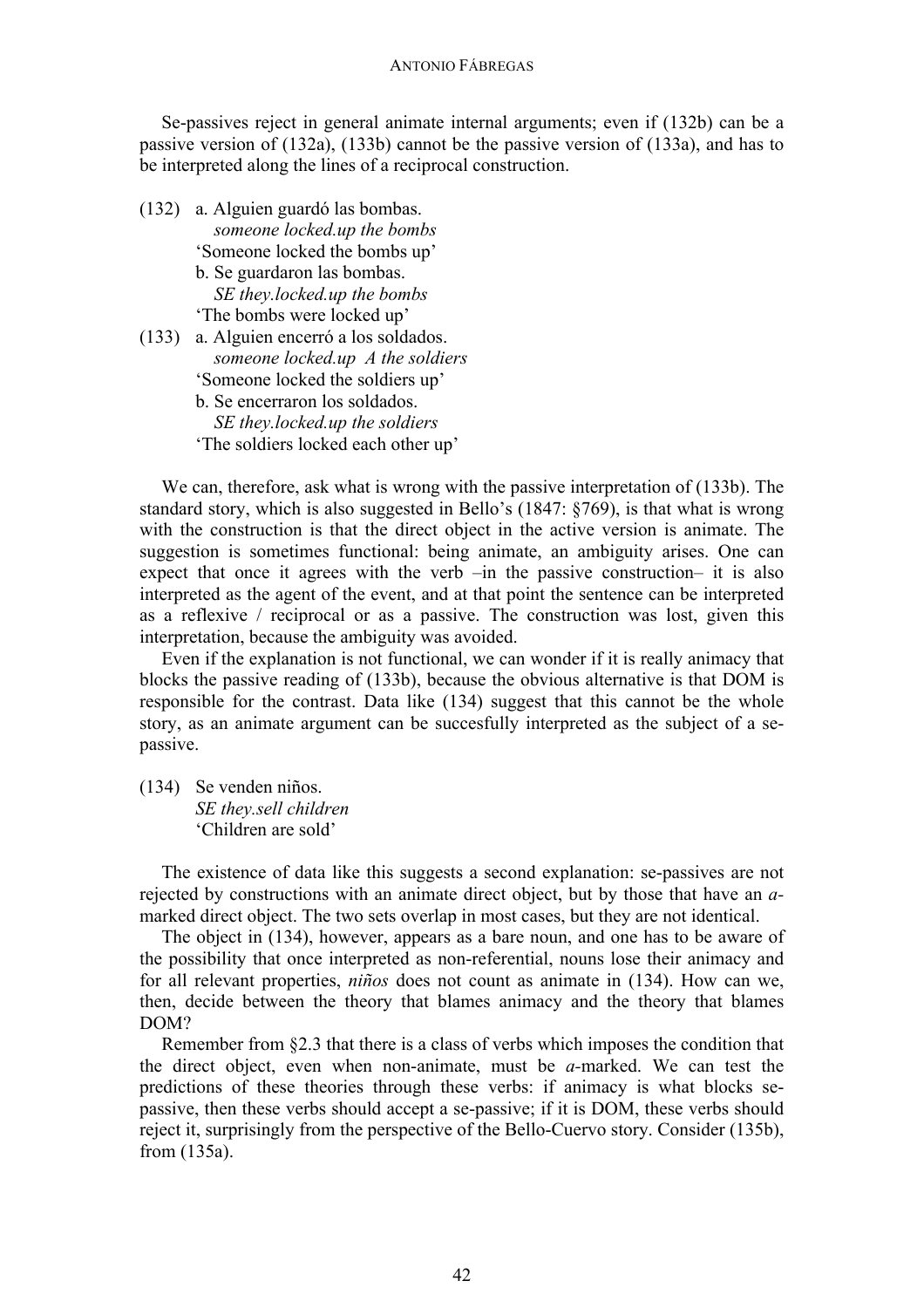(135) a. En inglés, los verbos siguen a los sujetos.  *In English, the verbs follow A the subjects* 'In English, the verb follows the subject' b. \*En inglés, se siguen los sujetos (por los verbos).  *in English, SE they.follow the subjects (by the verbs)* Intended: 'In English, subjects are followed by verbs'

(135b) is strongly ungrammatical. One could think that what is wrong with the sepassive is that these verbs, as we said, are stative. However, *se*-passive has no problem in applying to stative verbs.

(136) a. Juan tiene agallas. *Juan has guts* 'Juan is brave' b. Cuando se tienen agallas... *when SE they.have guts* Lit: 'When guts are had...'

The conclusion seems to be, then, that what makes a *se*-passive wrong is *a*marking in the direct object, not its animacy.

What explains this? In some analysis DOM is the manifestation of heads that are above the DP, and as such having DOM involves building more structure over the DP (Torrego 1998): the impossibility of having a passive might then be related to the impossibility of extracting the DP from within that structure, or the structure makes it inaccessible to agreement. Another option is to say that DOM involves a special kind of case assignment that, unlike abstract accusative, remains in the passive form and makes the argument unavailable as a subject. In other proposals, however, the difference between DOM and not DOM is merely positional (eg., Zdrojewski 2013), and for those approaches explaining this pattern is a challenge.

### *3.2. DOM and word order in causative constructions*

In §2.4.3 we saw that causative constructions are one of the contexts where *a*marking can be triggered even in the absence of other conditions. What has been noted less frequently is that the position of the DOM argument within the construction shows some tendencies. Again, the pattern of data is not crystal-clear for every speaker, and there seem to be variation, geographical or otherwise (see for instance Torrego 2010 for an analysis where the position of the causee is not identical to what is described here).

First, many speakers notice a contrast in acceptability between the two sentences in (137).

(137) a. \*Hicieron el árbol perder las hojas.

 *they.made the tree lose the leaves*

b. Hicieron al árbol perder las hojas. *they.made A the tree lose the leaves*

That is: the position between the infinitive and the causative verb is restricted, for these speakers, to *a-*marked direct objects. Note that the same speakers do not report any personification effects in (137b). The relation between the position and *a-*marking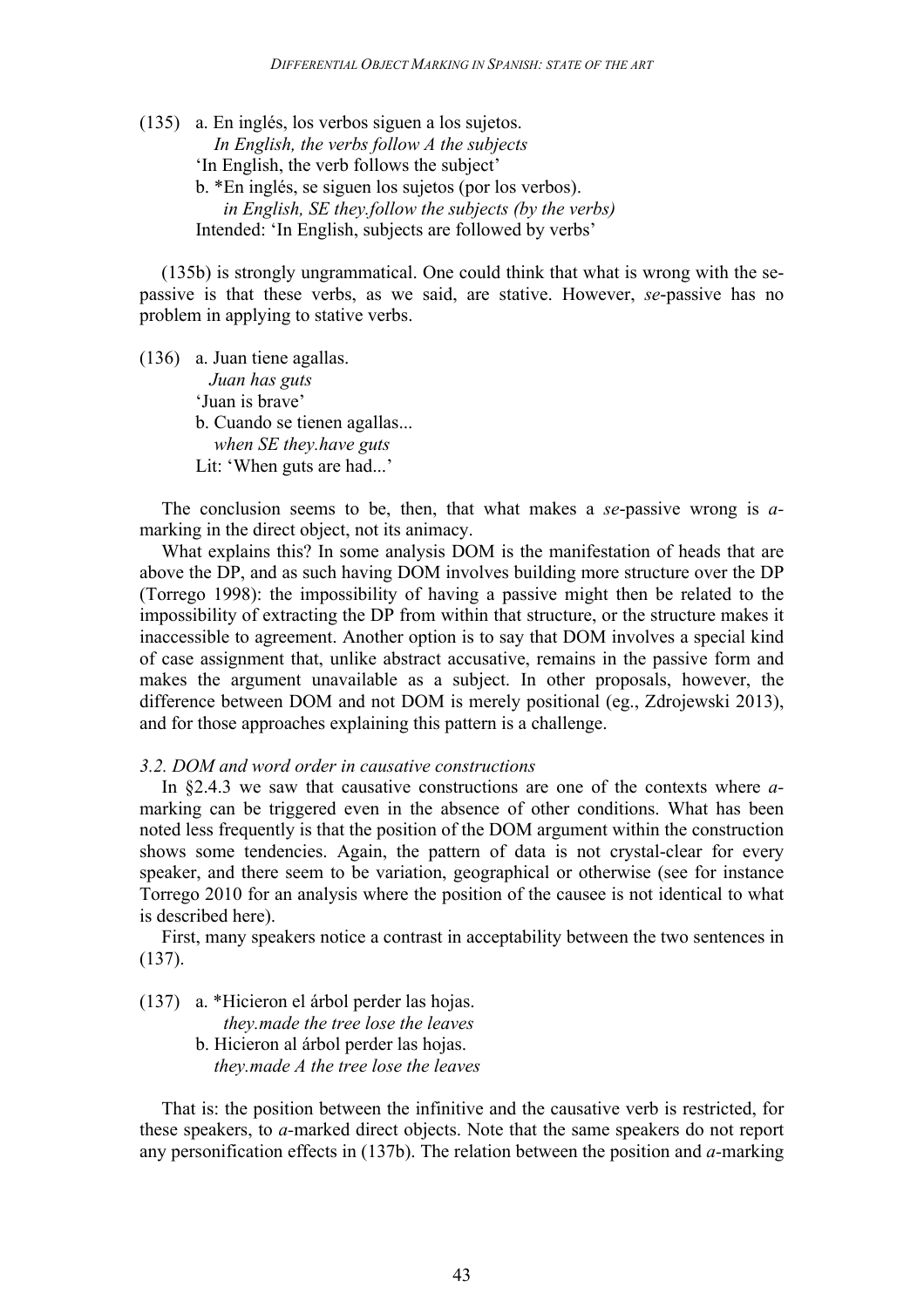#### ANTONIO FÁBREGAS

can be potentially related to two phenomena that we have already discussed: topicalisation and / or the presence of subject-to-object movement.

However, again, the situation cannot be so simple, because the preinfinitival position is not restricted to *a-*marked objects with other (apparently similar) constructions. With verbs of allowance and perception (138), the same speakers that rejected (137a) allow a non-*a-*marked direct object between the two verbs.

(138) a. Dejó la olla hervir un rato. *he.allowed the pot boil a while* b. Vio las hojas caer. *she.saw the leaves fall*

Ormazabal & Romero (to appear) note a perhaps related pattern. It has to do with a position that certain *a-*marked direct objects cannot occupy, and it affects precisely the opposite set of verbs. With verbs of allowance and perception, an *a-*marked direct object is not possible after the infinitive.

(139) a. ??Dejó caer a la economía española. *he.allowed to.fall A the economy Spanish* b. ??Vio aterrizar al avión. *he.saw land A the plane*

This restriction does not apply to animate *a-*marked direct objects.

(140) a. Dejó dormir a su hijo.  *he.allowed to.sleep A his son* b. Vio caer a su hijo.  *he.saw fall A his son*

## *3.3. Leísmo*

Leísmo, although it is usually defined in the same way, refers to a set of systems which are distinct from each other. In a simple version, leísmo is known as the extension of the clitic *le* to situations where etymologically one would expect the clitics *lo* or *la*.

There has always been the intuition among researchers that leísmo can be related to *a-*marking, especially among those that have argued that *a-*marking is essentially extension of a dative marking. The reason is that, in etymological systems that followed more or less closely the case distribution inherited from Latin, *le* is the dative form, while *lo* and *la* would represent the accusative forms of, respectively, masculine and feminine. From this perspective, leísmo would go hand in hand with DOM, because both phenomena would correspond to the same process: extension of dative to accusative contexts. Lapesa (1964) was one of the first to state this idea, in his discussion of the historical evolution of the phenomenon.

Ormazabal & Romero (to appear) talk extensively about this issue, and note that Central European Spanish –which is the variety that Lapesa was implicitly talking about– the extension of *a-*marking and leísmo are not identical. The reason is that a masculine animate direct object is both *a-*marked and is pronominalised with *le* (141), but a feminine animate direct object is *a-*marked but not pronominalised with *le*  $(142)$ .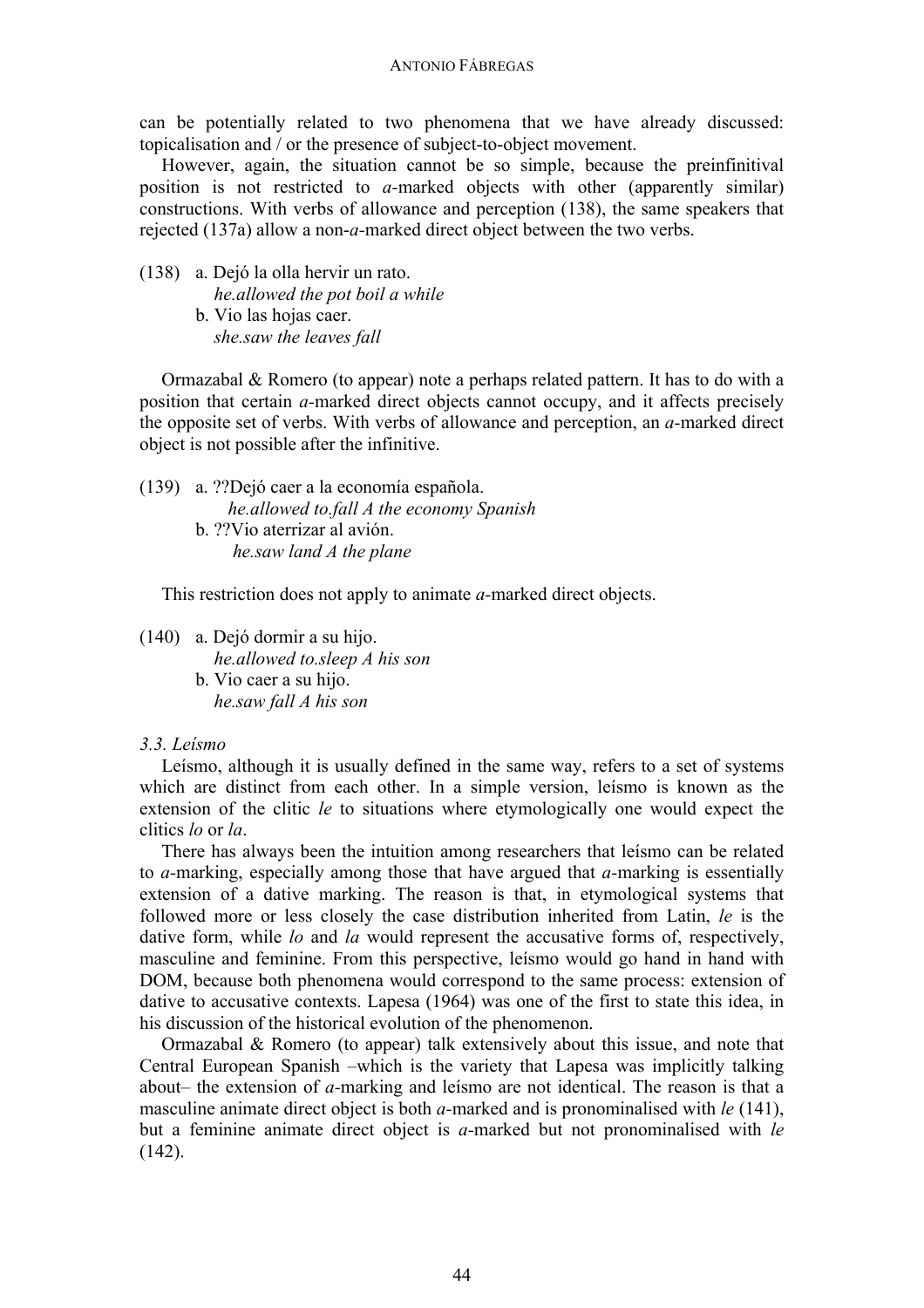$(141)$  a. Vi al chico. *I.saw A the boy* b. Le vi. *him.dat I.saw* (142) a. Vi a la chica. *I.saw A the girl* b. La vi. *her.acc I.saw*

In contrast, the correlation is much more strict in the variety of Spanish spoken in the Basque Country. In this variety, both feminine and masculine animates are pronominalised with *le*, so there is a strict correlation between leísmo and *a-*marking.

| $(143)$ a. Vi el libro.              |
|--------------------------------------|
| I saw the book                       |
| $b.$ Lo vi.                          |
| it acc Lsaw                          |
| $(144)$ a. Vi a {l chico / la chica} |
| <i>I.saw A the boy / the girl</i>    |
| b Le<br>V1                           |
| him/her.dat I.saw                    |

More specifically, Ormazabal and Romero take this connection as a sign that *a*marked objects are in actuality datives. Just in the same way that datives allow for clitic doubling otherwise (145), an *a-*marked object can be doubled by a clitic even when the direct object is non-referential (146). In contrast, non-*a-*marked objects reject the doubling with *le* (147).

- (145) No le han dado un sobresaliente a ningún estudiante. *not him.dat have given an A to no student* (146) a. A ningún estudiante le han visto en la universidad. *A any student him.dat have seen in the university* b. No le han visto a ningún estudiante en la universidad. *not him.dat have seen A no student in the university* [apud Ormazabal & Romero to appear: (23)] (147) a. \*Ningún libro lo han visto. *no book it.acc have seen*
	- b. \*No lo han visto ningún libro. *not it.acc have seen no book*

As Ormazabal and Romero note, this pattern is evidence that leísmo in this variety cannot be solved morphologically (as suggested for instance in Fernández-Ordóñez 1999), as a syncretism between etymologically dative and accusative clitics. It is not just the exponent that is identical, but also the syntactic behaviour of the forms.

Leísta varieties of Central European Spanish reject that doubling when *le* corresponds to a direct object (148). This shows that in this variety, at least for these examples, leísmo is not due to the object being dative, but is more plausibly analysable as a case of morphological syncretism.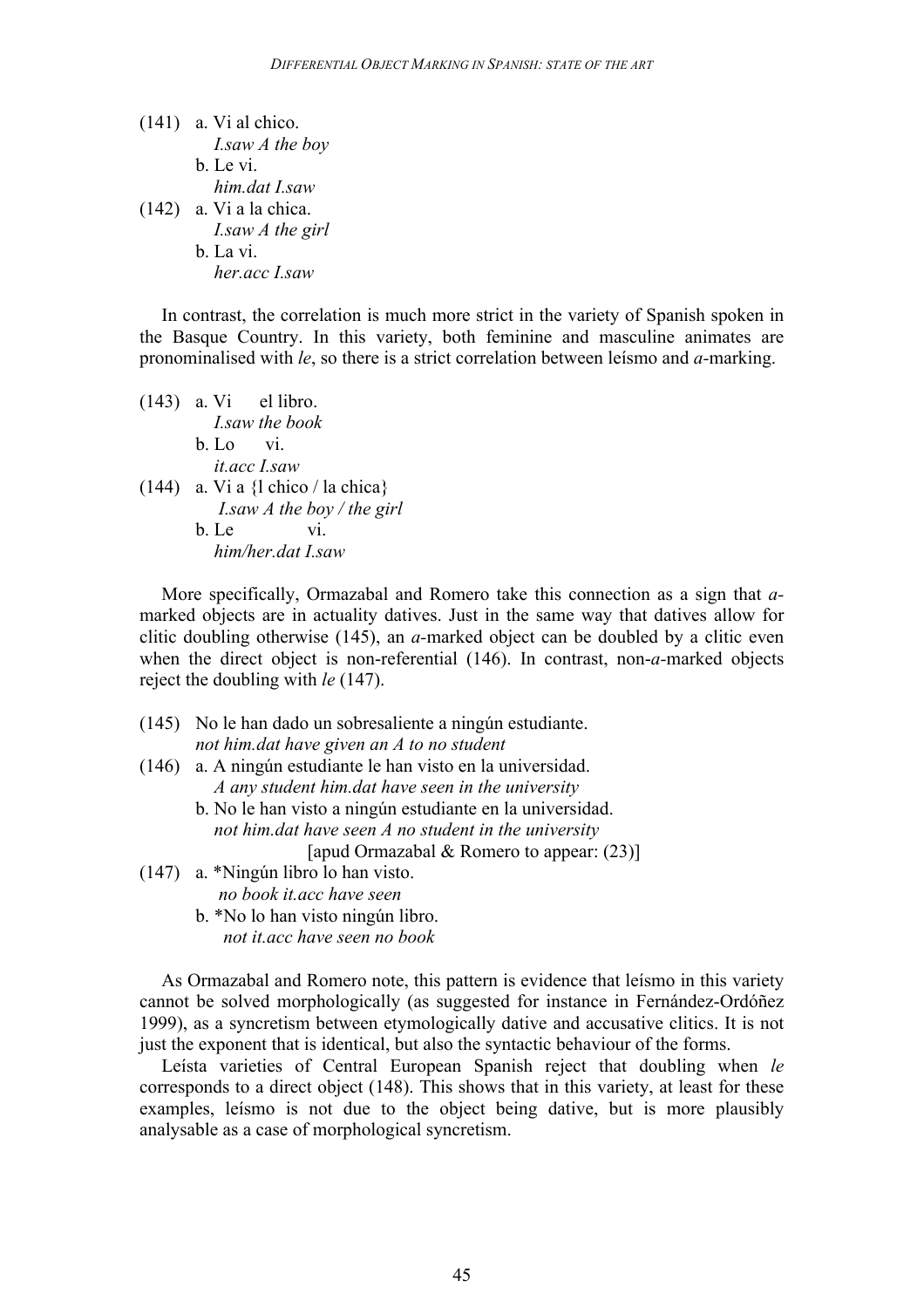(148) a. \*A ningún estudiante le han visto en la universidad.

*A any student him.dat have seen in the university*

b. \*No le han visto a ningún estudiante en la universidad. *not him.dat have seen A no student in the university*

Ormazabal & Romero propose an analysis that is tightly linked to their proposal about the existence of two classes of clitic pronouns. In their view, in Basque Spanish *le* is always an exponent of object agreement with the verb. When it appears, it means that the object verb agreement has been satisfied by the *a-*marked argument. As opposed to Central European Spanish –where at least there is an instance of *le* which is not a case of agreement– in Basque Spanish any clitics that does not show a difference in gender marking is an exponent of object agreement. This makes the series in (149) all compete for the same position in Basque Spanish: object agreement.

|  | $(149)$ me te se le |                   | nos os |  |
|--|---------------------|-------------------|--------|--|
|  |                     | me you SE him/her | us vou |  |

In contrast, *lo* and *la* –in all varieties considered– are not exponents of object agreement, but real pronouns that therefore do not compete with the elements in  $(149)$ .

Object agreement, in their view, does not differentiate between direct and indirect objects. Apparently, in Basque Spanish, only *a-*marked objects can enter into object agreement.

This proposal tightly relates leísmo with *a-*marking in Basque Spanish: unless the object is *a-*marked, agreement is impossible. There are several predictions that are confirmed by the data.

One is that leísmo will be impossible if there is another clitic from the series of (149), because they are all exponents of the same agreement and two arguments will not be able to agree at the same time if their features are distinct. (150) is impossible in Basque Spanish; similarly, (151) is ungrammatical, because the *a-*marked object would like to agree and there is already some other argument agreeing with the verb, as witnessed by the clitic.

(150) \*Te le llevé a casa. *you him I.carried to house* (151) \*Le llevé al niño a la doctora.

*her I.carried A the child to the doctor*

The strategy used in this variety to solve the problem is ultimately the same for both cases: *a-*marking and leísmo disappear.

(152) a. Te lo llevé a casa. *you him I.carried to house* b. Le llevé el niño a la doctora. *her I.carried the child to the doctor*

What this strategy does is to avoid that the direct object agrees with the verb, leaving room for a second person pro (152a) or an *a-*marked dative (152b) to agree.

Note that in Central European Spanish the proposal is that *le* is ambiguous between two analyses. Ormazabal & Romero treat leísmo in this variety as a morphological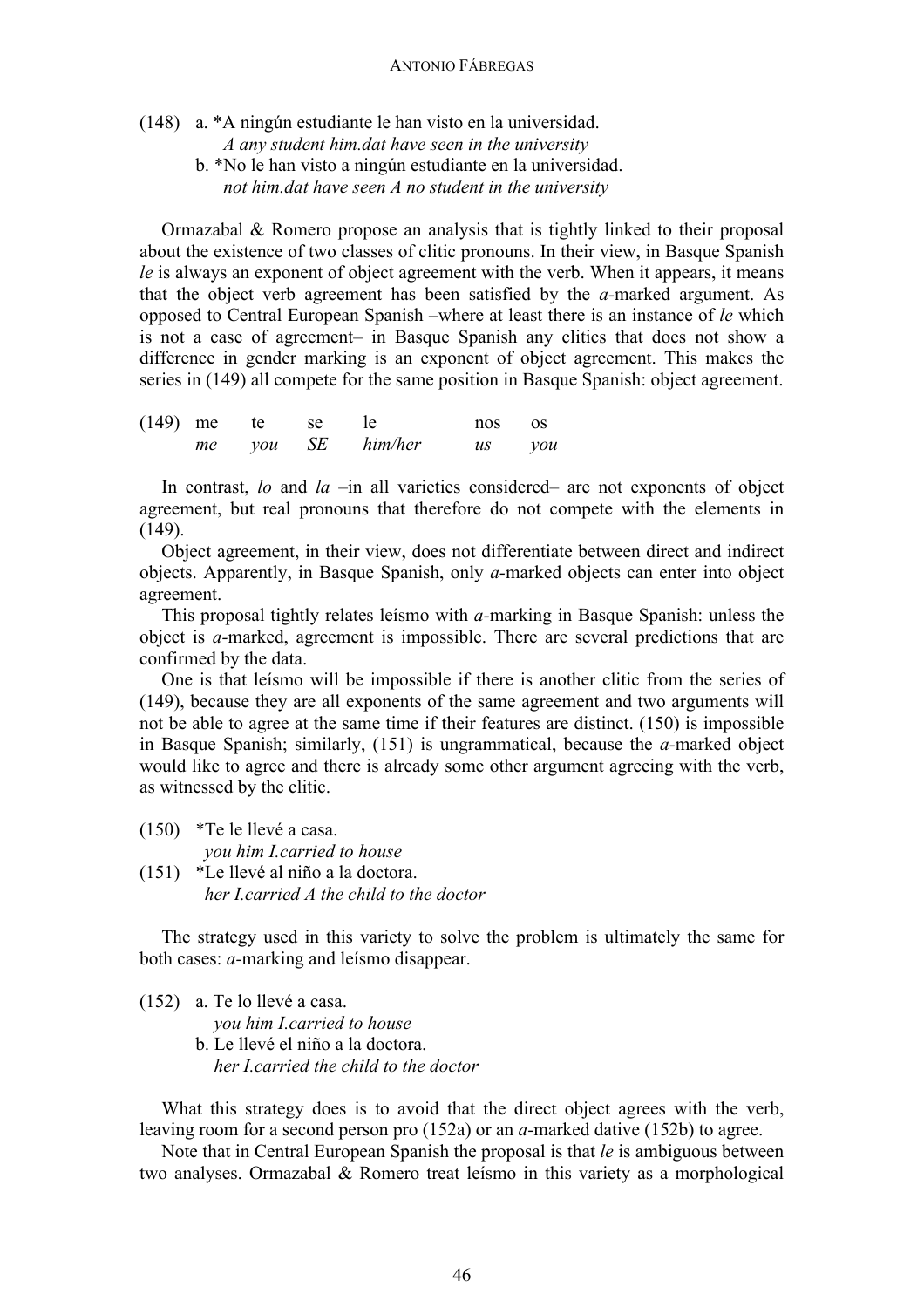property: some pronominal clitics that in other varieties correspond to lo are spelled out by the exponent *le*, but the properties of those clitics –and the corresponding *a*marked object– are not those expected from a real dative. In other words: in this variety there would be two *le*: one which is real object agreement, that would appear with datives and other constructions where clitic doubling is possible, and another one which is a pronoun and would be generated in the same position as some *a-*marked direct objects, when they are masculine.

Still talking about Central European Spanish, it is interesting to look a bit deeper into the question of whether leísmo correlates with *a-*marking or not. The general description of Central European leísmo in grammars is that leísmo is more extended when the direct object is human ('leísmo de persona'). This is reflected by the fact that the number of speakers that accept (153a) is higher than those that accept (153b), where the direct object is a non-animate entity.

(153) a. Le maté. *him.acc I.killed* b. Le leí. *it.acc I.read*

This would suggest that leísmo is related for most speakers to animacy rather than to *a-*marking, to the extent that at the same time those speakers would not use le with an *a-*marked animate feminine. For those that accept both sentences in (153), leísmo would be related to masculine gender assignment. Now, the complication comes from the existence of the following patterns, with *a-*marked non-animates, which some speakers that reject (153b) also accept.

(154) a. El sujeto precede al predicado. *the subject precedes A the predicate* b. El sujeto le precede. *the subject it.dat precedes* (155) a. El sustantivo sigue a la preposición. *the noun follows A the preposition* b. El sustantivo le sigue.

*the noun it.dat follows*

What we see here is that for these speakers there is a divide between animate and non-animate *a-*marked direct objects. In animate objects, leísmo seems to be associated with gender, but in *a-*marked non-animates leísmo works slightly closer to the Basque pattern to the extent that gender differences are not reflected. What makes these examples different from (153b) is that this second group, accepted even by speakers that otherwise reject leísmo with non-animates, is *a-*marked. Thus the correlation between *a-*marking and leísmo could still be quite powerful in this variety, once animates are left aside.

### *3.4. Accusative clitic doubling*

We have just seen a few aspects of clitic doubling with datives and its correlation with *a*-marking. Dative clitic doubling is, however, not the only one that is documented across varieties of Spanish, as there are (geographically and contextually restricted) instances of accusative clitic doubling. It is in principle tempting to correlate these instances with *a-*marking, and that because of two reasons.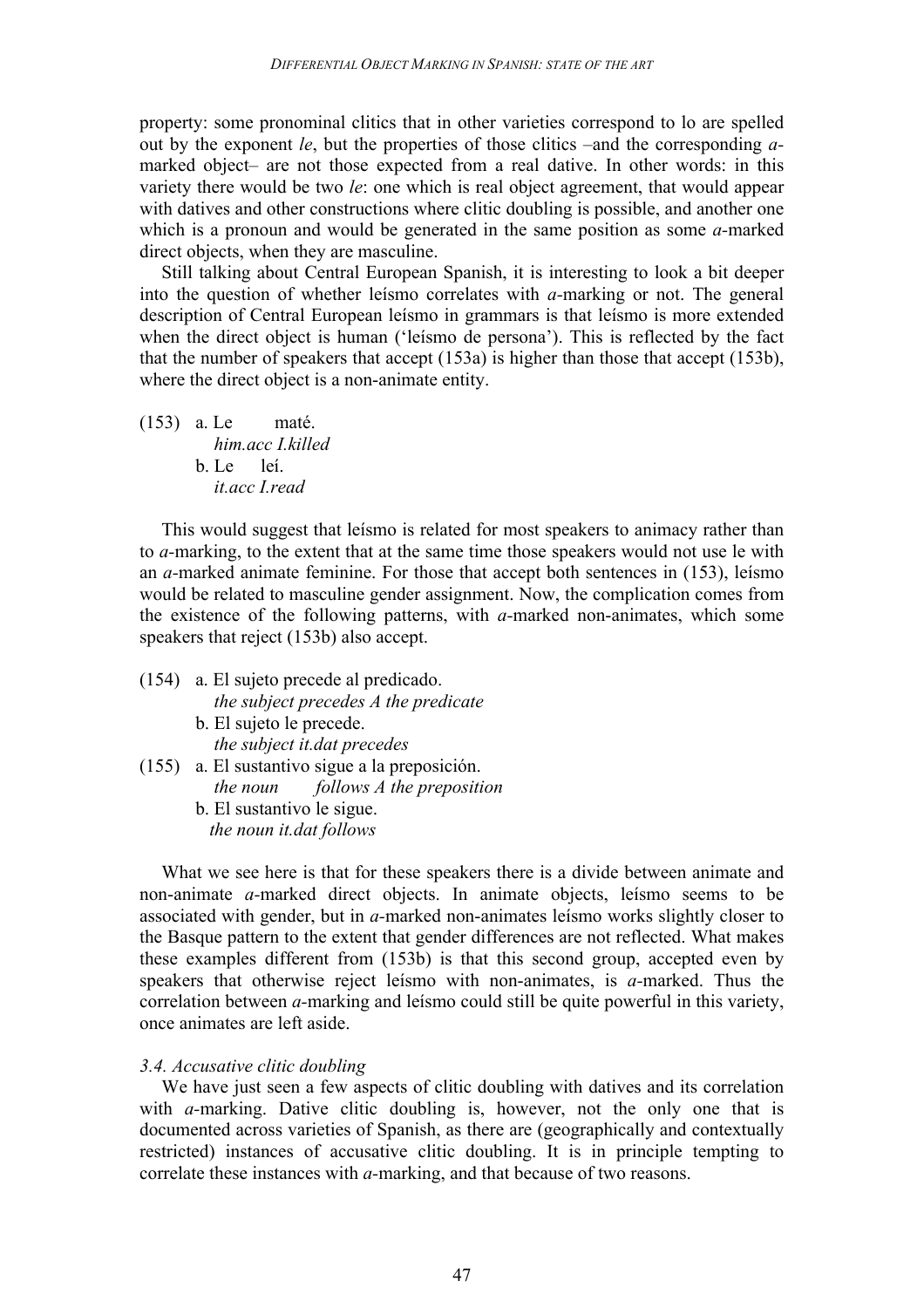The first is that one of the two contexts where accusative clitic doubling is compulsory in all varieties is one where *a-*marking is also compulsory: with personal pronouns (156).

 $(156)$  \*(Lo) vi \*(a) él.  *him.acc I.saw A him*

The second is that the other context where accusative clitic doubling is accepted is when the direct object is left-dislocated, and associated with topicalisation. We have already seen in several sections that topicalisation is more or less strongly correlated by *a-*marking since early stages of Spanish.

(157) A Juana ??(la) vi. *A Juana her.acc I.saw* 

Given this situation, it is tempting to associate accusative clitic doubling to *a*marking in those varieties of Spanish where this is possible beyond the contexts in (156) and (157). This is what Jaeggli (1982, 1986) does, using data from River Plate Spanish, where (158) is possible.

(158) Lo vimos a Juan. *him.acc we.saw A Juan*

After showing that the *a-*marked object is in an argument position, he asks himself why this sequence is possible, and more specifically how it is possible that accusative case is, apparently, assigned twice. Why does the clitic, which is in an accusative form, not block case to the DP object? His proposal closely links the presence of *a* with clitic doubling.

He proposes that the structure of (158) is (159): the clitic is base generated as a sister to the V head, and the direct object is placed in the complement position (Jaeggli 1986: 18).



From that position, the clitic absorbs the accusative case of the verb. Here is where *a-*marking becomes relevant: *a* acts as a 'case transmitter', which assigns accusative case to the NP object. More technically, what is crucial for Jaeggli is both that the verb discharges its case feature and that all nominal arguments get some case. There must be a matching relation between those cases, and *a* makes it possible. In (159) there are three such matching relations: the clitic and the verb, the verb and the *a*marker and the *a-*marker and the NP object.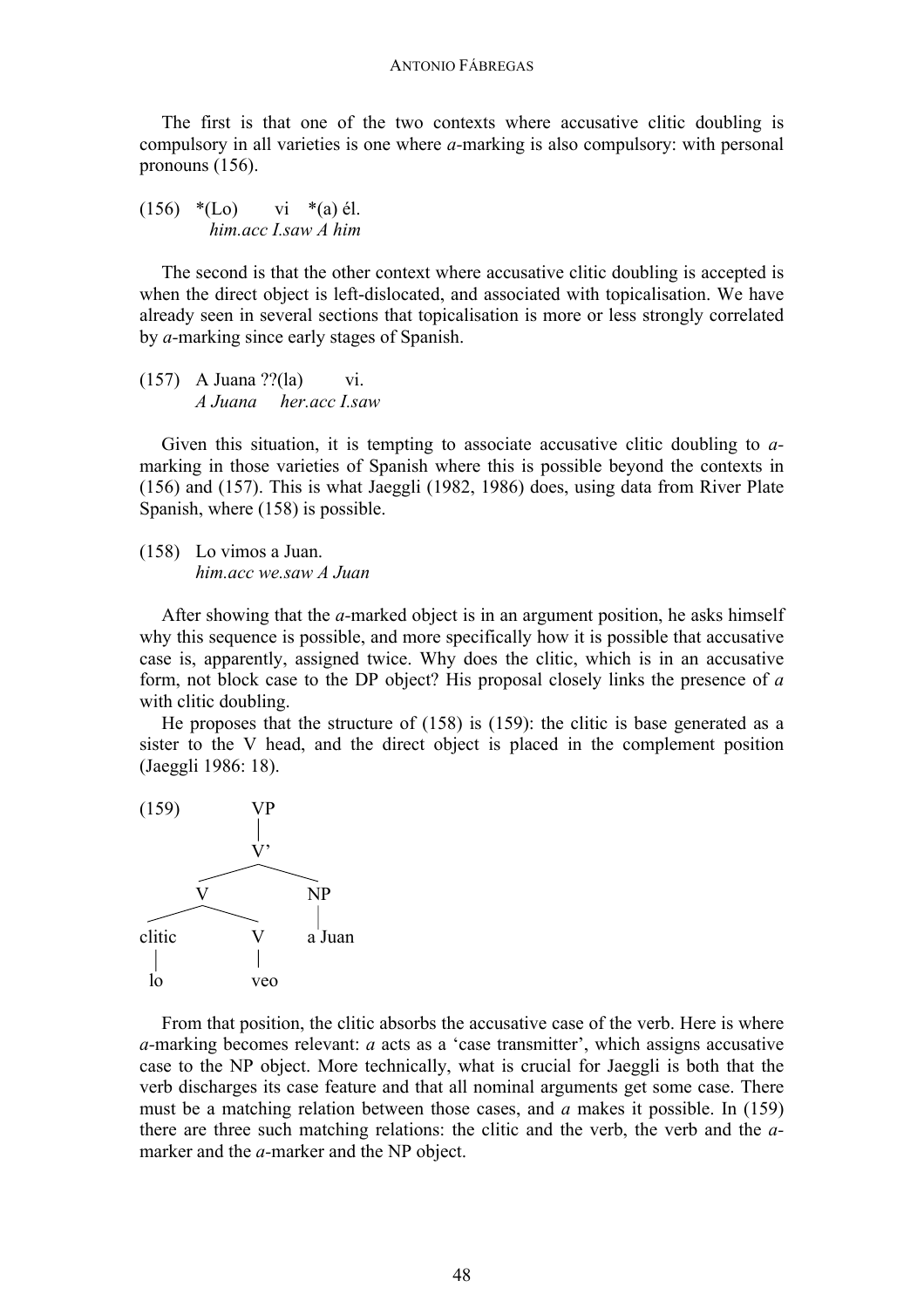The prediction that Jaeggli would make is that clitic doubling is only possible when the object is *a-*marked. If there is no *a-*marking, then the verb's accusative case is not transmitted to the NP, and the structure would be ungrammatical. That is ultimately what would make (160) ungrammatical in his theory.

## (160) \*Lo vi Juan.  *him.acc I.saw Juan*

Taken literally, it seems that Jaeggli would expect non-*a-*marked direct objects to be incompatible with clitic doubling in any variety. To be fair, he never says this in its 1986 article, but it would seem that it follows from the shape of his analysis, unless additional provisos are made, and he does explicitly state this in his 1982 article, where he calls the principle 'Kayne's generalization'. Some subsequent work on accusative clitic doubling has shown, however, that the correlation is not perfect.

For instance, Sánchez (2005) studies clitic-doubling in Peruvian Spanish and argues that more important than *a-*marking is the fact that the doubled object has to be interpreted with wide scope, which suggests to her that a VP-internal topic interpretation has to be assigned to the DP. Provided this principle is met, there are cases where doubling happens with non-*a-*marked direct objects (161). In (161), with doubling, the only reading available is one where there is only one picture of the two children –that is, we cannot have two pictures, one for each child–.

(161) La vi la foto de los dos niños. *it.acc I.saw the picture of the two children* 'I saw the picture of the two children'

Suñer (1988) shows some data from River Plate Spanish that do not support Kayne's generalization either.

(162) ¿Así que el tarambana de Octavio la liquidó su fortuna? *so that the empty-headed of Octavio it.acc squandered his fortune?* 'So the empty-headed Octavio squandered his fortune?'

Now, Suñer's analysis of these constructions has been contested, suggesting that Jaeggli's analysis of the data might be correct, at least for River Plate Spanish. Specifically, Zdrojewski (2008) has argued that sentences like (162) are cases of clitic right dislocation, and therefore a different structure from the one underlying (158) should be assigned to them –as far as we know, Sánchez' data have not been directly constested, although they might be amenable to a similar analysis–.

The complications to Kayne's generalisation come, for other authors, from opposite cases where even though the direct object is *a-*marked clitic doubling is impossible. These are the cases that Saab & Zdrojewski (2012) study (163).

(163) \*Juan lo vio a un tigre.  *Juan it.acc saw A a tiger*

The generalisation should be, then, that in River Plate Spanish accusative clitic doubling requires *a-*marking, but that *a-*marking in itself is not enough to license clitic doubling. In addition to it, other discourse factors should be considered, much in the line of what Sánchez has identified for Peruvian Spanish. As far as we understand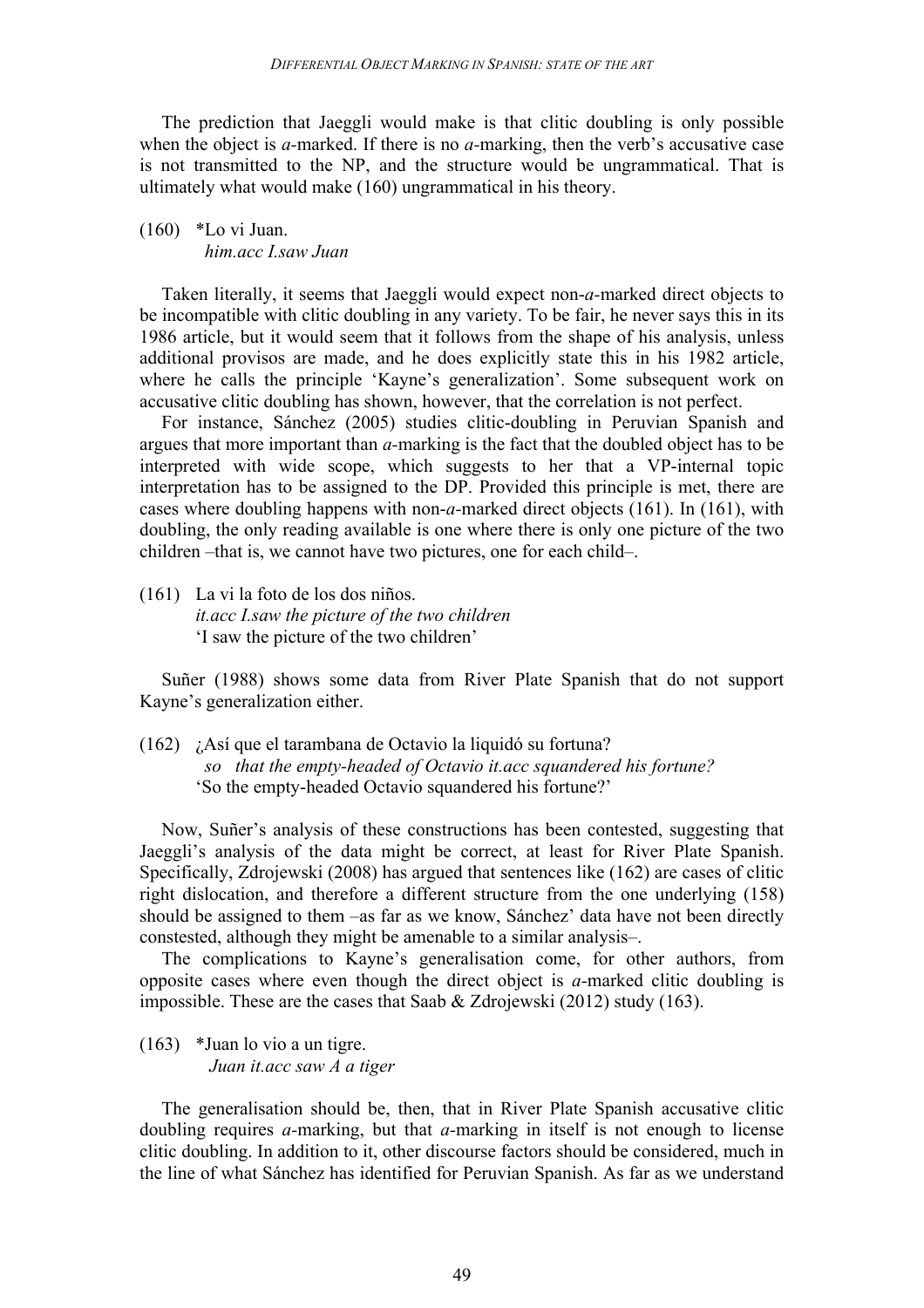it, it is still an open issue whether Peruvian Spanish complies with the generalisation as well.

# *3.5. Subextraction*

*A-*marked objects are also special because they make subextraction more difficult than their non-*a-*marked versions. The observation is presented in Torrego as follows (1998: 38).

- (164) a. el chico del que conozco varias hermanas *the boy of-whom that I.know several sisters*
	- b. ?el chico del que conozco a varias hermanas *the boy of-whom that I.know A several sisters*

Obviously, the data are difficult to assess in many cases, both because of the variation that permeates everything having to do with DOM and because of the general difficulty, for many speakers, to evaluate subextractions from DPs. However, many speakers seem to accept the contrast as it is presented in Torrego.

Furthermore, Torrego notes that subextraction is even worse with those verbs where DOM is compulsory with animate objects, independently of specificity. In this sense, (165a) –with a verb where DOM is sensitive to specificity– is better than (165b), one of the verbs that require DOM.

(165) a. ?el chico del que encontramos a varias hermanas

- *the boy of-whom that we.found A several sisters*
- b. \*el chico del que insultamos a varias hermanas *the boy of-whom that we.insulted A several sisters*

The influence of these data for analyses of DOM has been quite significant. One potential intuition that we perhaps have to discard –given the data that follow, in (166)– is that the subextraction is more difficult with *a-*marked objects because they tend to be topics, and their topical nature is somehow against the focal nature of the interrogative –and the intended answer–. If this were the case, in addition to not having an explanation of the contrast between *encontrar*-type verbs and *insultar*-type verbs, we would expect extraction from *alguien* 'someone' to be better, counterfactually.

(166) a. Vimos a alguien del rectorado.  *we.saw A someone of-the rectorate* b. ??¿de dónde vimos a alguien?  *of where we.saw A someone*

The intuitions that have been advanced in published work have to do with one of the following three options, or the combination of some of them: (a) *a-*marking builds another layer over the direct object, forcing the interrogative to stop there or blocking the extraction; (b) *a-*marking is, especially with the insultar-type verbs, a manifestation of inherent case, and inherent case blocks extraction (Chomsky 1986) or (c) the position occupied by the *a-*marked direct object is a specifier-one, and specifiers tend to be islands for extraction (see Uriagereka 1999 for a review).

However, not all authors agree with this basic pattern of judgement. At least with some verbs, *a-*marking can be associated to a higher degree of subextractability.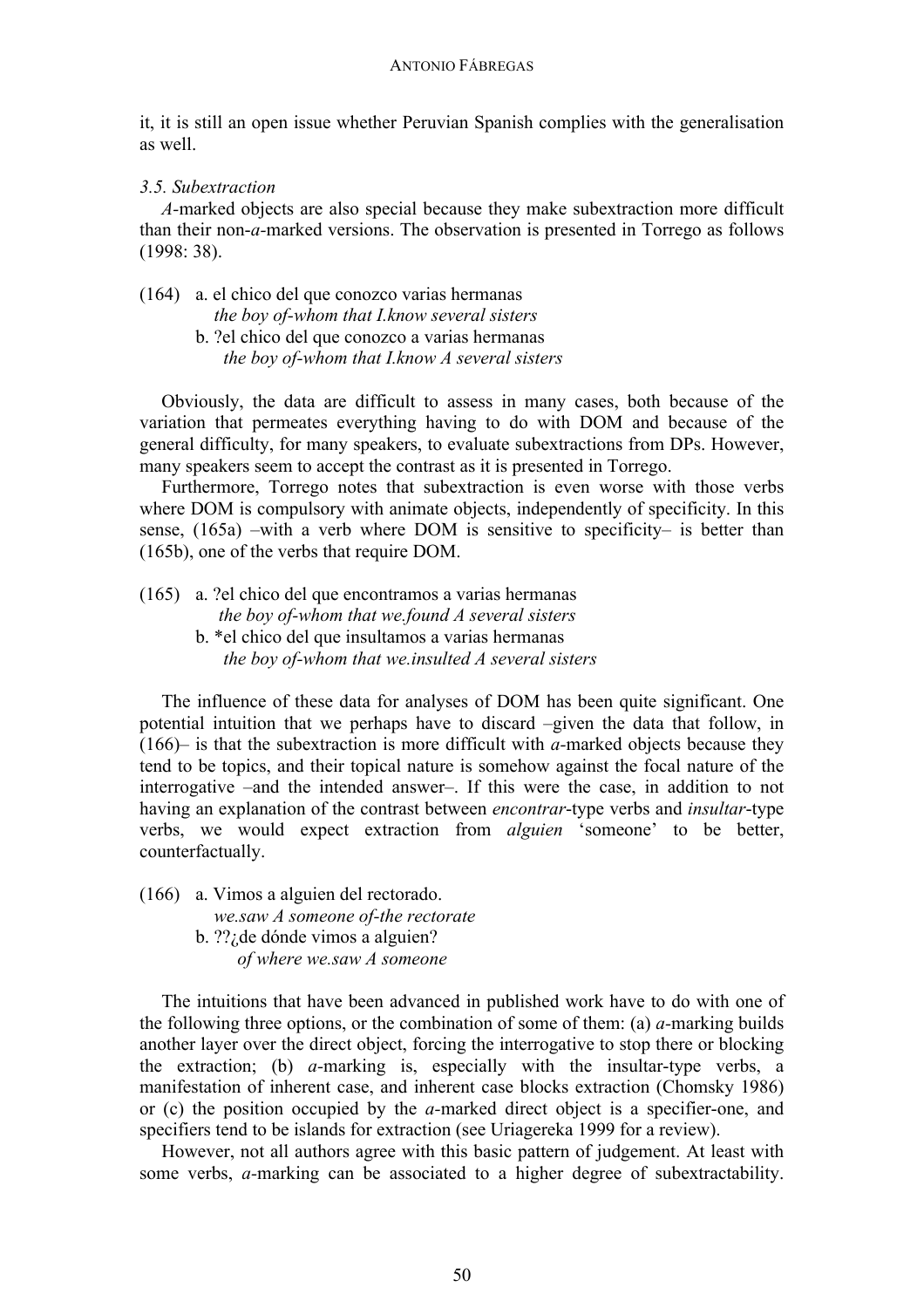Bassa Vanrell & Romeu (2013) have discussed contrasts like  $(167)$  and  $(168)$ , where the *a-*marked object seems to be compatible with the subextraction to a higher degree.

- (167) a. Conozco un profesor de matemáticas.  *I.know a teacher of mathematics*
	- b. ??¿de qué conoces un profesor? *of what you.know a teacher?*
- (168) a. Conozco a un profesor de matemáticas. I.know A a teacher of mathematics b. ¿De qué conoces a un profesor?

*of what you.know A a teacher?*

Perhaps here we have just another illustration of how judgements are variable across speakers. The way in which Bassa Vanrell & Romeu interpret the constrast is proposing that, against what is claimed in most of the literature, *a-*marked objects occupy a complement position, while non-*a-*marked ones have to be in a specifier position. The difference in extractability would follow from here. Notice that, however, (167) sounds better if the interrogative is D-linked (Luis López, p.c.).

(169) ?¿De qué asignatura conoces un profesor? *of what subject you.know a teacher?* 'Which subject do you know a teacher of?'

Although certainly not appealing on theoretical grounds, it might also be the case that different classes of verbs place their *a-*marked objects in different positions.

### **4. Differential object marking: theoretical aspects**

We now move to a short comparison of a number of analyses that have dealt with DOM in contemporary Spanish. If in the previous sections we tried to be as exhaustive as possible, and make reference to all the phenomena that to the best of our knowledge influence or correlate with DOM, in this section exhaustiveness is in principle not within reach. The number of articles, monographs and studies that have covered aspects of the grammar of DOM is impossible to cover in the relatively restricted boundaries of a single article. Thus we will not attempt to be exhaustive; instead, we will go in some detail through a set of analyses that we consider representative of different theoretical concerns and solutions in this empirical area.

#### *4.1. Morphological analyses*

Perhaps it is not unfair to say that many of the traditional analyses explicitly or implicitly assumed that *a-*marking in Spanish was a purely morphological phenomenon, in the sense that it just affected the way in which one case –accusative– was manifested through exponents. (170) illustrates, as neutrally as we were able to, the core of this idea: there is one case that in one particular context is spelled out as a, and in another context is spelled out as ø.

(170) CASE X 
$$
\longrightarrow
$$
  $\underset{a}{\circ}$   $\underset{m}{\circ}$   $\underset{m}{\circ}$   $\underset{m}{\circ}$   $\underset{m}{\circ}$   $\underset{m}{\circ}$   $\underset{m}{\circ}$   $\underset{m}{\circ}$   $\underset{m}{\circ}$   $\underset{m}{\circ}$   $\underset{m}{\circ}$ 

Taken in its literal form, and unless nothing else is said, there are some senses in which an approach like (170) is necessarily partial: we have seen that the interaction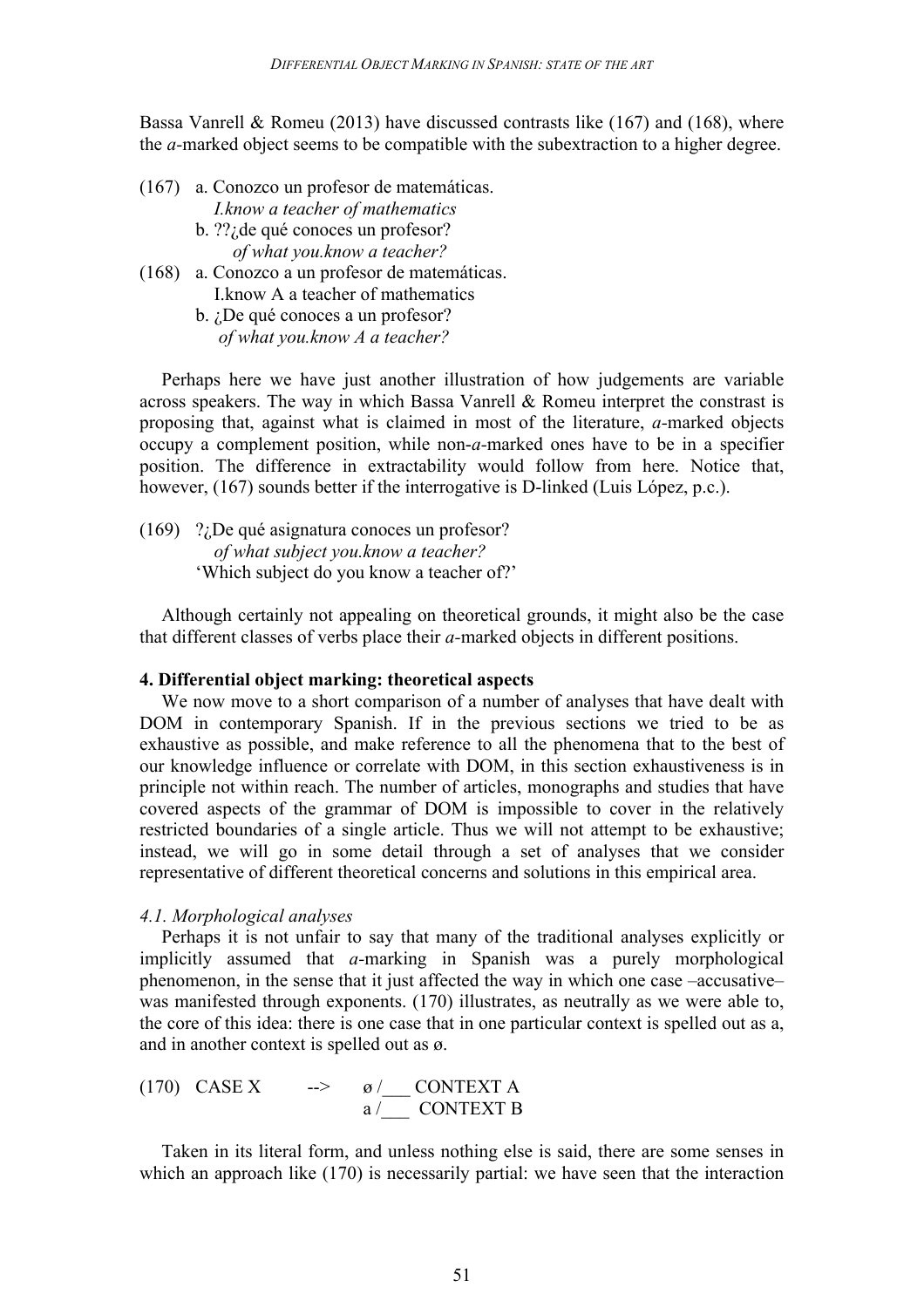#### ANTONIO FÁBREGAS

with coordination, clitic doubling and leísmo (in some varieties), and the reading of quantifiers imply that a treatment where Spanish DOM is just a way to mark accusative and no further syntactic differences are expected between DOM and non-DOM objects is too simplistic.

However, combined with syntactic differences, the idea that ultimately DOM is one of two ways of mark a case that can also be spelled out as zero is present in a number of approaches. Perhaps the most explicit of them is López (2012), who proposes that *a-*marking is one possible spell out of a head K (case) which dominates DP.



As we will see later, KP is necessary when the direct object gets a specific reading. More specifically, López (2012) treats indefinite DPs as predicates, and therefore as having type  $\leq e, t$  in semantics. The role of K is to lift the DP to an  $\leq e$  type, which makes it an eligible variable for choice functions (Reinhart 1997), which placed at the right level of the structure will trigger specific readings (we will see the details later). Thus, K is necessary for specific readings.

As we have seen, specific nouns can be *a-*marked or not in a variety of cases, and perhaps most clearly in animate / non-animate pairs.

(172) a. Busco a cierto chico.  *I.search A certain boy* b. Busco cierto libro. *I.search certain book*

Given this, the inescapable conclusion has to be that K allows two exponents, which superficially trigger *a-*marking and absence thereof. López (2012: 59-64) makes a particular proposal about how the insertion rule would work. As in the rest of the literature, ø-materialisation is considered default, and rules that introduce *a*marking have to make explicit reference to properties of the selected DP (eg., when it is a pronoun) and the noun it contains (eg., given animacy), but also reference can be made to verbal context –telicity, whether the verb is stative, perhaps even to specific exponents for the verb, etc.–, in order to capture some of the contrasts that we have seen in §2.2 and §2.3. As López puts it, the question is how local the context relevant for *a-*marking has to be: it seems necessary to refer to the DP selected by K and to the immediate verbal environment where KP is placed, but in Spanish no reference has to be made to higher-order sentential heads, like grammatical aspect, tense, mood or clause type.

The fact that no reference is made to these notions –and note that some of them could be easily related to individuation or reference– constitutes evidence against accounts of DOM based on the global cognitive construal of the sentence (§4.4).

To the best of our knowledge, one modern account where DOM is literally taken to be just a difference in case marking, without expecting other distinctions in syntax, is Aissen (2003). Part of the goals of her work are outside the boundaries of this article,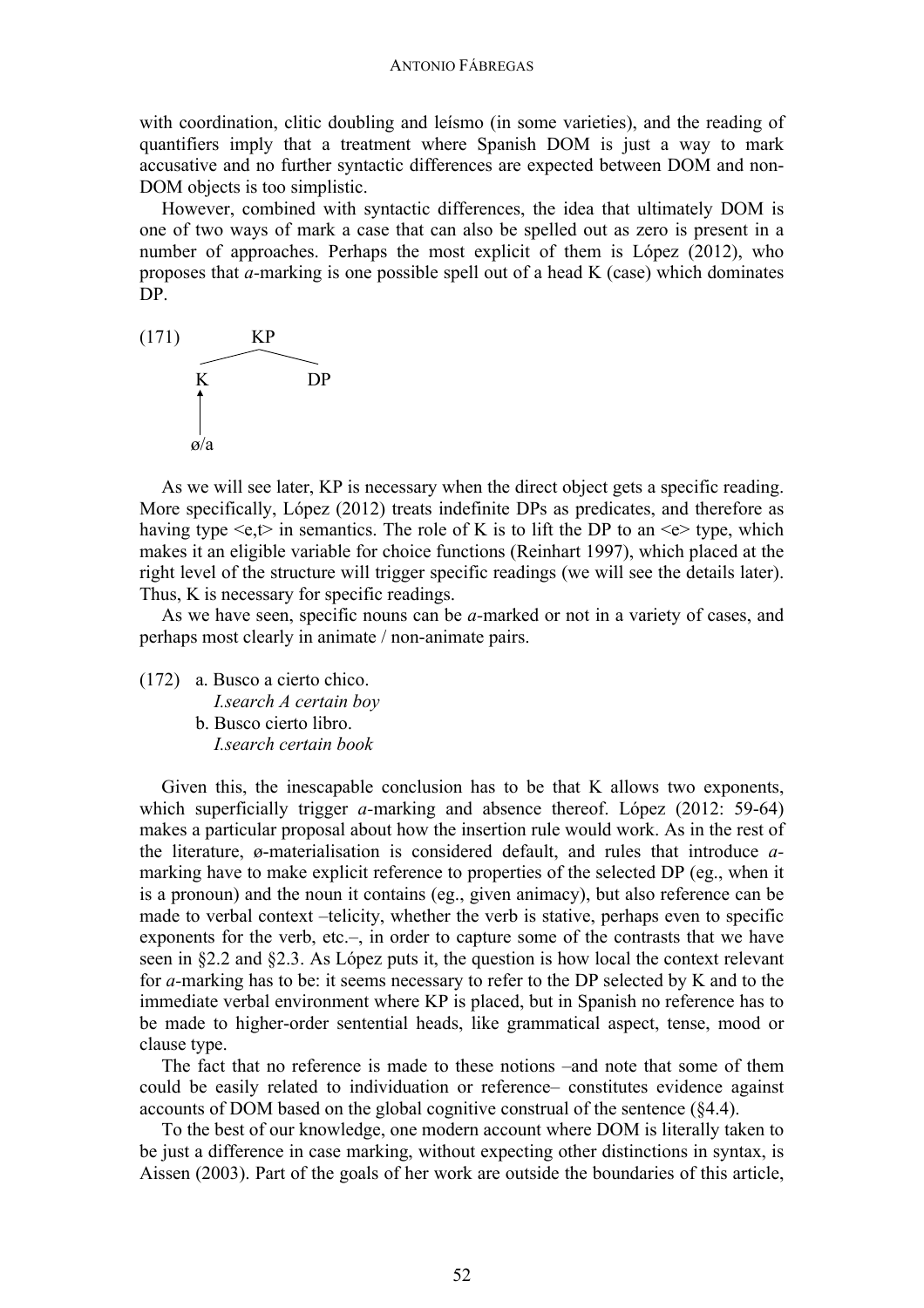as she sets as her main goal a cross-linguistic comparison of different systems of DOM; we will therefore not be able to make justice to some of the merits of this work.

Aissen proposes that DOM emerges as a result of the conflict between iconicity and economy. For her, *a-*marking is used in cases that for whatever reason are not typical direct objects. DOM would, then, be a way to overtly mark through increased morphophonological complexity a situation that is semantically exceptional. The opposite force is economy, which in general penalises an overt value –to the extent that overtness is associated to building more structure in at least one level of the grammar–. Her proposal is framed in the Optimality Theory tradition, so she codifies these two forces as violable constraints:

(173) a.  $*_{\mathcal{O}C}$  Penalises the absence of a value for the feature CASE.

b. \*STRUC<sub>C</sub> Penalises a value for the morphological category CASE

These two constraints ultimately determine which direct objects will be marked by *a*. In order to do so, Aissen conjoins the first constraint with a family of constraints whose job is to codify how prototypical it is for some semantic properties and grammatical categories to be in the direct object position. We provide here only some examples.

- (174) a. \*Subject / Inanimate
	- b. \*Object / Human
	- c. \*Object / Pronoun
	- d. \*Subject / non-specific

The result are conjoined constraints like the following:

(175) a.  $*_{\mathcal{O}C} \& ^* \text{Subject} / \text{Inanimate}$ b.  $*_{\mathfrak{O}_C} \& *Object$  / Pronoun

What these constraints express is that there is a violation of the constraint if both conjoints are violated. In other words, if there is an inanimate subject, to prevent a violation of the constraint one has to mark its case in some way. Following common practice in Optimality Theory, the specific surface patterns that are obtained depend on how high each one of the constraints is ranked within a hierarchy. A language that never marks its direct object is a language where the economy constraint  $^*STRUC_C$  is undominated by the conjoined constraints (176a); a language that only marks case in a direct object pronoun is a language where  $*_\mathcal{O}_C \& ^*$ Object / Pronoun dominates the economy constraint, which in turn dominates all the other relevant conjoined constraints (176b), etc.

(176) a. \*STRUC<sub>C</sub> >> \* $\alpha \infty$  \*Object / Pronoun b. \*øC & \*Object / Pronoun >> \*STRUC<sub>C</sub>

As the reader will have noticed by now, this places Aissen in the tradition that considers that the main role of DOM is to differentiate the object in situations where, for one reason or the other, one of the two functions is not performed by a prototypical entity.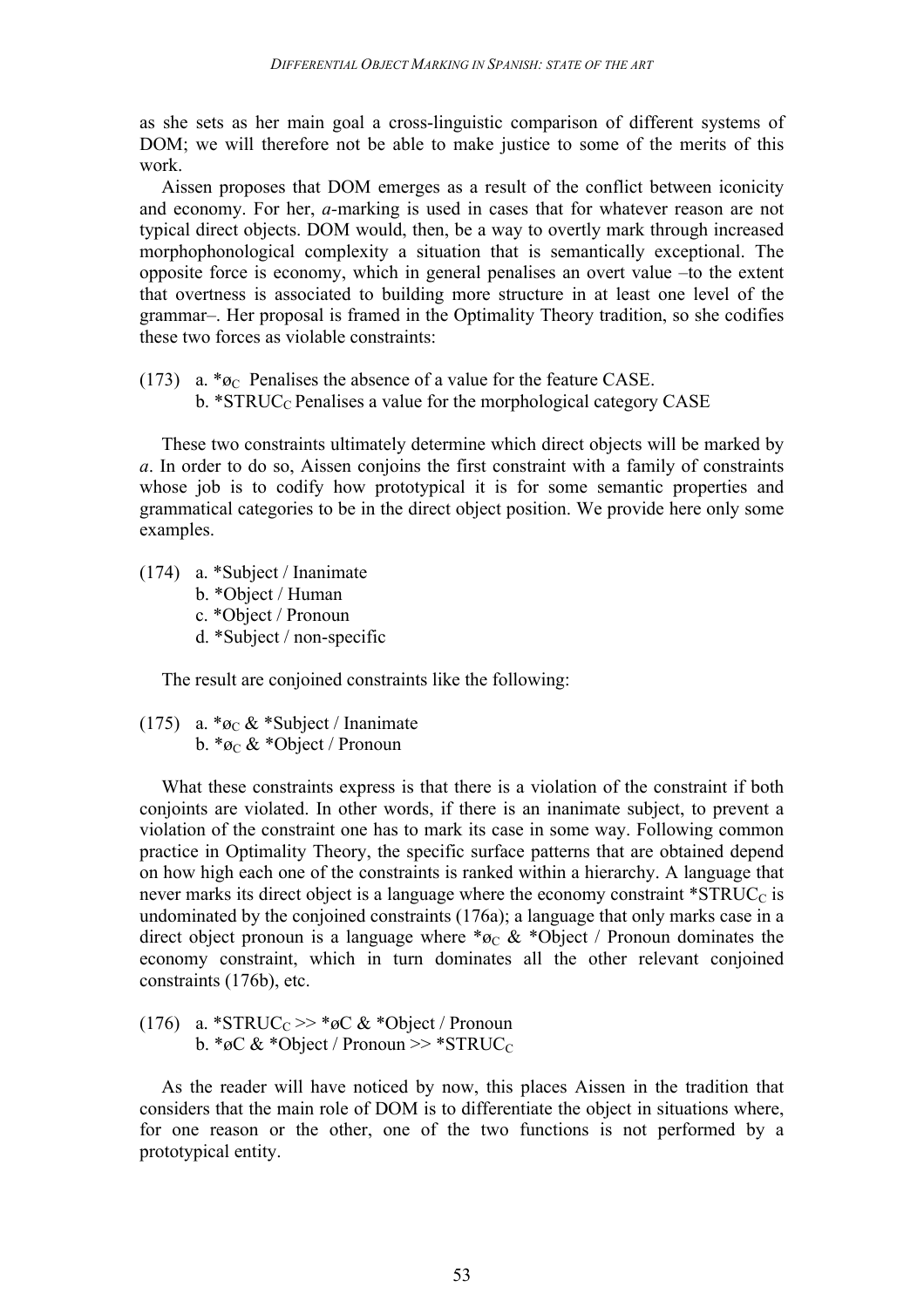#### ANTONIO FÁBREGAS

In addition to the problems associated to treating DOM as a morphological marking phenomenon, it is not clear how the use of these constraints could explain some specific patterns in Spanish –note, however, that Aissen's goal was not to study Spanish, but to compare different DOM systems which had different sensitivity to animacy and definiteness–. One problem are stative verbs like *preceder* 'precede', which are DOM verbs. They could in principle be covered by a constraint like (177) being ranked quite high in the hierarchy, stating that subjects that are not animate are non-prototypical and thus trigger DOM.

(177) \*øC & \*Subject / Inanimate

However, the same constraint would predict that (178) should be better than (179), which is not true  $(\$2.3.1)$ .

- (178) \*La situación demanda a un médico.  *the situation asks.for A a doctor*
- (179) ?El paciente demanda a un médico. *the patient asks.for A a doctor*

Similarly, the fact that *nadie* –human and non-specific– is compulsorily *a-*marked with almost every verb could be captured by (180) being above the economy principle.

(180) \*øC & \*Object / Human

But the ranking of that constraint, which makes no reference to specificity, would predict that (181) should be good.

(181) \*Vimos a estudiantes. we.saw A students

It seems that any ranking that forces *a-*marking with *nadie* would force *a-*marking with a bare noun, and similarly that any ranking that forces *a-*marking with *preceder* would force *a-*marking with a stative construal of a verb like *demandar* in (179), unless specific reference is done in the constraint to the specific lexical items involved. That is, we would need constraints like (182), ranked higher than the economy constraint, at the same time as the other conjoined constraints, which would be ranked lower than economy.

(182) a. \*øC & \**nadie* >> \*STRUC<sub>C</sub> >> \*øC & \*Object / non-specific b. \*øC & \*Object of *preceder* >> \*STRUC<sub>C</sub> >> \*øC & \*Subject / nonanimate

Increasingly specific constraints would be necessary to express the fact that *nadie*  does not take *a-*marking with *hay*, and many other of the patterns that we reviewed in §2.2 and §2.3. Obviously, as the constraints increase in number and include more lexical information, the proposal becomes less attractive.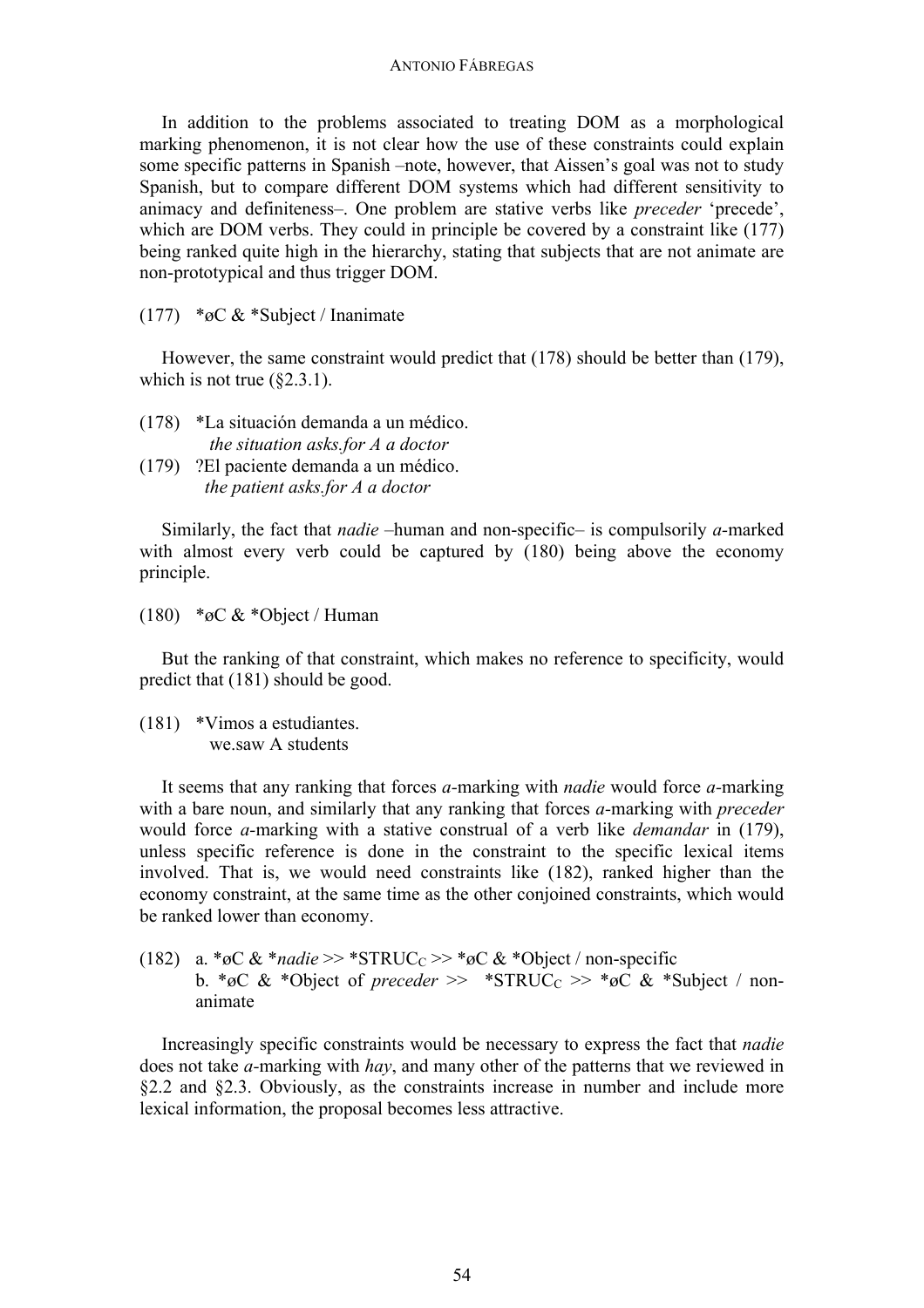#### *4.2. Possitional distinctions*

A substantial amount of the work done in DOM in the last 20 years assigns a different syntactic position to (at least some) *a-*marked direct objects, with respect to (most) non-*a-*marked ones. Specifically, this is clear in three recent accounts: Torrego (1998), Rodríguez Mondoñedo (2007) and López (2012).

What they have in common is that *a-*marking is associated to a special configuration, but –as usual– the devil is in the details. Torrego (1998: 46) argues for the structure in (183); Rodríguez Mondoñedo (2007: 169), for the one in (184); López (2012: 40), for the one in (185).



Two differences here are obvious: (i) the position where the DOM object moves first; (ii) the nature of the projection. In addition to this, there is a third point of difference that is not obvious in the previous trees: (iii) whether *a-*marking is associated to a syntactic layer or not. In Torrego, *a-*marking is itself a head which carries nominal properties; in Rodríguez Mondoñedo, *a-*marking is not present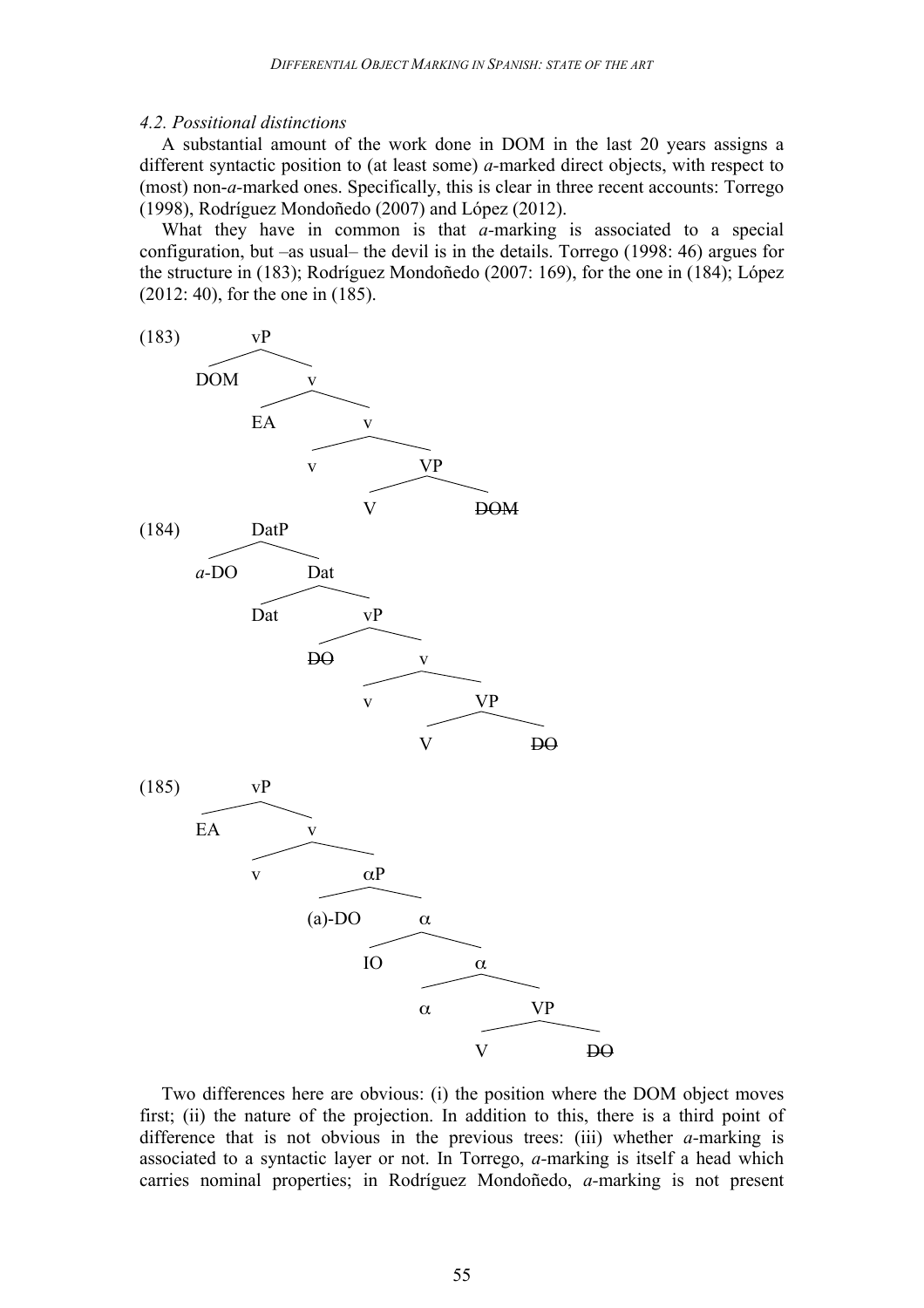syntactically and simply reflects case assignment at the morphophonological level; López associates *a-*marking with a specific head, K, which selects the direct object, but ultimately uses spell out rules to determine if K is spelled out as *a* or not.

With respect to the first parameter, Torrego places a DOM object as the second specifier of a vP projection, which for her also introduces the external argument (following Chomsky 2000). López explicitly argues that DOM objects are lower than external arguments, specifically of a lower head that is intermediate between vP and VP (Koizumi 1995). Rodríguez Mondoñedo (2007) is not explicit in his representation with respect to the position of the external argument.

López (2012: 43) offers the following piece of evidence in favour of his representation, where the DOM object does not c-command the EA (contra Torrego). In (186), the possessive cannot get a bound reading triggered by the negative item within the direct object. (186) is grammatical only if we say that the father of someone in particular did not attack any child. López assumes that post-verbal subjects remain in situ in Spanish (ie., they do not move to TP).

(186) \*Ayer no atacó su<sub>i</sub> propio padre a ningún<sub>i</sub> niño. *yesterday not attacked his own father A no child* Intended: 'Yesterday, his own father did not attach any child'

(187) shows that the EA c-commands the DOM object, as a bound reading is possible there.

(187) Ayer no atacó ningúni padre a sui propio niño. *yesterday not attacked no father A his own child* 'Yesterday, no father attacked his own child'

The nature of the projection is also different in each one of these accounts. Torrego assumes that vP is the locus of (a) the introduction of the external argument; (b) case assignment; (c) the definition of the aspectual properties of the verb. Consequently, movement of an argument to that position would have implications for the three aspects. With respect to the first, this explains for her that with DOM the external argument has to be interpreted as an agent. Being under the same head, she argues that interpreting the EA as agent might be forced in order to respect the prominence of theta roles: in a nutshell, as the internal argument becomes more prominent, the external argument has to be upgraded to agent.

## 4.2.1. Torrego (1998)

Moreover, in Torrego's approach –also in Rodriguez Mondoñedo's– the DOM object escapes from the complement of vP. Following Diesing (1992), who argued that specific readings are always associated to positions above v, Torrego can explain why definite and specific objects tend to carry DOM: the position where they move is a position where they can potentially be interpreted as specific referents, independent individuals in the discourse, etc.

With respect to case, the assumption is that *a-*marking introduces a syntactic layer that carries a D-feature (188), which is in turn attracted by  $vP$ ; if  $vP$  is strong –that is, if it carries the appropriate formal features– attraction triggers case assignment.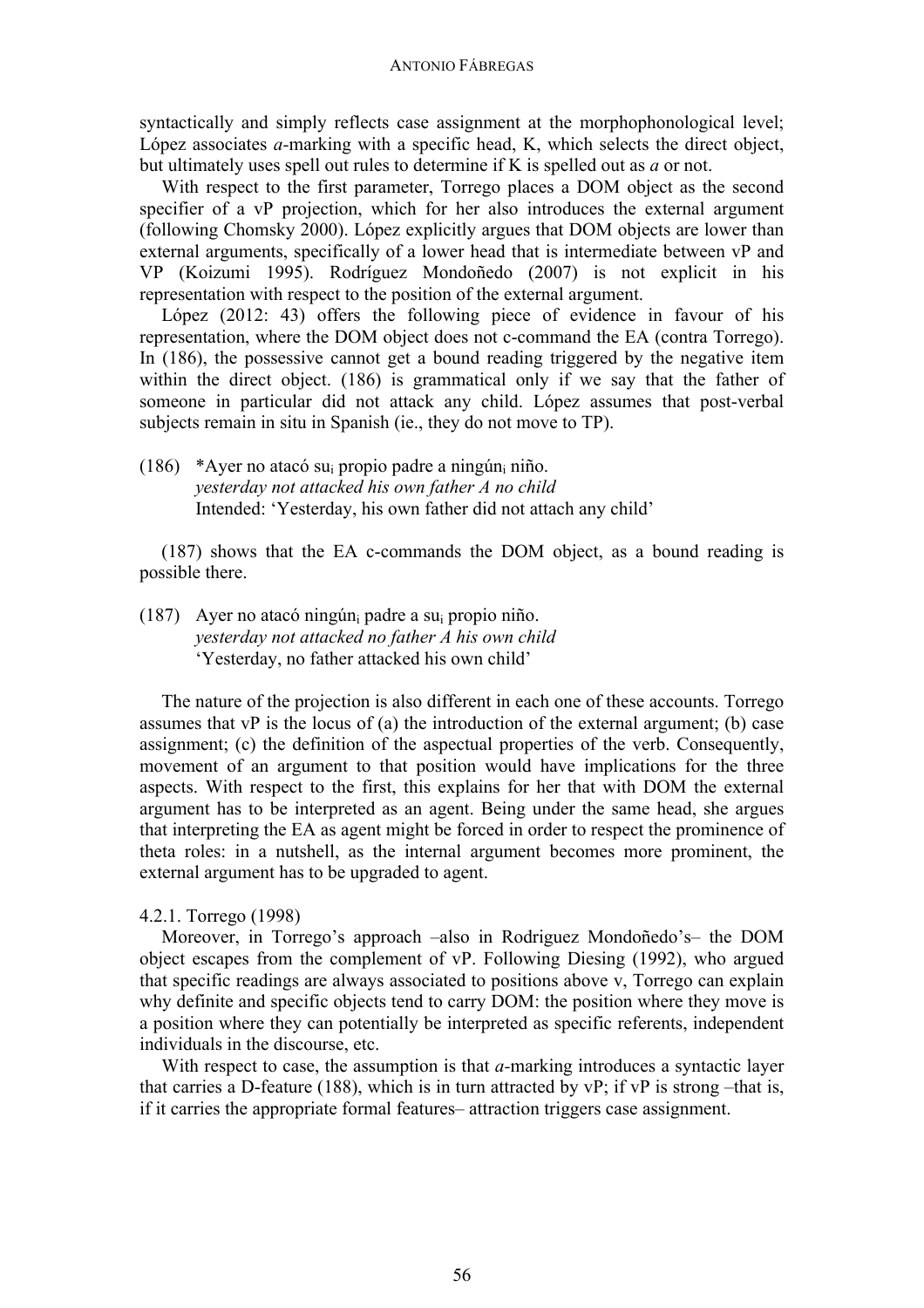

Torrego leaves the door open for the possibility that *a-*marking introduces more structure with some verbs than with others, accounting for the subextraction contrasts that we reviewed in §3.5. In any case, it is crucial to note that in her account, *a*marking is not the result of a spell out rule that applies to case, but is itself a syntactic layer that introduces structure which makes possible a particular kind of case assignment with the verb.

With respect to aspect, the proposal that vP defines aspect in the verb makes it possible for Torrego to relate *a-*marking with telicity and eventiveness. It also can establish the basis to analyse why double *a-*marking is related to a distributive reading of the event, as we saw in §2.5.

### 4.2.2. Rodríguez Mondoñedo (2007)

As for Rodríguez Mondoñedo (2007), he proposes that *a-*marking is the spell out of dative case assignment. In his system, vP is the projection of a head that carries only number features, and he crucially assumes that case is not assigned unless there is checking of all the features of the DP. In contrast, the dative projection also carries person features.

Simplifying things a bit, the contrast between an *a-*marked and a non-*a-*marked direct object is as follows: a non-*a-*marked direct object receives accusative case in the specifier of vP. For this, it is crucial that it only carries number features, and therefore this will be the case of non-animates and some non-specifics, which he assumes also lack person features. They will stop in spec, vP because there all its features will be checked.

As for personal pronouns, definite animates and, crucially, necessarily human indefinites like *nadie* 'nobody', *alguien* 'somebody' o *quién* 'who', they carry a person feature. When they move to spec, vP, they cannot check their case because v does not carry a person feature, so they have to continue. In their second movement they arrive to DatP, which has both person and number features. The result is that dative case is assigned to them, and that is spelled out as *a*.

The potential problem for Rodriguez Mondoñedo's account has to do with verbs like *preceder*, where *a-*marking is mandatory even with non-animates: why do these verbs require *a-*marking if the direct object does not carry a person feature? What Rodríguez Mondoñedo (2007: 174-176) proposes is that these verbs are necessarily quantized: if the object is plural there must be multiple events (that is, we cannot assume one single event involving multiple entities) (189).

(189) Los días siguen a las noches. *the days follow A the nights* 'Day after day, the day follows the night'

This is represented syntactically as follows: these verbs must have an X head with a [quantise] feature. The nominals they take as direct objects must contain a [quantise] feature. This means that when the quantise object stops in vP, case cannot be assigned to it –because v does not carry a [quantise] feature–, so it has to continue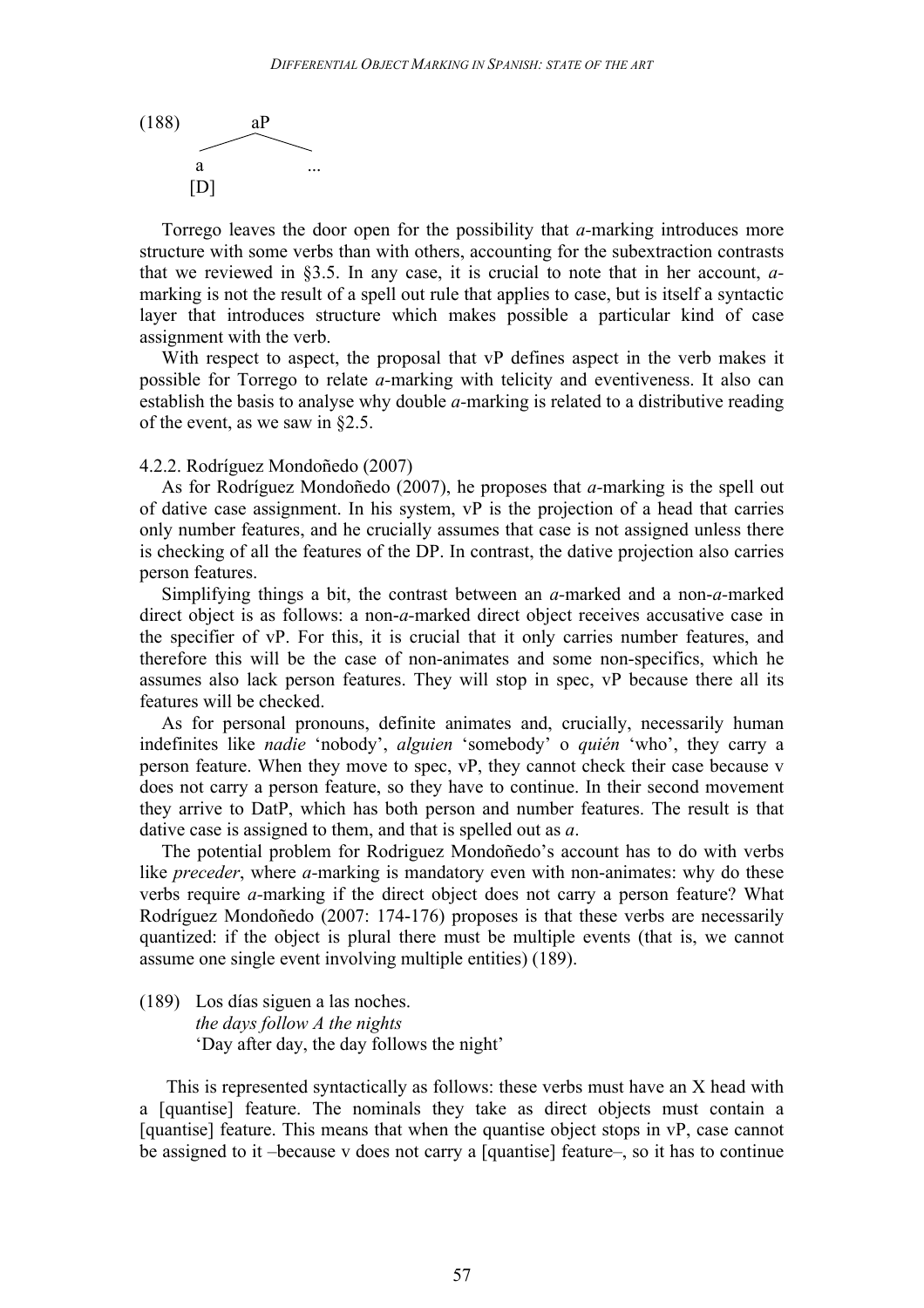to XP, which has all relevant features. The assumption is that this XP assigns dative case.



What this analysis does is to claim that quantisation (not stativity) is the crucial distinction for quasi-minimal pairs like (191).

(191) a. El perro sigue los coches.  *the dog follows the cars* b. El perro sigue a los coches.  *the dog follows A the cars*

While in (191a) it is possible to interpret that there is a group of cars, and the dog follows the group in one single event, in (191b) this reading does not seem possible, and we interpret that the dog has a habit, which is manifested in a series of events, each one of them involving following a car.

However, other verbs do not clearly follow Rodríguez Mondoñedo's predictions, which to some extent seem to be restricted to verbs that have information about the spatial organisation of objects (like *rodear* 'surround', *seguir* 'follow', etc.). (192), which contains a stative transitive verb that forces *a*-marking on its inanimate object, is not interpreted as a series of events involving each one of them a different tax, but rather as one single event that substitutes all taxes in one go.

(192) Esta tasa sustituye a los impuestos anteriores. *this fee substitutes A the taxes previous* 'This fee substitutes the previous taxes'

The proposal that *a-*marked objects move to DatP gives a straightforward explanation of the difficulty of obtaining double-a patterns when indirect objects are present in the structure (§2.4.1). For Rodríguez Mondoñedo, the problem is not case assignment. Given the assumptions made about case, in principle, DatP can check case for the two arguments in a configuration like (193), although the head only reflects one of them.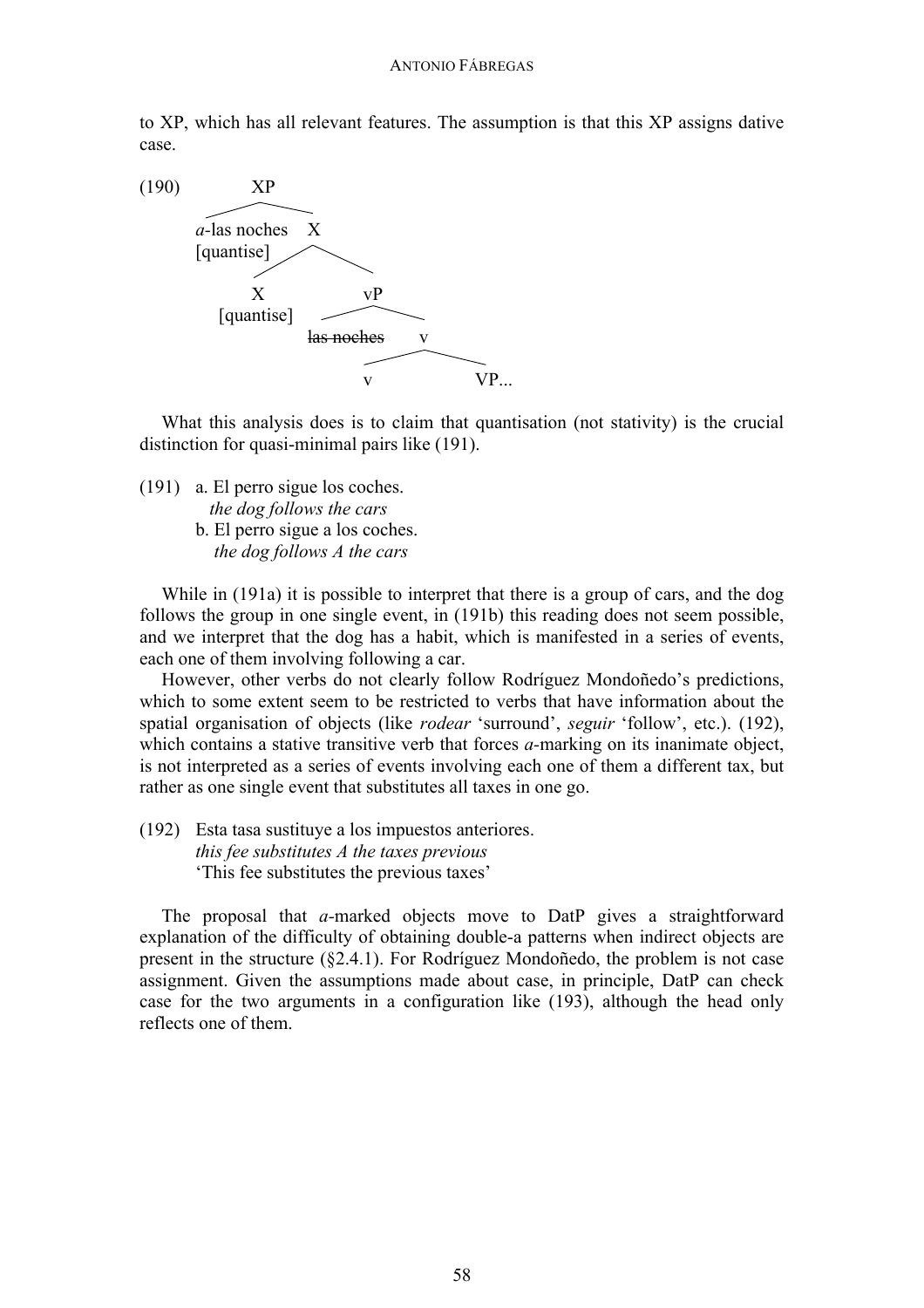

The problem has to do with linearisation. Rodríguez Mondoñedo assumes Richards' Distinctness Condition, which states that two objects headed by the same label cannot appear together in the same domain. If they appeared in the same domain, the linearisation algorithm would find a sequence of two identical elements  $(\langle X, X \rangle)$ , which would create a paradox, as one label would have to follow and precede itself. Removing *a-*marking from the direct object would, then, be a nonstrategy to prevent a problem of linearisation, but it is a strategy that is not available with a number of elements, such as pronouns and proper names. The alternative would be to further move either the DO or the IO outside of the domain occupied by DatP. This would allow both arguments to carry identical labels, and no infraction would take place because they would never have to be linearised with respect to each other.

Some of the details are not very clear, as Distinctness is understood by Richards (see especially 2010, chapter 1) as an interface filter that would take care of the contrasts that had been previously analysed by the Case Filter, and as such it presupposes a definition of case which is at odds with Rodríguez Mondoñedo's general system, where movement of DOM objects is necessary to satisfy case.

#### 4.2.3. López (2012)

As for López (2012), his  $\alpha P$  projection is presented as an integration of Mondoñedo's Dative Phrase and Torrego's aspectual-defining head. He suggests that the phrase could be seen as an applicative structure of sorts which is used to partially define the aspectual structure of the verb; with this, he can explain at the same time (a) the correlation between *a-*marking, aspect and distributive event readings; (b) the correlation with dative marking and potentially the interaction with overtly *a-*marked datives; (c) potentially as well, on the plausible assumption that  $\alpha P$  is only present or only fully active when v is strong, the correlations with argument structure.

For López, there are underlyingly two classes of direct objects (194): objects no more complex than DPs and DPs selected by a head K.



Only the second class can become an *a-*marked object.

The semantic interpretation of each one of these objects is different. non-*a-*marked objects are predicates, with type  $\leq e, t$ , and they do not combine with the verb through function application or saturation, but through coordination whose effect is to restrict the verbal predicate (Chung & Ladusaw 2004), followed by existential closure. Thus, when a non-*a-*marked object combines with a verb, as in (195), we obtain a formula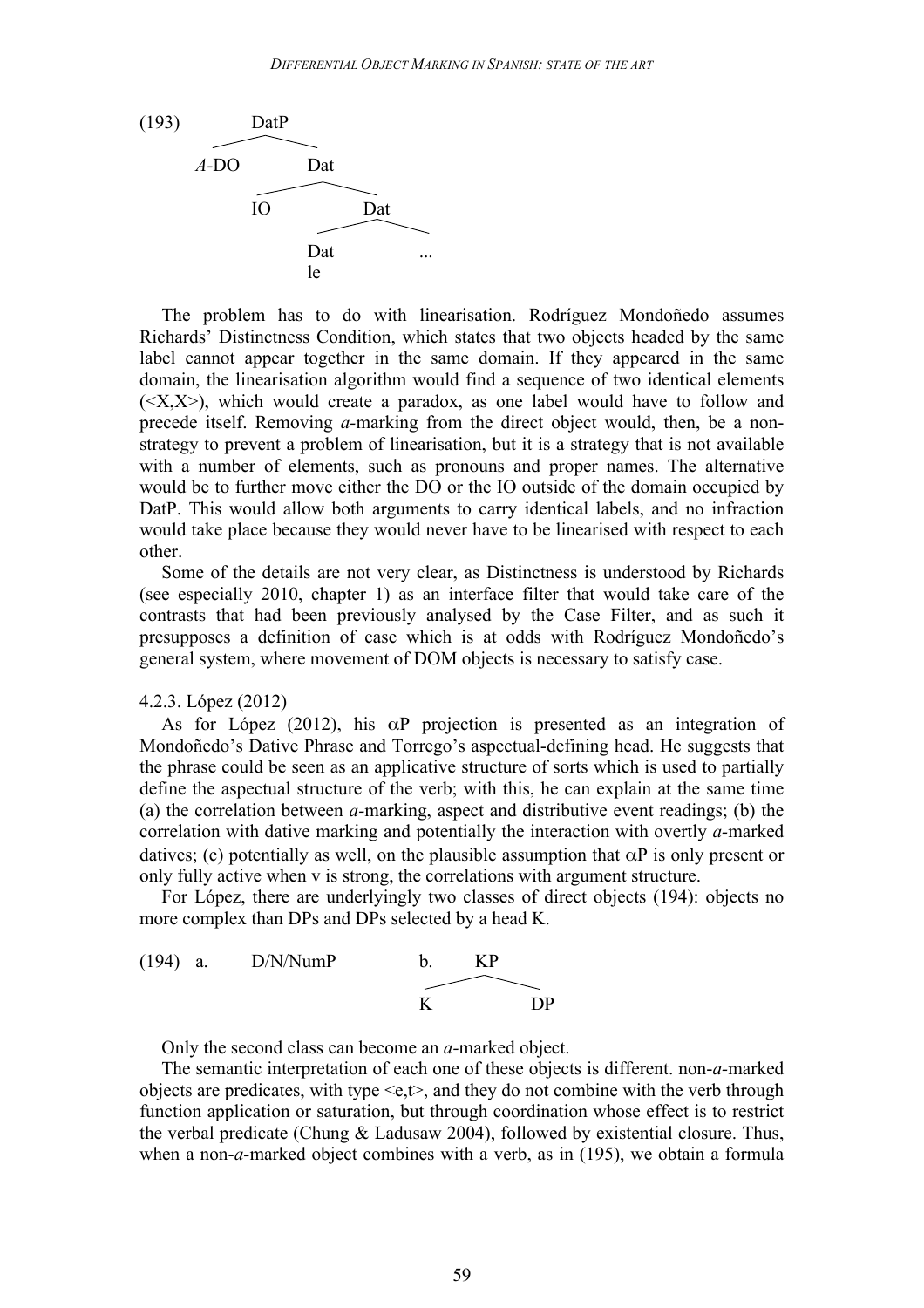like (195b) –we only considered the relevant part, which is the VP–. Given that these objects are not <e>, they must necessarily be interpreted as non-specifics.

(195) a. come patatas *eat potatoes* b.  $\lambda e \exists x [eat'(x)(e) \& potatoes'(x)]$ 

K is viewed as a semantic function that takes an object of type  $\leq t$  and yields <e>, thus, an individual and not a predicate. It composes with the predicate through normal function application (196).

(196) a. comer a un misionero *eat A a misionary* b. λe[eat' (e) (a misionary')]

Restriction is only possible in one syntactic position: complement of VP (following ideas by Carlson 2003, who argued that as VP denotes an eventuality any object that combines with it must denote a predicate). This bans KP, whose type is not <e,t>, from being interpretable in that position. Once an <e,t> (necessarily non-*a*marked) direct object is in the configuration (197), it can incorporate in order to satisfy its case –by having a copy in V, when V raises to v, it will receive case from v–.



KP has to find another way to check its case with vP, as it cannot remain in the domain of VP because it does not have the right semantic type; possibly, also because K blocks incorporation. The way to get case from  $VP$  is to merge in spec,  $\alpha P$ , a position which is locally selected by vP.



Note that both animate and non-animate objects would be in this position, and not all of them would be *a*-marked. *A*-marking, then, presupposes being in spec,  $\alpha P$ , but that position does not immediately manifest as *a-*marking. *A-*marking is due to spell out rules that make reference to the immediate context of KP in (198):

- (i) properties of the DP it combines with
- (ii) properties of the NP contained within the DP
- (iii) aspectual properties of the verb, as defined by  $\alpha$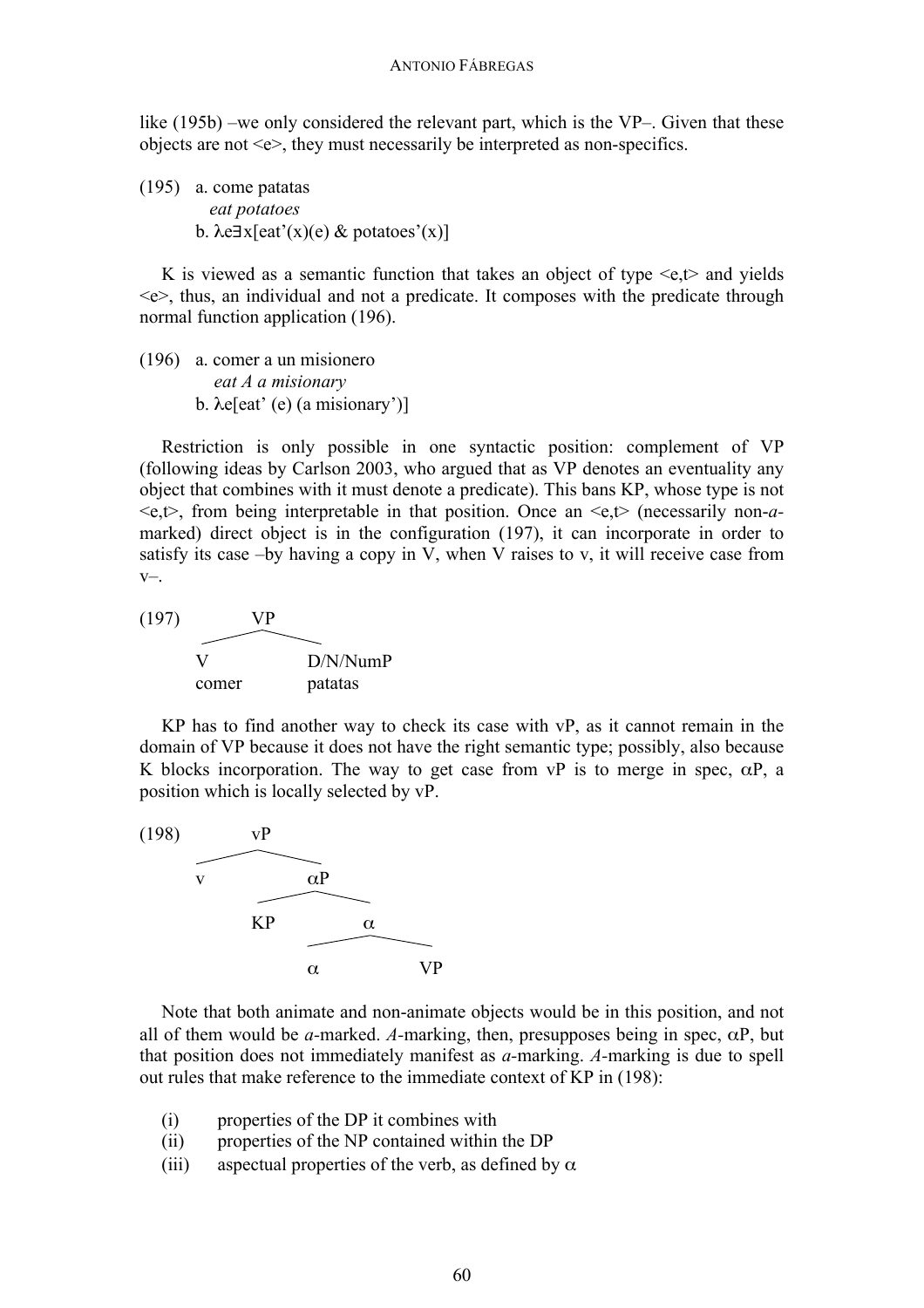(iv) thematic properties of the verb, as defined by v or by  $\alpha$  and v together

DOM would be introduced, for instance, in K in the contexts defined in (199).

(199) a.  $\lceil \alpha P \rceil$   $\lceil K P \rceil$   $\lceil \alpha \rceil$  [telic]  $b. [KP \t[NP_{\text{lanimate}}]]$ 

On the standard assumption that vP defines a domain, the account correctly predicts that the insertion rule could not make reference to objects outside the verbal domain, such as tense or aspect.

In the same way that this position does not imply *a-*marking, but makes it possible, it makes possible specific readings, but it doesn't force them. Note that in what follows López parts ways with a strictly positional account of specificity, as Diesing's (1992).

KP licenses the direct object as a possible variable under the scope of a choice function CH. Choice functions (Reinhart 1997) are existentially bound functions that modify the scope of the variable they take without movement. One of its uses in linguistic theory has been to explain why existential quantifiers can get specific readings even when they are within an island, like a conditional clause. In (200) the specific reading of the direct object –'there is a specific student that, if we see him here, we will make a report'– cannot be obtained through quantifier movement, on the assumption that conditional clauses constitute a barrier to movement.

(200) If we find a student here, we will make a report.

Instead, Reinhart proposed that the specific reading is obtained if *a student* is combined with a choice function, that is then existentially closed above the conditional operator (201).

(201) ∃f [CH(f) & [we find f(student)  $\rightarrow$  we will make a report]]

If KP makes the nominal object something that can be under the scope of a choice function, then *a-*marking is necessary for specific readings because *a-*marking is a materialisation of K and without K the object has type  $\leq e, t$ .

But simultaneously, *a-*marking is expected to be compatible both with specific and non-specific readings, as the scope of the object will vary depending on the position where the choice function is existentially closed. See how this will allow deriving the two readings of the KP in (202).

(202) Toda mujer vio a un hombre. *every woman saw A a man* 'Every woman saw a man'

The specific reading  $-\hat{ }$  there is a man that they all saw'– will be obtained if the choice function existential closure applies above the position of the universal quantifier (203a), while the non-specific reading –'each woman saw a possibly different man'– is associated to existential closure before the universal quantifier (203b). Removing labels and technical details that are orthogonal to this intuition, (203) represents both cases.

(203) a. ∃f [toda mujer vio f(un hombre)]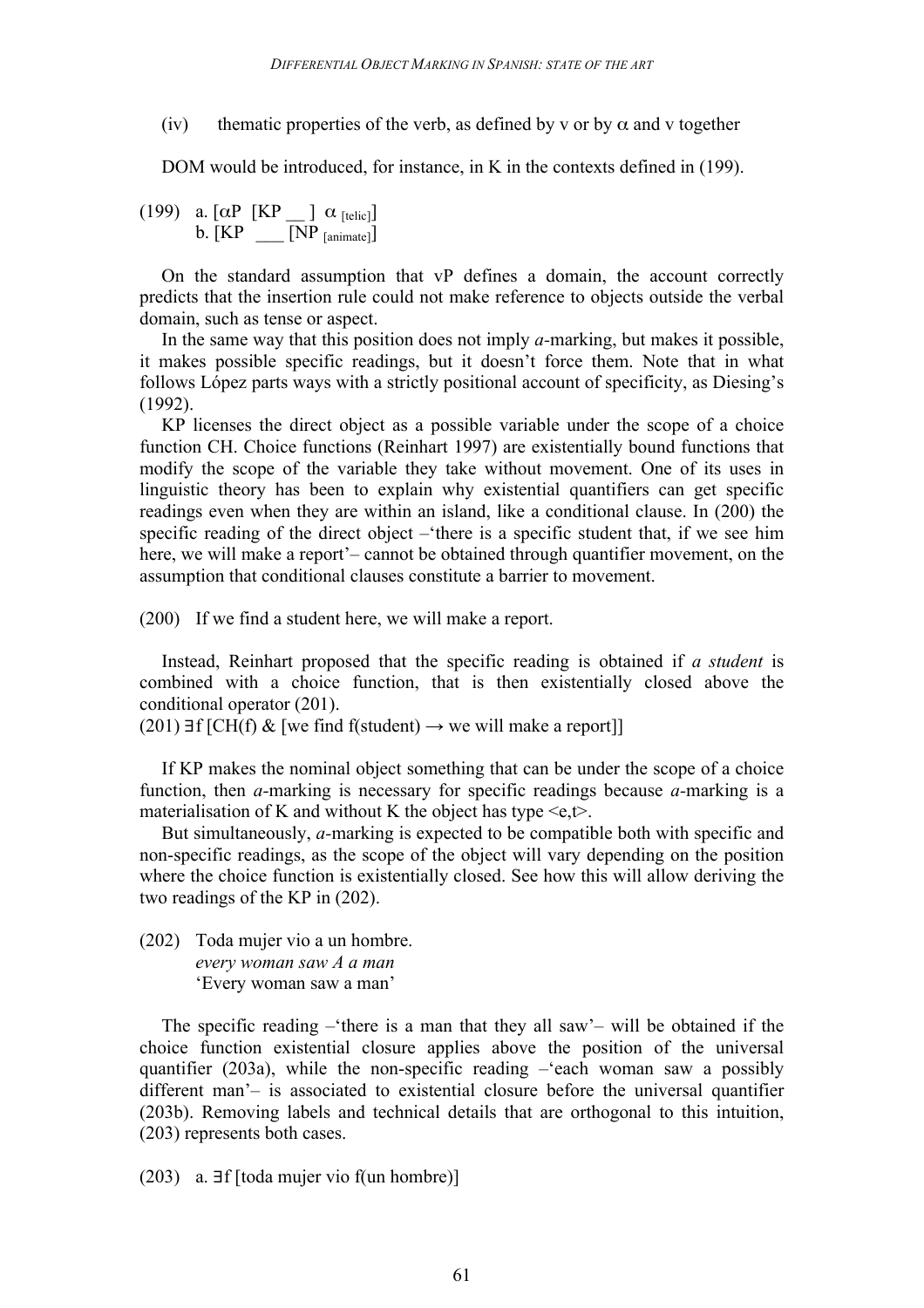### b. [toda mujer vio ∃f [f(un hombre)]]

Note that in some way López has to ensure that *quién*, *alguien* and *nadie* must be introduced as  $\leq e, t$  objects but must become objects of type  $\leq e$ , as they must have necessarily *a-*marking (which presupposes that become KPs, with K yielding type  $\leq e$ ). The question is, then, what makes it impossible that they stay type  $\leq e, t$  with most verbs. López discusses in some detail the case of *quién*. His proposal is that what makes this item unavailable as a  $\leq t$  that combines with the VP through restriction is vacuous quantification, the principle that associates to any operator a variable.

Remember that restrict requires that the argument that is not saturated in the VP is existentially closed.

### (204)  $\lambda e \exists x [eat'(x)(e) \& potatoes'(x)]$

This closure takes place at the VP level, and closes the variable associated to the direct object. Now, the problem is that *quién* is an interrogative, and as such it will have to be available as a variable to an interrogative operator Q that is introduced at a CP level. However, this operator will not find any open variable, because the one associated to *quién*, as it was involved in a restrict operation, has been closed by an existential.

(205) 
$$
\begin{bmatrix} \text{CP QX} & \text{TP} \dots & \text{Re} \frac{\exists x [\text{VP} \text{ eat'}(x)(e) & \text{who'}(x)] \end{bmatrix}
$$

Presumably, similar proposals could be developed for *nadie* 'nobody' and *alguien* 'somebody': in the first the obvious account would involve a negative operator, and perhaps the second must be associated to another kind of existential operator. If some story along these lines can force them to be out of a restrict operation, then it follows they will have to be KPs, and if the spell out rule is detailed enough, they will carry *a*marking. The only potential problem will have to be that with these words one will have to ensure that existential closure of the choice function takes place at a very early stage, because otherwise we would predict that they could get specific readings. We were not able to find any account of this in López (2012).

### *4.3.* A*-marking, case and the Person Case Constraint*

In §3.4 and §3.5 we already saw some aspects of Ormazabal & Romero's (to appear) analysis of the relation between DOM and object agreement. Here we will see some of the details from a slightly different perspective that will allow us to contrast it with Zdrojewski (2013), who argues for precisely the opposite view.

Ormazabal & Romero propose the following ideas about DOM, which collectively allow unifying DOM with the Person-Case Constraint (Bonet 1991, 1994) under the same analysis.

- (i) DOM is the effect of object case assignment by v
- (ii) Object case assignment can (but does not have to) come accompanied by object agreement
- (iii) There is only one object agreement position
- (iv) Personal pronouns and animate definites must agree with the verb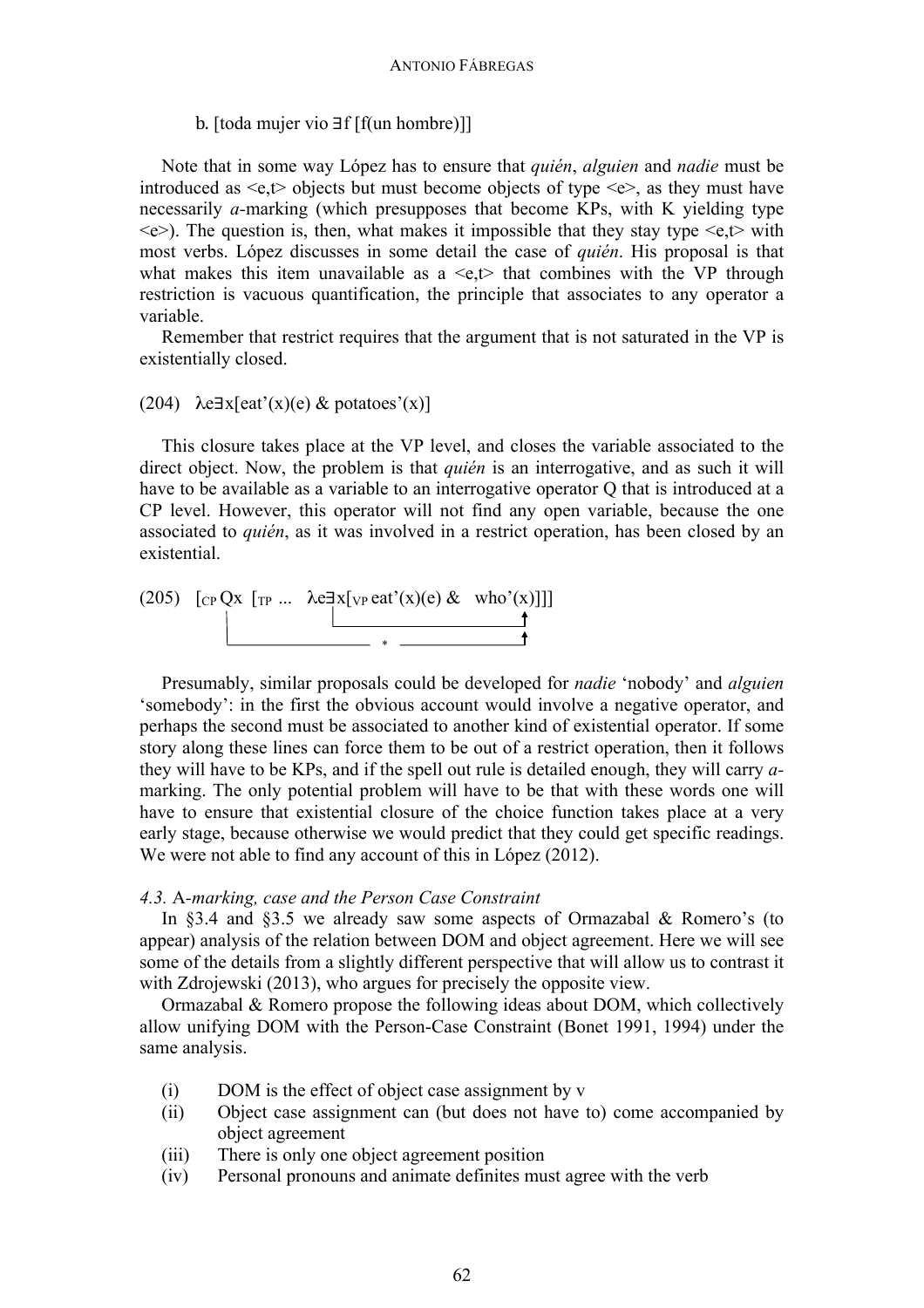- (v) Datives agree with the verb
- (vi) Consequently, under certain circumstances, the direct and the indirect object compete for the same position, causing ungrammaticality

(206) shows the derivation of a sentence with a DOM object. The idea is that, being an animate noun, it has to be licensed via agreement, so it moves to the spec, vP position –note that in this the analysis shares properties with Torrego's (1998)–. The result of the checking relation that is established is *a-*marking.



In principle, non-animates and indefinites are not *a-*marked because they can incorporate and, then, they do not need to move to the object agreement position of v (cf. Ormazabal & Romero's 2013 analysis of Mohawk). However, when they are in a small clause they occupy a specifier position with respect to their predicate. From there, incorporation is impossible, so the only option is movement to the object agreement position and *a-*marking.



It is worth highlighting a difference between this account and López: in López' account, any specific direct object –*a-*marked or not– occupies the same position. In Ormazabal & Romero's, the position is associated directly to *a-*marking, but not so clearly with specificity. If a direct object is not DOM, it does not occupy the object agreement position.

(208) shows a situation where the indirect object (introduced for them as the complement of a P which later incorporates to the verb) gets case. Note that it moves to exactly the same position as *a-*marked direct objects, and that it takes case in the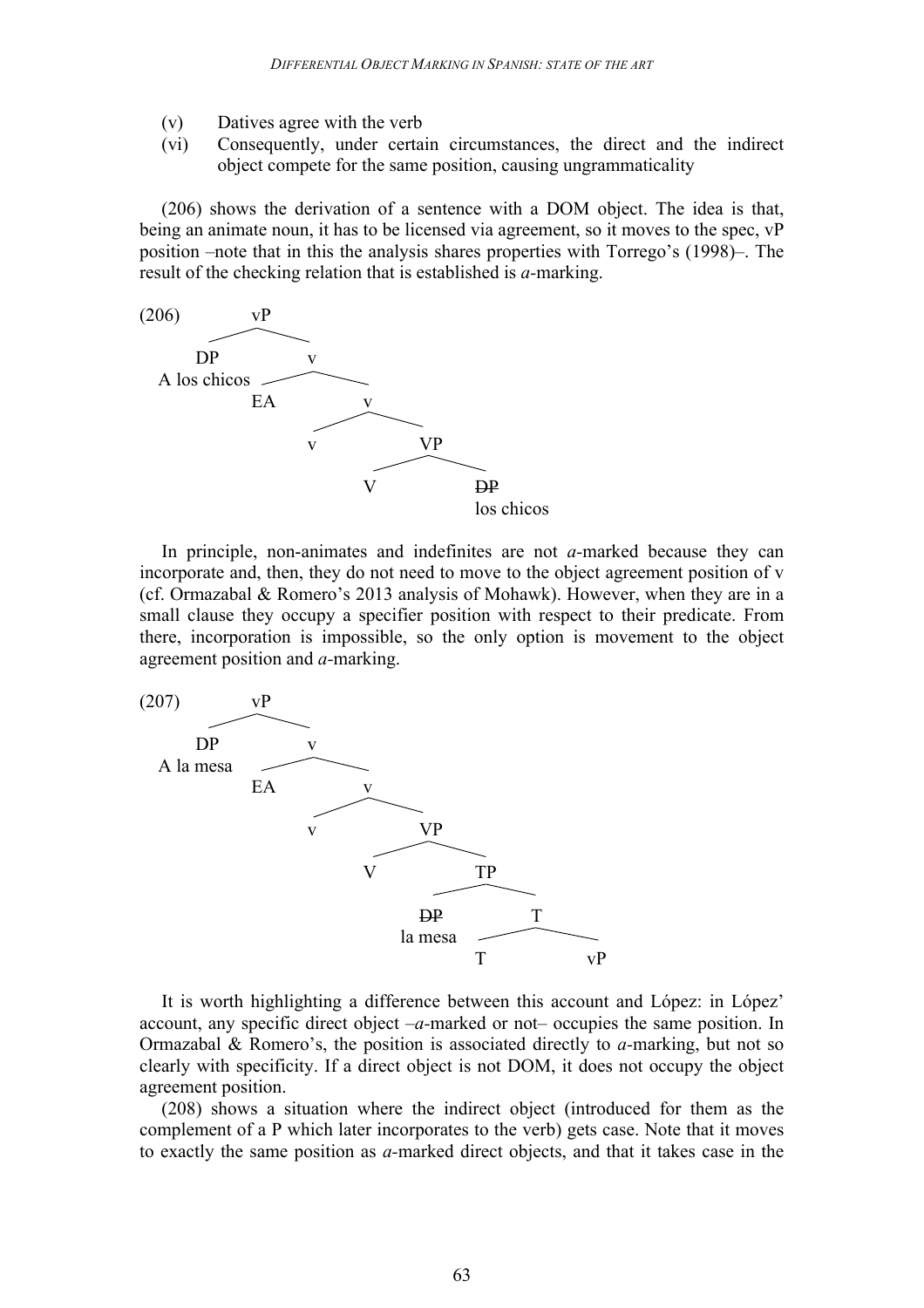same way. (208) has a non-animate direct object, which does not have to move to that position, so the structure is licit.



Note that *le* marks object agreement in *v*. Taking this marking as evidence that there has been agreement between the dative and the verb, consider again the contrast in (209), previously noted in §2.4.1.

(209) a. Le enviaron todos los heridos a la doctora. *her.dat they.sent all the injured A the doctor*

> b. \*Le enviaron a todos los heridos a la doctora. *her.dat they.sent A all the injured A the doctor*

What goes wrong here is that the dative has entered into an object agreement relation with the verb, as the clitic shows, but in (209b) the direct object also has *a*marking, which indicates that it competes with the dative for the same position. Absence of *a-*marking in (209a) indicates that in the grammatical sequence the direct object does not move to the position occupied by the dative.

Treating this pattern as the effect of the competition of two constituents for the same object agreement position allows Ormazabal & Romero to unify DOM with their account of the Person Case Constraint, the situation where presence of a third person dative clitic blocks a first or second person accusative clitic.

(210) a. Os enviaron a la doctora. *you.acc send A the doctor* b. \*Le os enviaron. *her.dat you.acc they.sent* Intended: 'They sent you to her'

What happens in (210a) is that only the direct object (a *pro*) agrees with the verb. However, in (210b) both the direct and the indirect object agree with the verb, and as their features are distinct, the derivation cannot be succesfull. Ultimately, what happens with DOM can be treated as the same situation: two constituents with different features competing for the same position.

Let us make at this point explicit one of the assumptions that Ormazabal  $\&$ Romero seem to be making. It must be the case that *a-*marking in a dative can be due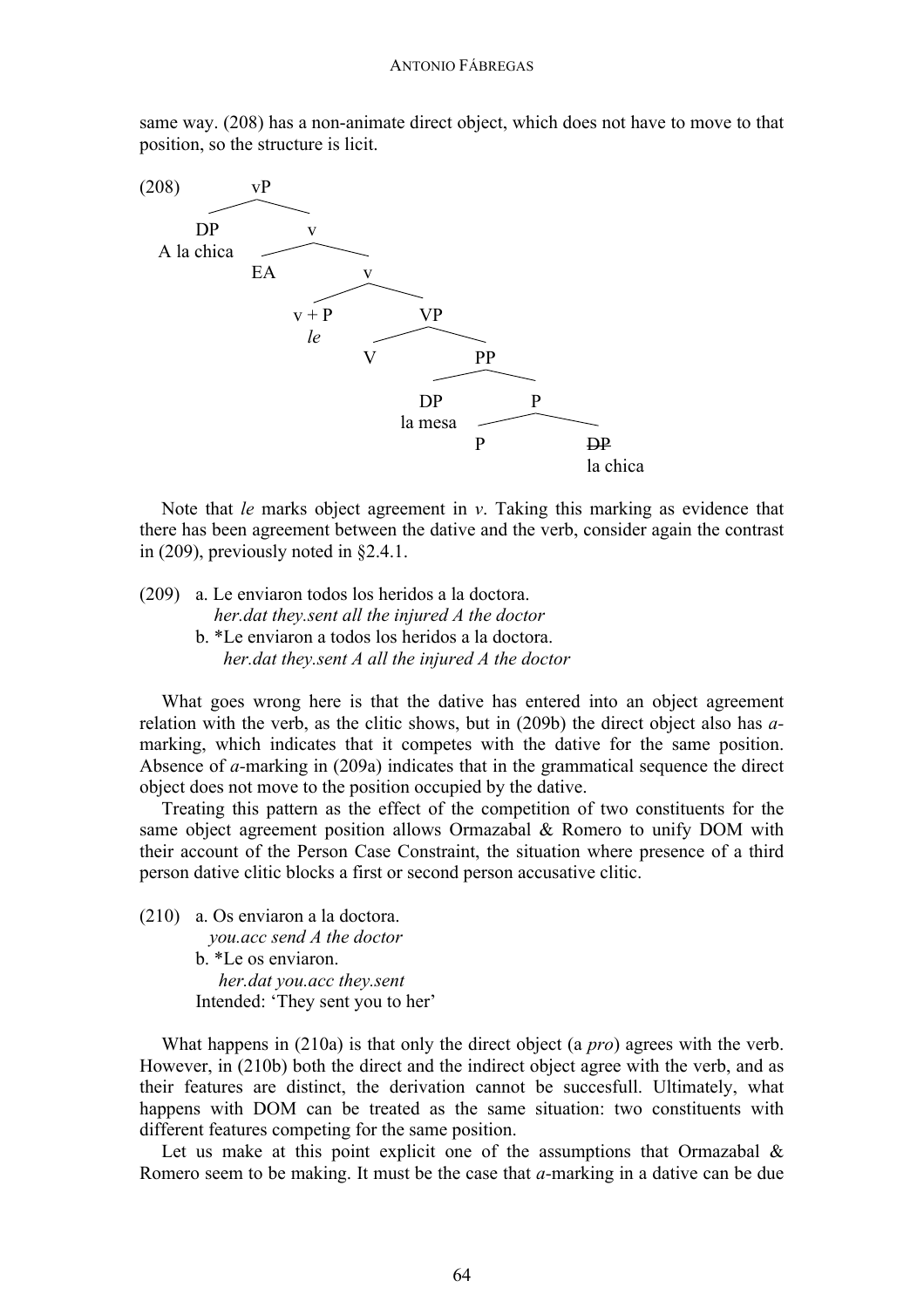to something other than object agreeement with the verb (presumably, an effect of the P that introduces datives when it does not incorporate to v). If so, (210a) is grammatical because *a-*marking in the dative is due to the P structure, and the dative does not need to agree with the verb in that configuration. Similarly, the grammaticality –in their judgement– of (211) suggests that *a-*marking in datives can happen independently of object agreement, at least when there is no dative clitic doubling.

## (211) Enviaron a todos los heridos a la doctora. *they.sent A all the injured A the doctor*

In (211), the direct object agrees with the verb –and gets *a-*marking as a consequence of it– and the indirect object remains in situ, and gets *a-*marking of P. It contrasts minimally with (209b) in that absence of clitic doubling indicates that here there has been no agreement with the dative.

Once the assumption is made, the pattern of data reflects that DOM is tied to object agreement, and is just one of the manifestations of a deeper phenomenon that also connects with PCC effects.

Up to now, we have seen that almost all the theories of DOM consider that in one way or the other it involves a movement operation that is in some way related to case: the direct object moves to a position where case is somehow satisfied. One exception to this account is Zdrojewski (2013), who capitalises in the non-existence of a designated accusative marking for direct objects in Spanish.

His structure is reminiscent of López (2012) in that the DOM object occupies a specifier position below vP. However, the difference is that in his account, all *a*marked objects occupy the same position, while all non-DOM objects are located as the complement of the root.



Zdrojewski, crucially, does not claim that movement to  $\alpha P$  is due to case assignment. In fact, he proposes that the position DOM occupies is one where case cannot be assigned, because the head  $\alpha$  lacks phi features. Leaving some technical details aside, he assumes Chomsky's (2008) inheritance approach, where the head little v transfers phi features to a lower head –in this case, the root node–.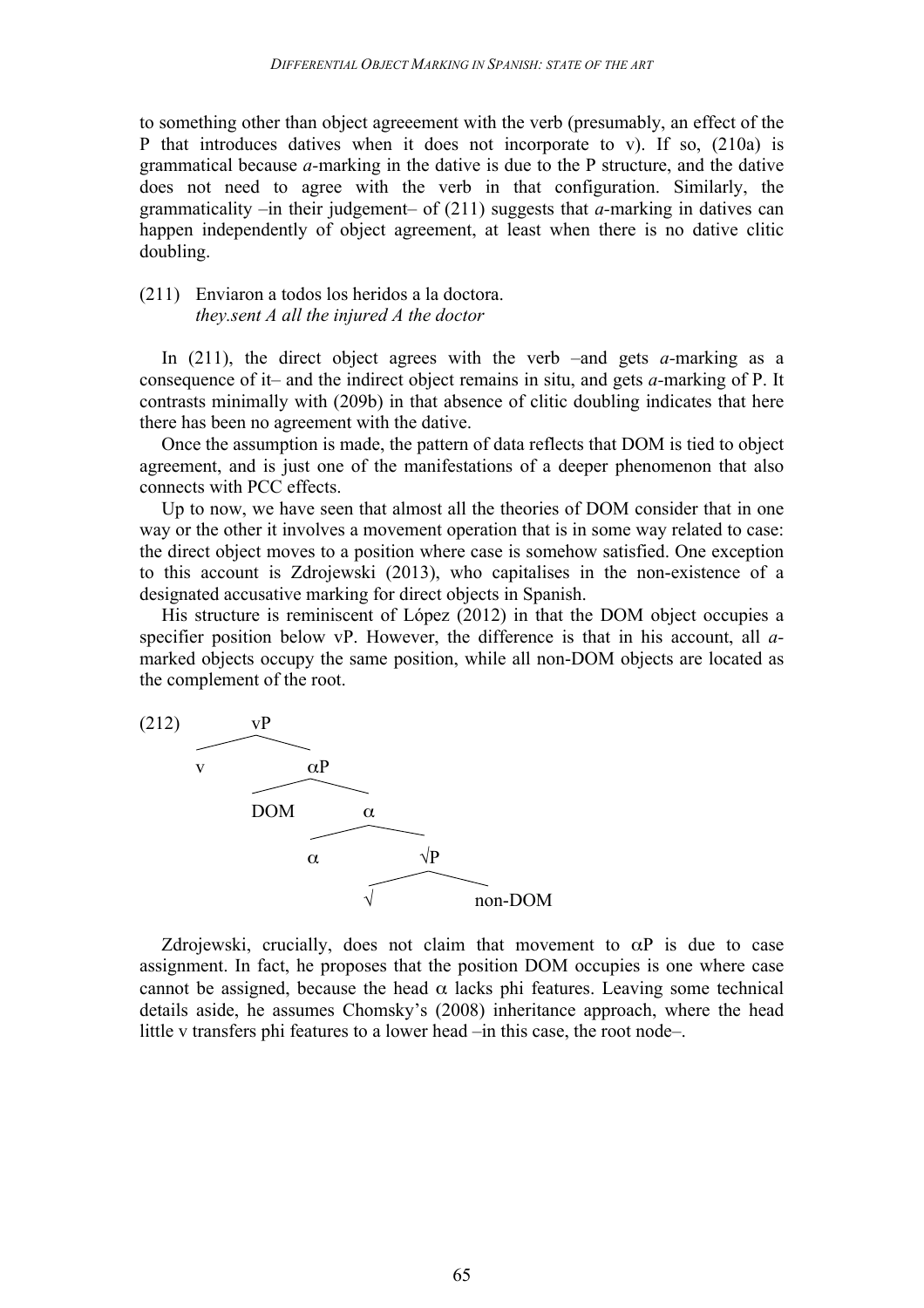

He further assumes a principle, stated in Pujalte (2013), which states that the intermediate heads between a phi-donating head and a phi-receiving head must be necessarily phi-defective. What this means is that if v gives phi features to the root node, any intermediate head –here α– must necessarily lack phi features.

The consequence is that a direct object that has been merged as a specifier of  $\alpha P$ will necessarily be outside of the inheritance chain. Consequently, if it stays in situ it will get its case checked by the root, but if it moves it will not get its case assigned.

At this point, DOM kicks in. Zdrojewski (2013) proposes a post-syntactic rule that satisfies the DP's case by introducing a dissociated K morpheme into the representation. Thus, the DP in the specifier position becomes, in the morphological component, (214). At this point we have a very similar representation to López (2012).



Then, a spell out rule will ensure that in that particular context –the specifier of a phi-defective head– the value for case that is introduced is the one corresponding to dative.

### *4.4. Cognitive accounts*

In the modern Cognitive Linguistics tradition, there has been a tendency to treat DOM as a marker of a strongly prototypical transitivity relation. As it is customary in the studies within this tradition, semantic notions are at the core of any analysis and concepts are defined by a set of non-necessary and non-sufficient conditions whose accumulation produces prototypical instances of the notion. In the particular case of DOM, the following set of conditions –proposed in Hopper & Thompson (1980) in order to define transitivity– has played a central role in these accounts.

- (215) High transitivity is associated to:
	- a. Participants: existence of two or more participants
	- b. Kinesis: a dynamic action
	- c. Aspect: telic aspect
	- d. Punctuality: punctual
	- e. Volitionality: volitional subject
	- f. Affirmation: affirmative
	- g. Mode: realis
	- h. Agency: agent high in potency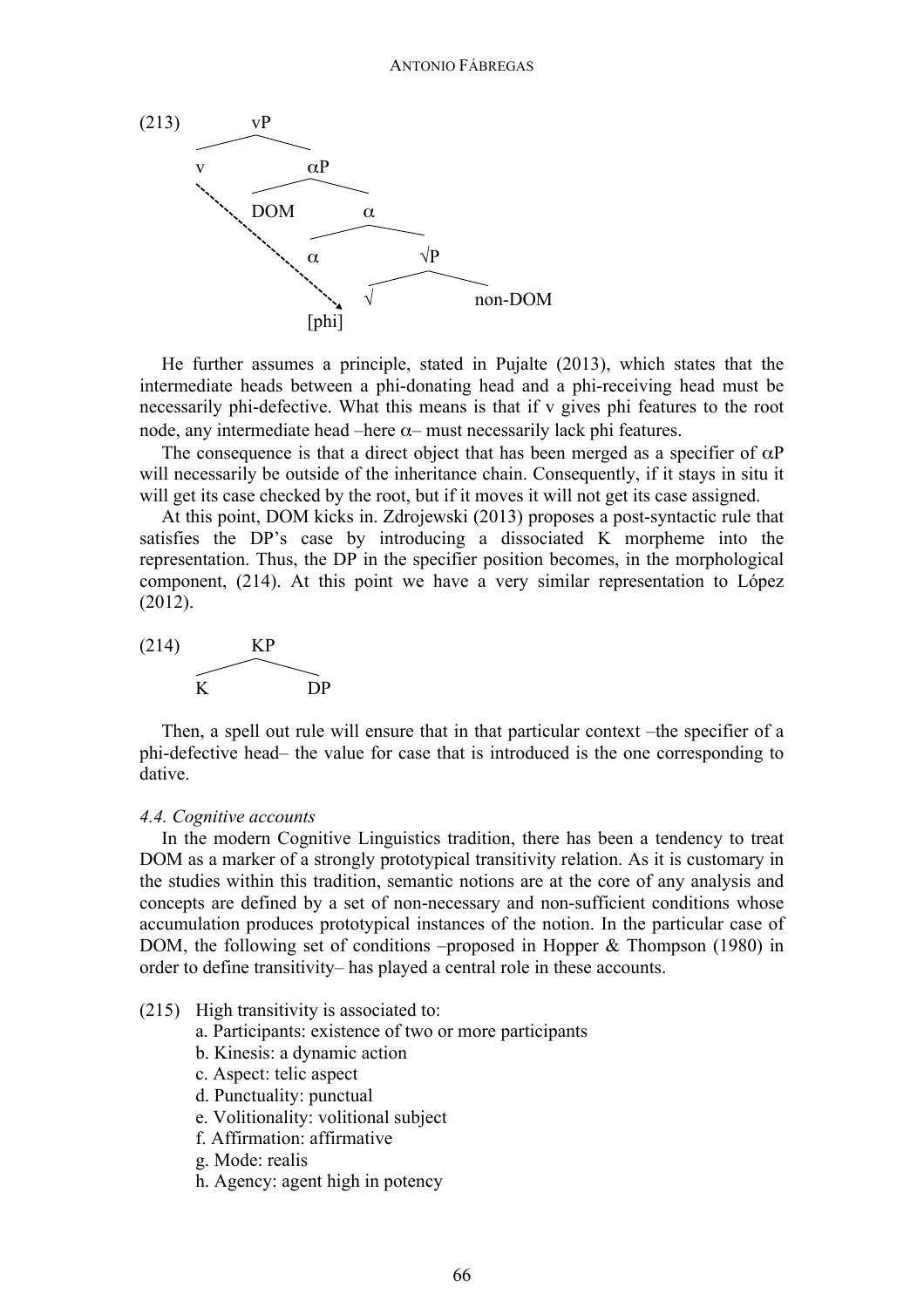- i. Affectedness of the object: object totally affected
- j. Individuation of the object: object highly individuated

Givon (1985) shows that by virtue of these properties, a prototypical case of a transitive sentence would involve a volitional, salient and agentive subject with a noncontrolling affected individuated patient which undergoes some change by virtue of the event, and with a telic, realis and specific action denoting verb. Transitivity is defined in this work and others sharing theoretical tenets with it as transfer of energy from an agent to a patient, causing a change in the patient (Lakoff 1977, Langacker 1991). In other words, (216) would be an instance of a prototypical transitive sentence in Spanish. On the assumption that animates will be more affected by change than non-animates (Naess 2004), *a-*marking is characteristic of a high level of transitivity.

(216) María golpeó \*(a) Juan. *María hit A Juan*

What this produces  $-interstiny V -$  is a proposal which has some similarities to Spitzer's idea that *a-*marking is used whenever the direct object is threatened in some way by the verbal action. These proposals tend to concentrate on the verb –quite logically, given that the verb would be considered the semantic center where the eventuality is conceptualised, and imposes conditions to the subject and the object–, and explain the presence of *a-*marking by verbal properties. The role of animacy and definiteness is important to the extent that it can be used to modulate the degree of affectedness.

Von Heusinger & Kaiser (2011), specifically, associate the diachronic development of *a-*marking in Spanish to the degree of affectedness that is associated to the verb and the type of denotation the verb has. With this goal in mind, they elaborate on Beavers' (2011) scale of affectedness, reproduced here as (217), and especially on Tsunoda's (1985) hierarchy of verbal meanings (218). Their conclusion is that there is a high correlation between *a-*marking and verbs which are high in these two hierarchies, but they also note that this factor alone cannot predict the data obtained at lower points in the hierarchy, where the potential agentivity of the object – whether the object is animate or not, definite or not– play a stronger role.

- (217) quantized change (*kill*) > non-quantified change (*widen*) > potential for change (*hit*) > unspecified for change (*wait*)
- (218) effective action > perception > pursuit > knowledge > feeling > relation > ability

Other studies in cognitive linguistics (and arguably similar theories) where the degree of transitivity, affectedness, the potential for agentivity in the object or definiteness play a central role include Company (2002), Croft (1993), Delbecque (1998, 1999, 2002), Enghels (2013) and perhaps also Pottier (1968).

There are, however, a couple of potential problems for an approach like the one adopted in these works. One of them is that, if we consider an affectedness hierarchy, the surprising fact is that Spanish seems to use DOM at both extremes of the scale: when the transitivity is quite high (as in 216) and when it is unusually low (as with transitive statives like 219).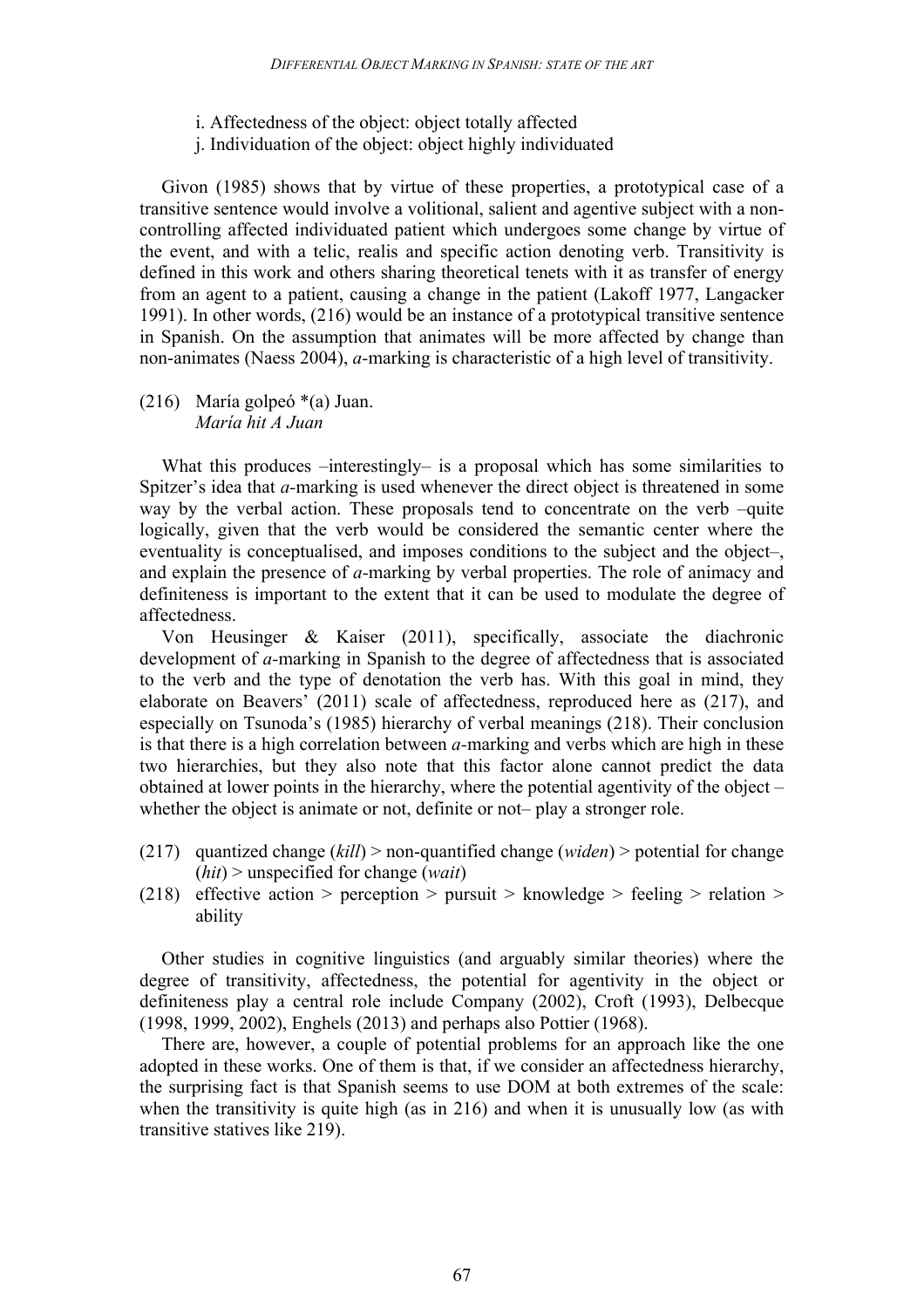(219) El adjetivo modifica al sustantivo. *the adjective modifies A the noun*

The second potential problem is that –to the best of our knowledge– no specific effects of (ir)realis mood or (a)telic aspect has been identified with respect to DOM in Spanish (as López 2012 noted). To the extent that these notions contribute to the definition of transitivity but do not have an impact in DOM the proposal is weakened. It is true that a sentence like (220) could be argued to reject DOM because of its atelic nature, but it does seem that atelicity in itself does not block *a-*marking (221); plausibly, the apparent role of aspect in (220) has more to do with the fact that atelicity is necessary in generic statements, which can be associated to nonindividuated direct objects.

- (220) Estas situaciones requieren un héroe. *these situations demand a doctor*
- (221) Jack estaba matando a su última víctima cuando... *Jack was killing A his last victim when...*

### **5. Going back to the original definition of DOM**

Given the contrasts we have seen here, at this point we are ready to see whether there are other contrasts in Spanish or in other languages that might show some connection with DOM.

## *5.1. DOM beyond direct objects?*

There are two ways in which Bossong's definition can be unnecessarily restrictive. The first one of them is that it singles out direct objects. However, arguably, the main properties of DOM can be seen in processes that do not affect the direct object in Spanish. One obvious possibility has to do with cases where the verb selects a prepositional object and several prepositions can be used in that context.

Consider, for instance, so-called locative arguments (discussed, for instance, in RAE & ASALE 2009:  $\S36.2g$ -i). Here, the marking that the argument receives can be different (222), and is associated to different semantic interpretations, but the arguments arguably play the same syntactic role, judging from the pronominal substitutes they allow (223) and disallow (224). Three conditions noted in Bossong are respected: (i) marking –as opposed to, say, word order–; (ii) variation with semantic distinctions and (iii) identity in syntactic function.

(222) a. Juan puso el libro en la mesa.

*Juan left the book on the table*

'Juan left the book on the table'

b. Juan puso el libro sobre la mesa. *Juan left the book over the table*

'Juan left the book over the table'

c. Juan puso el libro bajo la mesa. *Juan left the book under the table*

'Juan left the book under the table'

(223) \*Juan lo puso el libro. *Juan it.acc left the book* Intended: 'Juan left the book on it'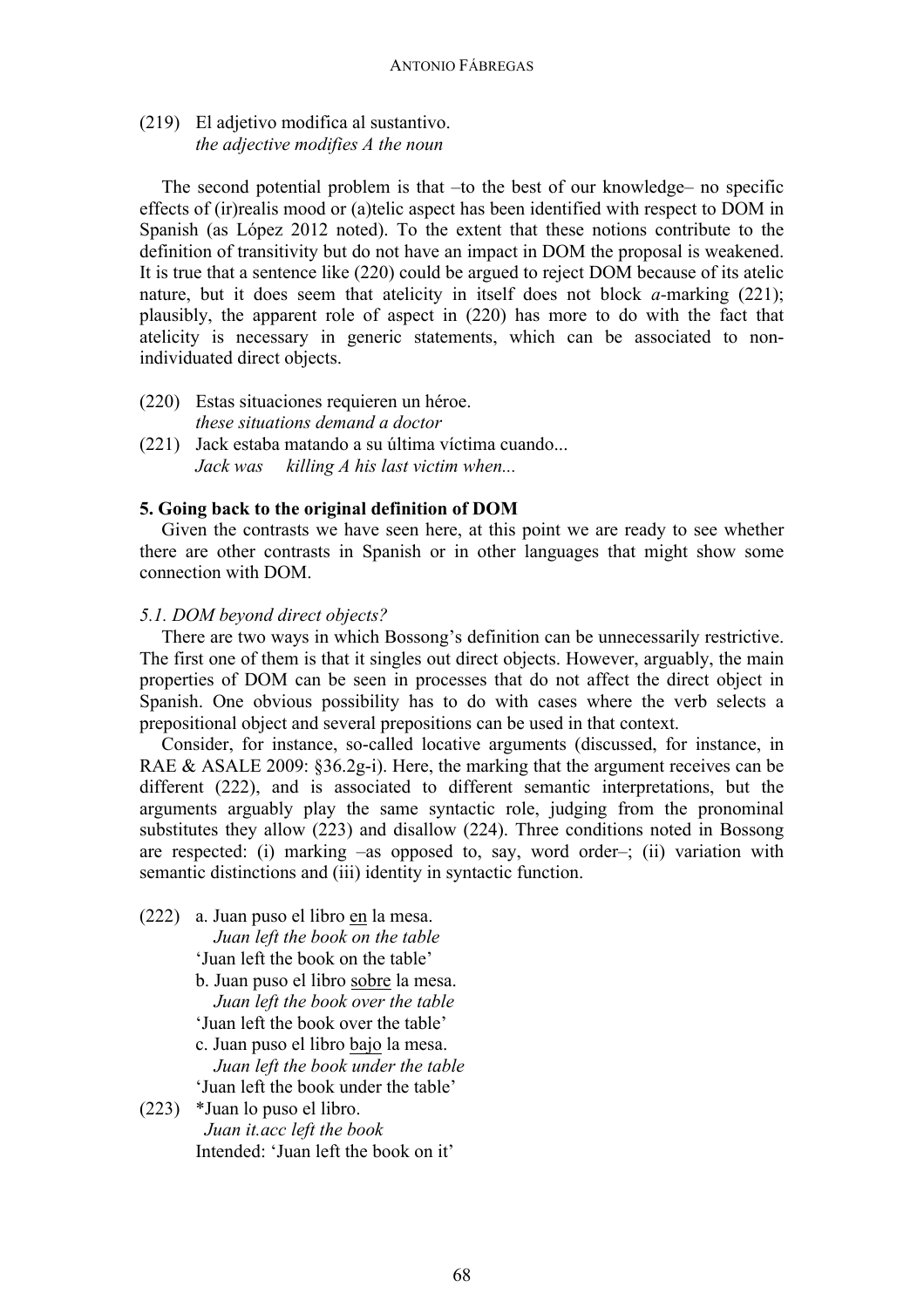(224) Juan puso el libro allí. *Juan left the book there*. 'Juan left there the book'

Similarly, we see alternations between two possible prepositions beyond locative arguments. One of the many cases of this, discussed in RAE & ASALE (2009: §36.4ñ), is particularly relevant because of the potential ties to animacy, which is central in classic cases of DOM. It is the alternation between *de* 'of' and *por* 'by' with the verb *quejarse* 'complain'. As noted in the mentioned work, *por* 'by' rejects person objects (225), while *de* accepts both (226).

- (225) a. \*Juan se queja por su jefe. *Juan SE complains by his boss* Intended: 'Juan complains about his boss' b. Juan se queja por la cantidad de trabajo. *Juan SE complains by the quantity of work* 'Juan complains about the work load'
- (226) a. Juan se queja de su jefe. *Juan SE complains of his boss* 'Juan complains about his boss' b. Juan se queja de la cantidad de trabajo. *Juan SE complains of the quantity of work* 'Juan complains about the work load'

The contrast is reminiscent of classic examples of DOM, where animate objects – given some conditions– must come accompanied by a marker (in those cases, *a*). Another sense in which the alternation between *de* and *por* when marking prepositional complements is reminiscent of classic DOM is that it can be associated to small contrasts in the meaning of the verbal predicate. Consider (227).

(227) a. Juan se preocupa de su hijo. *Juan SE worries of his son* 'Juan worries about his son' b. Juan se preocupa por su hijo. *Juan SE worries by his son* 'Juan worries about his son'

Given (227a), there are two possible –related– interpretations. One of them is that Juan gets worried because of his son, but the second is that Juan is interested in taking care of his son. The second reading is not available in (227b). This is reminiscent of contrasts where presence of *a* with the direct object triggers a more 'interactive' meaning of the predicate –that is, a meaning which somehow requires necessarily an active interaction between subject and internal argument–.

Finally, there is an understudied interaction between marking and syntactic function in Spanish which potentially holds some resemblance to DOM. Consider the sentences in (228).

(228) a. ¡Ven con papá! *Come with daddy!* 'Come to daddy!'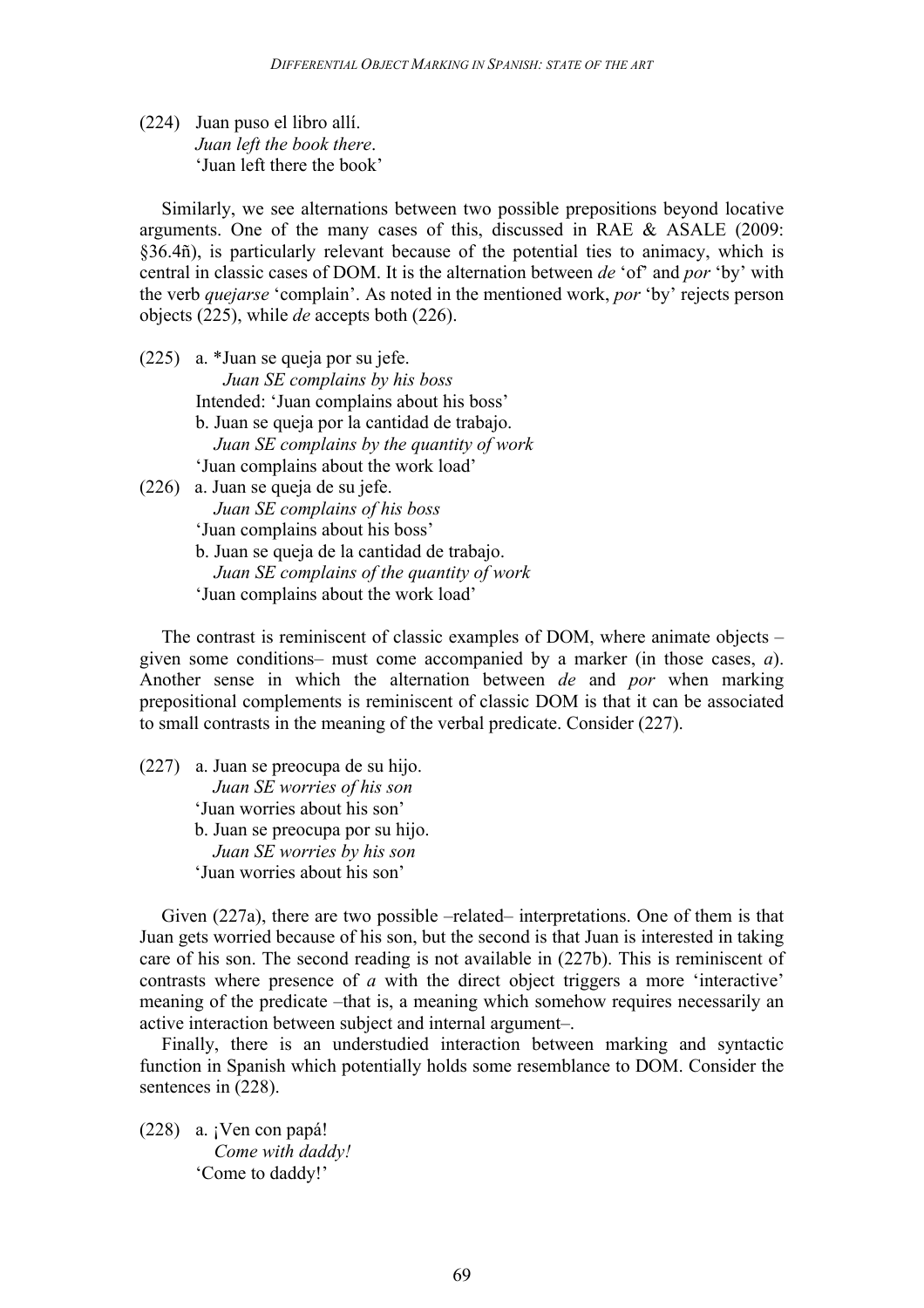b. ¡Ve con papá! *go with daddy!* 'Go to daddy!'

Next to a normal comitative meaning –'follow daddy'– which we are not interested in, (228) allows a second reading that in imperative contexts is more salient: a directional meaning, roughly 'come to me'. The fact that a directional interpretation can be obtained with a preposition like *con* 'with' is already puzzling, but what makes this construction interesting for the purposes of DOM is that the directional reading can only be obtained when the noun introduced by the preposition is animate, as the contrasts in (229) show.

 $(229)$  a. ¡Ve con tu abuela! *Go with your granny* 'Go to your granny!' b. \*¡Ve con la mesa! *Go with the table* Intended: 'Go to the table!' c. ¡Ven conmigo! *Come with.me* 'Come to me!' d. \*¡Ven con la tarima! *Come with the platform* Intended: 'Come to the platform!'

The detailed discussion of the connections between classic DOM and these other phenomena is left outside this article, as it is within a volume on the grammar of accusatives and datives. However, these contrasts suggest that the story that has to be told about DOM is at least partially independent of the grammar of *a*, as the main contrasts offered by *a* are reproduced –at least in restricted contexts– by other prepositions, like *de* or *con*. In a more obvious sense –obvious to the extent that the same conclusion would have been arrived at by other means– these contrasts suggest that the explanation about DOM cannot treat animacy or the other factors involved in the phenomenon as something special, but rather as the intersection of conditions and processes that are otherwise traceable in the language, such as correlations between prepositions and reference, or prepositions and active readings of predicates.

### *5.2. DOM without marking?*

A second sense in which Bossong's definition could be argued to be too restrictive is in his choice of associating necessarily the phenomenon to some overt marking. This restriction makes sense within Bossong's own research program. He assumes a clear distinction between grammemic processes, that act through morphological marking (1991: 146), and word order phenomena. But perhaps more relevantly, he is concerned about how to capture grammaticalisation, so his focus is on the way in which items are reinterpreted as semantically significant morphology.

However, beyond those particular concerns, the claim that DOM should be restricted to situations where the differentiation is performed through marking seems too restrictive (especially given the evidence that grammars do not impose as one of their conditions that every formal distinction is spelled out by an overt marker, see Kayne 2005, 2013 for a review).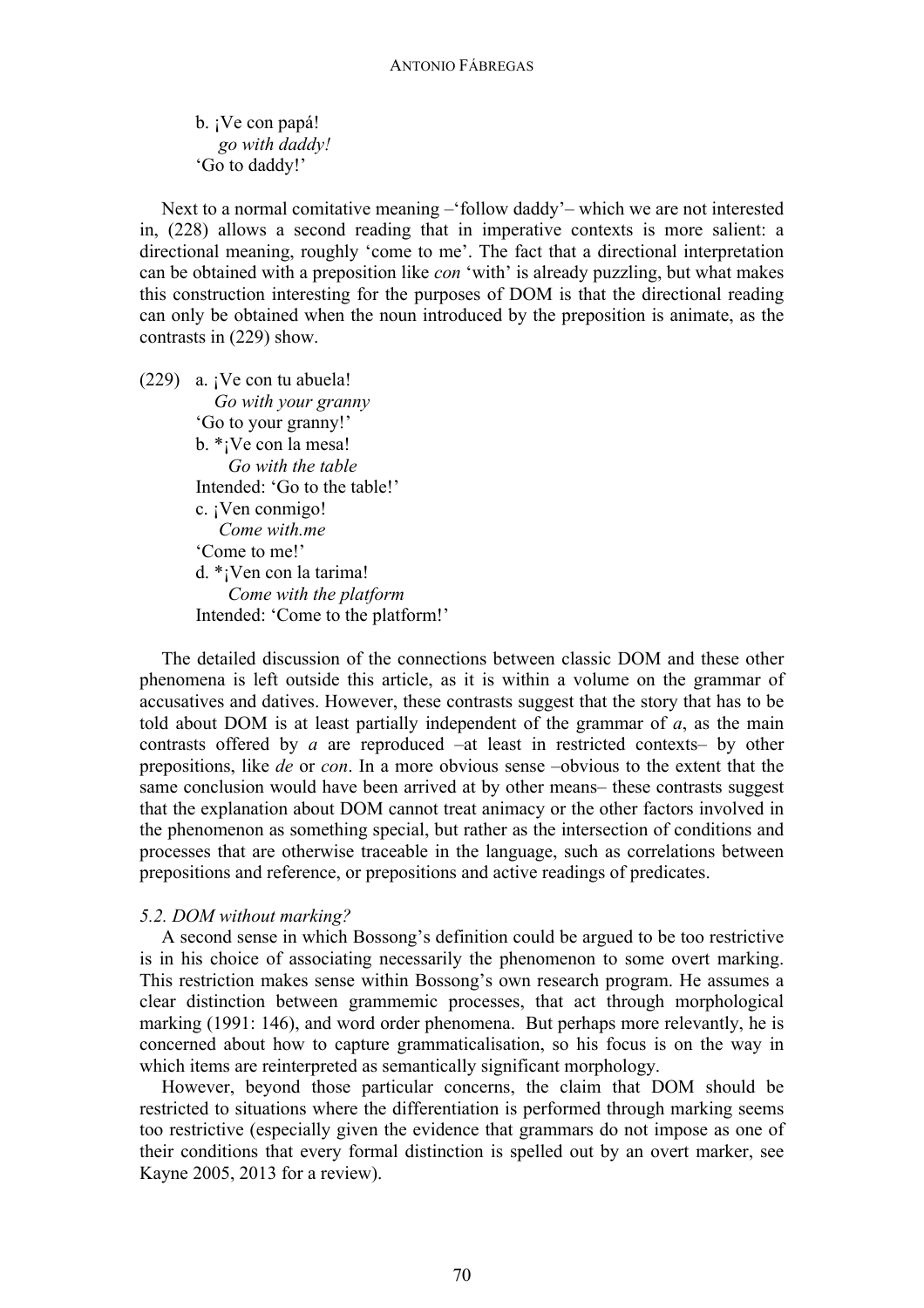Hypothetically, we could imagine a language where a differentiation between classes of direct objects was performed in the following way: direct objects with properties  $(X, Y, Z)$  appear to the left of the verb  $(230a)$ , while those that lack those properties appear to its right (230b).

(230) a. Subject – Object – Verb b. Subject – Verb – Object

Note that this would not be strange at all, and attested word order differences in languages are almost always more specific than this. Person-split phenomena – situations where pronouns belonging to different persons behave in distinct ways– are sometimes manifested in word order differences; for instance, in a recent paper, Manzini & Savoia (2012) report that in the Càsola dialect of Italian, a second person subject clitic follows the negative marker *n*<sup> $\theta$ </sup>, while a third person subject clitic precedes it (231).

 $(231)$  a. n' tǝ dorm  *not you sleep* 'You don't sleep' b.  $\{i / la\}$  nə dorm *{he / she} not sleep* 'He / She does not sleep'

In fact, there is at least one context where DOM interacts with the position that the DO can have with respect to the verbal predicate: causative constructions (cf. §3.2). All in all, it seems to us that there are no grounded reasons to restrict DOM to cases where the distinction is performed by overt morphological marking.

#### *5.3. What DOM is not*

It is also important to briefly consider what would not count as DOM in Spanish and why. Even where there is a meaning difference between two constructions, and the constructions simply differ on the marking of the argument, we might lack initial evidence to relate those cases to DOM –in a wide sense–. Specifically, this is due to the fact that when a language allows for two different markings of the same argument, what we expect is precisely that there is a meaning difference between the two markings.

Not every situation where there is the choice of marking an argument with a preposition would be a case of DOM. A contrast like the one in  $(232)$  –cf. RAE  $\&$ ASALE (2009: §36.3ñ)– cannot fall into DOM, because the syntactic function of the argument changes in each case. In the first case, at least in the traditional sense, the argument acts as a subject because it controls agreement.

(232) a. Me bastan cuatro cajas. *me.dat are.enough four boxes* 'Four boxes are enough for me' b. Me basta con cuatro cajas. *me.dat is.enough with four boxes* 'Four boxes are enough for me'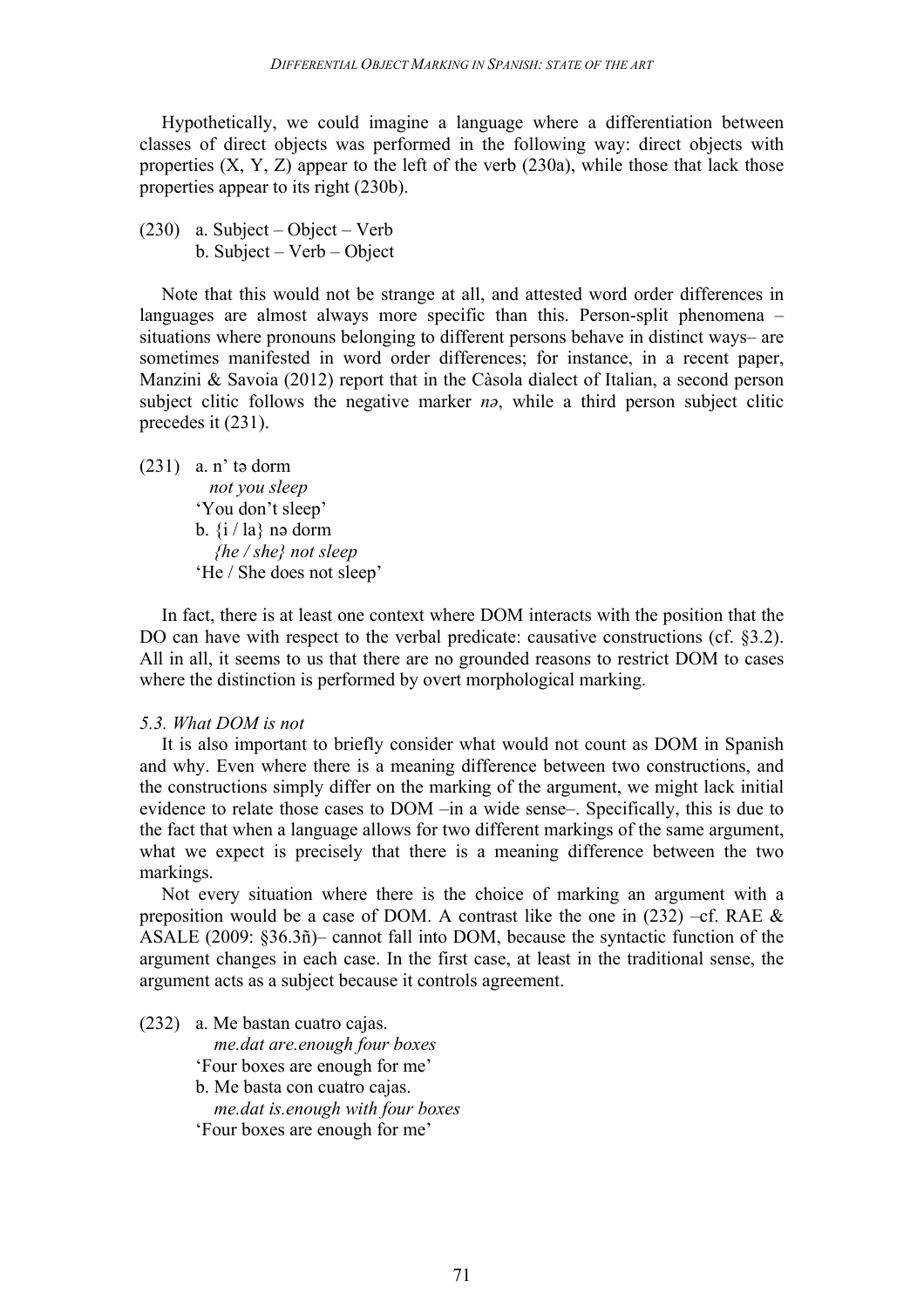#### ANTONIO FÁBREGAS

Despite superficial appearances, cases like those in (233) and (234) are not cases of DOM, at least following the traditional definition, because in the first member of the pair the argument is a direct object, while it is analysed as a prepositional complement in the second –hence the difference in pronominalisation, (235)–. Note, however, that there are interesting connections: there is a semantic difference between the two members of the pair related to verbal aspect (and we will see in §2.3 that verbal aspect is one of the factors affected by DOM). In (233a) the predicate is an accomplishment where the predicate behaves as a verb of creation, while in  $(233b)$  the verb falls into the class of activities and denotes a psychological eventuality. A similar contrast between telicity and atelicity is seen in (234).

| (233) | a. pensó la respuesta<br>she thought the answer |     |                |
|-------|-------------------------------------------------|-----|----------------|
|       | 'She made up the answer'                        |     |                |
|       | b. pensó en la respuesta                        |     |                |
|       | she thought on the answer                       |     |                |
|       | 'She pondered the answer'                       |     |                |
| (234) | a. creyó sus palabras                           |     |                |
|       | she.believed his words                          |     |                |
|       | 'She trusted what he said'                      |     |                |
|       | b. creyó en sus palabras                        |     |                |
|       | she believed on his words                       |     |                |
|       | 'She believed in what he said'                  |     |                |
| (235) | a. pensar la respuesta                          | --> | pensar-la      |
|       | think the answer                                |     | think-it.acc   |
|       | b. pensar en la respuesta                       | --> | pensar en ella |
|       | think on the answer                             |     | think on it    |
|       |                                                 |     |                |

Analyses like Simoni (2005) argue that the underlying structure of the two versions are very different; in contrast, analyses of DOM generally assume that, at least, the base syntactic relation of the two arguments with the verb is identical. Whether these cases are closer or further away from DOM would depend on the kind of analysis that each author proposes for the distinction, and whether the base position of an *a-*marked object can be different from that of a non-*a-*marked one. Be it as it may, Simoni (2005) adopts a lexico-syntactic approach (Hale & Keyser 2002) and argues that in the first member of each pair, the verb directly selects the DP argument (236a). In the prepositional version, the verb selects a PP which relates subject and object (236b). The different structure contributes to accounting for the aspectual differences within the pairs.

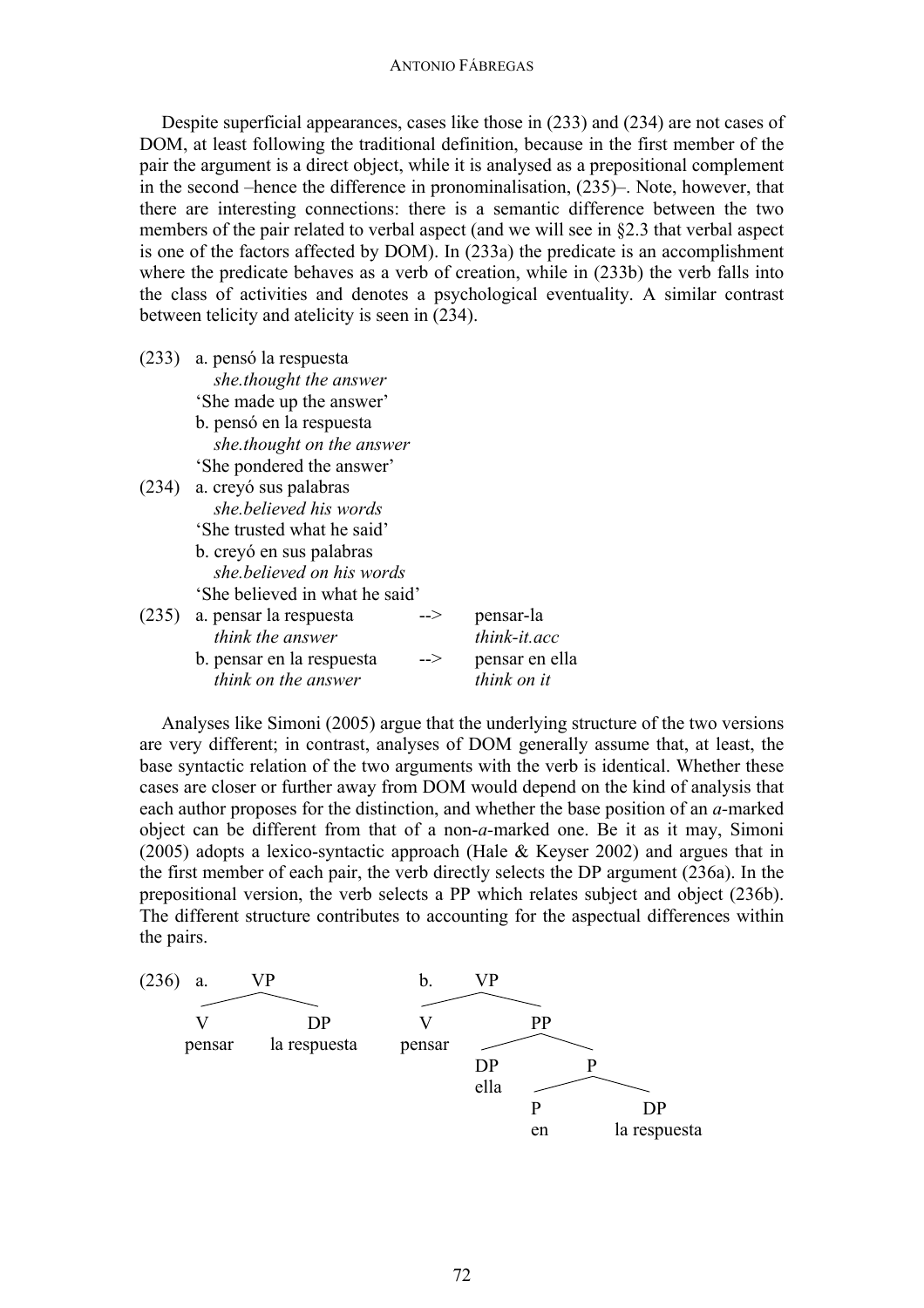Let us discuss a final case. Inherently reciprocal verbs that express causative events where two entities are related to each other –like *unir* 'join', *asociar* 'associate', *ligar* 'link', *sumar* 'add'- typically are able to introduce their prepositional complement with either *a* or *con* 'with'.

(237) a. asociar un producto con una empresa *associate a product with a company* 'to associate a product with a company' b. asociar un producto a una empresa  *associate a product to a company* 'to associate a product to a company'

Again, this difference is related to a meaning contrast. Speakers tend to interpret the structure where the second internal argument is marked by *con* as more symmetric than the one that uses *a*. In (237a) the suggestion is that the speaker wants to give the same weight to the product and the company –more like logical coordination–, while in (237b) it is felt that the company is an entity of larger extension and importance within which a product is placed. However, from here, again, it does not follow that this has to be covered by the same theory that explains the distribution of DOM. Specifically, the version with *a* displays properties of indirect objects: it can co-occur or be substituted by the clitic *le*, but that is impossible in the version with *con*.

(238) a. asociar-le un producto (a una empresa)

- *associate-it.dat a product (to a company)*
- b. \*asociar-le un producto con una empresa *associate-it.dat a product with a company*

## **6. Conclusions**

As should have become obvious from the previous pages, there is plenty to consider when studying DOM in Spanish, and there are still some empirical domains where it seems that we do not have a complete description of the data. However, there are also some fairly well-studied areas, and it seems that some consensus has already emerged. Among the aspects that all or the vast majority of researchers working on the issue seem to agree on we can highlight the following:

- (a) Spanish DOM is not a purely morphological phenomenon. Whatever underlies the contrast between *a-*marking and its absence must imply syntactic and / or semantic differences
- (b) An *a-*marked direct object shares substantial properties with dative arguments, either because of its position, because of its agreement or because of a semantic similarity to recipients
- (c) There are semantic conditions that correlate with DOM; they have to do with animacy, definiteness and the argument and aspect structure of the verb
- (d) None of these semantic conditions is enough by itself to account for DOM
- (e) Some particular items have special properties that force or block DOM

Next to these points of agreement, there are some intensely debated issues and problems: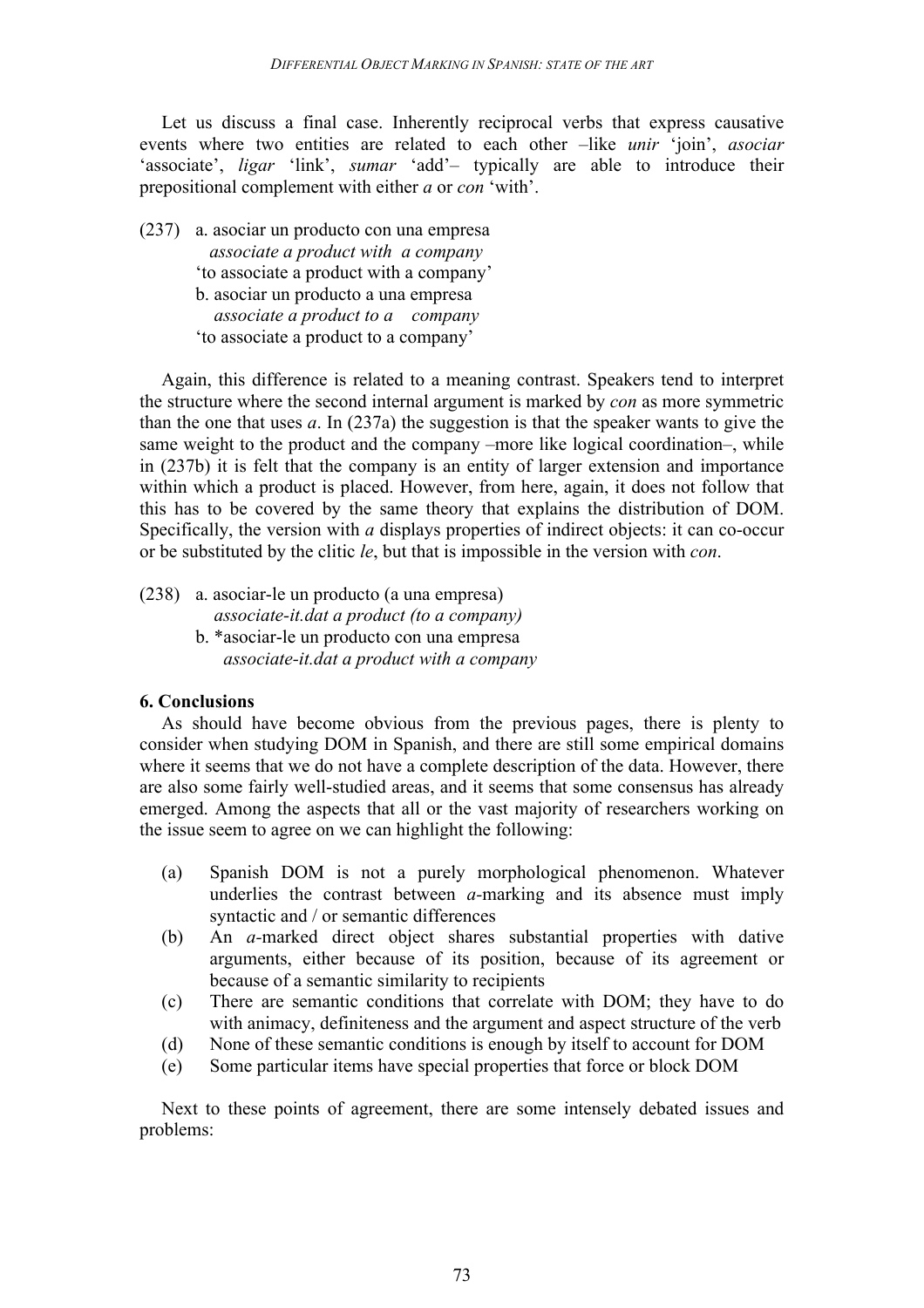## ANTONIO FÁBREGAS

- (a) What is the relation between DOM and locatives? There must be a relation between these elements, because the preposition used in Spanish also has locative uses and moreover languages like Romanian use a preposition which is only locative
- (b) How many different correlations are predicted to be possible between leísmo and DOM? What happens with speakers that allow leísmo only with some DOM objects? Why does animacy seem to play a role in how systematically DOM correlates with leísmo?
- (c) What makes DOM objects less acceptable as subjects of passives?
- (d) What makes DOM objects worse with subextraction? Does this phenomenon really correlate with the previous one?
- (e) Do syntactic factors take precedence over semantic interpretations or vice versa? Can we always claim that DOM is caused by formal conditions –case assignment, movement– and the semantic effects are epiphenomenic, deriving from general conditions on how those syntactic structures have to be interpreted? How do, for instance, aspectual effects emerge from identical (or very similar) structures in such a way that telic events and states can both require DOM?
- (f) From the opposite side, where semantics seems to be the driving force, how is it possible to motivate that apparently very different kinds of direct objects –animate and inanimate, non-specific and definite– receive the same marking? What is the general semantic interpretation associated to DOM, which can be applied to all the examples?
- (g) Independently of whether the weight falls mainly on formal or semantic factors, how do they correlate with each other?
- (h) What is the right treatment of particular lexical items that ask for DOM in an exceptional way? Should they be treated as lexical exceptions, or can they be grouped into more or less systematic classes sharing some non-trivial properties?
- (i) What are the (hopefully minimal) differences between the structure of infinitive constructions with causative, allowance and perception predicates that trigger the distinct positional restrictions exhibited by DOM objects with them?

The following areas seem to as to stand out as areas where more research seems necessary in order to refine the analysis:

- (a) The potential variation across geographical areas and other sociolinguistically defined groups, and what other syntactic properties correlate with variation in *a-*marking
- (b) The correlation between *a-*marking and co-reference, as different results have been identified by different authors
- (c) The acceptance of double *a-*marking (direct object and indirect object) across verb classes and varieties, including its interaction with clitic doubling phenomena
- (d) The set of transitive stative verbs that carry *a-*marking: what happens with those that are quantized, and what happens with those that do not seem to be quantized? What differentiates this class from other transitive stative verbs that do not allow or do not force *a-*marking? What are the sources of variation here?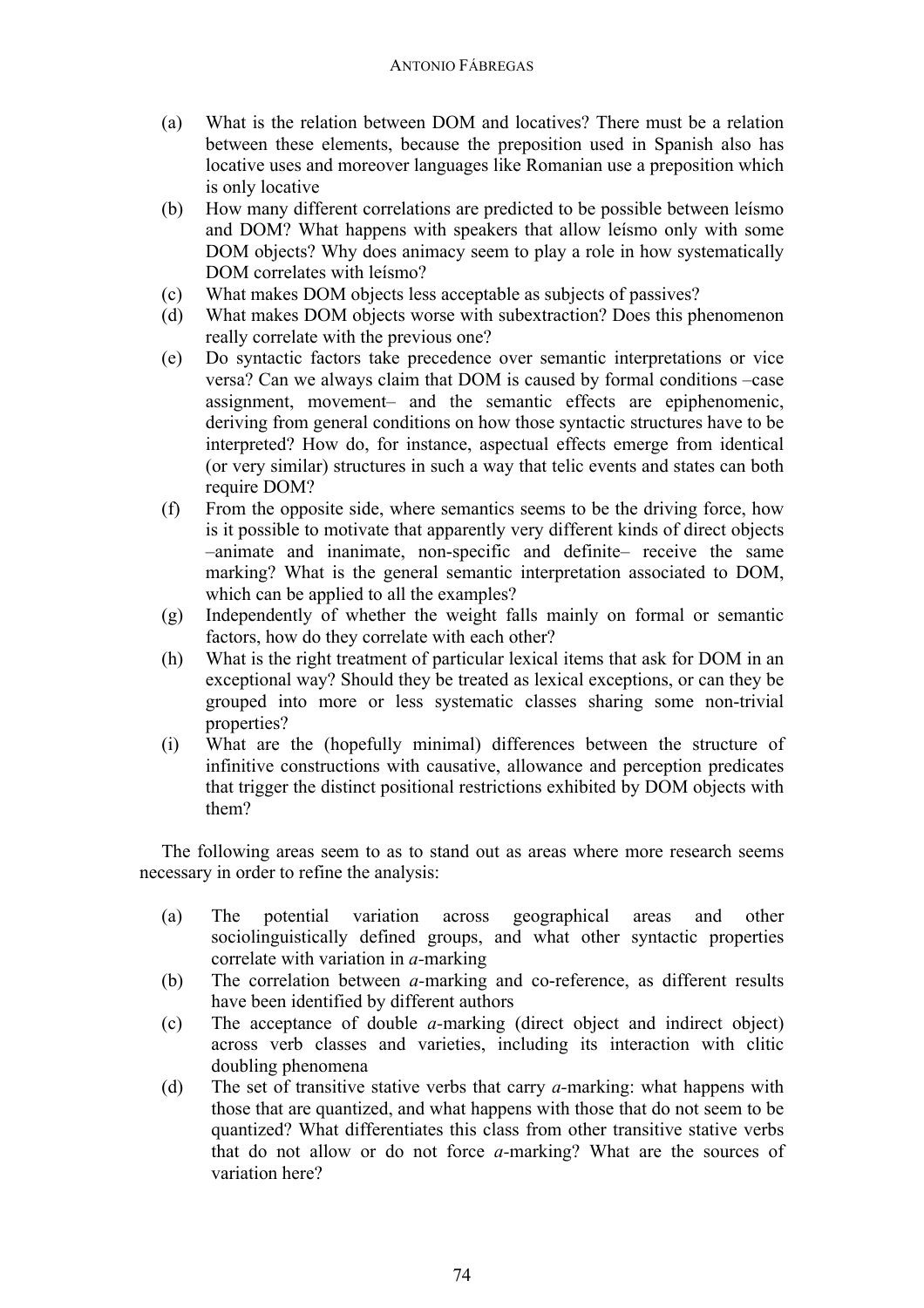- (e) The correlation between DOM and accusative clitic doubling, across varieties
- (f) The properties of *alguien* 'someone', *nadie* 'nobody' and *quién* 'who': what makes them special with respect to other indefinites, and minimally with respect to DPs introduced by *qué* 'which', *algún* 'a' and *ningún* 'non', which would in principle be expected to have similar properties but behave differently with respect to DOM? What happens in contexts where *a*marking is not compulsory even with these indefinites?
- (g) The potential correlation between *a-*marking and other phenomena where animacy is relevant (like the directional interpretation of *con* 'with') or where the presence of a preposition causes some aspectual change, as well as those cases where repeating the preposition under coordination gives a distributive reading

## **References**

- Aissen, J. (2003). Differential object marking: iconicity vs. economy. *Natural Language and Linguistic Theory* 21 (3), pp. 435-483. http://dx.doi.org/10.1023/A:1024109008573
- Aleza, M. (2013). Estudio del empleo de los pronombres clíticos en un corpus oral de La Habana (Cuba). Borealis. An international Journal of Hispanic Linguistics 2 (1), pp. 1-34. http://dx.doi.org/10.7557/1.2.1.2439
- Ariza, M. (1989). La preposición *a* de objecto: teorías y panorama. *Lexis* 13 (2), pp. 203-222.
- Augerot, J. E. (2000). *Romanian / Limba românâ: A course in modern Romanian*. Portland, Center for Romanian Studies.
- Baker. M. C. (2012). On the relationship of object agreement and accusative case. Evidence from Amharic. *Linguistic Inquiry* 43, pp. 255-274. http://dx.doi.org/10.1162/LING\_a\_00085
- Balasch, S. (2011). Factors determining Spanish differential object marking within its domain of variation, in J. Michnowicz & R. Dodsworth (eds.), *Selected proceedings of the 5th Workshop on Spanish Sociolinguistics*. Somerville, Cascadilla Press, pp. 113-124.
- Bassa Vanrell, M. del Mar & J. Romeu (2013). *The meaning of DOM in Spanish*. Unpublished Ms., University of Texas at Austin / CSIC.
- Beavers, J. (2011). On affectedness. *Natural Language and Linguistic Theory* 29, pp. 335-370. http://dx.doi.org/10.1007/s11049-011-9124-6
- Bello, A. (1847). *Gramática de la lengua castellana destinada al uso de los americanos*. Quoted from the 1984 edition, Madrid, Edaf.
- Bonet, E. (1991). *Morphology after syntax: pronominal clitics in Romance*. Ph. D. Dissertation. Cambrdige (Mass.), MIT.
- Bonet, E. (1994). The person-case constraint: a morphological approach. *MIT Working papers in linguistics* 22, pp. 33-52.
- Borer, H. (1983). *Parametric syntax*. Dordrecht, Foris.
- Bosque, I. (1996). On specificity and adjective position, in J. Gutiérrez-Rexach (ed.), *Current issues in Spanish syntax and semantics*. Berlin, Mouton de Gruyter, pp. 17-38.
- Bossong, G. (1982). Historische Sprachwissenschaft und empirische Universalienforschung. *Romanistischen Jahrbuch* 33, pp. 17-51.
- Bossong, G. (1985). *Differentielle Objektmarkierung in den Neuiranisdchen Sprachen*. Tübingen, Gunter Narr Verlag.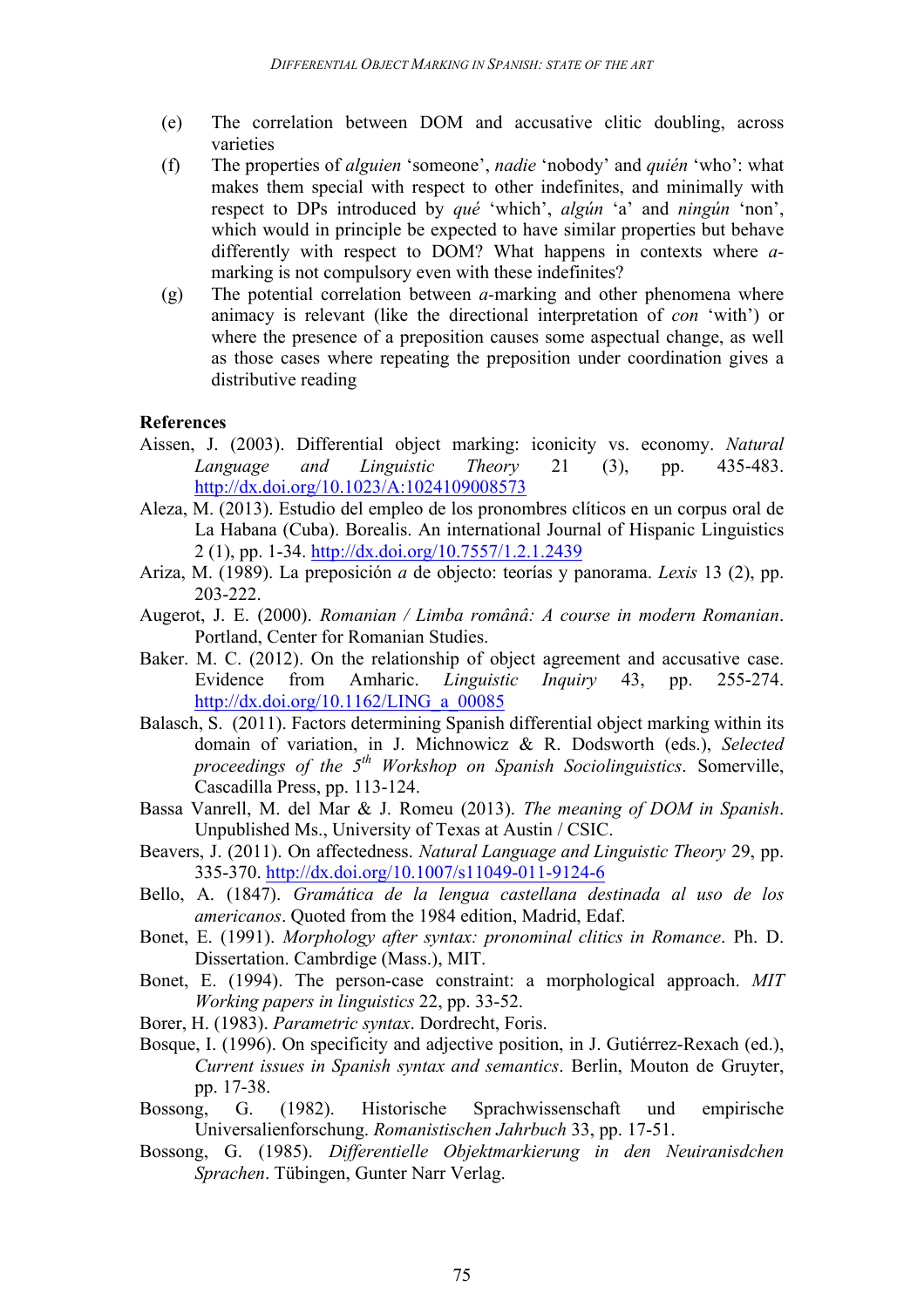- Bossong, G. (1991). Differential object marking in Romance and beyond, in D. Wanner & D. Kibbee (eds.), *New analyses in Romance Linguistics: Selected papers from the XVIII Linguistics Symposium on Romance Linguistics*. Amsterdam, John Benjamins, pp. 143-170.
- Brauns, J. (1909). *Über den präpositionalen Accusativ im Spanischen mit gelegentlich Berücksichtigung anderer Sprachen*. Hamburg.
- Caha, P. (2009). The nanosyntax of case. Ph. D. dissertation. Tromsø, University of Tromsø.
- Carlson, G. (2003). Weak indefinites, in M. Coene & Y. D'Hulst (eds.), *From NP to DP. The syntax and semantics of noun phrases*. Amsterdam, John Benjamins, pp. 195-210.
- Chomsky, N. (1986). *Barriers*. Cambridge (Mass.), MIT Press.
- Chomsky, N. (2000). Minimalist inquiries: the framework, in R. Martin, D. Michaels & J. Uriagereka (eds.), *Step by step: essays on minimalist syntax in honor of Howard Lasnik*. Cambridge (Mass.), MIT Press, pp. 89-156.
- Chomsky, N. (2008). On phases, in R. Freidin, C. Otero & M. L. Zubizarreta (eds.), *Foundational issues in Linguistic theory: Essays in honor of Jean-Roger Vergnaud*. Cambridge (Mass.), MIT Press, pp. 134-166. http://dx.doi.org/10.7551/mitpress/9780262062787.003.0007
- Chung, S. & W. Ladusaw (2004). *Restriction and saturation*. Cambridge (Mass.), MIT Press.
- Cohen, A. & N. Erteschik-Shir (2002). Topic, focus and the interpretation of bare plurals. *Natural Language Semantics* 10, pp. 125-165. http://dx.doi.org/10.1023/A:1016576614139
- Company, C. (2002). El avance diacrónico de la marcación preposicional en objetos directos animados, in J. C. Torres et al. (eds.), *Actas del II CSEL. Presente y futuro de la lingüística*. Madrid, CSIC, pp. 146-154.
- Coste, J. & A. Redondo (1976). *Syntaxe de l'espagnol moderne*. Paris.
- Croft, W. (1993). Case marking and the semantics of mental verbs, in J. Pustejovsky (ed.), *Semantics and the lexicon*. Dordrecht, Kluwer, pp. 55-72. http://dx.doi.org/10.1007/978-94-011-1972-6\_5
- Cuervo, R. J. (1883). *Notas a la Gramática de Andrés Bello*.
- Declerck, R. (1989). Boundedness and the structure of situations. *Leuvense Bijdragen* 78, pp. 275-308.
- Delbecque, N. (1998). Why Spanish has two transitive construction frames. *Leuvense Bijdragen* 87, pp. 387-415.
- Delbecque, N. (1999). Two transitive construction frames in Spanish: the prepositional and the non-prepositional accusative, in L. De Stadler & C. Eyrich (eds.), *Issues in Cognitive Linguistics*. Berlin, De Gruyter, pp. 407-424. http://dx.doi.org/10.1515/9783110811933.407
- Delbecque, N. (2002). A construction grammar approach to transitivity in Spanish, in K. Davidse & B. Lamiroy (eds.), *The nominative & accusative and their counterparts*. Amsterdam, John Benjamins, pp. 81-130.
- Diesing, M. (1992). *Indefinites*. Cambridge (Mass.), MIT Press.
- Dietrich, W. (1987). Romanische Objektsmarkierung und das Verhältnis von direktem und indirektem Objekt, in W. Dietrich, H. M. Gauger & H. Geckeler (eds.), *Grammatik und Wortbildung romanischer Sprachen*. Tübingen, Niemeyer.
- Diez, F. (1844). *Grammatik der romanischen Sprache*. Bonn, E. Webber.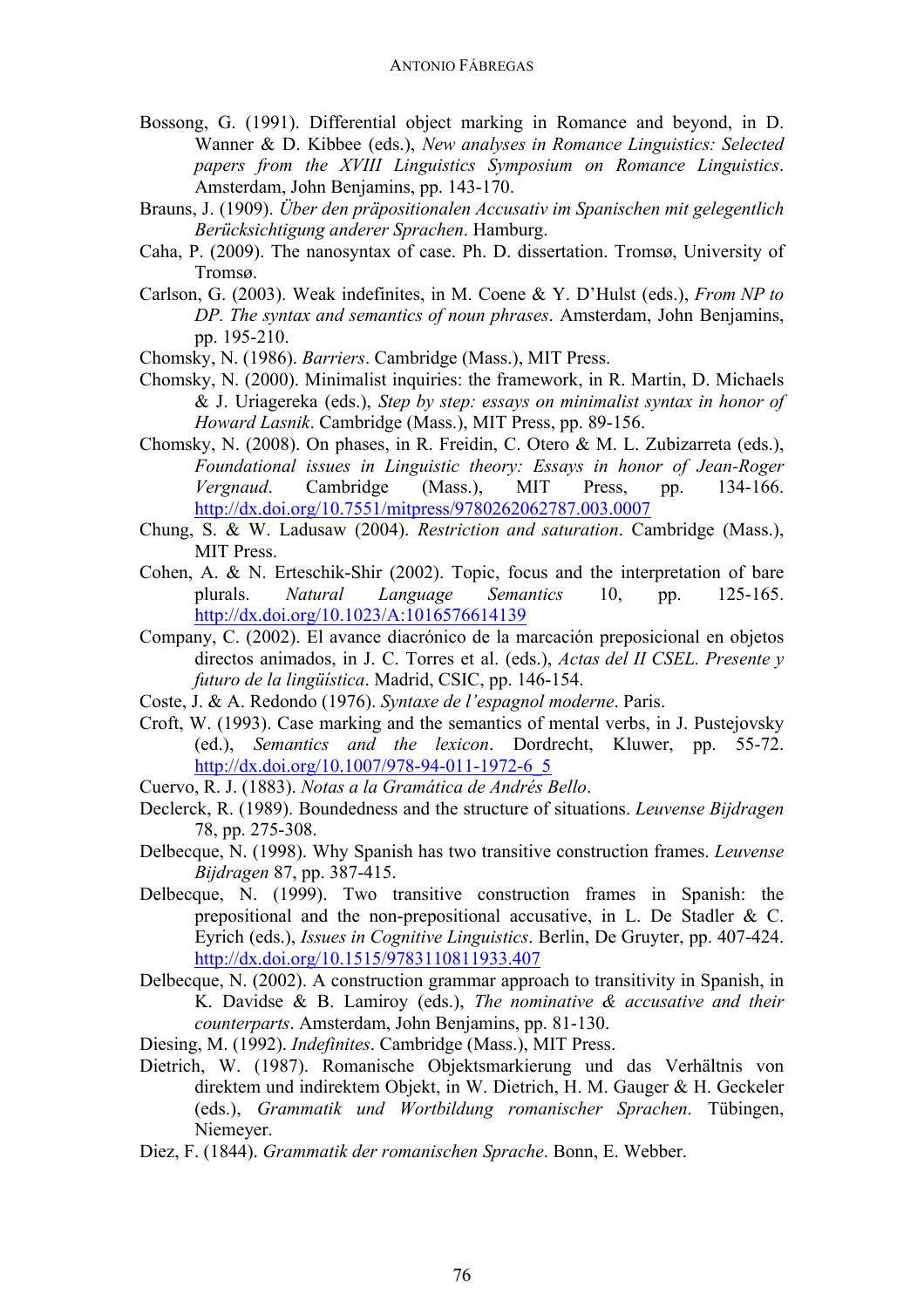- Enghels, R. (2013). Transitivity of Spanish perception verbs: a gradual category. Borealis. *An International Journal of Hispanic Linguistics* 2 (1), pp. 35-56. http://dx.doi.org/10.7557/1.2.1.2522
- Fält, G. (2000). *Spansk grammatik för universitet och högskolor*. Lund, Studentlitteratur.
- Fernández Ramírez, S. (1986 [1951]). *Gramática española. 4. El verbo y la oración*. Madrid, Arco Libros.
- Fernández-Ordóñez, I. (1999). Leísmo, laísmo y loísmo, in I. Bosque & V. Demonte (dirs.), *Gramática descriptiva de la lengua española*. Madrid, Espasa, pp. 1317-1398.
- García, E. (1975). *The role of theory in linguistic analysis: the Spanish pronoun system*. Amsterdam, North Holland.
- García, E. & F. van Putte (1995). La mejor palabra es la que no se habla, in C. Pensado (ed.), *El complemento directo preposicional*. Madrid, Visor, pp. 113- 133.
- Givon, T. (1985). Ergative morphology and transitivity gradients in Newari, in F. Plank (ed.), *Relational typology*. Berlin, Mouton de Gruyter, pp. 89-107. http://dx.doi.org/10.1515/9783110848731.89
- Goodall, G. (2004). On the syntax and processing of wh-questions in Spanish, in B. Schmeiser, V. Chand, A. Kelleher & A. Rodríguez (eds.), *Proceedings of the 23rd WCCFL*. Somerville, Cascadilla, pp. 237-250.
- Hale, K. & S. J. Keyser (2002). *Prolegomenon to a theory of argument structure*. Cambridge (Mass.), MIT Press.
- Hatcher, A. G. (1942). The use of *a* as a designation of the personal accusative in Spanish. *Modern language notes* 57 (6), pp. 421-429. http://dx.doi.org/10.2307/2910341
- von Heusinger, K. (2002). Specificity and definiteness in sentence and discourse structure. *Journal of Semantics* 19, pp. 245-274. http://dx.doi.org/10.1093/jos/19.3.245
- von Heusinger, K. & G. A. Kaiser (2011). Affectedness and Differential Object Marking in Spanish. *Morphology* 21 (1), pp. 593-617. http://dx.doi.org/10.1007/s11525-010-9177-y
- Hills, E. C. (1920). The accusative *a*. *Hispania* 3, 216-222. http://dx.doi.org/10.2307/331251
- Hopper, P. & S. Thompson (1980). Transitivity in grammar and discourse. *Language* 56, pp. 251-299.
- Irimia, M. A. (2011). *Secondary predicates*. Ph. D. dissertation. Toronto, University of Toronto.
- Isenberg, H. (1968). *Das direkte Objekt im Spanischen*. Berlin, Akademie.
- Jaeggli, O. (1982). *Topics in Romance syntax*. Dordrecht, Foris.
- Jaeggli, O. (1986). Three issues in the theory of clitics: case, doubled NPs and extraction, in H. Borer (ed.), *The syntax of pronominal clitics. Syntax and semantics 19*. New York, Academic Press, pp. 15-43.
- Joly, A. (1971). La préposition *a* en bearnés. *Zeitschrift für romanischen Philologie* 87, pp. 286-305.
- Kayne, R. S. (2005). *Movement and silence*. Oxford, Oxford University Press. http://dx.doi.org/10.1093/acprof:oso/9780195179163.001.0001
- Kayne, R. S. (2013). Comparative syntax. *Lingua* 130, pp. 132-151. http://dx.doi.org/10.1016/j.lingua.2012.10.008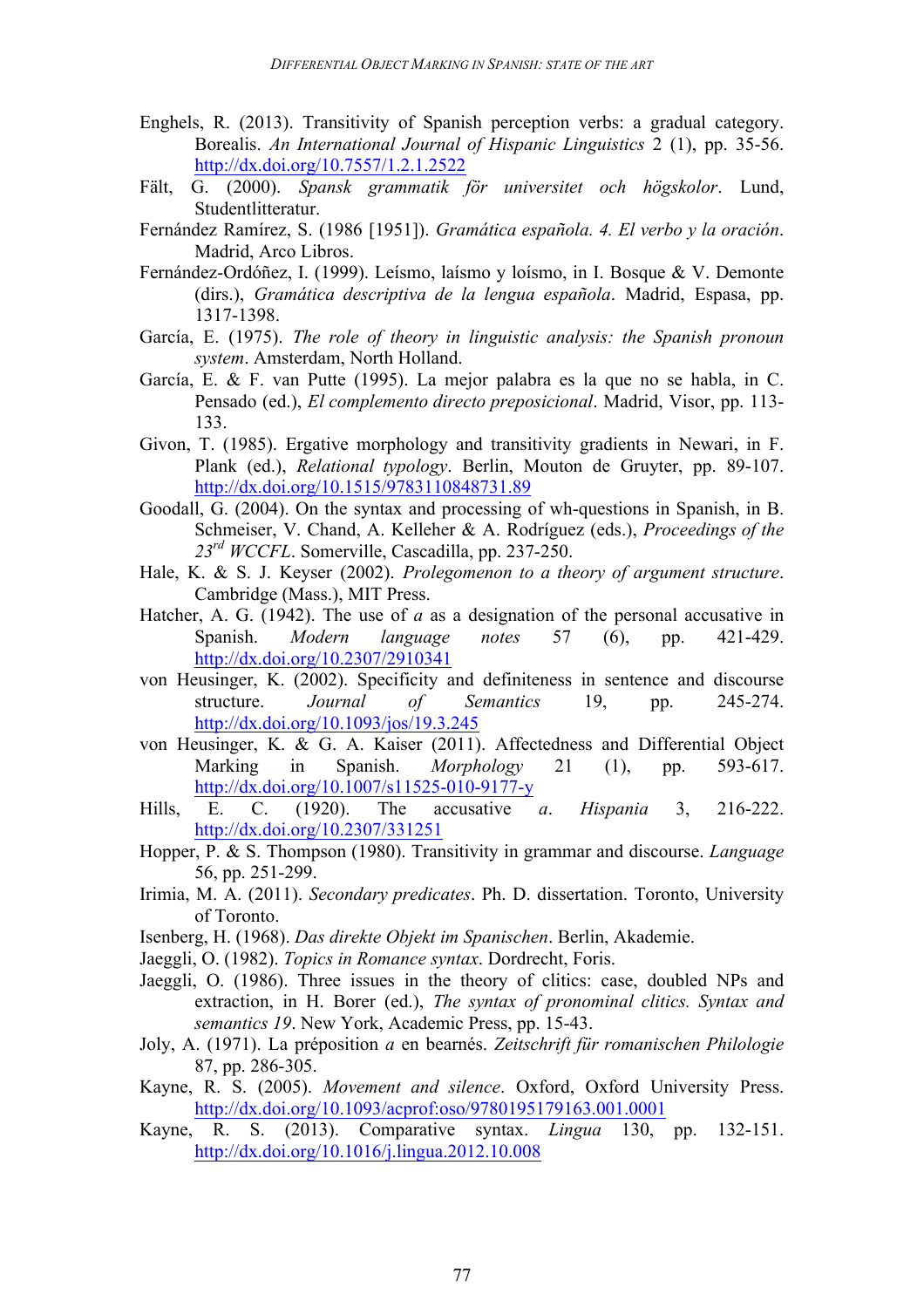- Keenan, E. L. (1976). Remarkable subjects in Malagasy, in C. N. Li (ed.), *Subject and topic*. New York, Academic Press, pp. 247-301.
- Klein, U. (2007). *Encoding of argument structure in Romanian and Siswati*. Ph. D. dissertation, London, King's College London.
- Kliffer, M. D. (1984). Personal *a*, kinesis and individuation, in P. Baldi (ed.), *Papers from the XII Linguistic Symposium on Romance Languages*. Amsterdam, John Benjamins, pp. 195-216.
- Koizumi, M. (1995). *Phrase structure in minimalist syntax*. Ph. D. dissertation, Cambridge (Mass.), MIT Press.
- Laca, B. (1995). Sobre el uso del acusativo preposicional en español, in C. Pensado (ed.), *El complemento directo preposicional*. Madrid, Visor, pp. 61-91.
- Laca, B. (2006). El objeto directo. La marcación preposicional, in C. Company (dir.), *Sintaxis histórica de la lengua española. Parte 1. La frase verbal*. México D. F., Universidad Autónoma de México / Fondo de Cultura Económica, pp. 423- 479.
- Lakoff, G. (1977). Linguistic gestalts. *CLS* 10, pp. 236-287.
- Langacker, R. (1991). *Foundations of cognitive grammar II. Descriptive applications*. Stanford, Stanford University Press.
- Lapesa, R. (1964). Los casos latinos: restos sintácticos y sustitutos en español. *Boletín de la RAE* 44, pp. 57-106.
- Lapesa, R. (1968). Sobre los orígenes y evolución del leísmo, laísmo y loísmo. *Festschrift W. von Wartburg zum 80 Geburstag*. Tübingen, Niemeyer, pp. 523-551.
- Leonetti, M. (1999). El artículo, in I. Bosque & V. Demonte (dirs.), *Gramática descriptiva de la lengua española*. Madrid, Espasa, pp. 787-890.
- Leonetti, M. (2004). Specificity and Differential Object Marking in Spanish. *Catalan Journal of Linguistics* 3, pp. 75-114.
- López, L. (2012). *Indefinite objects. Scrambling, choice functions and differential marking*. Cambridge (Mass.), MIT Press.
- López García, Á. (1983). El problema de la constitución del giro a + complemento directo: de la categoría 'caso' a la categoría semántica 'preposición', in *Estudios de lingüística española*. Barcelona, Anagrama, pp. 131-174.
- Manzini, R. & L. Savoia (2012). On the lexical / functional divide: the case of negation, in Laura Brugé, Anna Cardinaletti, Giuliana Giusti, Nicola Munaro & Cecilia Poletto (eds.), *Functional heads. The cartography of syntactic structures* 7. Oxford, Oxford University Press, pp. 338-351. http://dx.doi.org/10.1093/acprof:oso/9780199746736.003.0026
- Meier, H. (1948). Sobre as origens do acusativo preposicional nas línguas românicas, in *Ensaios de Filologia Românica*. Lisboa: Ediçâo da Revista de Portugal, pp. 115-164.
- Meyer-Lübke, W. (1906). *Grammatik der Romanischen Sprachen*. Leipzig, Reisland.
- Milsark, G. (1974). *Existential sentences in English*. Ph. D. dissertation, Cambridge (Mass.), MIT.
- Monedero, C. (1978). El objeto directo preposicional y la estilística épica (nombres geográficos en *El Cantar de Mio Cid*). *Verba* 5, pp. 259-303.
- Müller, B. (1971). Das morphemmarkierte Satzobjekt der romanischen Sprachen (der sogennante präpositionale Akkusativ). *Zeitschrift für Romanische Philologie* 87 (3), pp. 475-519. http://dx.doi.org/10.1515/zrph.1971.87.5-6.477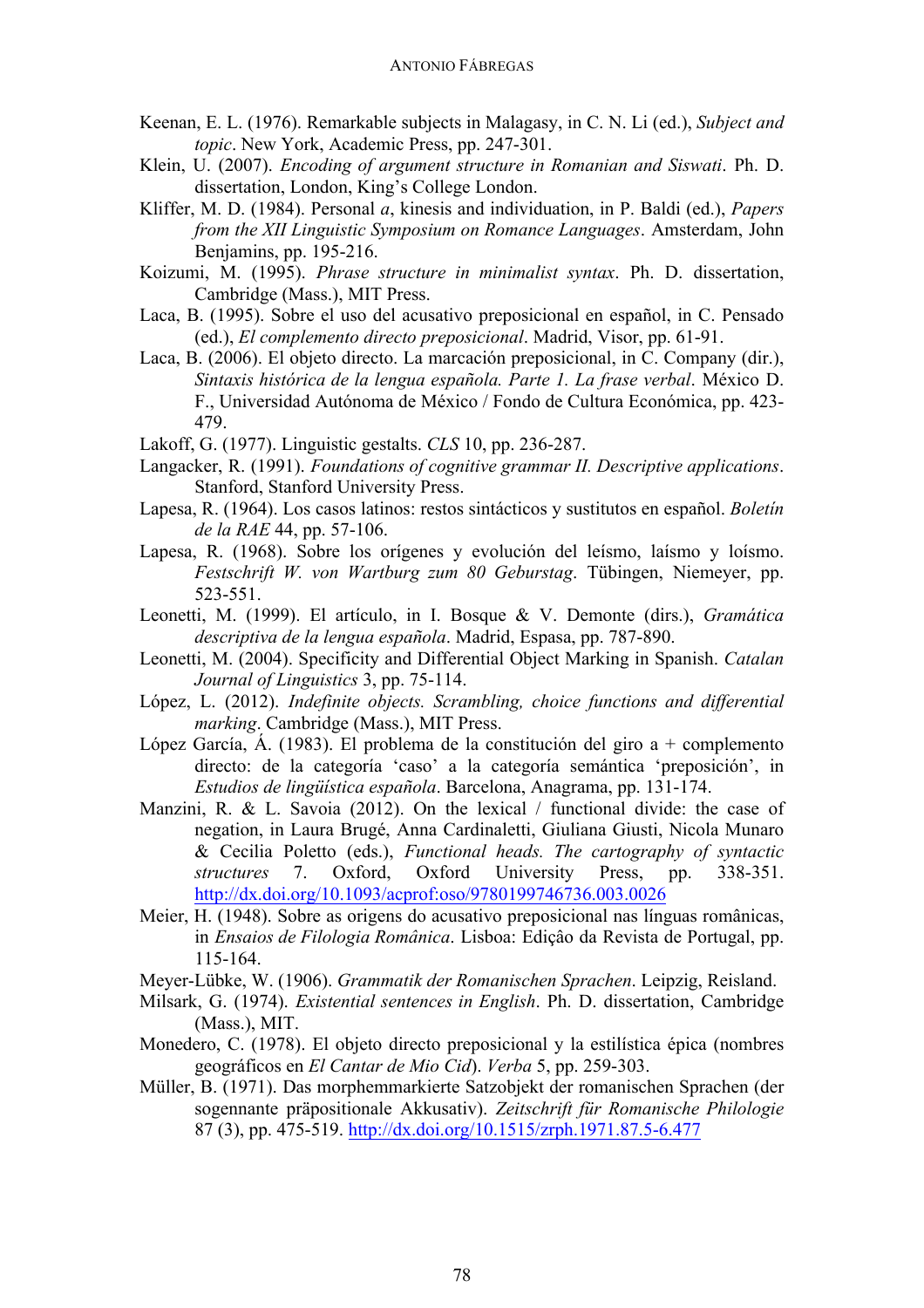- Naess, A. (2004). What markedness marks. The markedness problem with direct objects. *Lingua* 114, pp. 1186-1212. http://dx.doi.org/10.1016/j.lingua.2003.07.005
- Niculescu, A. (1959). Sur l'object direct prépositionnel dans les langues romanes, in *Recueil d'études romanes*. Bucarest, Académie de la République Populaire Roumaine, pp. 167-185.
- Ormazabal, J. & J. Romero (2002). *Agreement restrictions*. Unpublished Ms., University of the Basque Country / University of Alcalá.
- Ormazabal, J. & J. Romero (2007). The object agreement constraint. *Natural language and linguistic theory* 25, pp. 315-347. http://dx.doi.org/10.1007/s11049-006-9010-9
- Ormazabal, J. & J. Romero (2013). *Agreement restrictions revisited. Too many beggars, too few hosts*. Unpublished Ms., University of the Basque Country / University of Extremadura.
- Ormazabal, J. & J. Romero (to appear). Object clitics, agreement and dialectal variation. *Probus*.
- Pensado, C. (1995). El complemento directo preposicional: estado de la cuestión y bibliografía comentada, in C. Pensado (ed.), *El complemento directo preposicional*. Madrid, Visor, pp. 11-59.
- Pérez Saldanya, M. (1999). El modo en las subordinadas relativas y adverbiales, in I. Bosque & V. Demonte (dirs.), Gramática descriptiva de la lengua española. Madrid, Espasa, pp. 3253-3323.
- Pesetsky, D. (2000). *Phrasal movement and its kin*. Cambridge (Mass.), MIT Press.
- Pineda, A. (2013). Double object constructions and dative / accusative alternations in Spanish and Catalan: a unified account. *Borealis. An International Journal of Hispanic Linguistics* 2 (1), pp. 57-115. http://dx.doi.org/10.7557/1.2.1.2524
- Pottier, B. (1960). L'objet direct prépositionnel: faits et théories. *Studii și Cercetari Linguistice* 12, pp. 673-676.
- Pottier, B. (1968). L'emploi de la préposition *a* devant l'objet en espagnol. *Bulletin de la Société de Linguistique* 1, pp. 83-95.
- Pujalte, M. (2013). *Argumentos (no) agregados. Indagaciones sobre la morfosintaxis de la introducción de argumentos en español*. Ph. D. Dissertation, Buenos Aires, Universidad de Buenos Aires.
- RAE (1920). *Gramática de la lengua castellana*. Madrid, Perlado, Páez y compañía.
- RAE & ASALE (2009). *Nueva gramática de la lengua española*. Madrid, Espasa.
- Ramsden, H. (1961). The use of *a* + personal pronoun in Old Spanish. *Bulletin of Hispanic Studies* 38 (1), pp. 42-54. http://dx.doi.org/10.1080/1475382612000338042
- Reinhart, T. (1997). Quantifier scope: how labor is divided between QR and choice functions. *Linguistics and Philosophy* 20, pp. 335-397. http://dx.doi.org/10.1023/A:1005349801431
- Richards, N. (2010). *Uttering trees*. Cambridge (Mass.), MIT Press. http://dx.doi.org/10.7551/mitpress/9780262013765.001.0001
- Rodríguez Espiñeira, M. J. (2002). Alternancias de esquema sintáctico con predicados de valoración intelectual, in A. Veiga, M. González Pereira & M. Souto Gómez (eds.), *Léxico y Gramática*. Lugo, Ed. Tris Tram, pp. 313-326.
- Rodríguez Mondoñedo, M. (2007). *The syntax of objects: agree and Differential Object Marking*. Ph. D. Dissertation, Storrs, University of Connecticut.
- Roegiest, E. (1979). *Les prépositions* a *et* de *en espagnol contemporain*. Gent, Recueil Universiteit Gent.